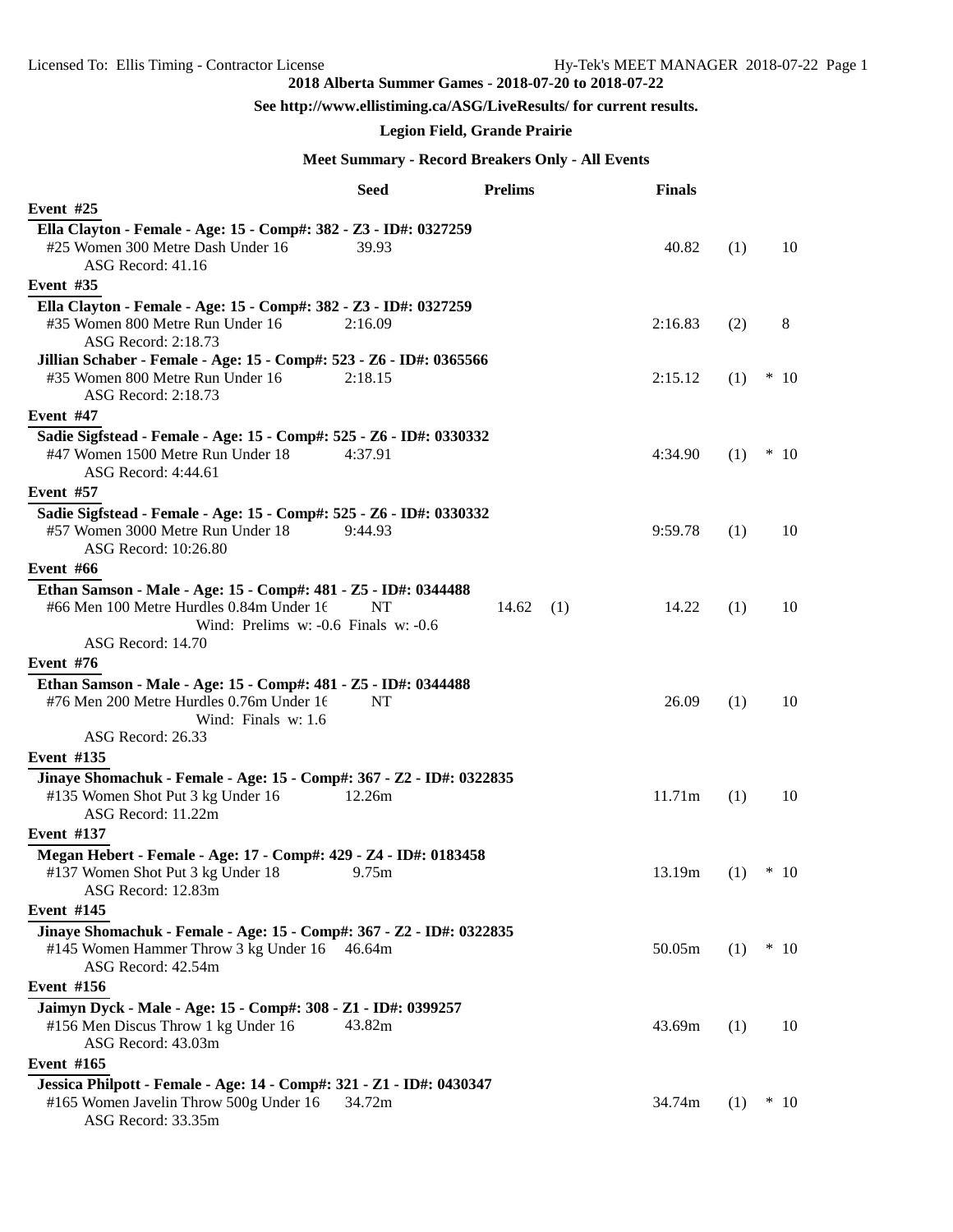#### **See http://www.ellistiming.ca/ASG/LiveResults/ for current results.**

#### **Legion Field, Grande Prairie**

#### **Meet Summary - Record Breakers Only - All Events**

|                                                                                         | <b>Seed</b> | <b>Prelims</b> | <b>Finals</b> |     |    |  |
|-----------------------------------------------------------------------------------------|-------------|----------------|---------------|-----|----|--|
| <b>Relay</b>                                                                            | <b>Seed</b> | <b>Prelims</b> | <b>Finals</b> |     |    |  |
| 1 ASG Zone 3 Calgary<br>#95 Women 1600 Sprint Medley 4, 2, 2,<br>ASG Record: 4:16.77    | NT          |                | 4:13.59       | (1) | 10 |  |
| 2 ASG Zone 6 Edmonton<br>#95 Women 1600 Sprint Medley 4, 2, 2,<br>ASG Record: 4:16.77   | NT          |                | 4:13.93       | (2) | 8  |  |
| 3 ASG Zone 6 Edmonton<br>#97 Women 1600 Sprint Medley 4, 2, 2,<br>ASG Record: 4:14.74   | NT          |                | 4:11.99       | (1) | 10 |  |
| 4 ASG Zone 3 Calgary<br>#98 Men 1600 Sprint Medley 4, 2, 2, 8 U<br>ASG Record: 3:40.42  | NT          |                | 3:39.00       | (2) | 8  |  |
| 5 ASG Zone 6 Edmonton<br>#98 Men 1600 Sprint Medley 4, 2, 2, 8 U<br>ASG Record: 3:40.42 | NT          |                | 3:36.94       | (1) | 10 |  |
| Total Athletes: 8                                                                       |             |                |               |     |    |  |

**Total Relays: 5**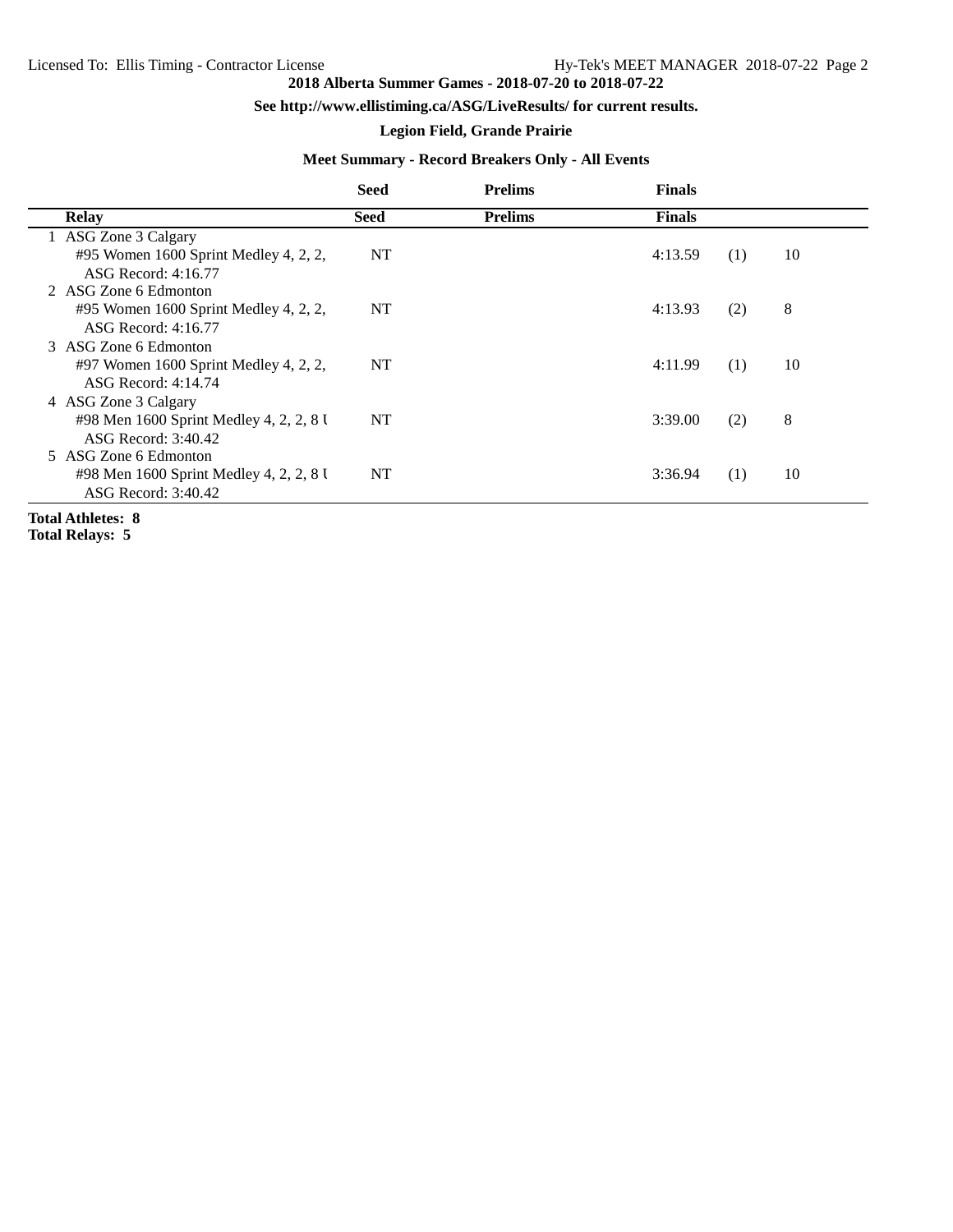### **See http://www.ellistiming.ca/ASG/LiveResults/ for current results.**

**Legion Field, Grande Prairie**

**Individual Rankings - Through Event 178**

#### **Female - Individual Scores - 1 Under 16 Division**

|   | Place Name                           |                 |              |                    | Age Team |     |                                         |     |                    |     | <b>Points</b> |
|---|--------------------------------------|-----------------|--------------|--------------------|----------|-----|-----------------------------------------|-----|--------------------|-----|---------------|
| 1 | Sarah Feschuk                        |                 |              | 14                 |          |     | ASG Zone 3 Calgary                      |     |                    |     | 38            |
|   | High Jump<br>10                      | Long Jump       | 10           | 100 Dash           | 6        |     | Discus Throw 5                          |     | 400 Relay          | 2.5 |               |
|   | 1600 Sprint M <sub>2.5</sub>         | 80 Hurdles      | 2            |                    |          |     |                                         |     |                    |     |               |
|   | 2 Jinaye Shomachuk                   |                 |              | 15                 |          |     | ASG Zone 2 Big Country                  |     |                    |     | 36            |
|   | Discus Throw 10                      | Hammer Throv 10 |              | Shot Put           |          | 10  | Javelin Throw 6                         |     |                    |     |               |
|   | 3 Ella Clayton                       |                 |              | 15                 |          |     | ASG Zone 3 Calgary                      |     |                    |     | 33            |
|   | 300 Dash<br>10                       | 1200 Run        | 10           | 800 Run            | 8        |     | 400 Relay                               | 2.5 | 1600 Sprint M 2.5  |     |               |
|   | 4 Jayel Dovichak                     |                 |              | 14                 |          |     | ASG Zone 1 Sunny South                  |     |                    |     | 31            |
|   | 300 Dash<br>8                        | High Jump       | 8            | 80 Hurdles         | 6        |     | 800 Run                                 | 4   | Long Jump          | 2   |               |
|   | 400 Relay<br>1.2                     | 100 Dash        | $\mathbf{1}$ | 1600 Sprint M 0.7  |          |     |                                         |     |                    |     |               |
|   | 5 Madelyn Valpy                      |                 |              | 14                 |          |     | ASG Zone 6 Edmonton                     |     |                    |     | 30            |
|   | Triple Jump<br>-10                   | 100 Dash        | 8            | 200 Dash           | 8        |     | 400 Relay                               | 2   | 1600 Sprint M(2)   |     |               |
|   | 6 Amelia Russo                       |                 |              | 14                 |          |     | ASG Zone 5 Black Gold                   |     |                    |     | 25.50         |
|   | 2000 Run<br>10                       | 1200 Run        | 8            | 800 Run            | 6        |     | 1600 Sprint M 1.5                       |     |                    |     |               |
|   | 7 Haylin Eling                       |                 |              | 15                 |          |     | ASG Zone 2 Big Country                  |     |                    |     | 24            |
|   | Shot Put<br>8                        | Discus Throw 6  |              | Hammer Throv 6     |          |     | Javelin Throw 4                         |     |                    |     |               |
| 8 | Anneke Odinga                        |                 |              | 15                 |          |     | ASG Zone 5 Black Gold                   |     |                    |     | 23            |
|   | 100 Dash<br>10                       | 200 Dash        | 10           | 400 Relay          |          | 1.5 | 1600 Sprint M 1.5                       |     |                    |     |               |
| 9 | Abbigale Kirsch                      |                 |              | 14                 |          |     | <b>ASG Zone 7 Northeast</b>             |     |                    |     | 20.25         |
|   | Hammer Throv 8                       | 2000 Run        | 5            | 1200 Run           | 3        |     | <b>Shot Put</b>                         | 3   | 1600 Sprint M(1.2) |     |               |
|   | 10 Danijela Marcinkovic              |                 |              | 15                 |          |     | ASG Zone 3 Calgary                      |     |                    |     | 19            |
|   | Outdoor Pentat 8                     | 200 Hurdles     | 8            | Hammer Throv 3     |          |     |                                         |     |                    |     |               |
|   | 10 Jillian Schaber                   |                 |              | 15                 |          |     | ASG Zone 6 Edmonton                     |     |                    |     | 19            |
|   | 800 Run<br>10                        | 300 Dash        | 5            | 400 Relay          | 2        |     | 1600 Sprint M(2                         |     |                    |     |               |
|   | 10 Jamie Merilees                    |                 |              | 15                 |          |     | <b>ASG Zone 7 Northeast</b>             |     |                    |     | 19            |
|   | Triple Jump<br>6                     | 100 Dash        | 4            | 80 Hurdles         | 4        |     | Long Jump                               | 3   | 200 Dash           | 2   |               |
|   | 13 Karen Mah                         |                 |              | 14                 |          |     | ASG Zone 6 Edmonton                     |     |                    |     | 18.50         |
|   | 80 Hurdles<br>10                     | 200 Hurdles     | 5            | 400 Relay          | 2        |     | High Jump                               | 1.5 |                    |     |               |
|   | 14 Kya Marsden                       |                 |              | 15                 |          |     | ASG Zone 3 Calgary                      |     |                    |     | 17.50         |
|   | 200 Hurdles<br>10                    | 80 Hurdles      | 5            | 1600 Sprint M(2.5  |          |     |                                         |     |                    |     |               |
|   | 15 Darci Petersen                    |                 |              | 15                 |          |     | ASG Zone 2 Big Country                  |     |                    |     | 16.50         |
|   | 2000 Run<br>8                        | 1200 Run        | 5            | 800 Run            | 3        |     | 1600 Sprint M 0.5                       |     |                    |     |               |
|   | 16 Jenica Swartz                     |                 |              | 15                 |          |     | ASG Zone 4 Parkland                     |     |                    |     | 14            |
|   | 1200 Run<br>6                        | 800 Run         | 5            | 2000 Run           | 2        |     | 1600 Sprint M(1                         |     |                    |     |               |
|   | 17 Lovelee Bravo                     |                 |              | 15                 |          |     | ASG Zone 6 Edmonton                     |     |                    |     | 13.50         |
|   | Outdoor Pentat 10                    | High Jump       | 3.5          |                    |          |     |                                         |     |                    |     |               |
|   | 17 Barrett Groves                    |                 |              | 14                 |          |     | ASG Zone 5 Black Gold                   |     |                    |     | 13.50         |
|   | Long Jump<br>6                       | Triple Jump     | 5            | 400 Relay          |          | 1.5 | 80 Hurdles                              | 1   |                    |     |               |
|   | 17 Makenna Macwhinnie                |                 |              | 14                 |          |     | ASG Zone 5 Black Gold                   |     |                    |     | 13.50         |
|   | 300 Dash<br>6                        | 200 Hurdles     | 6            | 1600 Sprint M(1.5) |          |     |                                         |     |                    |     |               |
|   | 20 Kaitlyn Busson<br>Hammer Throv 5  |                 |              | 15                 |          |     | <b>ASG Zone 8 Peace Country</b>         |     |                    |     | 13            |
|   |                                      | Discus Throw 4  |              | Shot Put           |          |     |                                         |     |                    |     |               |
|   | 20 Claire Mackinnon<br>100 Dash<br>5 | 200 Dash        |              | 14                 |          | 2.5 | ASG Zone 3 Calgary<br>1600 Sprint M 2.5 |     |                    |     | 13            |
|   |                                      |                 | 3            | 400 Relay          |          |     |                                         |     |                    |     |               |
|   | 22 Kylie Giroux<br>Triple Jump<br>8  | Long Jump       | 4            | 14                 |          |     | ASG Zone 3 Calgary                      |     |                    |     | 12            |
|   |                                      |                 |              | 13                 |          |     | ASG Zone 5 Black Gold                   |     |                    |     | 12            |
|   | 22 Julianna Chipiuk<br>2000 Run<br>6 | 1200 Run        | 4            | 800 Run            | 2        |     |                                         |     |                    |     |               |
|   |                                      |                 |              |                    |          |     |                                         |     |                    |     |               |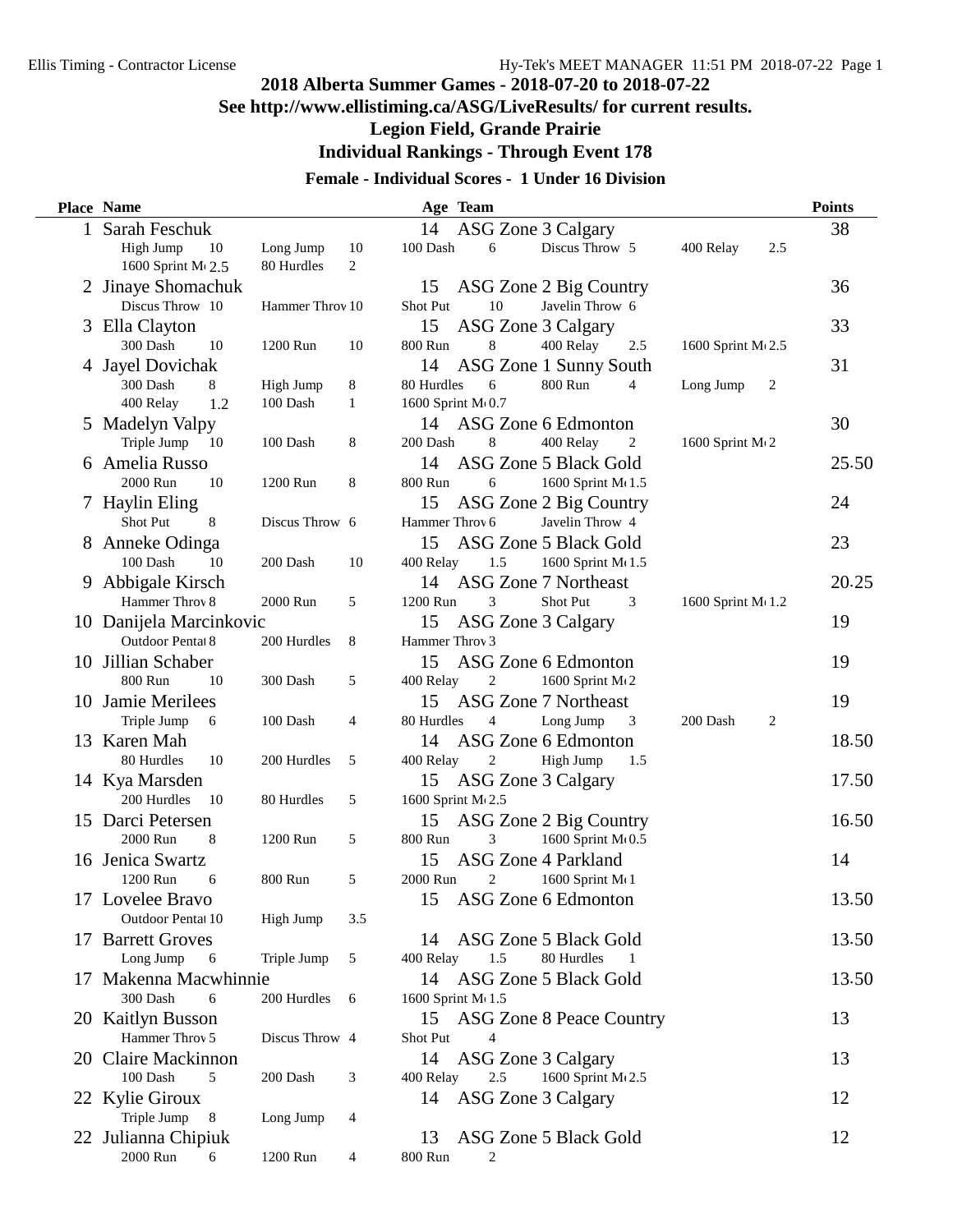### **See http://www.ellistiming.ca/ASG/LiveResults/ for current results.**

#### **Legion Field, Grande Prairie**

| 24 Paige Richards                       |                    |                | 15              |                     | ASG Zone 1 Sunny South      | 11   |
|-----------------------------------------|--------------------|----------------|-----------------|---------------------|-----------------------------|------|
| 80 Hurdles<br>8                         | 400 Relay          | 1.2            | Long Jump       |                     | 1600 Sprint M(0.7           |      |
| 24 Alexis Ludlow                        |                    |                | 15              |                     | ASG Zone 5 Black Gold       | 11   |
| 200 Dash<br>5                           | 100 Dash           | 3              | 400 Relay       | 1.5                 | 1600 Sprint M 1.5           |      |
| 24 Georgia Sonnenburg                   |                    |                | 14              |                     | ASG Zone 4 Parkland         | 11   |
| Outdoor Pental 6                        | High Jump          | 5              |                 |                     |                             |      |
| 27 Jessica Philpott<br>Javelin Throw 10 |                    |                | 14              |                     | ASG Zone 1 Sunny South      | 10   |
| 28 Justina Renke                        |                    |                | 15              |                     | ASG Zone 1 Sunny South      | 9.75 |
| Javelin Throw 8                         | Shot Put           | $\mathbf{1}$   |                 | 1600 Sprint M(0.7   |                             |      |
| 29 Emma Noskey                          |                    |                | 14              |                     | ASG Zone 8 Peace Country    | 9    |
| Long Jump<br>5                          | 300 Dash           | 3              | 200 Dash        | $\mathbf{1}$        |                             |      |
| 29 Reese Hjertaas                       |                    |                | 14              |                     | ASG Zone 5 Black Gold       | 9    |
| High Jump<br>6                          | Javelin Throw 3    |                |                 |                     |                             |      |
| 31 Hannah Saver                         |                    |                | 15              | ASG Zone 3 Calgary  |                             | 8.50 |
| 200 Dash<br>6                           | 400 Relay          | 2.5            |                 |                     |                             |      |
| 31 Libbey Wilmot                        |                    |                | 14              |                     | ASG Zone 1 Sunny South      | 8.50 |
| Outdoor Pentat 5                        | High Jump          | 3.5            |                 |                     |                             |      |
| 33 Ella Murphy                          |                    |                | 14              |                     | ASG Zone 6 Edmonton         | 8    |
| 200 Dash<br>4                           | 400 Relay          | $\overline{c}$ | 1600 Sprint M(2 |                     |                             |      |
| 33 Brynn Hancock                        |                    |                | 14              |                     | <b>ASG Zone 7 Northeast</b> | 8    |
| Long Jump<br>8                          |                    |                |                 |                     |                             |      |
| 33 Laura Simo                           |                    |                | 14              |                     | ASG Zone 1 Sunny South      | 8    |
| Discus Throw 8                          |                    |                |                 |                     |                             |      |
| 36 Lauren Rutherford                    |                    |                | 14              |                     | <b>ASG Zone 7 Northeast</b> | 7    |
| Hammer Throv 4                          | Discus Throw 3     |                |                 |                     |                             |      |
| 37 Mackenzie Adloff                     |                    |                | 14              | ASG Zone 4 Parkland |                             | 6    |
| Shot Put<br>5                           | Discus Throw 1     |                |                 |                     |                             |      |
| 37 Jaylaina Callan                      |                    |                | 15              |                     | ASG Zone 1 Sunny South      | 6    |
| Shot Put<br>6                           |                    |                |                 |                     |                             |      |
| 37 Keira Worsey                         |                    |                | 14              |                     | ASG Zone 1 Sunny South      | 6    |
| 2000 Run<br>4                           | 1200 Run           | $\overline{c}$ |                 |                     |                             |      |
| 37 Avery Snelson                        |                    |                | 15              |                     | <b>ASG Zone 4 Parkland</b>  | 6    |
| 300 Dash<br>4                           | 100 Dash           | $\overline{c}$ |                 |                     |                             |      |
| 41 Elissa Giroux                        |                    |                | 14              |                     | <b>ASG Zone 7 Northeast</b> | 5.25 |
| Triple Jump<br>$\overline{4}$           | 1600 Sprint M(1.2) |                |                 |                     |                             |      |
| 42 Sydney Slack                         |                    |                | 14              |                     | ASG Zone 6 Edmonton         | 5    |
| 300 Dash<br>2                           | 1600 Sprint M 2    |                | 800 Run         | $\mathbf{1}$        |                             |      |
| 42 Ella Friesen                         |                    |                | 15              |                     | ASG Zone 5 Black Gold       | 5    |
| Triple Jump<br>3                        | Shot Put           | $\overline{c}$ |                 |                     |                             |      |
| 42 Callie Corriveau                     |                    |                | 14              |                     | ASG Zone 4 Parkland         | 5    |
| 200 Hurdles 4                           | 1600 Sprint M(1    |                |                 |                     |                             |      |
| 42 Emily Tough                          |                    |                | 15              | ASG Zone 4 Parkland |                             | 5    |
| Javelin Throw 5                         |                    |                |                 |                     |                             |      |
| 46 Mackenzie Mayea                      |                    |                | 14              |                     | ASG Zone 1 Sunny South      | 4.25 |
| 200 Hurdles 3                           | 400 Relay          | 1.2            |                 |                     |                             |      |
| 46 Sarah Schwab                         |                    |                | 15              |                     | <b>ASG Zone 7 Northeast</b> | 4.25 |
| 80 Hurdles<br>3                         | 1600 Sprint M(1.2) |                |                 |                     |                             |      |
| 48 Payton Bauer                         |                    |                | 14              |                     | ASG Zone 1 Sunny South      | 4    |
| Outdoor Pentat 4                        |                    |                |                 |                     |                             |      |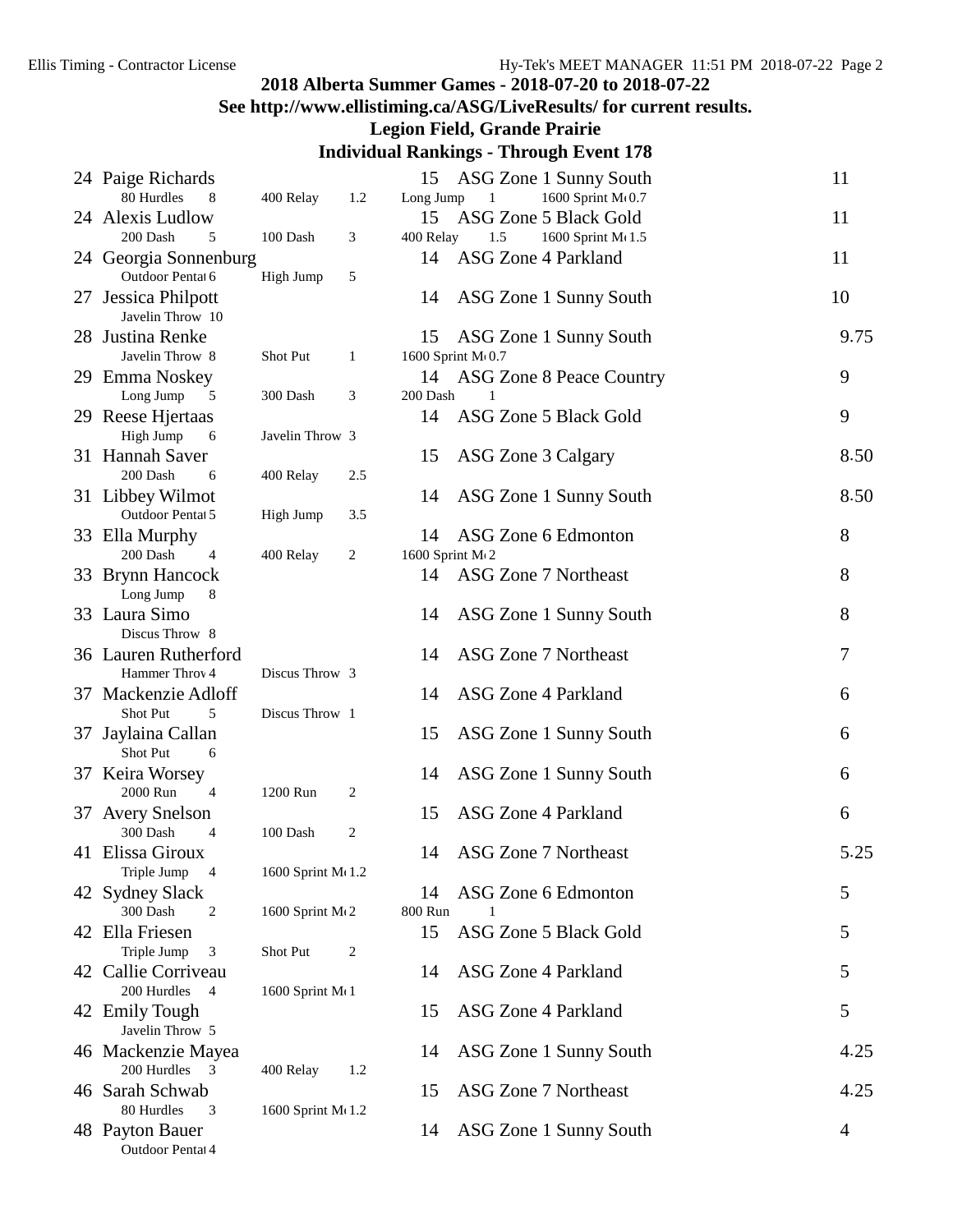## **See http://www.ellistiming.ca/ASG/LiveResults/ for current results.**

**Legion Field, Grande Prairie**

|    | 49 Allie Moore                                   |                   |              | 14 | ASG Zone 5 Black Gold           | 3.50           |
|----|--------------------------------------------------|-------------------|--------------|----|---------------------------------|----------------|
|    | Outdoor Pental 2<br>49 Kennedy Rice              | High Jump         | 1.5          | 15 | ASG Zone 2 Big Country          | 3.50           |
|    | 2000 Run<br>3                                    | 1600 Sprint M(0.5 |              |    |                                 |                |
|    | 51 Tegan Nielsen<br>Discus Throw 2               | 400 Relay         | 1.2          | 15 | ASG Zone 1 Sunny South          | 3.25           |
|    | 52 Sable Brulotte<br>Triple Jump<br>2            | 400 Relay         | $\mathbf{1}$ | 14 | ASG Zone 2 Big Country          | 3              |
|    | 52 Coralee Zesko<br>Outdoor Pentat 3             |                   |              | 15 | <b>ASG Zone 8 Peace Country</b> | 3              |
|    | 54 Halle Walters                                 |                   |              | 14 | ASG Zone 5 Black Gold           | 2.50           |
|    | 400 Relay<br>1.5<br>55 Cayla Loughlin            | 300 Dash          | 1            | 15 | <b>ASG Zone 8 Peace Country</b> | 2.25           |
|    | 200 Hurdles 2<br>56 Samara Cockburn              | 1600 Sprint M(0.2 |              | 14 | ASG Zone 6 Edmonton             | $\overline{2}$ |
|    | Javelin Throw 2<br>56 Layla McCaffery            |                   |              | 14 | ASG Zone 6 Edmonton             | $\overline{2}$ |
|    | 1200 Run<br>1<br>56 Lauren Dellezay              | 2000 Run          | $\mathbf{1}$ | 13 | ASG Zone 5 Black Gold           | $\overline{2}$ |
|    | Hammer Throv 2                                   |                   |              |    |                                 |                |
|    | 59 Emily Vanzetta<br>1600 Sprint M(1.2)          |                   |              | 15 | ASG Zone 7 Northeast            | 1.25           |
|    | 60 Kayleigh Dixon<br>200 Hurdles 1               |                   |              | 14 | ASG Zone 5 Black Gold           | 1              |
|    | 60 Makenna Myatt<br>400 Relay<br>$\overline{1}$  |                   |              | 14 | ASG Zone 2 Big Country          | 1              |
|    | 60 Hunter Aman                                   |                   |              | 14 | ASG Zone 2 Big Country          | 1              |
|    | 400 Relay<br>$\mathbf{1}$<br>60 Brooklyn Solomon |                   |              | 15 | ASG Zone 2 Big Country          | 1              |
|    | 400 Relay<br>$\mathbf{1}$<br>60 Teryn Smith      |                   |              | 14 | ASG Zone 4 Parkland             | 1              |
|    | 1600 Sprint M(1<br>60 Jada Schultz               |                   |              | 15 | ASG Zone 4 Parkland             | 1              |
|    | 1600 Sprint M(1<br>60 Andrea Gunderson           |                   |              | 14 | ASG Zone 6 Edmonton             | 1              |
|    | Triple Jump 1<br>60 Meghan Perri                 |                   |              | 14 | ASG Zone 3 Calgary              | 1              |
|    | Javelin Throw 1                                  |                   |              |    |                                 |                |
|    | 60 Lauren Friesen<br>Hammer Throv 1              |                   |              | 14 | ASG Zone 5 Black Gold           | 1              |
|    | 60 Carlee Mucz<br>Outdoor Pentat 1               |                   |              | 14 | ASG Zone 3 Calgary              | 1              |
|    | 70 Trinity Wikjord<br>1600 Sprint M(0.7          |                   |              | 14 | ASG Zone 1 Sunny South          | .75            |
|    | 71 Lilie Szucs                                   |                   |              | 14 | ASG Zone 2 Big Country          | .50            |
| 71 | 1600 Sprint M(0.5<br><b>Sydney Ellingson</b>     |                   |              | 14 | ASG Zone 2 Big Country          | .50            |
|    | 1600 Sprint M(0.5                                |                   |              |    |                                 |                |
|    | 73 Paris Barber<br>1600 Sprint M(0.2             |                   |              | 15 | ASG Zone 8 Peace Country        | .25            |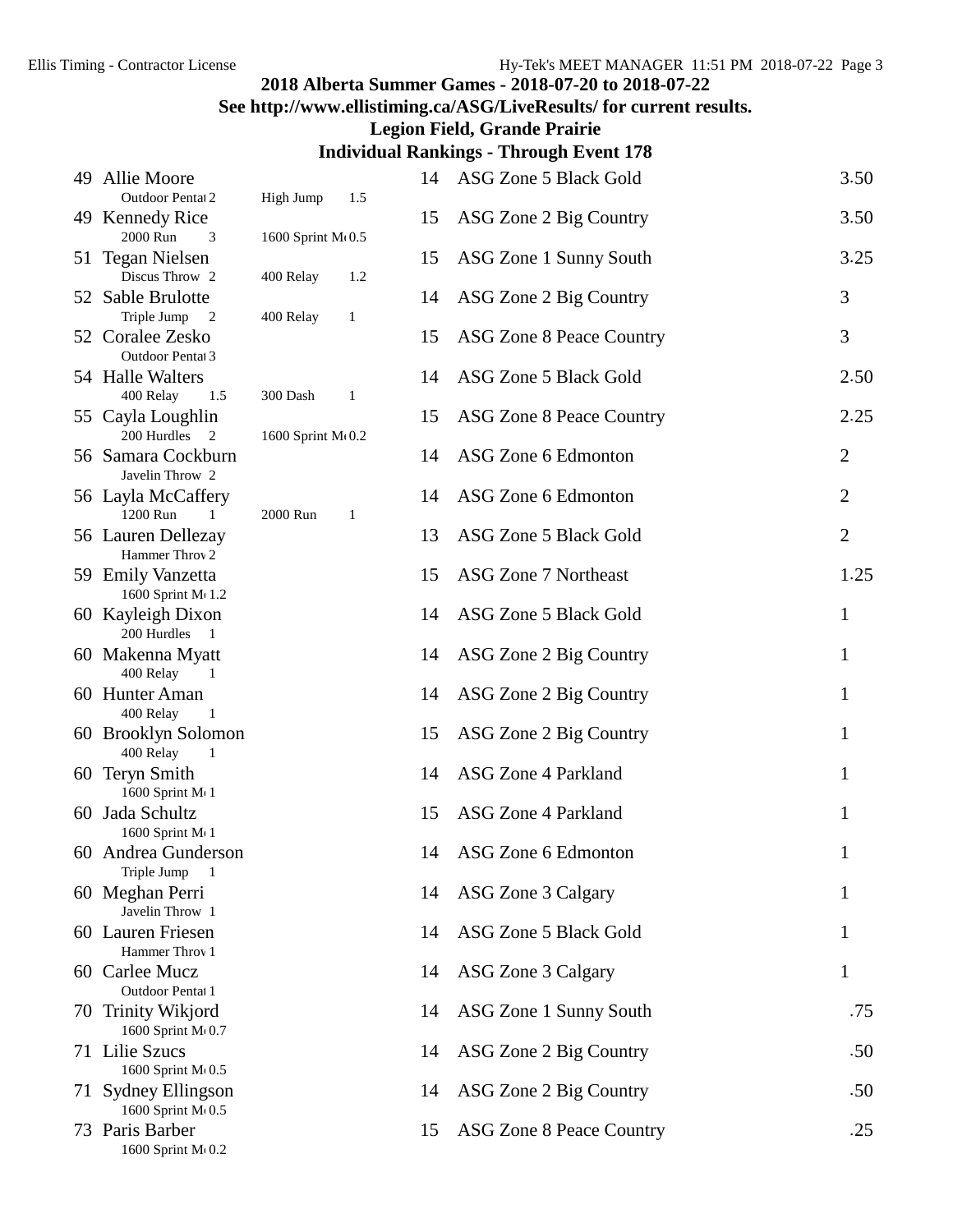#### **2018 Alberta Summer Games - 2018-07-20 to 2018-07-22 See http://www.ellistiming.ca/ASG/LiveResults/ for current results. Legion Field, Grande Prairie Individual Rankings - Through Event 178**

|                                              | Individual Kankings - Through Event 178 |     |
|----------------------------------------------|-----------------------------------------|-----|
| 73 Tehya Edey<br>$1600$ Sprint M $\cdot$ 0.2 | 13 ASG Zone 8 Peace Country             | .25 |

- 1600 Sprint Me 0.2
- 73 Madison Twelvetree 14 ASG Zone 8 Peace Country .25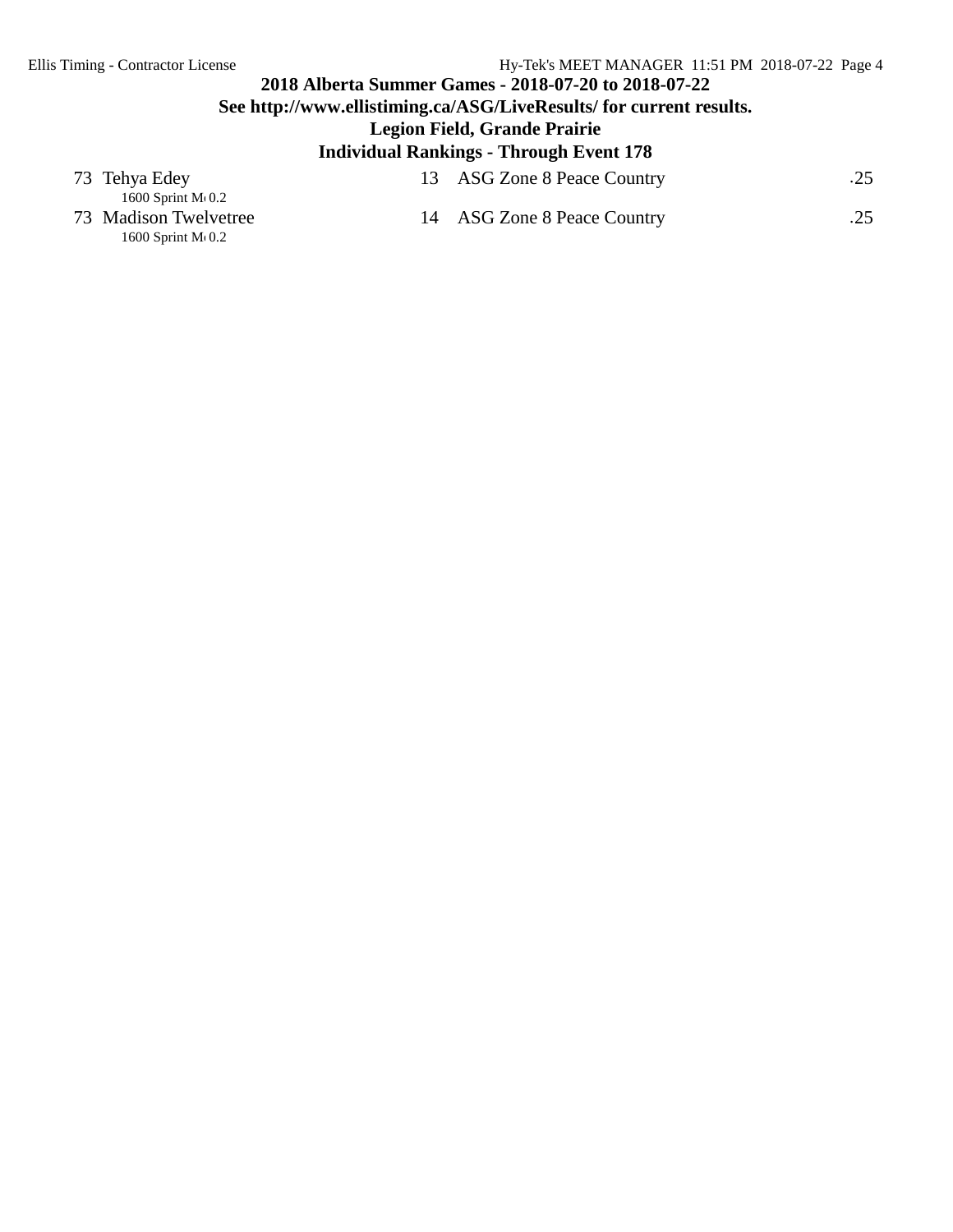### **See http://www.ellistiming.ca/ASG/LiveResults/ for current results.**

**Legion Field, Grande Prairie**

**Individual Rankings - Through Event 178**

#### **Male - Individual Scores - 1 Under 16 Division**

| <b>Place Name</b>                    |                  |                | Age Team          |                         |                             |     |             |     | <b>Points</b> |
|--------------------------------------|------------------|----------------|-------------------|-------------------------|-----------------------------|-----|-------------|-----|---------------|
| 1 Ethan Samson                       |                  |                | 15                |                         | ASG Zone 5 Black Gold       |     |             |     | 47.75         |
| 300 Dash<br>10                       | 100 Hurdles      | 10             | 200 Hurdles       | 10                      | 200 Dash                    | 8   | 100 Dash    | 6   |               |
| 1600 Sprint M <sub>2.5</sub>         | 400 Relay        | 1.2            |                   |                         |                             |     |             |     |               |
| 2 Caiden Schultz                     |                  |                | 15                |                         | ASG Zone 3 Calgary          |     |             |     | 34            |
| 100 Dash<br>8                        | 200 Dash         | 6              | Discus Throw 6    |                         | Hammer Throv 6              |     | Triple Jump | 4   |               |
| 400 Relay<br>2                       | 1600 Sprint M(2) |                |                   |                         |                             |     |             |     |               |
| 3 Alexander Leote                    |                  |                | 15                |                         | ASG Zone 3 Calgary          |     |             |     | 33            |
| 100 Hurdles<br>- 8                   | 200 Hurdles      | - 8            | Long Jump         | 6                       | Triple Jump 6               |     | High Jump   | 3   |               |
| 400 Relay<br>2                       |                  |                |                   |                         |                             |     |             |     |               |
| 4 Adam Jaikaran                      |                  |                | 15                |                         | ASG Zone 6 Edmonton         |     |             |     | 30.50         |
| Long Jump<br>10                      | Triple Jump      | 10             | High Jump         | 8                       | 400 Relay                   | 2.5 |             |     |               |
| 5 Cameron Kuziak                     |                  |                | 15                |                         | ASG Zone 3 Calgary          |     |             |     | 28            |
| Javelin Throw 10                     | Shot Put         | 10             | Hammer Throv 8    |                         |                             |     |             |     |               |
| 6 Sam Jansen                         |                  |                | 15                |                         | ASG Zone 4 Parkland         |     |             |     | 23            |
| Triple Jump<br>8                     | Javelin Throw 8  |                | High Jump         | 5.5                     | 400 Relay                   | 1.5 |             |     |               |
|                                      |                  |                |                   |                         | ASG Zone 6 Edmonton         |     |             |     | 22.50         |
| 7 Brendon Thompson<br>100 Dash<br>10 | 200 Dash         |                | 15                | 2.5                     |                             |     |             |     |               |
|                                      |                  | 10             | 400 Relay         |                         |                             |     |             |     |               |
| 7 Mats Swanson                       |                  |                |                   |                         | 14 ASG Zone 5 Black Gold    |     |             |     | 22.50         |
| 800 Run<br>10                        | 1200 Run         | 10             | 1600 Sprint M(2.5 |                         |                             |     |             |     |               |
| 9 Gaoyang Li                         |                  |                |                   |                         | 15 ASG Zone 6 Edmonton      |     |             |     | 21            |
| Outdoor Pentat 10                    | 200 Hurdles      | 5              | 100 Hurdles       | $\overline{\mathbf{3}}$ | High Jump                   | 3   |             |     |               |
| 10 Jacob Wessel                      |                  |                | 15                |                         | ASG Zone 5 Black Gold       |     |             |     | 19.25         |
| <b>Shot Put</b><br>8                 | Hammer Throv 4   |                | High Jump         | 3                       | Discus Throw 3              |     | 400 Relay   | 1.2 |               |
| 11 Noah Michalczuk                   |                  |                | 14                |                         | ASG Zone 5 Black Gold       |     |             |     | 16.75         |
| Long Jump<br>8                       | High Jump        | 5.5            | Triple Jump       | 2                       | 400 Relay                   | 1.2 |             |     |               |
| 12 Alec Tinga                        |                  |                | 15                |                         | ASG Zone 5 Black Gold       |     |             |     | 16.50         |
| 800 Run<br>8                         | 1200 Run         | 6              | 1600 Sprint M(2.5 |                         |                             |     |             |     |               |
| 13 Emmanuel Delgado                  |                  |                | 15                |                         | ASG Zone 4 Parkland         |     |             |     | 16            |
| 300 Dash<br>8                        | 100 Dash         | 4              | 400 Relay         | 1.5                     | 1600 Sprint M 1.5           |     | 200 Dash    | 1   |               |
| 13 Aden Stucklschwaiger              |                  |                |                   |                         | 15 ASG Zone 8 Peace Country |     |             |     | 16            |
| Javelin Throw 6                      | Hammer Throv 5   |                | Shot Put          | 5                       |                             |     |             |     |               |
| 15 Quinn Eberts                      |                  |                | 15                |                         | <b>ASG Zone 4 Parkland</b>  |     |             |     | 15.50         |
| 800 Run<br>6                         | 1200 Run         | 5              | 2000 Run          | 3                       | 1600 Sprint M(1.5)          |     |             |     |               |
| 15 Kieran Schmidtke                  |                  |                |                   |                         | 14 ASG Zone 1 Sunny South   |     |             |     | 15.50         |
| 2000 Run<br>- 10                     | 1200 Run         |                | 400 Relay         |                         | 0.7 1600 Sprint M $(0.7)$   |     |             |     |               |
| 17 Owen Maj-Pfleger                  |                  |                | 15                |                         | ASG Zone 5 Black Gold       |     |             |     | 15            |
| Javelin Throw 5                      | Discus Throw 4   |                | Hammer Throv 3    |                         | <b>Shot Put</b>             | 3   |             |     |               |
| 17 Emiliano Velazquez                |                  |                | 15                |                         | ASG Zone 3 Calgary          |     |             |     | 15            |
| Outdoor Pentat 8                     | 800 Run          | 5              | 1600 Sprint M(2   |                         |                             |     |             |     |               |
| 19 Clay Bryden                       |                  |                | 15                |                         | <b>ASG Zone 7 Northeast</b> |     |             |     | 14.25         |
| 1200 Run<br>8                        | 300 Dash         | $\overline{c}$ | 800 Run           | 2                       | 1600 Sprint M(1.2           |     | 400 Relay   | 1   |               |
|                                      |                  |                |                   |                         |                             |     |             |     |               |
| 20 Joshua Akabuogu                   |                  |                | 15                |                         | ASG Zone 3 Calgary          |     |             |     | 14            |
| 100 Dash<br>5                        | 200 Dash         | 5              | 400 Relay         | 2                       | 1600 Sprint M(2             |     |             |     |               |
| 20 Tyler Sharpe                      |                  |                | 14                |                         | ASG Zone 3 Calgary          |     |             |     | 14            |
| Discus Throw 8                       | Shot Put         | 6              |                   |                         |                             |     |             |     |               |
| 22 Gabriel Audra                     |                  |                | 15                |                         | ASG Zone 3 Calgary          |     |             |     | 13            |
| 200 Hurdles<br>6                     | 300 Dash         | 3              | 400 Relay         | $\overline{2}$          | 1600 Sprint M(2)            |     |             |     |               |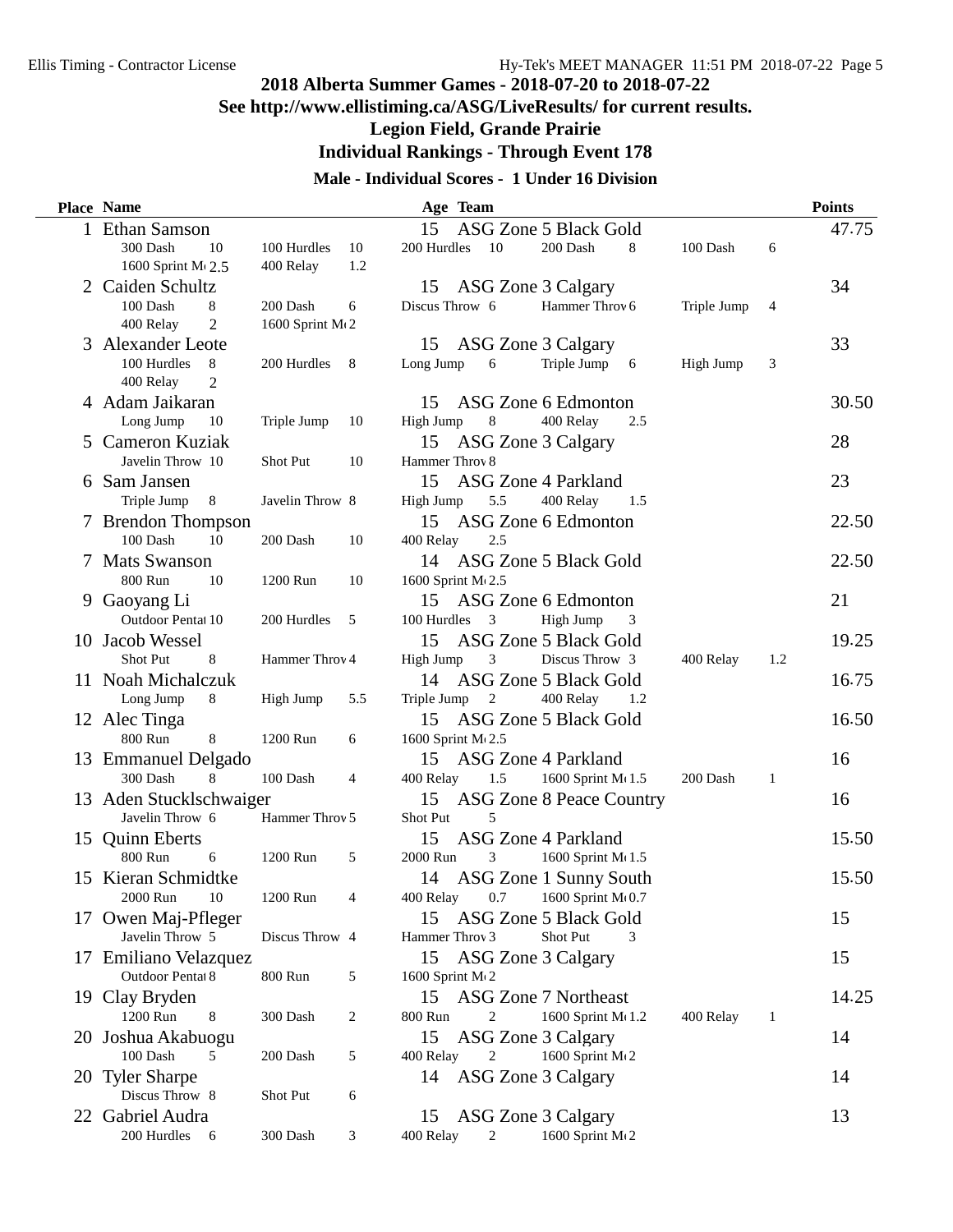## **See http://www.ellistiming.ca/ASG/LiveResults/ for current results.**

#### **Legion Field, Grande Prairie**

|     | 23 Jaimyn Dyck                          |                         |   | 15                 |     | ASG Zone 1 Sunny South      |                   |    | 12.50 |
|-----|-----------------------------------------|-------------------------|---|--------------------|-----|-----------------------------|-------------------|----|-------|
|     | Discus Throw 10                         | Javelin Throw 1         |   | 400 Relay          | 0.7 | 1600 Sprint M 0.7           |                   |    |       |
|     | 23 Aaron Schaber                        |                         |   | 15                 |     | ASG Zone 6 Edmonton         |                   |    | 12.50 |
|     | 300 Dash<br>6                           | Shot Put                | 4 | 400 Relay          | 2.5 |                             |                   |    |       |
|     | 25 Anthony Willerton                    |                         |   |                    |     | 14 ASG Zone 7 Northeast     |                   |    | 12.25 |
|     | Triple Jump<br>$\overline{\phantom{0}}$ | Long Jump               | 3 | 200 Dash           | 2   | 1600 Sprint M(1.2)          | 400 Relay         | -1 |       |
|     | 25 Jake Fleming                         |                         |   | 15                 |     | <b>ASG Zone 7 Northeast</b> |                   |    | 12.25 |
|     | High Jump<br>10                         | 1600 Sprint M 1.2       |   | 400 Relay          | 1   |                             |                   |    |       |
|     | 27 Orion Legg                           |                         |   |                    |     | 14 ASG Zone 1 Sunny South   |                   |    | 11.50 |
|     | 100 Hurdles<br>6                        | Triple Jump             | 3 | 300 Dash           | 1   | 400 Relay<br>0.7            | 1600 Sprint M(0.7 |    |       |
|     | 27 Ethan Tweten                         |                         |   | 14                 |     | ASG Zone 6 Edmonton         |                   |    | 11.50 |
|     | 300 Dash<br>4                           | 200 Dash                | 3 | 400 Relay          | 2.5 | Javelin Throw 2             |                   |    |       |
|     | 27 Juan Bustos                          |                         |   |                    |     | 14 ASG Zone 4 Parkland      |                   |    | 11.50 |
|     | Outdoor Pentat 5                        | Long Jump               | 5 | 400 Relay          | 1.5 |                             |                   |    |       |
|     | 30 Logan Berg                           |                         |   | 15                 |     | <b>ASG Zone 7 Northeast</b> |                   |    | 11.25 |
|     | 100 Hurdles 5                           | Long Jump               | 4 | 1600 Sprint M 1.2  |     | 400 Relay<br>- 1            |                   |    |       |
|     | 31 Riley Jackson                        |                         |   | 15                 |     | <b>ASG Zone 4 Parkland</b>  |                   |    | 11    |
|     | 300 Dash<br>5                           | 100 Dash                | 2 | 400 Relay          | 1.5 | 1600 Sprint M(1.5)          | Long Jump         | 1  |       |
|     | 32 Caleb Favis-Humphreys                |                         |   | 15                 |     | ASG Zone 6 Edmonton         |                   |    | 10    |
|     | Hammer Throv 10                         |                         |   |                    |     |                             |                   |    |       |
|     | 33 Deizel Leet                          |                         |   | 15                 |     | ASG Zone 8 Peace Country    |                   |    | 8.50  |
|     | 2000 Run<br>4.5                         | 800 Run                 | 4 |                    |     |                             |                   |    |       |
|     | 34 Dawson De Sousa                      |                         |   | 15                 |     | ASG Zone 5 Black Gold       |                   |    | 8     |
|     | 2000 Run<br>8                           |                         |   |                    |     |                             |                   |    |       |
|     |                                         |                         |   |                    |     |                             |                   |    |       |
|     | 34 Sebastian Lind                       |                         |   | 15                 |     | ASG Zone 6 Edmonton         |                   |    | 8     |
|     | 800 Run<br>3                            | Javelin Throw 3         |   | Shot Put           | 2   |                             |                   |    |       |
|     | 36 Matthew Subryan                      |                         |   | 15                 |     | ASG Zone 2 Big Country      |                   |    | 7.75  |
|     | 200 Dash<br>$\overline{4}$              | 100 Dash                | 3 | 1600 Sprint M(0.5) |     | 400 Relay<br>0.2            |                   |    |       |
|     | 37 Robert (bobby) Rodgers               |                         |   | 15                 |     | ASG Zone 2 Big Country      |                   |    | 6     |
|     | 1200 Run<br>3                           | Discus Throw 2          |   | 800 Run            |     |                             |                   |    |       |
| 37. | Jacob Heuver                            |                         |   | 15                 |     | ASG Zone 2 Big Country      |                   |    | 6     |
|     | 2000 Run<br>6                           |                         |   |                    |     |                             |                   |    |       |
|     | 37 Cole Kennedy                         |                         |   | 14                 |     | ASG Zone 4 Parkland         |                   |    | 6     |
|     | 100 Hurdles 4                           | <b>Outdoor Pentat 2</b> |   |                    |     |                             |                   |    |       |
|     | 37 Addison Ross                         |                         |   | 15                 |     | ASG Zone 5 Black Gold       |                   |    | 6     |
|     | Outdoor Pentat 6                        |                         |   |                    |     |                             |                   |    |       |
|     | 41 Mikhail Bond                         |                         |   | 14                 |     | ASG Zone 2 Big Country      |                   |    | 5.75  |
|     | 200 Hurdles<br>$\overline{\mathbf{3}}$  | 100 Hurdles             | 2 | 1600 Sprint M(0.5  |     | 400 Relay<br>0.2            |                   |    |       |
|     | 42 Matthew Barrett                      |                         |   | 13                 |     | ASG Zone 8 Peace Country    |                   |    | 5     |
|     | Javelin Throw 4                         | Outdoor Pentat 1        |   |                    |     |                             |                   |    |       |
|     | 42 Liam Maloney                         |                         |   | 14                 |     | ASG Zone 8 Peace Country    |                   |    | 5     |
|     | Discus Throw 5                          |                         |   |                    |     |                             |                   |    |       |
|     | 44 Ayden Winters                        |                         |   | 14                 |     | ASG Zone 2 Big Country      |                   |    | 4.75  |
|     | Outdoor Pentat 4                        | 1600 Sprint M(0.5)      |   | 400 Relay          | 0.2 |                             |                   |    |       |
|     | 45 Eric Theriault                       |                         |   | 15                 |     | ASG Zone 5 Black Gold       |                   |    | 4.50  |
|     | 2000 Run<br>4.5                         |                         |   |                    |     |                             |                   |    |       |
|     | 46 Jax Olson                            |                         |   | 14                 |     | ASG Zone 8 Peace Country    |                   |    | 4     |
|     | 200 Hurdles<br>$\overline{4}$           |                         |   |                    |     |                             |                   |    |       |
|     | 46 Kaleb Schulz                         |                         |   | 15                 |     | ASG Zone 6 Edmonton         |                   |    | 4     |
|     | 1200 Run<br>2                           | 2000 Run                | 2 |                    |     |                             |                   |    |       |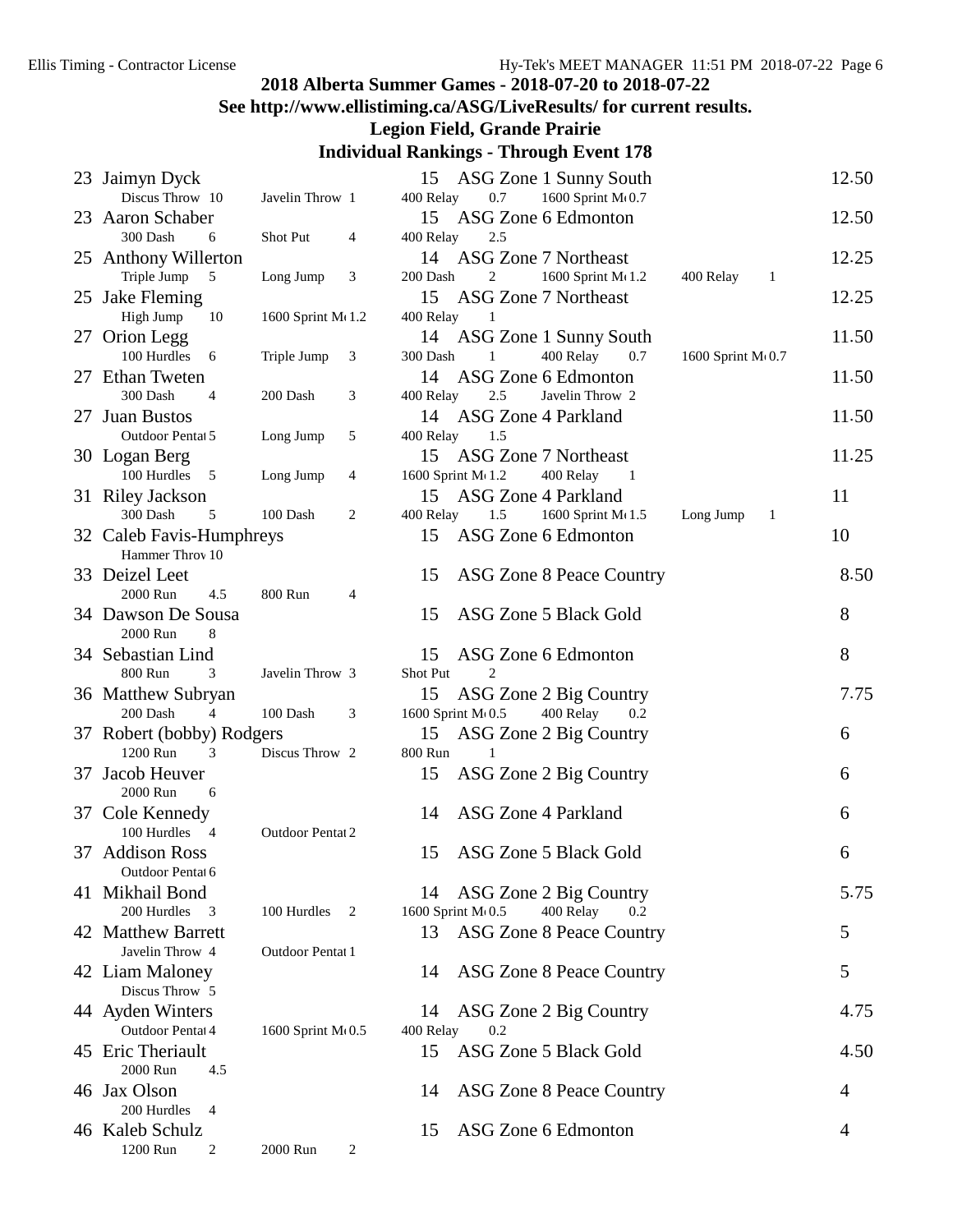### **See http://www.ellistiming.ca/ASG/LiveResults/ for current results.**

#### **Legion Field, Grande Prairie**

| 48 Julian Sy                                   |           |     | 15        | ASG Zone 5 Black Gold           | 3.75           |
|------------------------------------------------|-----------|-----|-----------|---------------------------------|----------------|
| 1600 Sprint M 2.5                              | 400 Relay | 1.2 |           |                                 |                |
| 49 Cody These                                  |           |     | 14        | ASG Zone 1 Sunny South          | 3.50           |
| 1200 Run<br>$\mathbf{1}$                       | Shot Put  | 1   | 400 Relay | 1600 Sprint M(0.7<br>0.7        |                |
| 50 Camden Sipma                                |           |     | 14        | <b>ASG Zone 8 Peace Country</b> | 3              |
| Long Jump<br>2                                 | High Jump | 1   |           |                                 |                |
| 50 Jaxon Turner                                |           |     | 14        | ASG Zone 3 Calgary              | 3              |
| <b>Outdoor Pental 3</b>                        |           |     |           |                                 | $\overline{2}$ |
| 52 Kyran Noel<br>200 Hurdles<br>$\overline{2}$ |           |     | 13        | ASG Zone 8 Peace Country        |                |
| 53 Simon Marchinko                             |           |     | 14        | ASG Zone 4 Parkland             | 1.50           |
| 1600 Sprint M(1.5)                             |           |     |           |                                 |                |
| 53 Sam Friesen                                 |           |     | 14        | ASG Zone 8 Peace Country        | 1.50           |
| 1600 Sprint M(1                                | 400 Relay | 0.5 |           |                                 |                |
| 53 Adam Twelvetree                             |           |     | 14        | ASG Zone 8 Peace Country        | 1.50           |
| 1600 Sprint M(1                                | 400 Relay | 0.5 |           |                                 |                |
| 56 Trenton Spademan                            |           |     | 14        | ASG Zone 2 Big Country          | 1.25           |
| Discus Throw 1                                 | 400 Relay | 0.2 |           |                                 |                |
| 57 Avery Rudelich                              |           |     | 14        | ASG Zone 6 Edmonton             | 1              |
| Triple Jump 1                                  |           |     |           |                                 |                |
| 57 Rain Jamison                                |           |     | 14        | ASG Zone 3 Calgary              | 1              |
| 2000 Run<br>$\overline{1}$<br>57 Seth Martens  |           |     | 14        |                                 | 1              |
| 1600 Sprint M(1                                |           |     |           | ASG Zone 8 Peace Country        |                |
| 57 Elliot Cameron                              |           |     | 15        | ASG Zone 6 Edmonton             | 1              |
| 100 Dash<br>1                                  |           |     |           |                                 |                |
| 57 Diesel Leet                                 |           |     | 13        | ASG Zone 8 Peace Country        | $\mathbf{1}$   |
| 1600 Sprint M(1                                |           |     |           |                                 |                |
| 62 Liam Tinworth                               |           |     | 14        | ASG Zone 8 Peace Country        | .50            |
| 400 Relay<br>0.5                               |           |     |           |                                 |                |
| 62 Aadam Stalker                               |           |     | 13        | ASG Zone 8 Peace Country        | .50            |
| 400 Relay<br>0.5                               |           |     |           |                                 |                |
| 62 Robert(bobby) Rodgers                       |           |     | 16        | ASG Zone 2 Big Country          | .50            |
| 1600 Sprint M 0.5                              |           |     |           |                                 |                |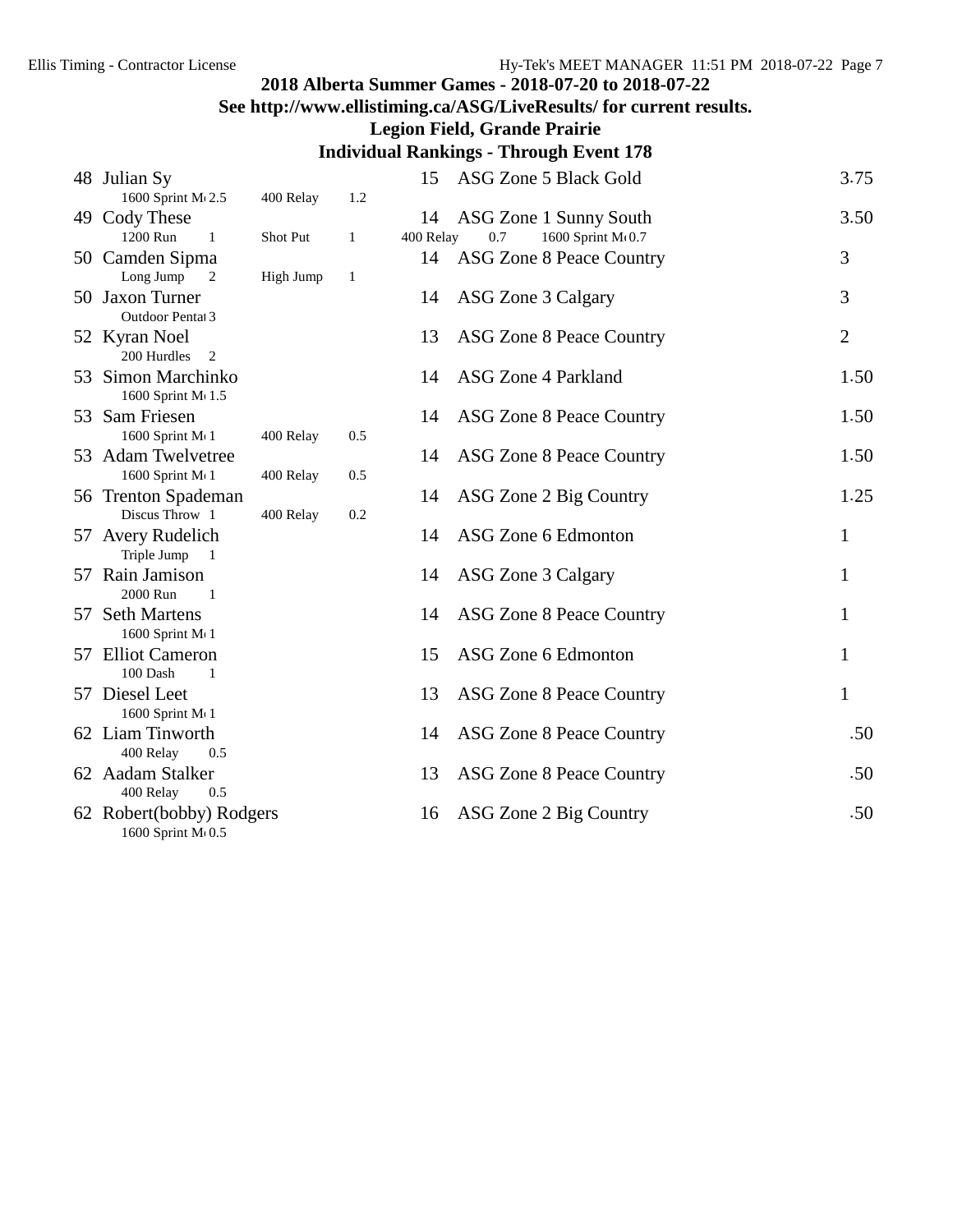### **See http://www.ellistiming.ca/ASG/LiveResults/ for current results.**

**Legion Field, Grande Prairie**

**Individual Rankings - Through Event 178**

#### **Female - Individual Scores - 2 Under 18 Division**

|    | Place Name             |                  |     |                    | Age Team       |                                 |     |                    | <b>Points</b> |
|----|------------------------|------------------|-----|--------------------|----------------|---------------------------------|-----|--------------------|---------------|
|    | 1 Megan Hebert         |                  |     | 17                 |                | ASG Zone 4 Parkland             |     |                    | 40            |
|    | Discus Throw 10        | Javelin Throw 10 |     | Shot Put           | 10             | Heptathlon                      | 6   | Hammer Throv 2     |               |
|    | 1600 Sprint M(2)       |                  |     |                    |                |                                 |     |                    |               |
|    | 2 Emma Langstrom       |                  |     | 16                 |                | ASG Zone 6 Edmonton             |     |                    | 26.50         |
|    | 400 Dash<br>10         | 800 Run          | 8   | 1500 Run           | 6              | 1600 Sprint M 2.5               |     |                    |               |
|    | 3 Myah Sluik           |                  |     | 17                 |                | ASG Zone 8 Peace Country        |     |                    | 26.25         |
|    | Shot Put<br>8          | Discus Throw 6   |     | Hammer Throy 6     |                | Javelin Throw 5                 |     | 400 Relay<br>1.2   |               |
|    | 4 Brynn Hebert         |                  |     | 16                 |                | ASG Zone 4 Parkland             |     |                    | 26            |
|    | 800 Run<br>10          | 1500 Run         | 8   | 400 Dash           | 6              | 1600 Sprint M(2)                |     |                    |               |
|    | 5 Robyn Savage         |                  |     | 17                 |                | ASG Zone 3 Calgary              |     |                    | 23.50         |
|    | 400 Dash<br>8          | 300 Hurdles      | 8   | 200 Dash           | 6              | 1600 Sprint M(1.5               |     |                    |               |
|    | 6 Sadie Sigfstead      |                  |     | 15                 |                | ASG Zone 6 Edmonton             |     |                    | 22.50         |
|    | 1500 Run<br>10         | 3000 Run         | 10  | 1600 Sprint M 2.5  |                |                                 |     |                    |               |
|    | 6 Mosetta Bodah        |                  |     | 17                 |                | ASG Zone 6 Edmonton             |     |                    | 22.50         |
|    | 200 Dash<br>10         | 100 Dash         | 8   | 1600 Sprint M(2.5) |                | 400 Relay                       | 2   |                    |               |
|    | 8 Hannah Tuininga      |                  |     | 16                 |                | ASG Zone 5 Black Gold           |     |                    | 22            |
|    | Long Jump<br>10        | Triple Jump      | 8   | 100 Dash           | 3              | 400 Relay                       | 0.5 | 1600 Sprint M(0.5) |               |
|    | 8 Gabrielle Wesolowski |                  |     | 17                 |                | ASG Zone 3 Calgary              |     |                    | 22            |
|    | 300 Hurdles<br>10      | 200 Dash         | 8   | 400 Relay          | 2.5            | 1600 Sprint M 1.5               |     |                    |               |
|    | 10 Alese Sartain       |                  |     | 16                 |                | <b>ASG Zone 7 Northeast</b>     |     |                    | 20.75         |
|    | 100 Dash<br>10         | Long Jump        | 6   | 200 Dash           | 3              | 400 Relay                       | 1.5 | 1600 Sprint M(0.2) |               |
|    | 11 Alyson Koo          |                  |     | 16                 |                | ASG Zone 3 Calgary              |     |                    | 20            |
|    | Discus Throw 8         | Hammer Throv 8   |     | Shot Put           | $\overline{4}$ |                                 |     |                    |               |
|    | 12 Emiley Burt         |                  |     | 16                 |                | ASG Zone 3 Calgary              |     |                    | 19.50         |
|    | High Jump<br>6         | Triple Jump      | 6   | Long Jump          | 5              | 400 Relay                       | 2.5 |                    |               |
|    | 13 Allie Ruptash       |                  |     | 16                 |                | ASG Zone 6 Edmonton             |     |                    | 18.50         |
|    | High Jump<br>8         | 100 Hurdles      | 6   | 1600 Sprint M(2.5) |                | 400 Relay                       | 2   |                    |               |
|    | 14 Taylor Schultz      |                  |     | 17                 |                | ASG Zone 4 Parkland             |     |                    | 17.25         |
|    | High Jump<br>10        | Triple Jump      | 5   | Long Jump          | 2              | 400 Relay                       | 0.2 |                    |               |
|    | 15 Morgan Hale         |                  |     | 17                 |                | ASG Zone 1 Sunny South          |     |                    | 16            |
|    | 800 Run<br>6           | 1500 Run         | 5   | 400 Dash           | 3              | 400 Relay                       | -1  | 1600 Sprint M 1    |               |
|    | 16 Faith Blanchette    |                  |     | 16                 |                | ASG Zone 8 Peace Country        |     |                    | 15.75         |
|    | 3000 Run<br>8          | 800 Run          | 5   | 400 Dash           | 2              | 1600 Sprint M 0.7               |     |                    |               |
|    | 17 Katie Naeth         |                  |     | 17                 |                | <b>ASG Zone 7 Northeast</b>     |     |                    | 15            |
|    | Hammer Throv 10        | Shot Put         | 5   |                    |                |                                 |     |                    |               |
|    | 18 Makayla Sheppard    |                  |     | 16                 |                | ASG Zone 5 Black Gold           |     |                    | 14            |
|    | Javelin Throw 8        | 200 Dash         | 4   | 400 Dash           | 1              | 400 Relay                       | 0.5 | 1600 Sprint M(0.5  |               |
|    | 18 Venus Sabourin      |                  |     | 16                 |                | ASG Zone 6 Edmonton             |     |                    | 14            |
|    | Heptathlon<br>8        | 300 Hurdles      | 6   |                    |                |                                 |     |                    |               |
| 20 | Jaylynn Twin           |                  |     | 16                 |                | ASG Zone 6 Edmonton             |     |                    | 13            |
|    | Shot Put<br>6          | Hammer Throv 4   |     | Javelin Throw 3    |                |                                 |     |                    |               |
|    | 20 Rebecca Elliott     |                  |     | 16                 |                | ASG Zone 3 Calgary              |     |                    | 13            |
|    | Long Jump<br>8         | High Jump        | 2.5 | 400 Relay          | 2.5            |                                 |     |                    |               |
|    | 22 Aimee Caron         |                  |     | 17                 |                | <b>ASG Zone 8 Peace Country</b> |     |                    | 11            |
|    | 100 Hurdles<br>- 8     | 400 Relay        | 1.2 | 100 Dash           | 1              | 1600 Sprint M 0.7               |     |                    |               |
|    | 22 Alexandra Diehl     |                  |     | 17                 |                | <b>ASG Zone 7 Northeast</b>     |     |                    | 11            |
|    | Triple Jump<br>10      | High Jump        | 1   |                    |                |                                 |     |                    |               |
|    |                        |                  |     |                    |                |                                 |     |                    |               |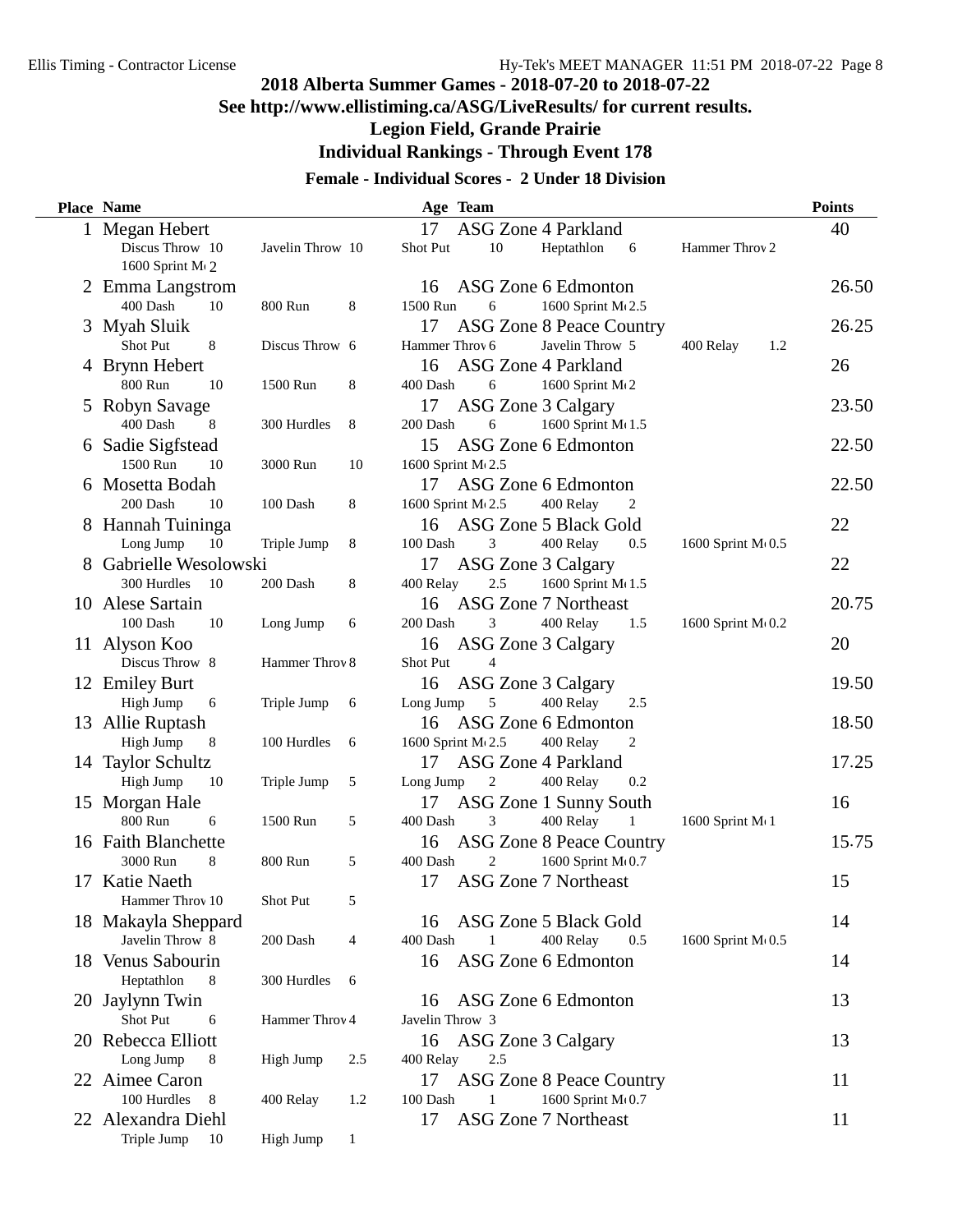### **See http://www.ellistiming.ca/ASG/LiveResults/ for current results.**

#### **Legion Field, Grande Prairie**

|    | 22 Kennedy Bond                         |                    |              | 16              |                     | ASG Zone 2 Big Country     | 11   |
|----|-----------------------------------------|--------------------|--------------|-----------------|---------------------|----------------------------|------|
|    | 200 Dash<br>5                           | 400 Dash           | 4            |                 | 1600 Sprint M(1.2)  | 400 Relay<br>0.7           |      |
|    | 25 Lisa Cozma<br>100 Hurdles<br>10      |                    |              | 17              | ASG Zone 3 Calgary  |                            | 10   |
|    | 25 Riley Andruchow                      |                    |              | 17              |                     | ASG Zone 6 Edmonton        | 10   |
|    | 100 Hurdles 4                           | Long Jump          | 3            | Triple Jump     | 3                   |                            |      |
|    | 25 Kiana Row                            |                    |              | 17              |                     | ASG Zone 5 Black Gold      | 10   |
|    | 3000 Run<br>6                           | 1500 Run           | 4            |                 |                     |                            |      |
|    | 25 Sienna MacDonald<br>Heptathlon<br>10 |                    |              | 16              |                     | ASG Zone 2 Big Country     | 10   |
|    | 29 Gracie Anderson                      |                    |              | 16              |                     | ASG Zone 7 Northeast       | 8.50 |
|    | 100 Dash<br>6                           | 400 Relay          | 1.5          | Long Jump       |                     |                            |      |
|    | 30 Grace Cook                           |                    |              | 17              |                     | ASG Zone 2 Big Country     | 8.25 |
|    | 800 Run<br>$\overline{4}$               | 1500 Run           | 3            |                 | 1600 Sprint M(1.2   |                            |      |
|    | 30 Katelynn Hatto                       |                    |              | 16              | ASG Zone 4 Parkland |                            | 8.25 |
|    | 100 Dash<br>5                           | 1600 Sprint M(2)   |              | 200 Dash        | 1                   | 400 Relay<br>0.2           |      |
|    | 32 Elyssa Selte                         |                    |              | 16              |                     | ASG Zone 7 Northeast       | 8    |
|    | Discus Throw 5                          | Shot Put           | 2            | Javelin Throw 1 |                     |                            |      |
|    | 32 Maija Malin                          |                    |              | 16              |                     | ASG Zone 6 Edmonton        | 8    |
|    | Hammer Throv 5                          | Discus Throw 3     |              |                 |                     |                            |      |
|    | 32 Tara Kapoor                          |                    |              | 17              |                     | ASG Zone 6 Edmonton        | 8    |
|    | High Jump<br>$\overline{4}$             | Long Jump          | 4            |                 |                     |                            |      |
|    | 35 Dori Sunderland                      |                    |              | 16              |                     | ASG Zone 7 Northeast       | 7    |
|    | High Jump<br>5                          | Triple Jump        | 2            |                 |                     |                            |      |
|    | 35 Alexa McGannon                       |                    |              | 17              |                     | ASG Zone 2 Big Country     | 7    |
|    | 100 Hurdles<br>5                        | 1600 Sprint M(1.2) |              | 400 Relay       | 0.7                 |                            |      |
|    | 35 Julianna MacKenzie                   |                    |              | 16              |                     | ASG Zone 2 Big Country     | 7    |
|    | Hammer Throv 3                          | Discus Throw 2     |              | Javelin Throw 2 |                     |                            |      |
|    | 35 Candace Wonago                       |                    |              | 17              |                     | ASG Zone 6 Edmonton        | 7    |
|    | Heptathlon<br>5                         | 400 Relay          | 2            |                 |                     |                            |      |
|    | 35 Kiana Farrell                        |                    |              | 16              |                     | ASG Zone 1 Sunny South     | 7    |
|    | 300 Hurdles 5                           | 400 Relay          | 1            | 1600 Sprint M(1 |                     |                            |      |
|    | 40 Sydney Larsen                        |                    |              | 17              | ASG Zone 4 Parkland |                            | 6.75 |
|    | Heptathlon<br>4                         | High Jump          | 2.5          | 400 Relay       | 0.2                 |                            |      |
|    | 41 Jessica Fahlman                      |                    |              | 16              | ASG Zone 3 Calgary  |                            | 6.50 |
|    | 100 Dash<br>$\overline{\mathbf{4}}$     | 400 Relay          | 2.5          |                 |                     |                            |      |
|    | 41 Helana Santema<br>400 Dash<br>5      | 1600 Sprint M(1.5) |              | 17              | ASG Zone 3 Calgary  |                            | 6.50 |
|    | 43 Anzelle Muller<br>Javelin Throw 6    |                    |              | 17              |                     | ASG Zone 1 Sunny South     | 6    |
|    | 43 Kira Enstrom                         |                    |              | 16              |                     | <b>ASG Zone 4 Parkland</b> | 6    |
|    | 100 Hurdles<br>- 3                      | 300 Hurdles        | 3            |                 |                     |                            |      |
|    | 43 Ilana Anderson                       |                    |              | 16              |                     | ASG Zone 5 Black Gold      | 6    |
|    | Javelin Throw 4                         | Discus Throw 1     |              | Shot Put        |                     |                            |      |
| 43 | Sam Rajah                               |                    |              | 17              |                     | ASG Zone 1 Sunny South     | 6    |
|    | 800 Run<br>$\overline{c}$               | 1500 Run           | 2            | 400 Relay       | 1                   | 1600 Sprint M 1            |      |
|    | 47 Holly Pougnet                        |                    |              | 14              |                     | ASG Zone 5 Black Gold      | 5    |
|    | 800 Run<br>3                            | 1500 Run           | $\mathbf{1}$ | 400 Relay       | 0.5                 | 1600 Sprint M 0.5          |      |
|    | 47 Rees Victoor                         |                    |              | 16              |                     | ASG Zone 5 Black Gold      | 5    |
|    | Triple Jump<br>$\overline{4}$           | 400 Relay          | 0.5          |                 | 1600 Sprint M(0.5   |                            |      |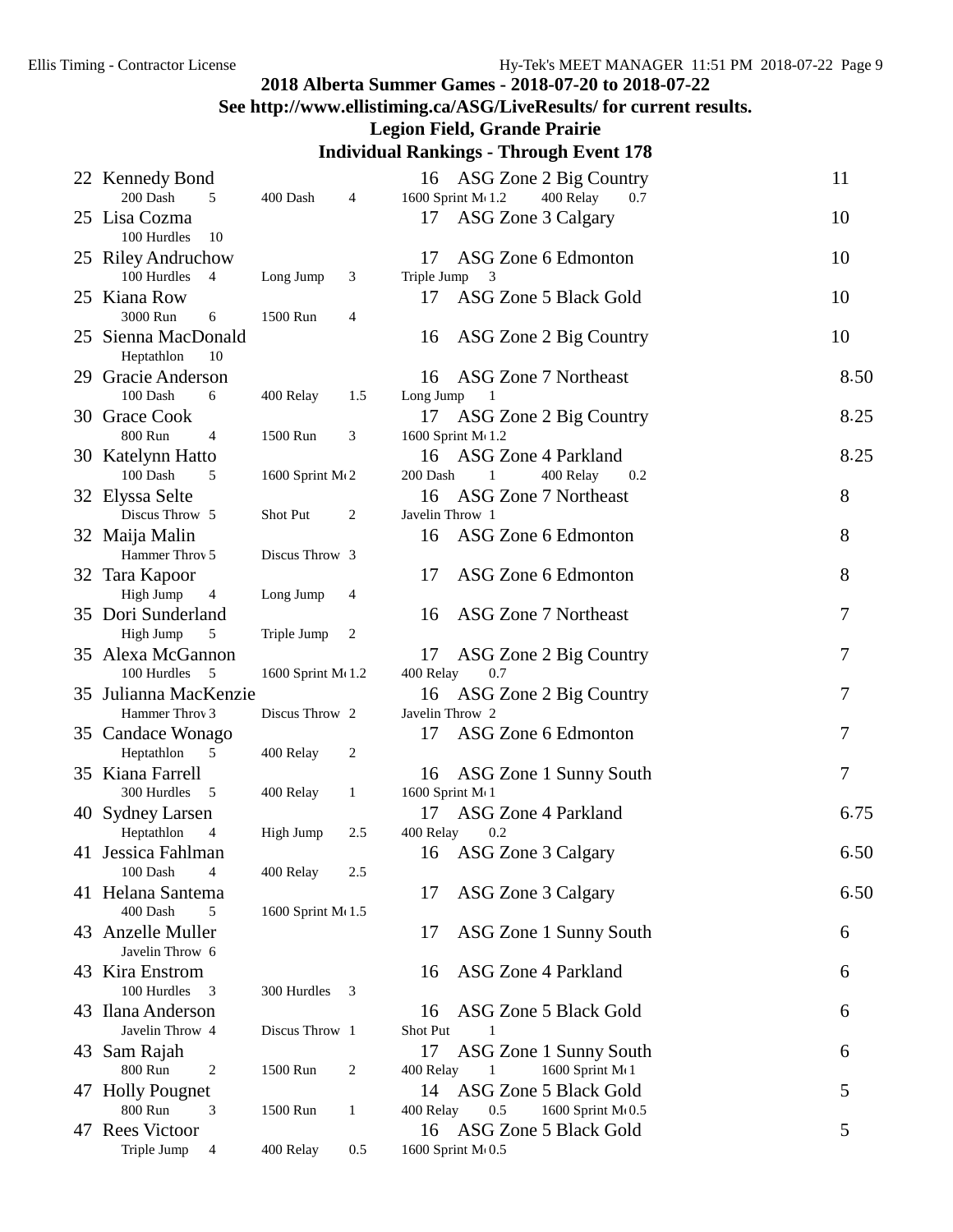### **See http://www.ellistiming.ca/ASG/LiveResults/ for current results.**

**Legion Field, Grande Prairie**

| 47 Zoe Cinnamon<br>3000 Run           |                   | 16          | ASG Zone 2 Big Country          | 5              |
|---------------------------------------|-------------------|-------------|---------------------------------|----------------|
| 5<br>47 Cheltey Berlinguette          |                   | 16          | ASG Zone 5 Black Gold           | 5              |
| 3000 Run<br>$\overline{4}$            | 800 Run<br>1      |             |                                 |                |
| 47 Esosa Iwanegbe                     |                   | 17          | ASG Zone 6 Edmonton             | 5              |
| 100 Dash<br>2                         | 400 Relay<br>2    | Triple Jump |                                 |                |
| 47 Morgan Boot                        |                   | 17          | ASG Zone 2 Big Country          | 5              |
| <b>Shot Put</b><br>3                  | 1600 Sprint M(1.2 | 400 Relay   | 0.7                             |                |
| 53 Sophie Pregitzer                   |                   | 16          | ASG Zone 2 Big Country          | 4.75           |
| 300 Hurdles 4                         | 400 Relay         | 0.7         |                                 |                |
| 54 Emma Tarzwell                      |                   | 16          | ASG Zone 4 Parkland             | 4.25           |
| 200 Dash<br>2                         | 1600 Sprint M(2)  | 400 Relay   | 0.2                             |                |
| 55 Jaydan Benson<br>Discus Throw 4    |                   | 16          | <b>ASG Zone 8 Peace Country</b> | $\overline{4}$ |
| 56 Gracie Smith                       |                   | 17          | <b>ASG Zone 8 Peace Country</b> | 3.75           |
| Heptathlon<br>3                       | 1600 Sprint M(0.7 |             |                                 |                |
| 57 Lydia Steinke                      |                   | 17          | ASG Zone 8 Peace Country        | 3              |
| 3000 Run<br>3                         |                   |             |                                 |                |
| 58 Elysia Day                         |                   | 17          | ASG Zone 8 Peace Country        | $\mathbf{2}$   |
| 400 Relay<br>1.2                      | 1600 Sprint M(0.7 |             |                                 |                |
| 58 Emily Carvalho                     |                   | 15          | ASG Zone 2 Big Country          | $\mathbf{2}$   |
| Heptathlon<br>2                       |                   |             |                                 |                |
| 58 Novalee Pender                     |                   | 16          | ASG Zone 1 Sunny South          | 2              |
| 400 Relay<br>$\mathbf{1}$             | 1600 Sprint M(1   |             |                                 |                |
| 58 Maggie Brolsma                     |                   | 17          | ASG Zone 2 Big Country          | $\overline{2}$ |
| 3000 Run<br>2                         |                   |             |                                 |                |
| 62 Kylie Thomas                       |                   | 16          | ASG Zone 7 Northeast            | 1.75           |
| 400 Relay<br>1.5                      | 1600 Sprint M(0.2 |             |                                 |                |
| 62 Bunmi Akinyede                     |                   | 16          | ASG Zone 7 Northeast            | 1.75           |
| 400 Relay<br>1.5                      | 1600 Sprint M(0.2 |             |                                 |                |
| 64 Katy Morgans<br>1600 Sprint M(1.5) |                   | 17          | ASG Zone 3 Calgary              | 1.50           |
| 65 Cheyanne Kraig                     |                   | 17          | <b>ASG Zone 8 Peace Country</b> | 1.25           |
| 400 Relay<br>1.2                      |                   |             |                                 |                |
| 66 Megan Thompson                     |                   | 17          | <b>ASG Zone 7 Northeast</b>     | 1              |
| 3000 Run<br>$\mathbf{1}$              |                   |             |                                 |                |
| 66 Mykaela Strauss                    |                   | 15          | ASG Zone 3 Calgary              | 1              |
| Hammer Throv 1                        |                   |             |                                 |                |
| 68 Taryn Gabrielson                   |                   | 17          | <b>ASG Zone 7 Northeast</b>     | .25            |
| 1600 Sprint M(0.2                     |                   |             |                                 |                |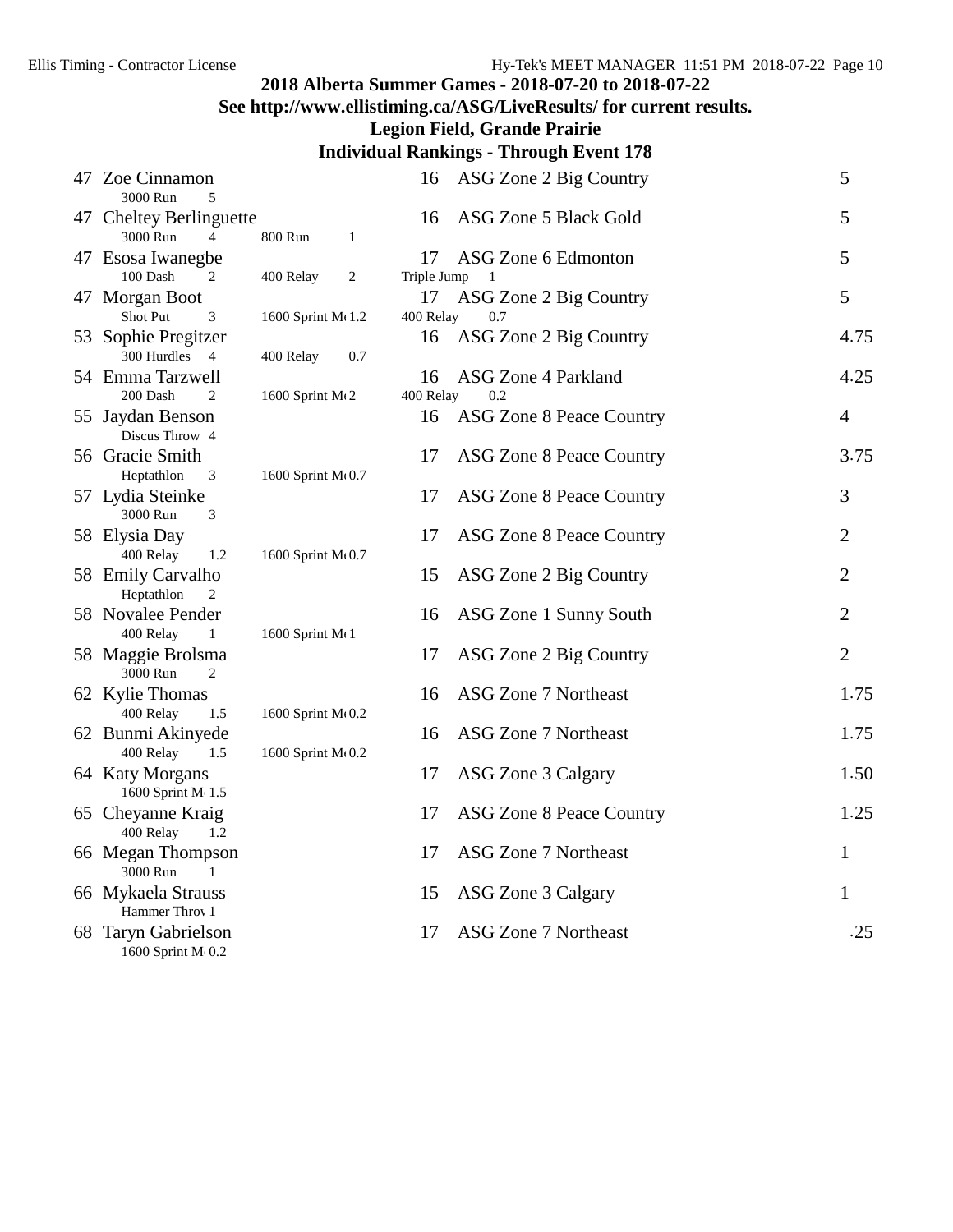### **See http://www.ellistiming.ca/ASG/LiveResults/ for current results.**

**Legion Field, Grande Prairie**

**Individual Rankings - Through Event 178**

#### **Male - Individual Scores - 2 Under 18 Division**

| <b>Place Name</b>                |                  |                | Age Team                                                              | <b>Points</b> |
|----------------------------------|------------------|----------------|-----------------------------------------------------------------------|---------------|
| 1 Andreas Thome                  |                  |                | ASG Zone 5 Black Gold<br>17                                           | 32            |
| High Jump<br>10                  | Long Jump        | 8              | Triple Jump<br>8<br>Shot Put<br>Discus Throw 1<br>4                   |               |
| Javelin Throw 1                  |                  |                |                                                                       |               |
| 2 Mason Sartain                  |                  |                | ASG Zone 7 Northeast<br>16                                            | 31            |
| 200 Dash<br>10                   | Long Jump        | 10             | 100 Dash<br>8<br>400 Relay<br>2.5<br>1600 Sprint M 0.5                |               |
| 3 Mathias Gelber                 |                  |                | ASG Zone 1 Sunny South<br>16                                          | 26            |
| 1500 Run<br>8                    | 3000 Run         | 8              | Javelin Throw 5<br>800 Run<br>5                                       |               |
| 3 Parker Allen                   |                  |                | ASG Zone 2 Big Country<br>17                                          | 26            |
| Hammer Throv 10                  | Javelin Throw 10 |                | Discus Throw 4<br>Shot Put<br>1<br>400 Relay<br>1                     |               |
| 5 Zack Jansen                    |                  |                | <b>ASG Zone 4 Parkland</b><br>17                                      | 25.50         |
| 110 Hurdles<br>8                 | Octathlon        | 6              | Triple Jump<br>6<br>300 Hurdles<br>400 Relay<br>1.5<br>$\overline{4}$ |               |
| 6 Joshua Suelzle                 |                  |                | ASG Zone 1 Sunny South<br>17                                          | 24            |
| Discus Throw 8                   | Javelin Throw 8  |                | Shot Put<br>8                                                         |               |
| 7 James Wiatr                    |                  |                | 17<br><b>ASG Zone 7 Northeast</b>                                     | 22            |
| Shot Put<br>10                   | Discus Throw 6   |                | Javelin Throw 6                                                       |               |
|                                  |                  |                | 17                                                                    |               |
| 8 Brady Galvin<br>400 Dash<br>10 | 800 Run          |                | ASG Zone 5 Black Gold<br>0.7<br>1600 Sprint M(0.7<br>400 Relay        | 21.50         |
|                                  |                  | 10             |                                                                       |               |
| 9 Nic Wroe                       |                  |                | 17<br>ASG Zone 2 Big Country                                          | 19            |
| Discus Throw 10                  | Hammer Throv 5   |                | Javelin Throw 4                                                       |               |
| 10 Bill Makwae                   |                  |                | 17<br>ASG Zone 5 Black Gold                                           | 16.75         |
| 1500 Run<br>10                   | 3000 Run         | 6              | 1600 Sprint M(0.7                                                     |               |
| 11 Ariel Kayembe                 |                  |                | 17<br>ASG Zone 6 Edmonton                                             | 16.25         |
| Triple Jump<br>- 10              | Long Jump        | 5              | 400 Relay<br>1.2                                                      |               |
| 12 Ryan Hegarty                  |                  |                | ASG Zone 2 Big Country<br>16                                          | 16            |
| 300 Hurdles 10                   | 110 Hurdles      | 5              | 400 Relay                                                             |               |
| 13 Jared Howse                   |                  |                | ASG Zone 4 Parkland<br>16                                             | 15.25         |
| 3000 Run<br>10                   | 1500 Run         | 4              | 1600 Sprint M 1.2                                                     |               |
| 14 Kobe Grocholski               |                  |                | ASG Zone 8 Peace Country<br>16                                        | 14.25         |
| 1500 Run<br>6                    | 800 Run          | $\overline{4}$ | 3000 Run<br>400 Relay<br>$\overline{4}$<br>0.2                        |               |
| 15 Logan Nellis                  |                  |                | ASG Zone 2 Big Country<br>17                                          | 14            |
| 200 Dash<br>8                    | 400 Dash         | 4              | 1600 Sprint M(1<br>400 Relay<br>1                                     |               |
| 16 Liam Kramer                   |                  |                | ASG Zone 3 Calgary<br>17                                              | 13            |
| 800 Run<br>8                     | 400 Dash         | 3              | 1600 Sprint M(2                                                       |               |
| 17 Evan Martens                  |                  |                | ASG Zone 5 Black Gold<br>17                                           | 12.50         |
| 200 Dash<br>6                    | 100 Dash         | 5              | 400 Relay<br>0.7<br>1600 Sprint M $(0.7)$                             |               |
| 17 Joshua Brake                  |                  |                | ASG Zone 3 Calgary<br>17                                              | 12.50         |
| 110 Hurdles<br>10                | 1600 Sprint M(2  |                | 400 Relay<br>0.5                                                      |               |
| 19 Josh Bethel                   |                  |                | <b>ASG Zone 4 Parkland</b><br>16                                      | 11.75         |
| 200 Dash<br>5                    | 100 Dash         | 4              | 1600 Sprint M(1.2<br>400 Relay<br>1.5                                 |               |
| 20 Ethan Predinchuk              |                  |                | ASG Zone 4 Parkland<br>17                                             | 11.50         |
| Octathlon<br>5                   | Triple Jump      | 5              | 400 Relay<br>1.5                                                      |               |
| 20 Gage Reinhart                 |                  |                | ASG Zone 1 Sunny South<br>17                                          | 11.50         |
| 300 Hurdles<br>- 8               | 400 Relay        | 2              | 1600 Sprint M(1.5)                                                    |               |
| 22 Anton Kuipers                 |                  |                | ASG Zone 3 Calgary<br>17                                              | 11            |
| 1500 Run<br>5                    | 800 Run          | 3              | 3000 Run<br>3                                                         |               |
| 22 Colton Schmidt                |                  |                | 17<br><b>ASG Zone 7 Northeast</b>                                     | 11            |
| Hammer Throv 6                   | Shot Put         | $\sqrt{5}$     |                                                                       |               |
|                                  |                  |                |                                                                       |               |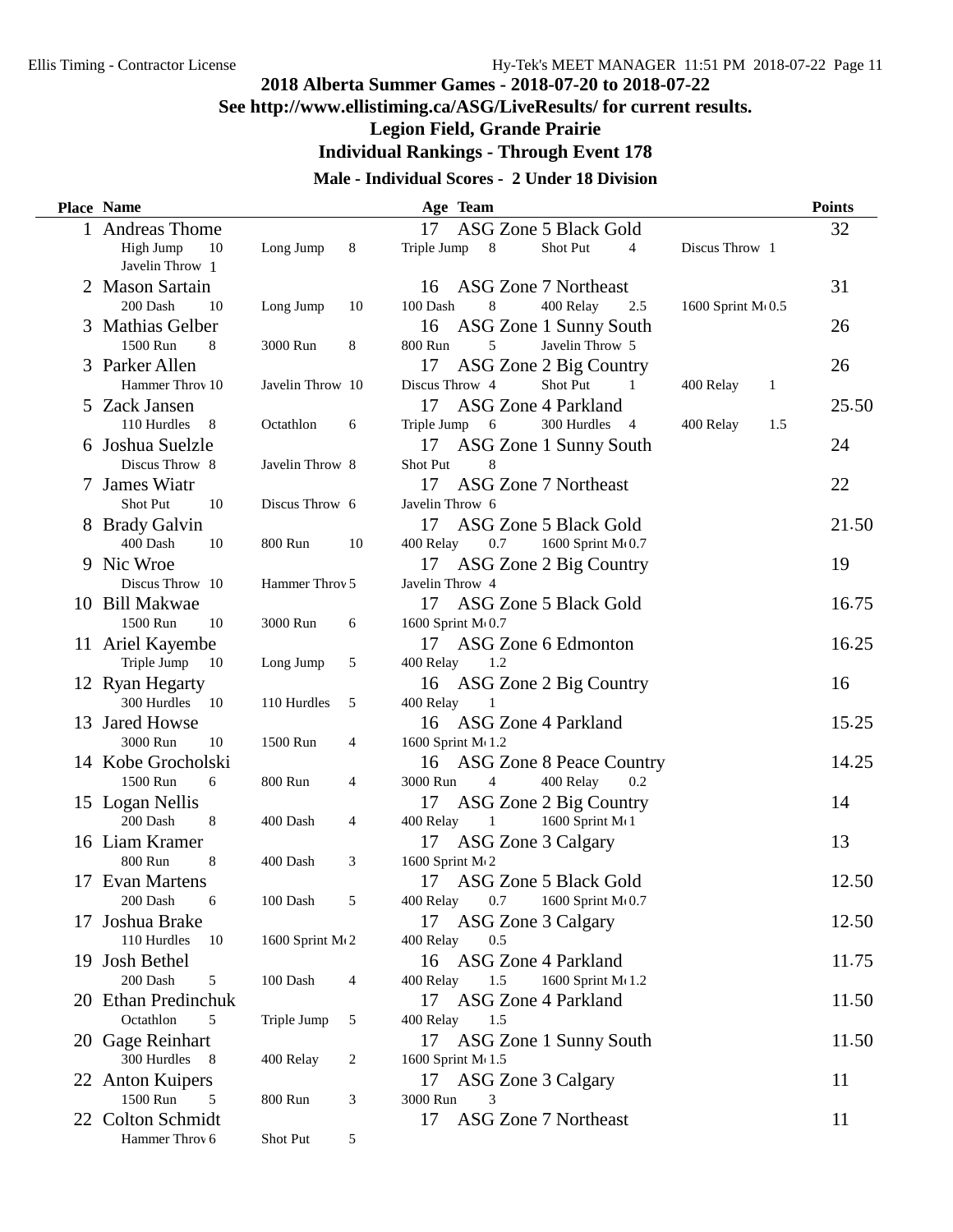### **See http://www.ellistiming.ca/ASG/LiveResults/ for current results. Legion Field, Grande Prairie**

| 22 Brady Clarke                        |                            | 17          | ASG Zone 6 Edmonton                  | 11    |
|----------------------------------------|----------------------------|-------------|--------------------------------------|-------|
| Shot Put<br>6                          | Javelin Throw 3            |             | Hammer Throv 2                       |       |
| 22 Matthew Harrison                    |                            | 16          | ASG Zone 5 Black Gold                | 11    |
| 110 Hurdles<br>- 6                     | 300 Hurdles<br>5           |             |                                      |       |
| 26 Jardin David                        |                            | 17          | ASG Zone 5 Black Gold                | 10.75 |
| 100 Dash<br>10                         | 400 Relay<br>0.7           |             |                                      |       |
| 27 Matthew Wafer                       |                            | 16          | ASG Zone 6 Edmonton                  | 10.50 |
| 800 Run<br>6                           | 1600 Sprint M(2.5          | 400 Dash    | 2                                    |       |
| 27 Logan Ladoon                        |                            | 17          | ASG Zone 6 Edmonton                  | 10.50 |
| 400 Dash<br>8                          | 1600 Sprint M(2.5          |             |                                      |       |
| 29 Jack Wesolowski                     |                            | 16          | ASG Zone 3 Calgary                   | 10    |
| Octathlon<br>10                        |                            |             |                                      |       |
| 29 Cale Vanderzee                      |                            |             |                                      | 10    |
|                                        |                            | 17          | ASG Zone 1 Sunny South               |       |
| High Jump<br>8                         | Triple Jump<br>2           |             |                                      |       |
| 31 Tosin Kuye                          |                            | 16          | ASG Zone 5 Black Gold                | 9.75  |
| Long Jump<br>6                         | Triple Jump<br>3           | 400 Relay   | 0.7                                  |       |
| 32 Levi Grose                          |                            | 17          | <b>ASG Zone 8 Peace Country</b>      | 9.25  |
| High Jump<br>5                         | 110 Hurdles<br>4           | 400 Relay   | 0.2                                  |       |
| 33 Dean Morgans                        |                            | 16          | ASG Zone 3 Calgary                   | 8.50  |
| High Jump<br>6                         | Long Jump<br>2             | 400 Relay   | 0.5                                  |       |
| 34 Talon Bennett                       |                            | 16          | <b>ASG Zone 8 Peace Country</b>      | 8     |
| Discus Throw 5                         | Shot Put<br>3              |             |                                      |       |
| 34 Gavin Driedger                      |                            | 16          | ASG Zone 8 Peace Country             | 8     |
| Octathlon<br>8                         |                            |             |                                      |       |
| 34 Calder Morris                       |                            | 17          | ASG Zone 1 Sunny South               | 8     |
| Hammer Throv 8                         |                            |             |                                      |       |
| 34 Paul Abodunwa                       |                            | 17          | ASG Zone 2 Big Country               | 8     |
| 100 Dash<br>6                          | 400 Relay<br>$\mathbf{1}$  |             | 1600 Sprint M(1                      |       |
| 34 Jack Sylven                         |                            | 16          | ASG Zone 3 Calgary                   | 8     |
| Discus Throw 3                         | Hammer Throv 3             |             | Javelin Throw 2                      |       |
|                                        |                            |             |                                      | 8     |
| 34 Aidan McIntyre                      |                            | 16          | ASG Zone 6 Edmonton                  |       |
| 300 Hurdles 6                          | 110 Hurdles<br>2           |             |                                      |       |
| 40 Brandon Smith                       |                            | 16          | ASG Zone 4 Parkland                  | 7.75  |
| 400 Dash<br>5                          | 400 Relay<br>1.5           |             | 1600 Sprint M 1.2                    |       |
| 40 Evan Hannah                         |                            | 16          | ASG Zone 6 Edmonton                  | 7.75  |
| 200 Dash<br>$\overline{4}$             | 1600 Sprint M(2.5          | 400 Relay   | 1.2                                  |       |
| 42 Orin May                            |                            | 16          | ASG Zone 1 Sunny South               | 7.50  |
| 110 Hurdles<br>3                       | 400 Relay<br>2             |             | 100 Dash<br>1600 Sprint M(1.5)       |       |
| 43 Spencer Cameron                     |                            |             | 16 ASG Zone 6 Edmonton               | 6.75  |
| 300 Hurdles<br>$\overline{\mathbf{3}}$ | 1600 Sprint M 2.5          | 400 Relay   | 1.2                                  |       |
| 44 Jordan Grant                        |                            | 16          | ASG Zone 3 Calgary                   | 6.50  |
| 100 Dash<br>$\overline{c}$             | 200 Dash<br>2              |             | 400 Relay<br>1600 Sprint M(2)<br>0.5 |       |
| 44 Gideon Adebayo                      |                            | 16          | <b>ASG Zone 7 Northeast</b>          | 6.50  |
| Long Jump<br>$\overline{4}$            | 400 Relay<br>2.5           |             |                                      |       |
| 46 Marco De Jong                       |                            | 16          | ASG Zone 8 Peace Country             | 6.25  |
| Triple Jump<br>4                       | 110 Hurdles<br>1           | 300 Hurdles | 400 Relay<br>0.2                     |       |
| 47 Conner Carlson                      |                            | 17          | <b>ASG Zone 4 Parkland</b>           | 6     |
| Hammer Throv 4                         | Shot Put<br>$\overline{c}$ |             |                                      |       |
| 47 Dylan Eremko                        |                            | 17          | ASG Zone 7 Northeast                 | 6     |
| $100$ Dash $\,$<br>3                   | 400 Relay<br>2.5           |             | 1600 Sprint M(0.5                    |       |
|                                        |                            |             |                                      |       |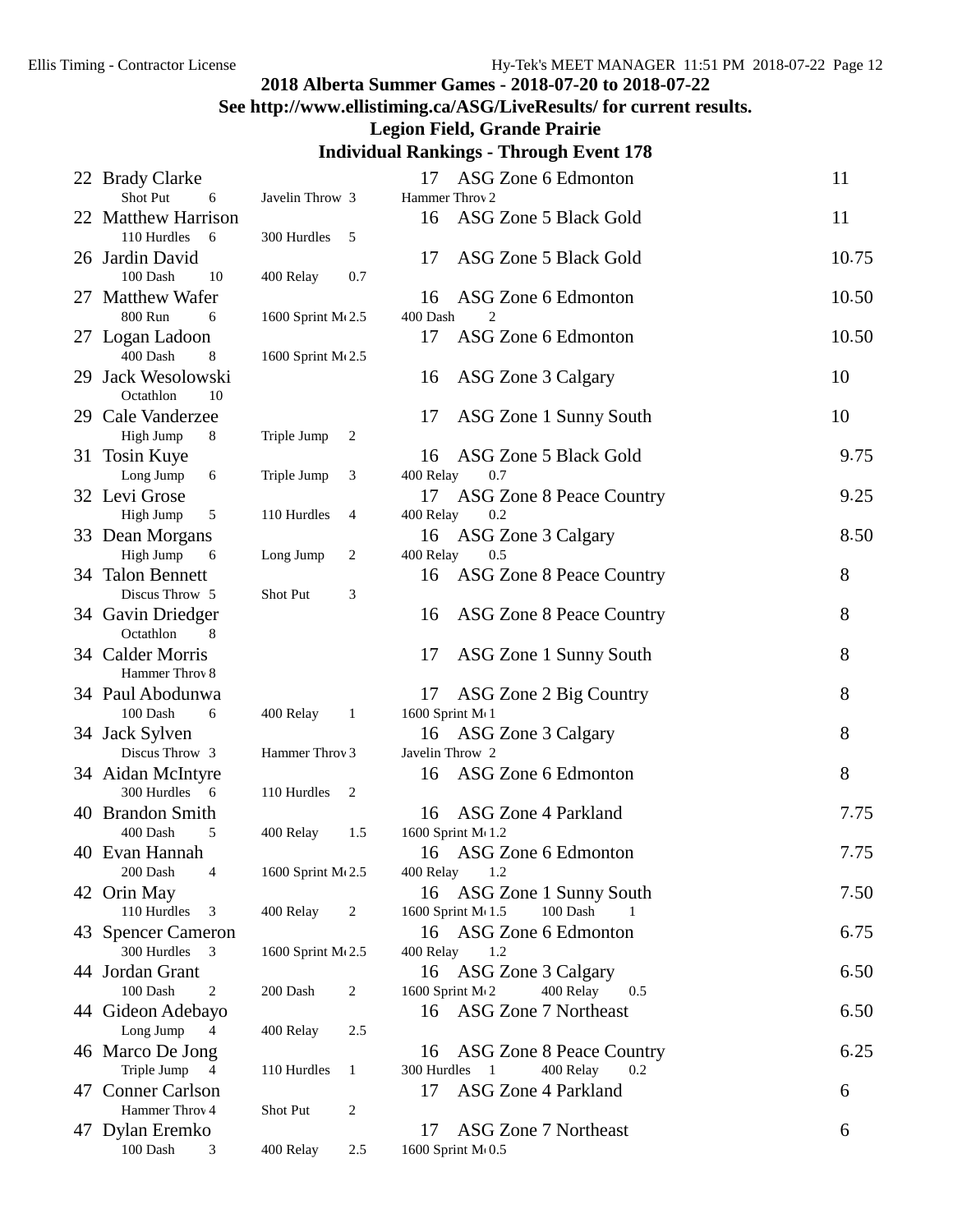### **See http://www.ellistiming.ca/ASG/LiveResults/ for current results.**

#### **Legion Field, Grande Prairie**

|    | 47 Josh Campbell                                    |                           | 17                | ASG Zone 4 Parkland                     | 6              |
|----|-----------------------------------------------------|---------------------------|-------------------|-----------------------------------------|----------------|
| 47 | 800 Run<br>$\overline{2}$<br>Julius Hamelin         | 1500 Run<br>2             | 3000 Run<br>17    | $\overline{c}$<br>ASG Zone 5 Black Gold | 6              |
|    | 400 Dash<br>6<br>51 Michael Bassett                 |                           | 17                | ASG Zone 3 Calgary                      | 5.50           |
|    | 3<br>200 Dash<br>52 Huw Morgan<br>3000 Run<br>5     | 1600 Sprint M(2)          | 400 Relay<br>16   | 0.5<br>ASG Zone 3 Calgary               | 5              |
|    | 52 Xander Matheson<br>Long Jump<br>3                | High Jump<br>$\mathbf{1}$ | 17<br>Triple Jump | ASG Zone 8 Peace Country                | 5              |
|    | 54 Maxwell Archibald<br>400 Relay<br>$\overline{c}$ | 1600 Sprint M(1.5)        | 17<br>Long Jump   | ASG Zone 1 Sunny South<br>-1            | 4.50           |
|    | 55 Kieran Michalczuk<br>High Jump<br>4              |                           | 16                | ASG Zone 5 Black Gold                   | $\overline{4}$ |
|    | 56 Keon Nurse<br>High Jump<br>2.5                   | 400 Relay<br>1.2          | 16                | ASG Zone 6 Edmonton                     | 3.75           |
|    | 57 Zachary Campbell<br>400 Relay<br>$\overline{c}$  | 1600 Sprint M(1.5)        | 17                | ASG Zone 1 Sunny South                  | 3.50           |
|    | 58 Jason Ushko<br>1500 Run<br>3                     |                           | 16                | ASG Zone 6 Edmonton                     | 3              |
|    | 58 Clayton Schmidt<br>Discus Throw 2                | Hammer Throv 1            | 17                | <b>ASG Zone 7 Northeast</b>             | 3              |
|    | 60 Ethan Lessard<br>300 Hurdles 2                   | 1600 Sprint M(0.7         | 17                | ASG Zone 5 Black Gold                   | 2.75           |
|    | 61 Jordayne Nelson<br>400 Relay<br>2.5              |                           | 16                | ASG Zone 7 Northeast                    | 2.50           |
|    | 61 Peyton Lewis<br>High Jump<br>2.5                 |                           | 16                | ASG Zone 2 Big Country                  | 2.50           |
|    | 63 Samuel Ree<br>400 Dash<br>$\mathbf{1}$           | 1600 Sprint M(0.5         | 17                | ASG Zone 7 Northeast                    | 1.50           |
|    | 64 Owen Pimm<br>1600 Sprint M(1.2)                  |                           | 16                | ASG Zone 4 Parkland                     | 1.25           |
|    | 65 Martin Undheim<br>1600 Sprint M(1                |                           | 16                | ASG Zone 2 Big Country                  | 1              |
|    | 65 Ammad Hussain<br>800 Run<br>1                    |                           | 17                | ASG Zone 1 Sunny South                  | $\mathbf{1}$   |
|    | 65 Dane Boczkowski<br>1500 Run                      |                           | 17                | ASG Zone 5 Black Gold                   |                |
|    | 65 Cassian Murray-White<br>3000 Run                 |                           | 17                | ASG Zone 6 Edmonton                     |                |
|    | 65 Rudy Buchanan<br>1600 Sprint M(1                 |                           | 17                | ASG Zone 2 Big Country                  | 1              |
|    | 70 Sean Ulrich<br>1600 Sprint M 0.5                 |                           | 16                | ASG Zone 7 Northeast                    | .50            |
|    | 71 Bennett Packard<br>400 Relay<br>0.2              |                           | 16                | ASG Zone 8 Peace Country                | .25            |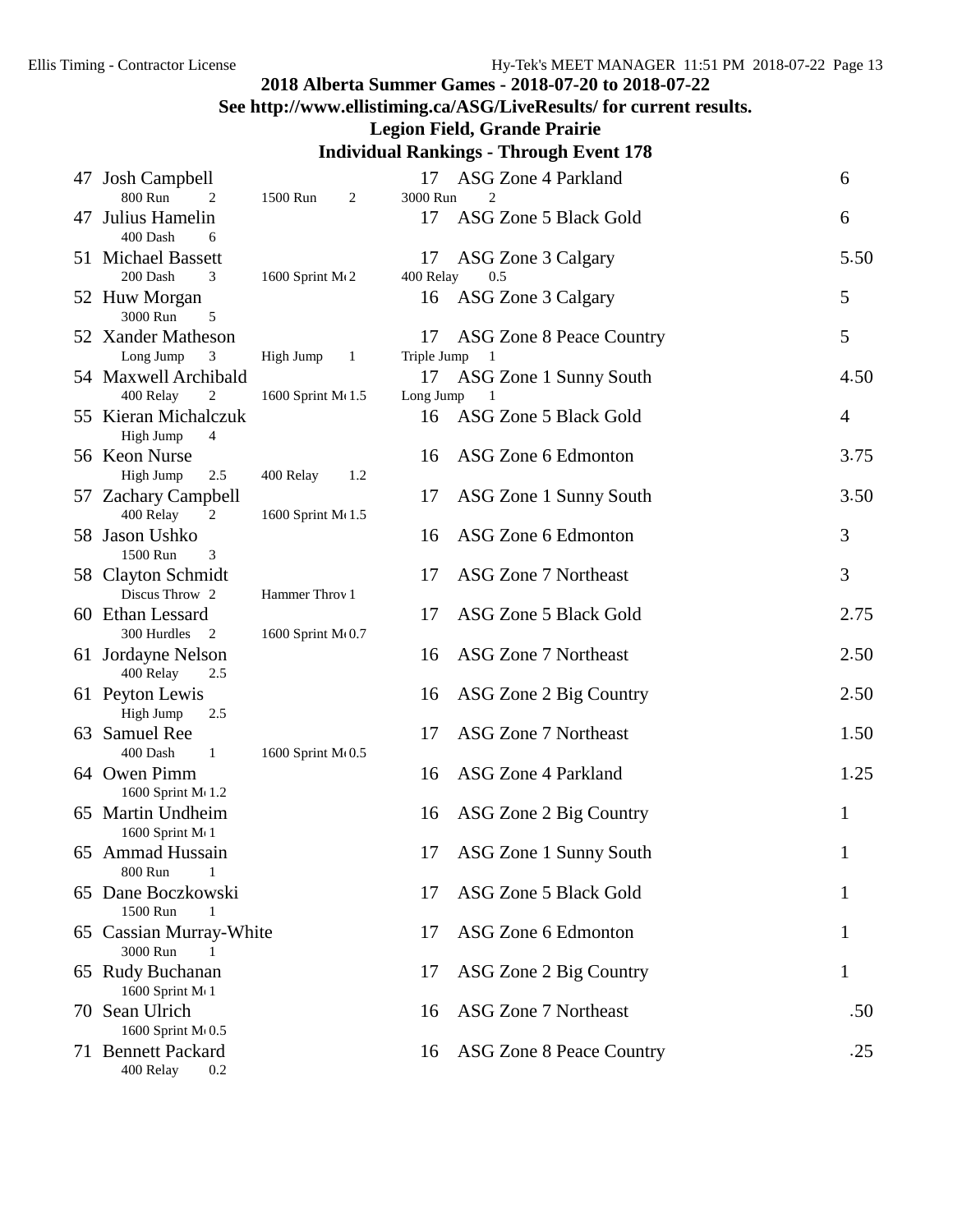### **See http://www.ellistiming.ca/ASG/LiveResults/ for current results.**

### **Legion Field, Grande Prairie**

|   | <b>Combined Team Scores - 1 Under 16 Division</b> |               |                |                 |                |               |                              |       |  |  |
|---|---------------------------------------------------|---------------|----------------|-----------------|----------------|---------------|------------------------------|-------|--|--|
|   | <b>Place Team</b>                                 | <b>Points</b> | <b>Sprints</b> | <b>Distance</b> | <b>Hurdles</b> | <b>Relays</b> | <b>Field Events</b> Combined |       |  |  |
|   | ASG Zone 3 Calgary                                | 298           | 57             | 24              | 47             | 36            | 114                          | 20    |  |  |
|   | ASG Zone 5 Black Gold                             | 282.50        | 59             | 82.50           | 28             | 27            | 78                           | 8     |  |  |
|   | ASG Zone 6 Edmonton                               | 221           | 61             | 20              | 23             | 26            | 71                           | 20    |  |  |
| 4 | ASG Zone 1 Sunny Sou                              | 145.50        | 10             | 25              | 23             | 14            | 64.50                        | 9     |  |  |
|   | ASG Zone 4 Parkland                               | 133.50        | 26             | 27              | 8              | 16            | 43.50                        | 13    |  |  |
| 6 | ASG Zone 2 Big Counti                             | 119           | 7              | 29              | 5              | 9             | 65                           | 4     |  |  |
|   | ASG Zone 7 Northeast                              | 115           | 10             | 18              | 12             | 14            | 61                           | 0     |  |  |
|   | ASG Zone 8 Peace Cou                              | 77.50         | 4              | 8.50            | 8              | 7             | 46                           | 4     |  |  |
|   | <b>Total</b>                                      | 1,392.00      | 234.00         | 234.00          | 154.00         | 149.00        | 543.00                       | 78.00 |  |  |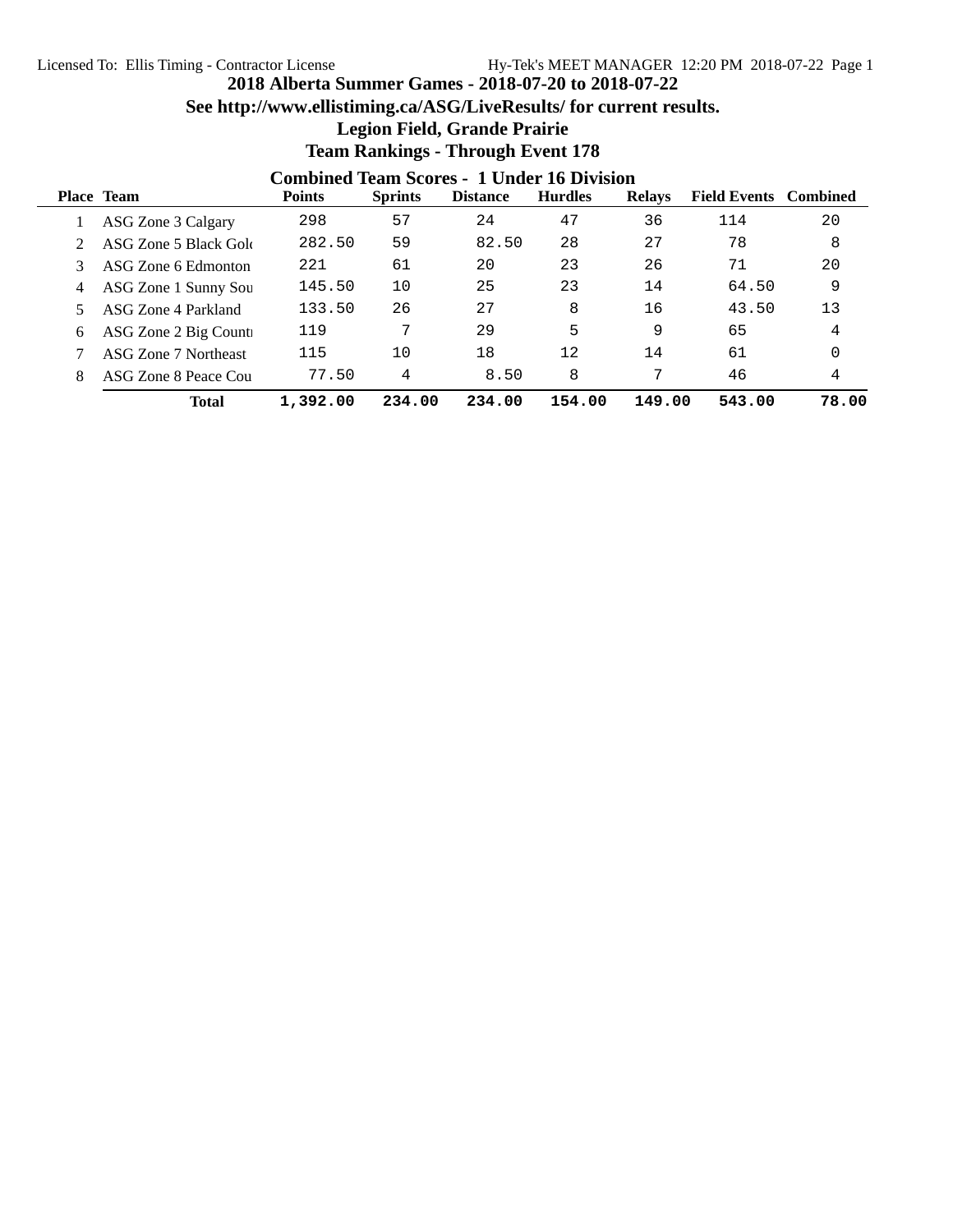### **See http://www.ellistiming.ca/ASG/LiveResults/ for current results.**

## **Legion Field, Grande Prairie**

|   | <b>Combined Team Scores - 2 Under 18 Division</b> |               |                |                 |                |               |                              |       |  |  |
|---|---------------------------------------------------|---------------|----------------|-----------------|----------------|---------------|------------------------------|-------|--|--|
|   | <b>Place Team</b>                                 | <b>Points</b> | <b>Sprints</b> | <b>Distance</b> | <b>Hurdles</b> | <b>Relays</b> | <b>Field Events</b> Combined |       |  |  |
|   | ASG Zone 6 Edmonton                               | 233.50        | 44             | 44              | 27             | 33            | 72.50                        | 13    |  |  |
|   | ASG Zone 3 Calgary                                | 203.50        | 41             | 24              | 38             | 26            | 64.50                        | 10    |  |  |
|   | ASG Zone 5 Black Gold                             | 195           | 45             | 46              | 13             | 10            | 81                           | 0     |  |  |
| 4 | ASG Zone 4 Parkland                               | 193.50        | 28             | 38              | 18             | 20            | 68.50                        | 21    |  |  |
|   | ASG Zone 7 Northeast                              | 159           | 41             |                 |                | 19            | 98                           | 0     |  |  |
| 6 | ASG Zone 2 Big Counti                             | 149.50        | 27             | 14              | 24             | 16            | 56.50                        | 12    |  |  |
|   | ASG Zone 1 Sunny Sou                              | 133           | 4              | 37              | 16             | 22            | 54                           | 0     |  |  |
|   | ASG Zone 8 Peace Cou                              | 118           | 3              | 30              | 14             | 9             | 51                           | 11    |  |  |
|   | <b>Total</b>                                      | 1,385.00      | 233.00         | 234.00          | 150.00         | 155.00        | 546.00                       | 67.00 |  |  |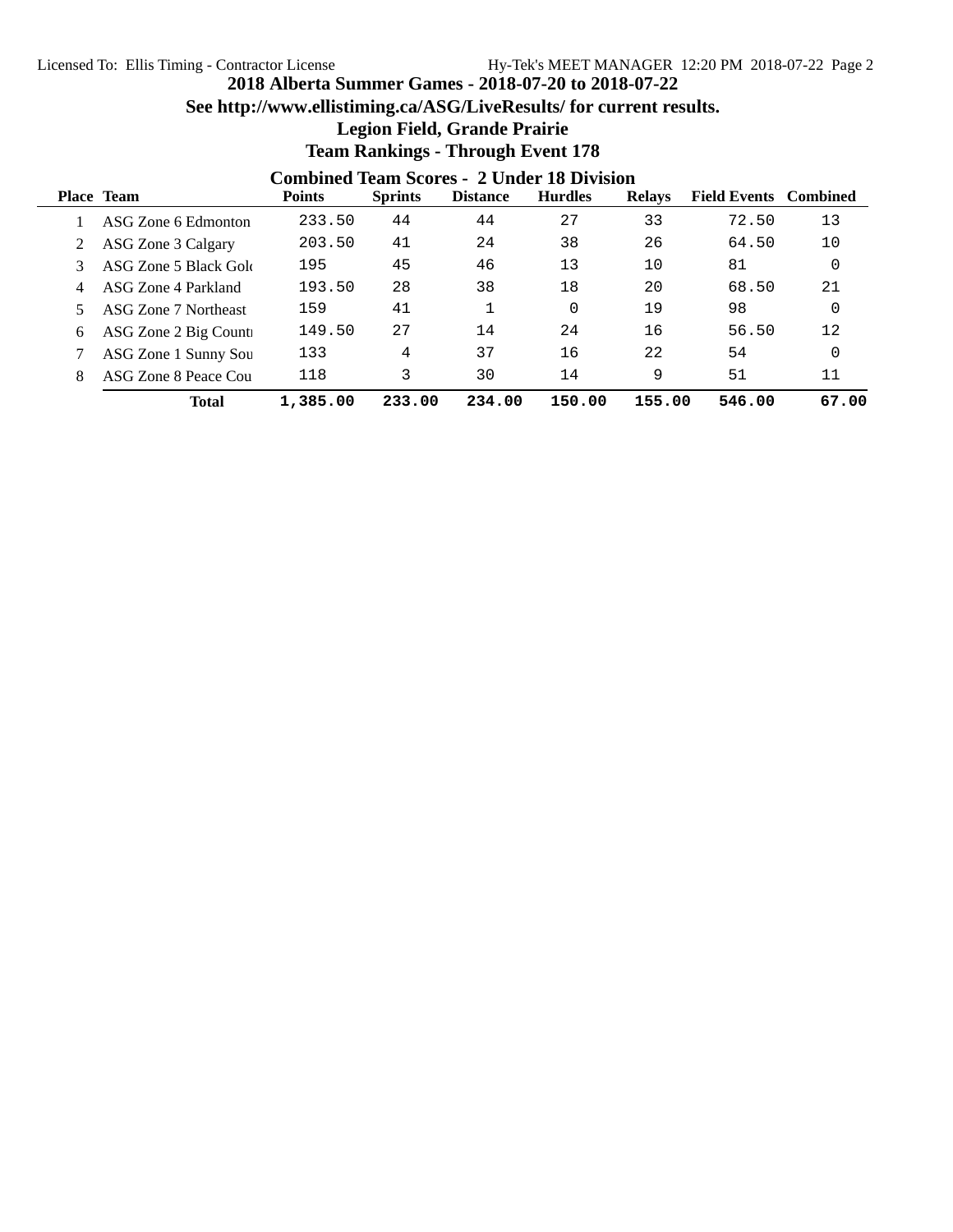### **See http://www.ellistiming.ca/ASG/LiveResults/ for current results.**

## **Legion Field, Grande Prairie**

|   | <b>Female Team Scores - 1 Under 16 Division</b> |               |                |                 |                |                   |                              |       |  |
|---|-------------------------------------------------|---------------|----------------|-----------------|----------------|-------------------|------------------------------|-------|--|
|   | <b>Place Team</b>                               | <b>Points</b> | <b>Sprints</b> | <b>Distance</b> | <b>Hurdles</b> | <b>Relays</b>     | <b>Field Events</b> Combined |       |  |
|   | ASG Zone 3 Calgary                              | 143           | 30             | 18              | 25             | 20                | 41                           | 9     |  |
|   | ASG Zone 5 Black Gold                           | 122.50        | 35             | 36              | 8              | $12 \overline{ }$ | 29.50                        | 2     |  |
|   | ASG Zone 1 Sunny Sou                            | 102.50        | 9              | 10              | 17             | 8                 | 49.50                        | 9     |  |
| 4 | ASG Zone 6 Edmonton                             | 99            | 27             | 13              | 15             | 16                | 18                           | 10    |  |
|   | ASG Zone 2 Big Counti                           | 87            | 0              | 19              |                | 6                 | 62                           |       |  |
| 6 | ASG Zone 7 Northeast                            | 65            | 6              | 8               | 7              | 5                 | 39                           |       |  |
|   | ASG Zone 4 Parkland                             | 49            | 6              | 13              | 4              | 4                 | 16                           | 6     |  |
|   | ASG Zone 8 Peace Cou                            | 28            | 4              | 0               | 2              |                   | 18                           | 3     |  |
|   | <b>Total</b>                                    | 696.00        | 117.00         | 117.00          | 78.00          | 72.00             | 273.00                       | 39.00 |  |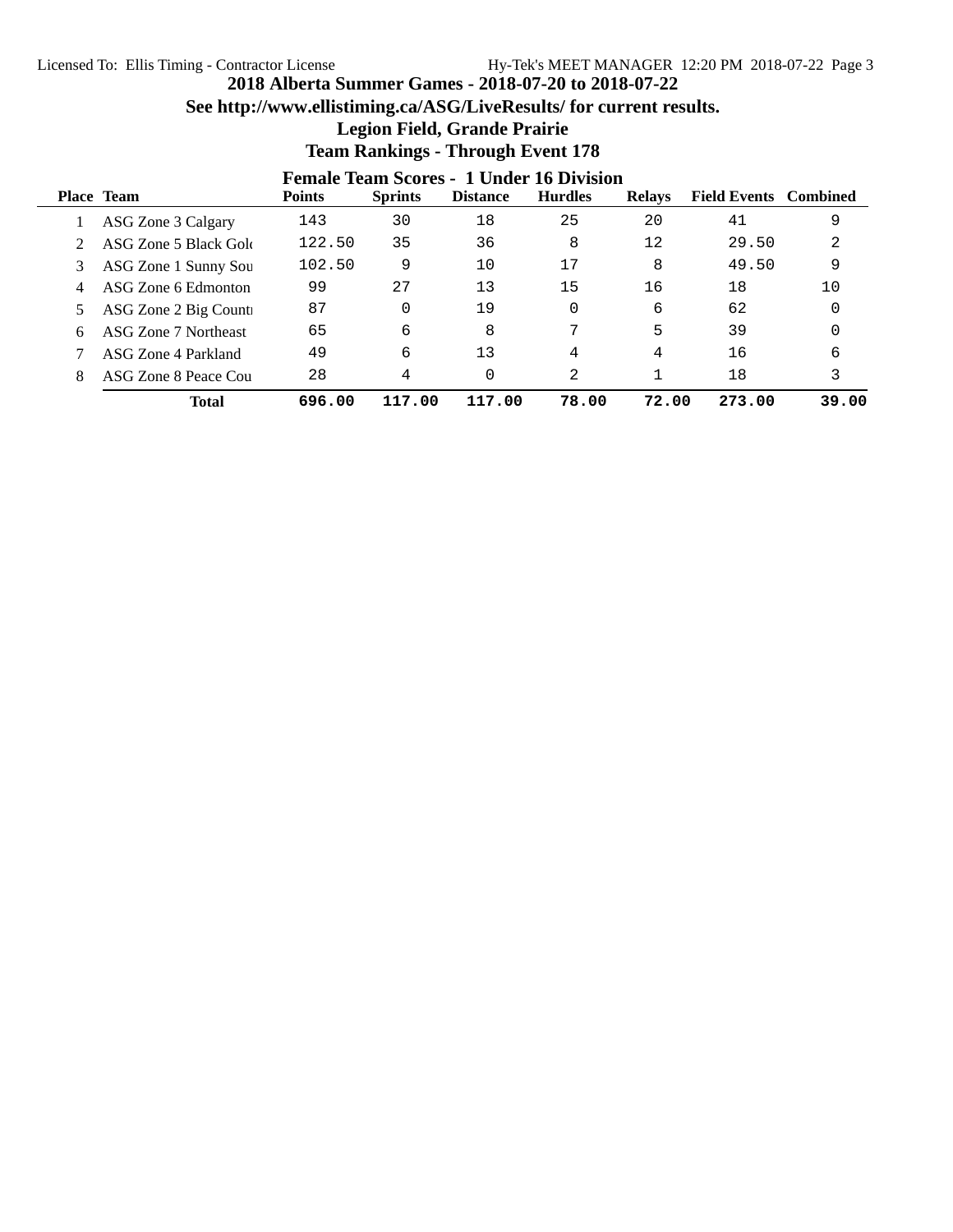### **See http://www.ellistiming.ca/ASG/LiveResults/ for current results.**

## **Legion Field, Grande Prairie**

|   | <b>Female Team Scores - 2 Under 18 Division</b> |               |                |                 |                |               |                              |          |  |
|---|-------------------------------------------------|---------------|----------------|-----------------|----------------|---------------|------------------------------|----------|--|
|   | <b>Place Team</b>                               | <b>Points</b> | <b>Sprints</b> | <b>Distance</b> | <b>Hurdles</b> | <b>Relays</b> | <b>Field Events</b> Combined |          |  |
|   | ASG Zone 6 Edmonton                             | 155           | 30             | 34              | 16             | 18            | 44                           | 13       |  |
|   | ASG Zone 3 Calgary                              | 123.50        | 31             | $\Omega$        | 28             | 16            | 48.50                        | $\Omega$ |  |
|   | ASG Zone 4 Parkland                             | 108.50        | 14             | 18              | 6              | 9             | 51.50                        | 10       |  |
| 4 | ASG Zone 7 Northeast                            | 75            | 19             |                 | 0              | 7             | 48                           |          |  |
|   | ASG Zone 8 Peace Cou                            | 67            | 3              | 16              | 8              | 8             | 29                           |          |  |
|   | ASG Zone 5 Black Gold                           | 67            | 8              | 19              | O              | 4             | 36                           |          |  |
|   | ASG Zone 2 Big Counti                           | 62            | 9              | 14              | 9              | 8             | 10                           | 12       |  |
| 8 | ASG Zone 1 Sunny Sou                            | 37            | 3              | 15              | 5              | 8             | 6                            | $\Omega$ |  |
|   | <b>Total</b>                                    | 695.00        | 117.00         | 117.00          | 72.00          | 78.00         | 273.00                       | 38.00    |  |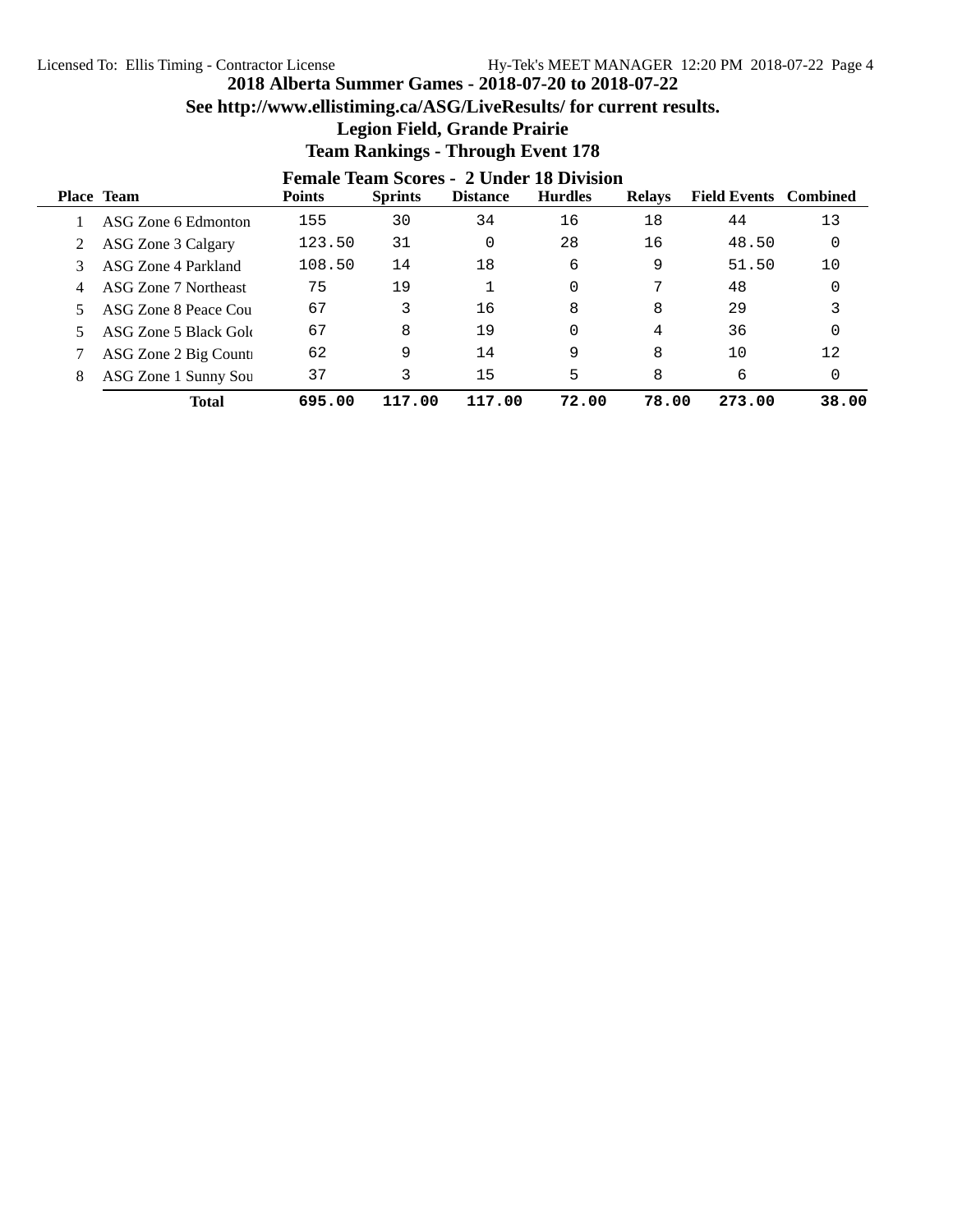### **See http://www.ellistiming.ca/ASG/LiveResults/ for current results.**

### **Legion Field, Grande Prairie**

|   | Male Team Scores - 1 Under 16 Division |               |                |                 |                |               |                              |       |  |
|---|----------------------------------------|---------------|----------------|-----------------|----------------|---------------|------------------------------|-------|--|
|   | Place Team                             | <b>Points</b> | <b>Sprints</b> | <b>Distance</b> | <b>Hurdles</b> | <b>Relays</b> | <b>Field Events</b> Combined |       |  |
|   | ASG Zone 5 Black Gold                  | 160           | 24             | 46.50           | 20             | 15            | 48.50                        | 6     |  |
|   | ASG Zone 3 Calgary                     | 155           | 27             | 6               | 22             | 16            | 73                           | 11    |  |
|   | ASG Zone 6 Edmonton                    | 122           | 34             | 7               | 8              | 10            | 53                           | 10    |  |
|   | ASG Zone 4 Parkland                    | 84.50         | 20             | 14              | 4              | 12            | 27.50                        | ヮ     |  |
|   | ASG Zone 7 Northeast                   | 50            | 4              | 10              | 5              | 9             | 22                           |       |  |
| 6 | ASG Zone 8 Peace Cou                   | 49.50         | $\Omega$       | 8.50            | 6              | 6             | 28                           |       |  |
|   | ASG Zone 1 Sunny Sou                   | 43            |                | 15              | 6              | 6             | 15                           |       |  |
| 8 | ASG Zone 2 Big Counti                  | 32            | 7              | 10              | 5              | 3             | 3                            | 4     |  |
|   | Total                                  | 696.00        | 117.00         | 117.00          | 76.00          | 77.00         | 270.00                       | 39.00 |  |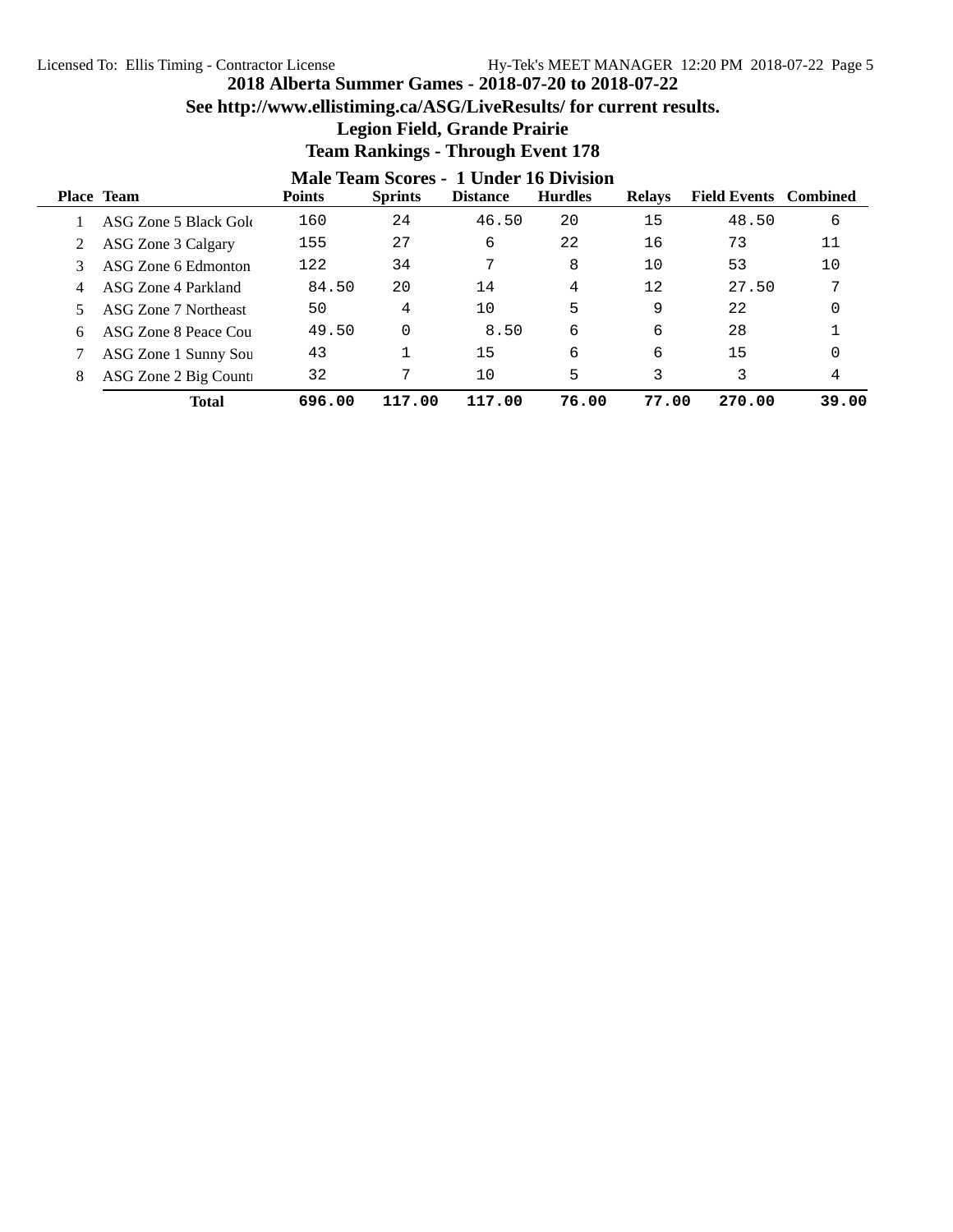### **See http://www.ellistiming.ca/ASG/LiveResults/ for current results.**

### **Legion Field, Grande Prairie**

|   | <b>Male Team Scores - 2 Under 18 Division</b> |               |                |                 |                |                   |                              |       |  |
|---|-----------------------------------------------|---------------|----------------|-----------------|----------------|-------------------|------------------------------|-------|--|
|   | <b>Place Team</b>                             | <b>Points</b> | <b>Sprints</b> | <b>Distance</b> | <b>Hurdles</b> | <b>Relays</b>     | <b>Field Events</b> Combined |       |  |
|   | ASG Zone 5 Black Gold                         | 128           | 37             | 27              | 13             | 6                 | 45                           |       |  |
|   | ASG Zone 1 Sunny Sou                          | 96            |                | 22              | 11             | 14                | 48                           |       |  |
|   | ASG Zone 2 Big Counti                         | 87.50         | 18             | 0               | 15             | 8                 | 46.50                        |       |  |
|   | ASG Zone 4 Parkland                           | 85            | 14             | 20              | 12             | 11                | 17                           | 11    |  |
|   | ASG Zone 7 Northeast                          | 84            | 22             | 0               | 0              | $12 \overline{ }$ | 50                           |       |  |
| 6 | ASG Zone 3 Calgary                            | 80            | 10             | 24              | 10             | 10                | 16                           | 10    |  |
|   | ASG Zone 6 Edmonton                           | 78.50         | 14             | 10              | 11             | 15                | 28.50                        |       |  |
|   | ASG Zone 8 Peace Cou                          | 51            | 0              | 14              | 6              |                   | 22                           | 8     |  |
|   | <b>Total</b>                                  | 690.00        | 116.00         | 117.00          | 78.00          | 77.00             | 273.00                       | 29.00 |  |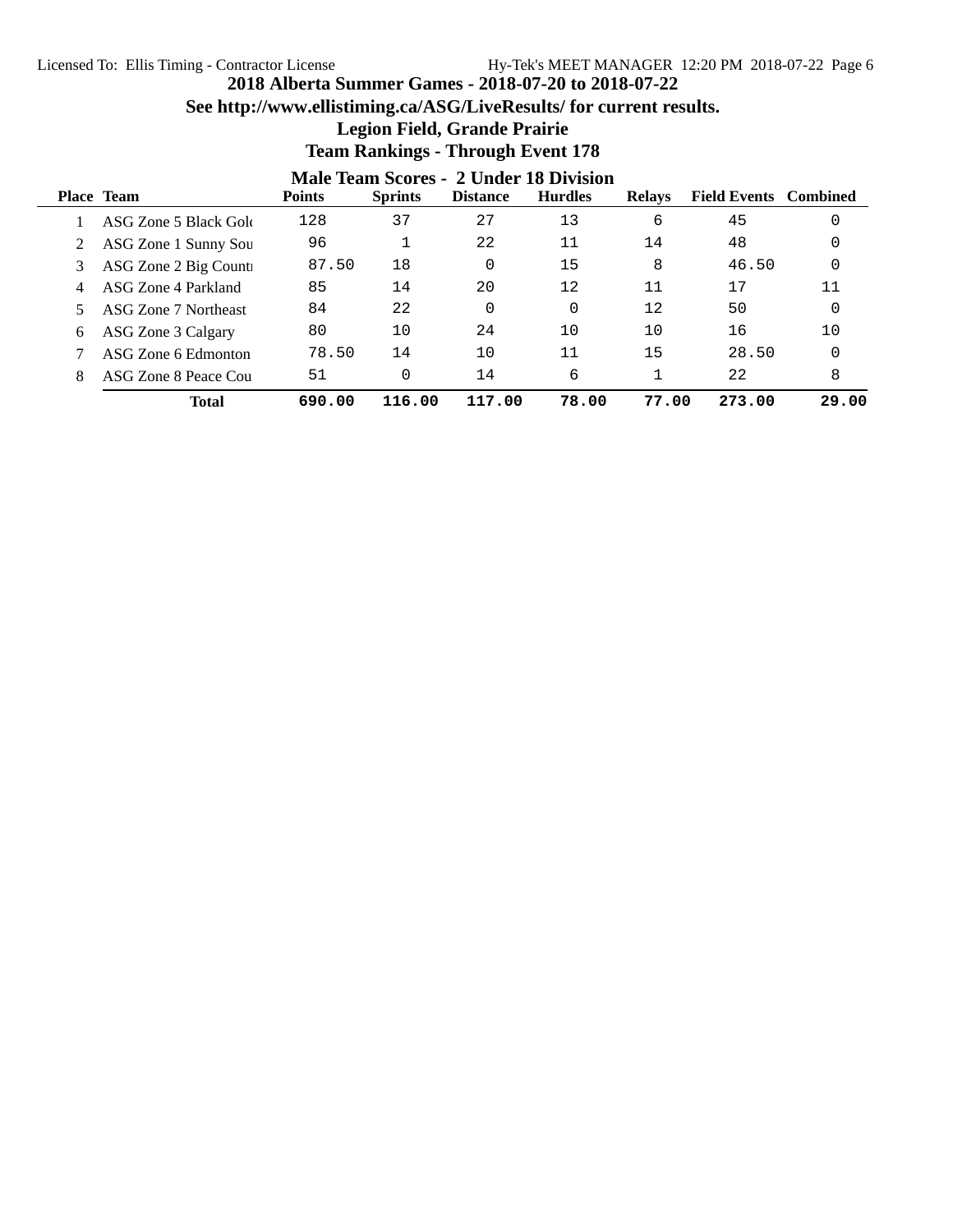**See http://www.ellistiming.ca/ASG/LiveResults/ for current results.**

#### **Legion Field, Grande Prairie**

### **Team Rankings - Through Event 178**

### **Combined Team Scores - 1 Under 16 Division**

| <b>Place</b>   | Team                            |                  |              | <b>Points</b> |
|----------------|---------------------------------|------------------|--------------|---------------|
|                | ASG Zone 3 Calgary              | ZON3             |              | 298           |
| 2              | ASG Zone 5 Black Gold           | ZON <sub>5</sub> |              | 282.50        |
| 3              | ASG Zone 6 Edmonton             | ZON <sub>6</sub> |              | 221           |
| $\overline{4}$ | ASG Zone 1 Sunny South          | ZON1             |              | 145.50        |
| 5              | ASG Zone 4 Parkland             | ZON4             |              | 133.50        |
| 6              | ASG Zone 2 Big Country          | ZON <sub>2</sub> |              | 119           |
| 7              | <b>ASG Zone 7 Northeast</b>     | ZON7             |              | 115           |
| 8              | <b>ASG Zone 8 Peace Country</b> | ZON <sub>8</sub> |              | 77.50         |
|                |                                 |                  | <b>Total</b> | 1.392.00      |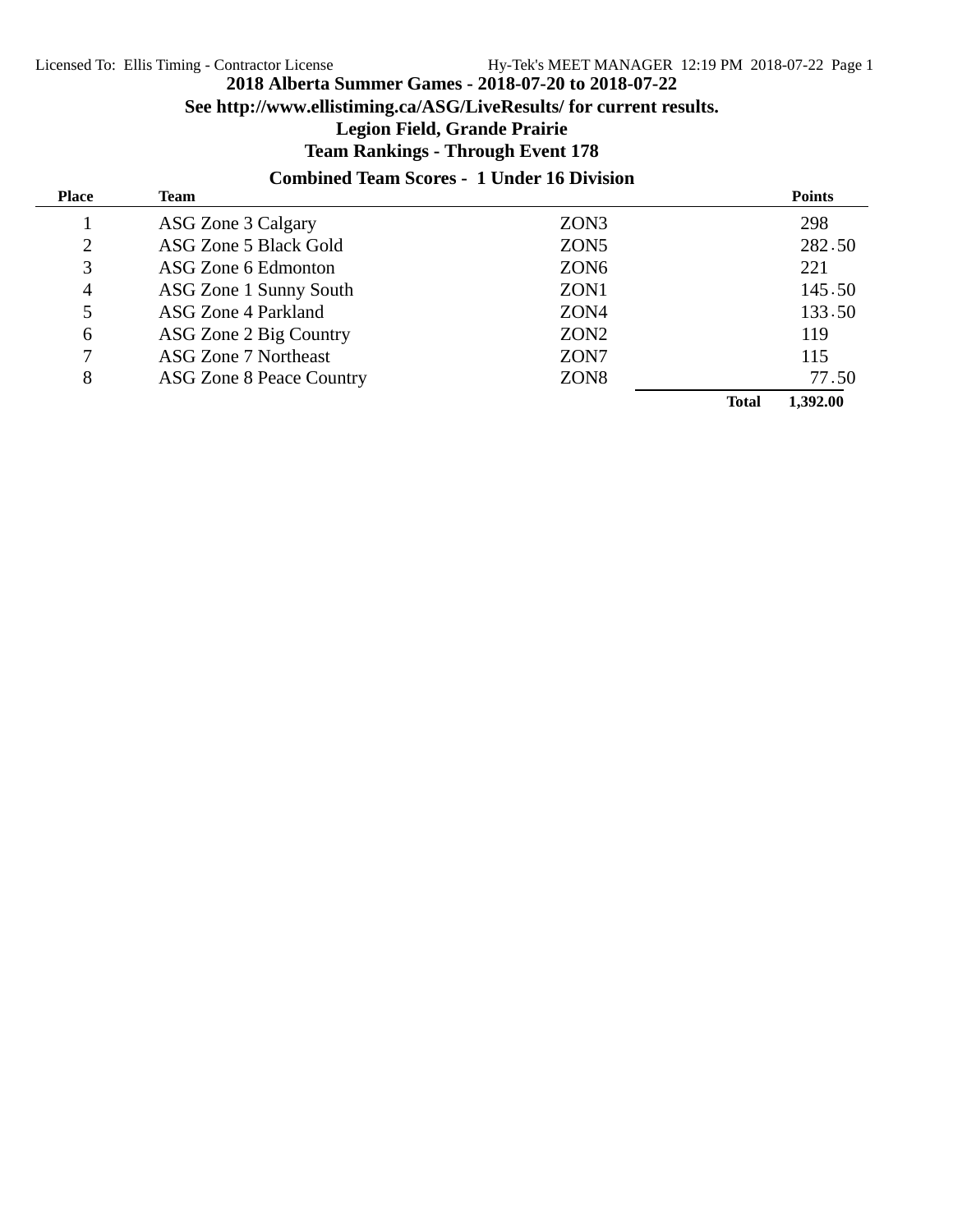**See http://www.ellistiming.ca/ASG/LiveResults/ for current results.**

### **Legion Field, Grande Prairie**

### **Team Rankings - Through Event 178**

### **Combined Team Scores - 2 Under 18 Division**

| <b>Place</b>   | Team                            |                  |              | <b>Points</b> |
|----------------|---------------------------------|------------------|--------------|---------------|
|                | ASG Zone 6 Edmonton             | ZON <sub>6</sub> |              | 233.50        |
| $\overline{2}$ | ASG Zone 3 Calgary              | ZON3             |              | 203.50        |
| 3              | ASG Zone 5 Black Gold           | ZON <sub>5</sub> |              | 195           |
| $\overline{4}$ | ASG Zone 4 Parkland             | ZON4             |              | 193.50        |
| 5              | ASG Zone 7 Northeast            | ZON7             |              | 159           |
| 6              | ASG Zone 2 Big Country          | ZON <sub>2</sub> |              | 149.50        |
| 7              | ASG Zone 1 Sunny South          | ZON1             |              | 133           |
| 8              | <b>ASG Zone 8 Peace Country</b> | ZON <sub>8</sub> |              | 118           |
|                |                                 |                  | <b>Total</b> | 1,385.00      |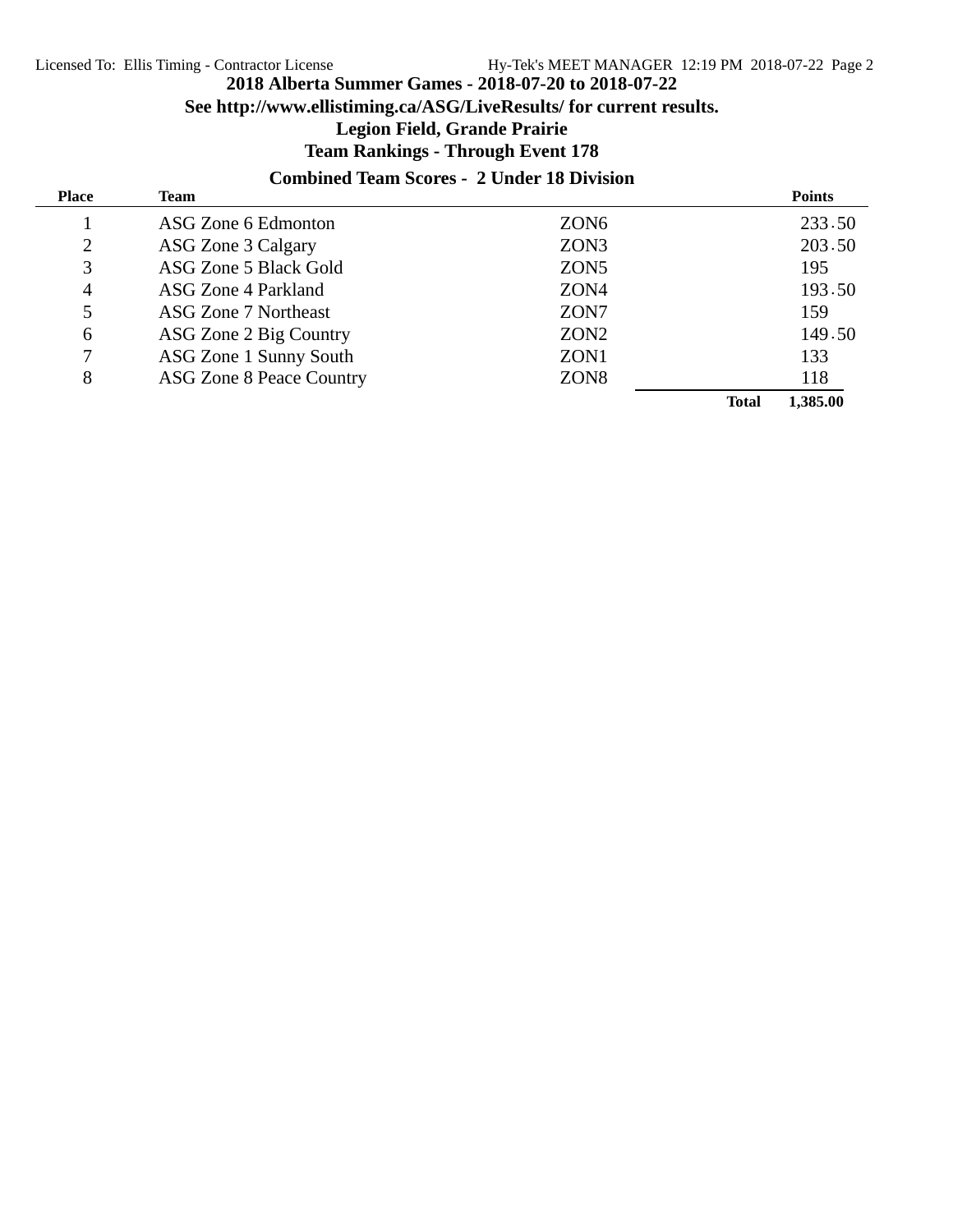**See http://www.ellistiming.ca/ASG/LiveResults/ for current results.**

#### **Legion Field, Grande Prairie**

### **Team Rankings - Through Event 178**

#### **Female Team Scores - 1 Under 16 Division**

| <b>Place</b>   | Team                            |                  |              | <b>Points</b> |
|----------------|---------------------------------|------------------|--------------|---------------|
|                | ASG Zone 3 Calgary              | ZON3             |              | 143           |
| 2              | ASG Zone 5 Black Gold           | ZON <sub>5</sub> |              | 122.50        |
| 3              | ASG Zone 1 Sunny South          | ZON1             |              | 102.50        |
| $\overline{4}$ | ASG Zone 6 Edmonton             | ZON <sub>6</sub> |              | 99            |
| 5              | ASG Zone 2 Big Country          | ZON <sub>2</sub> |              | 87            |
| 6              | ASG Zone 7 Northeast            | ZON7             |              | 65            |
|                | ASG Zone 4 Parkland             | ZON4             |              | 49            |
| 8              | <b>ASG Zone 8 Peace Country</b> | ZON <sub>8</sub> |              | 28            |
|                |                                 |                  | <b>Total</b> | 696.00        |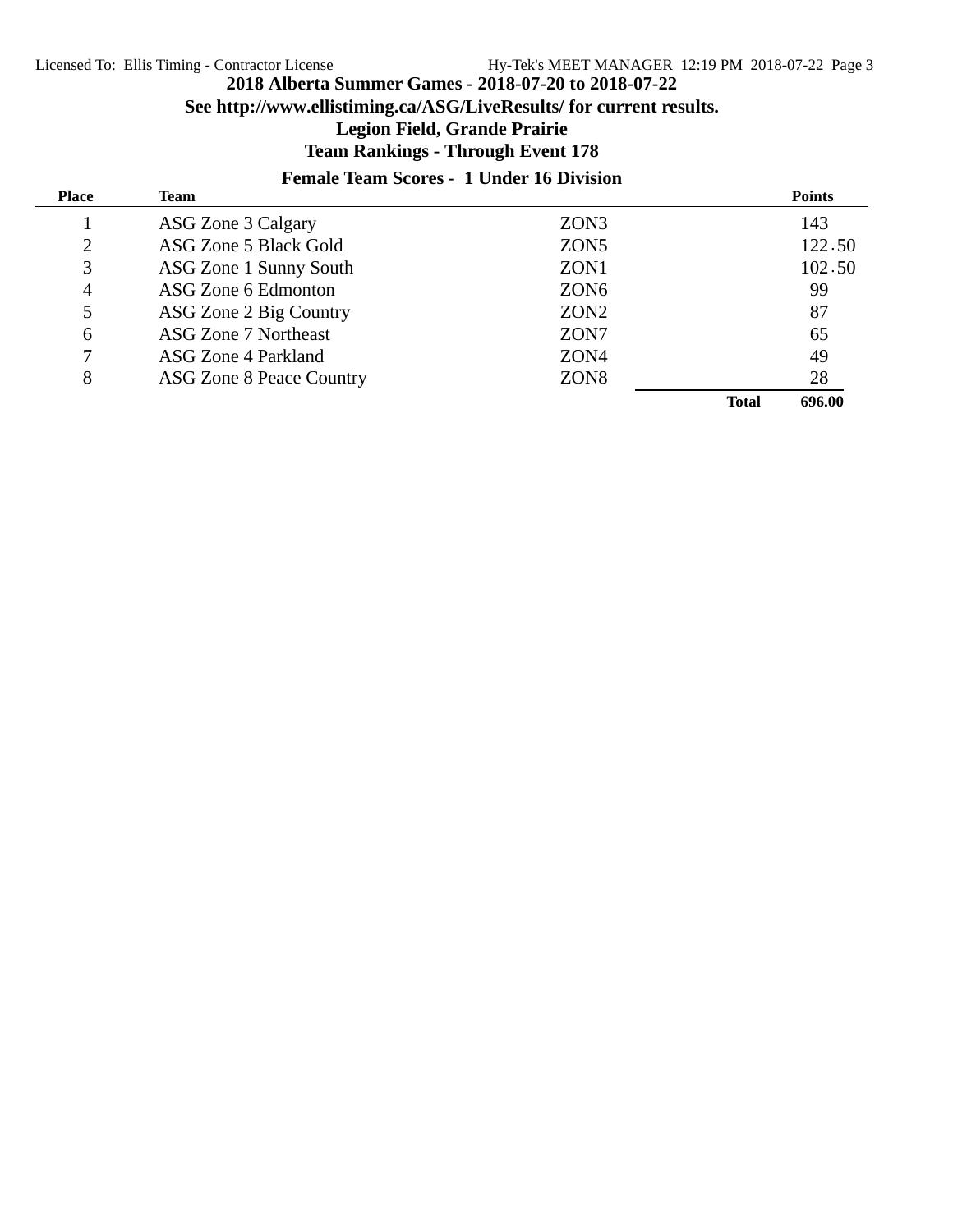**See http://www.ellistiming.ca/ASG/LiveResults/ for current results.**

#### **Legion Field, Grande Prairie**

### **Team Rankings - Through Event 178**

#### **Female Team Scores - 2 Under 18 Division**

| <b>Place</b> | Team                            |                  |              | <b>Points</b> |
|--------------|---------------------------------|------------------|--------------|---------------|
|              | ASG Zone 6 Edmonton             | ZON <sub>6</sub> |              | 155           |
| 2            | ASG Zone 3 Calgary              | ZON3             |              | 123.50        |
| 3            | ASG Zone 4 Parkland             | ZON4             |              | 108.50        |
| 4            | <b>ASG Zone 7 Northeast</b>     | ZON7             |              | 75            |
| 5            | <b>ASG Zone 8 Peace Country</b> | ZON <sub>8</sub> |              | 67            |
| 5            | ASG Zone 5 Black Gold           | ZON <sub>5</sub> |              | 67            |
|              | ASG Zone 2 Big Country          | ZON <sub>2</sub> |              | 62            |
| 8            | ASG Zone 1 Sunny South          | ZON1             |              | 37            |
|              |                                 |                  | <b>Total</b> | 695.00        |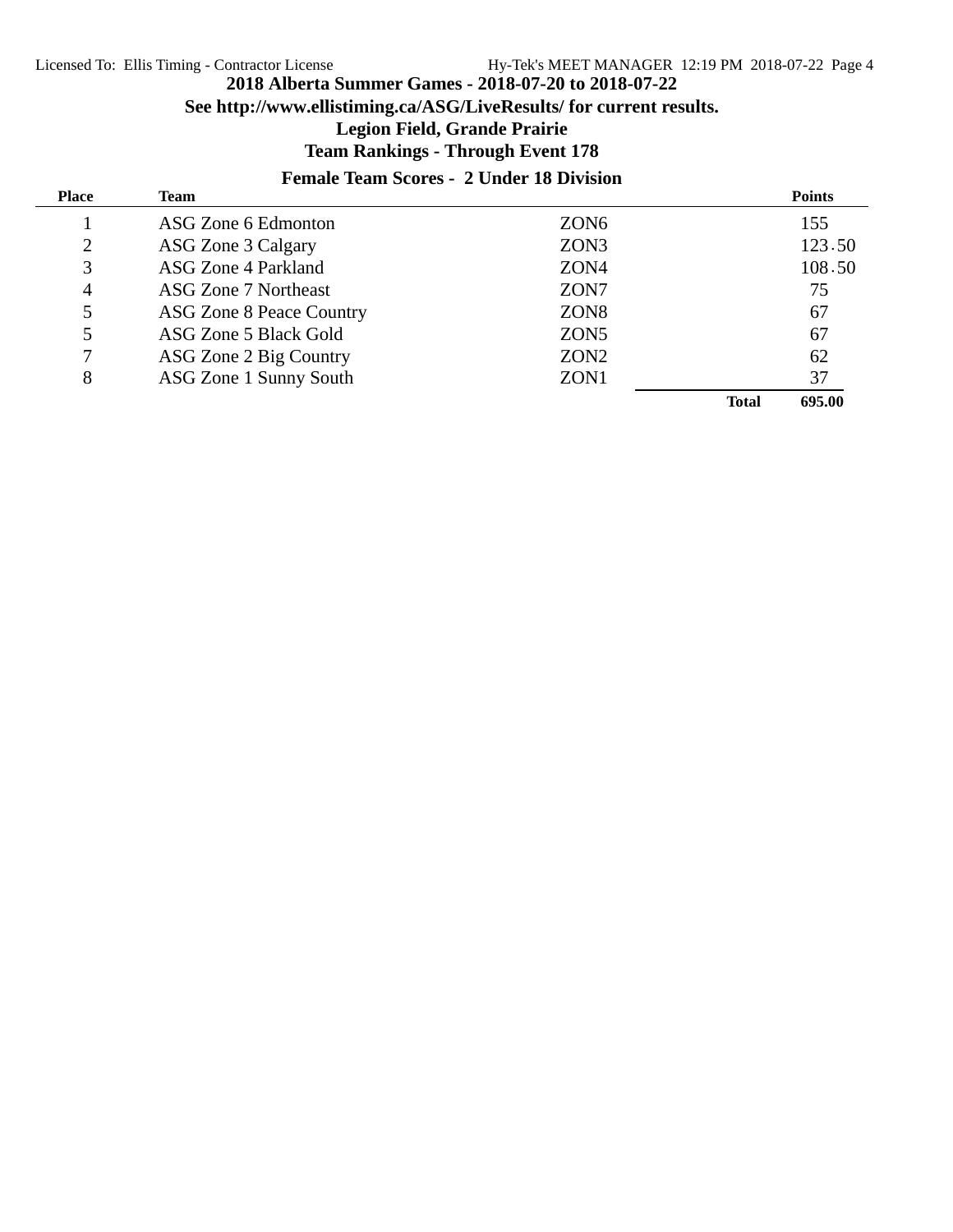**See http://www.ellistiming.ca/ASG/LiveResults/ for current results.**

### **Legion Field, Grande Prairie**

### **Team Rankings - Through Event 178**

#### **Male Team Scores - 1 Under 16 Division**

| <b>Place</b> | Team                            |                  |              | <b>Points</b> |
|--------------|---------------------------------|------------------|--------------|---------------|
|              | ASG Zone 5 Black Gold           | ZON <sub>5</sub> |              | 160           |
| 2            | ASG Zone 3 Calgary              | ZON3             |              | 155           |
| 3            | ASG Zone 6 Edmonton             | ZON <sub>6</sub> |              | 122           |
| 4            | ASG Zone 4 Parkland             | ZON4             |              | 84.50         |
| 5            | ASG Zone 7 Northeast            | ZON7             |              | 50            |
| 6            | <b>ASG Zone 8 Peace Country</b> | ZON <sub>8</sub> |              | 49.50         |
|              | ASG Zone 1 Sunny South          | ZON1             |              | 43            |
| 8            | ASG Zone 2 Big Country          | ZON <sub>2</sub> |              | 32            |
|              |                                 |                  | <b>Total</b> | 696.00        |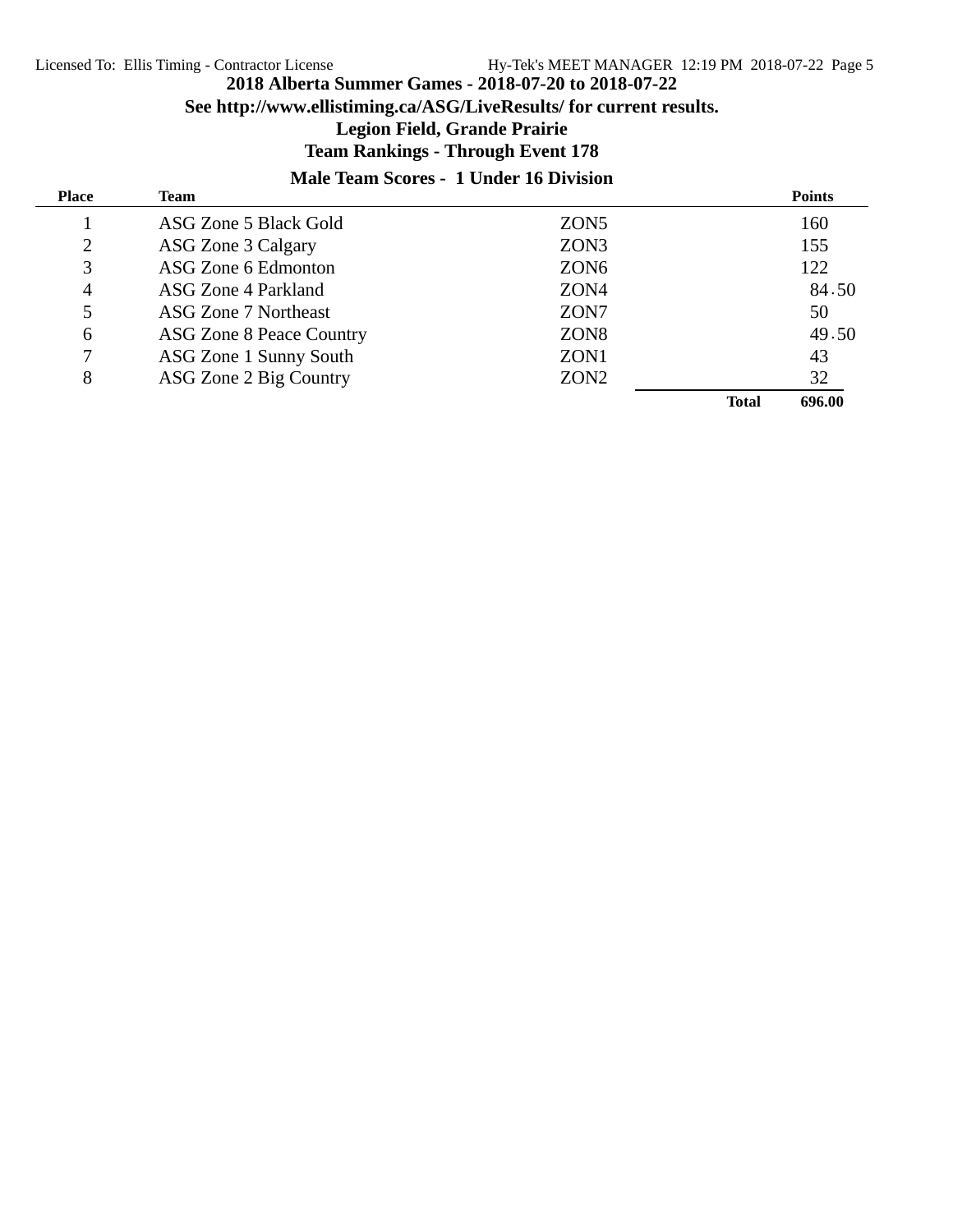**See http://www.ellistiming.ca/ASG/LiveResults/ for current results.**

#### **Legion Field, Grande Prairie**

### **Team Rankings - Through Event 178**

#### **Male Team Scores - 2 Under 18 Division**

| <b>Place</b>   | Team                     |                  |              | <b>Points</b> |
|----------------|--------------------------|------------------|--------------|---------------|
|                | ASG Zone 5 Black Gold    | ZON <sub>5</sub> |              | 128           |
| 2              | ASG Zone 1 Sunny South   | ZON <sub>1</sub> |              | 96            |
| 3              | ASG Zone 2 Big Country   | ZON <sub>2</sub> |              | 87.50         |
| $\overline{4}$ | ASG Zone 4 Parkland      | ZON4             |              | 85            |
| 5              | ASG Zone 7 Northeast     | ZON <sub>7</sub> |              | 84            |
| 6              | ASG Zone 3 Calgary       | ZON3             |              | 80            |
|                | ASG Zone 6 Edmonton      | ZON <sub>6</sub> |              | 78.50         |
| 8              | ASG Zone 8 Peace Country | ZON <sub>8</sub> |              | 51            |
|                |                          |                  | <b>Total</b> | 690.00        |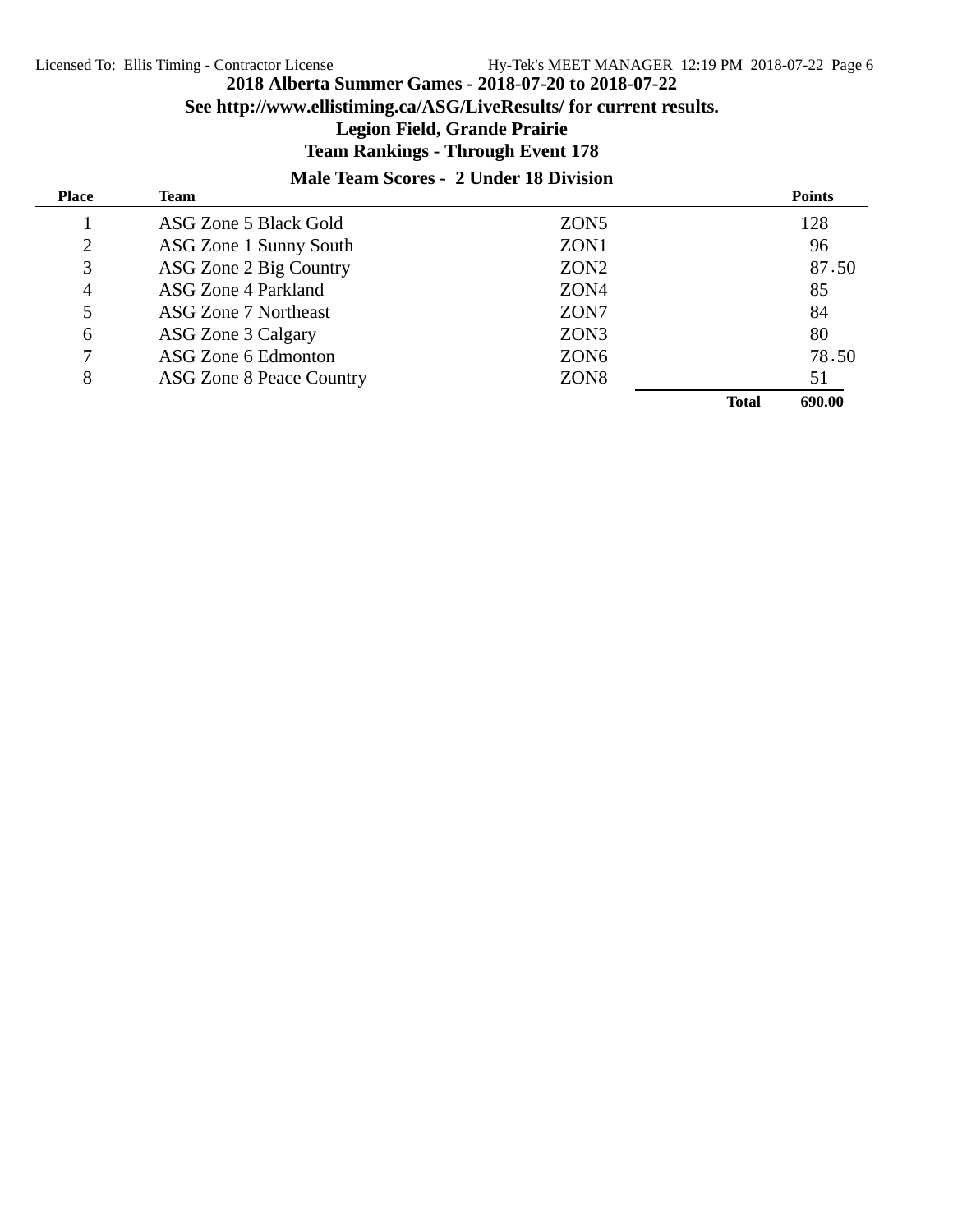**See http://www.ellistiming.ca/ASG/LiveResults/ for current results.**

# **Legion Field, Grande Prairie**

**Results - Combined Events**

| Women Outdoor Pentathlon Under 16                                                                                               |                                            |  | Points 100 HJ SP LJ 800                                                |  |
|---------------------------------------------------------------------------------------------------------------------------------|--------------------------------------------|--|------------------------------------------------------------------------|--|
| 1 Lovelee Bravo<br>ASG Zone 6 Edmonton, Edmon<br>15 Team Points: 10 2247 (617) (512) (320) (352) (446)                          | _________________                          |  | 13.92  1.40m  6.76m  4.19m  2:51.74                                    |  |
| 2 Danijela Marcinkovic                                                                                                          |                                            |  | 13.72   1.37m   7.09m   3.91m   2:57.42                                |  |
| 3 Georgia Sonnenburg<br>ASG Zone 4 Parkland, Red D<br>14 Team Points: 6 2020 (553) (512) (238) (347) (370)                      | <u> ------------------</u>                 |  | 14.33 1.40m 5.47m 4.17m 2:59.53<br>w: 1.9                              |  |
| 4 Libbey Wilmot<br>ASG Zone 1 Sunny South, Me<br>W: 1.9<br>14 Team Points: 5 1889 (457) (389) (274) (352) (417)                 |                                            |  | 15.00  1.28m  6.04m  4.19m  2:54.61                                    |  |
| 5 Payton Bauer<br>ASG Zone 1 Sunny South, Me<br>14 Team Points: 4 1857 (528) (449) (332) (276) (272)                            | -----------------                          |  | 14.50  1.34m  6.95m  3.86m  3:10.74                                    |  |
| 6 Coralee Zesko<br>ASG Zone 8 Peace Country,<br>15 Team Points: 3 1776 (519) (359) (370) (292) (236)                            | --------------------------                 |  | 14.56  1.25m  7.55m  3.93m  3:15.36                                    |  |
| 7 Allie Moore                                                                                                                   | -----------                                |  | 14.82  1.34m  7.25m  4.04m  3:30.51<br>--------------                  |  |
| 8 Carlee Mucz                                                                                                                   |                                            |  | 15.08 NH 6.38m 4.26m 2:54.28                                           |  |
| 9 Makenna Myatt<br>Makenna Myatt 15.98 1.22m 4.40m 3.32m 2.331<br>ASG Zone 2 Big Country, Co 1516 (331) (331) (175) (178) (501) |                                            |  | 15.98   1.22m   4.46m   3.39m   2:46.42<br>---------------             |  |
| 10 Lilie Szucs<br>ASG Zone 2 Big Country, Ai<br>14                                                                              | __________________<br>NWI<br>_____________ |  | 16.16  1.13m  5.38m  FOUL  3:17.86<br>1007 (310) (248) (232) (0) (217) |  |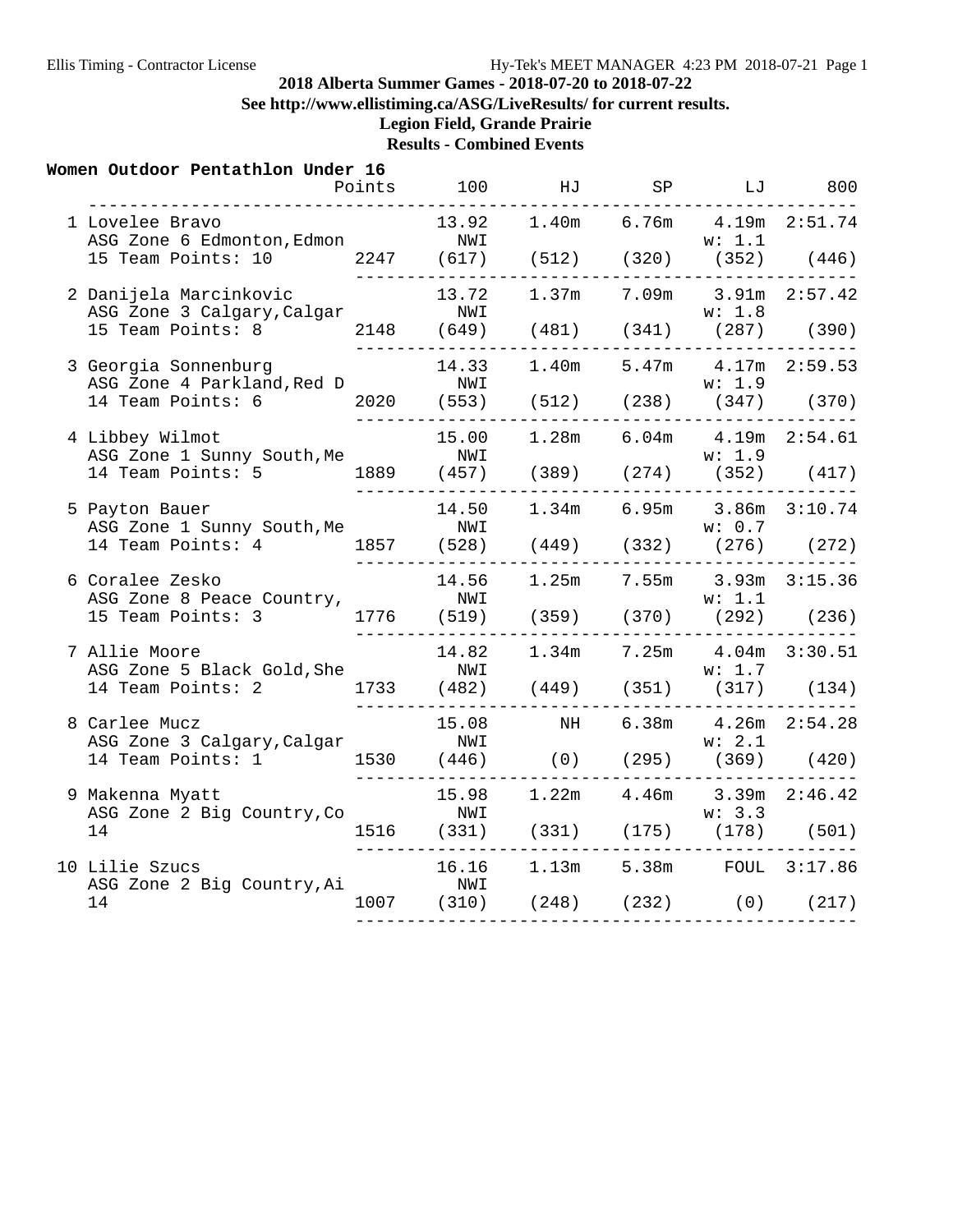**See http://www.ellistiming.ca/ASG/LiveResults/ for current results.**

# **Legion Field, Grande Prairie**

**Results - Combined Events**

#### **Men Outdoor Pentathlon Under 16**

|                                                                                                                                                            |  | Points 100 LJ                                                                | SP |                       | HJ 1000 |
|------------------------------------------------------------------------------------------------------------------------------------------------------------|--|------------------------------------------------------------------------------|----|-----------------------|---------|
| 1 Gaoyang Li<br>ASG Zone 6 Edmonton, Edmon $w: -0.1$ $w: +0.0$<br>15 Team Points: 10  2403 (534) (310) (418) (472) (669)                                   |  | $12.62$ $4.61m$ $8.87m$ $1.61m$ $2:59.56$                                    |    |                       |         |
| 2 Emiliano Velazquez 12.93 4.75m 8.28m 1.34m 2:56.81<br>ASG Zone 3 Calgary, Calgar w: -0.1 w: -1.5<br>15 Team Points: 8 2170 (480) (335) (383) (276) (696) |  | --------------------------------------                                       |    |                       |         |
| 3 Addison Ross<br>ASG Zone 5 Black Gold, St. W: -0.1 w: -0.1<br>15 Team Points: 6 2117 (439) (299) (446) (426) (507)                                       |  | $13.17$ $4.55m$ $9.34m$ $1.55m$ $3:17.00$<br>------------------------------- |    |                       |         |
| 4 Juan Bustos<br>ASG Zone 4 Parkland, Red D $w: -0.1 \quad w: -1.0$<br>14 Team Points: 5 1886 (476) (360) (357) (338) (355)                                |  | $12.95$ $4.88m$ $7.85m$ $1.43m$ $3:36.09$<br>_______________________________ |    |                       |         |
| 5 Ayden Winters<br>ASG Zone 2 Big Country, Ai w: -0.1 w: -0.3<br>14 Team Points: 4 1849 (351) (326) (362) (360) (450)                                      |  | 13.73 4.70m 7.92m 1.46m 3:23.79<br>--------------------------------          |    |                       |         |
| 6 Jaxon Turner<br>ASG Zone 3 Calgary, Calgar w: -0.1 w: -1.4<br>14 Team Points: 3 1756 (334) (259) (425) (317) (421)                                       |  | $13.85$ $4.32m$                                                              |    | 8.99m 1.40m 3:27.36   |         |
| 7 Cole Kennedy<br>ASG Zone 4 Parkland, Red D w: -0.1 w: -1.1<br>14 Team Points: 2 1579 (340) (297) (311) (381) (250)                                       |  | 13.81 4.54m                                                                  |    | 7.06m  1.49m  3:51.47 |         |
| 8 Matthew Barrett<br>ASG Zone 8 Peace Country, w: -0.1 w: 0.4<br>13 Team Points: 1 1557 (243) (255) (326) (317) (416)                                      |  | 14.52 4.30m                                                                  |    | 7.31m  1.40m  3:28.02 |         |
| 9 Jax Olson<br>ASG Zone 8 Peace Country, w: -0.1 w: -1.0<br>14                                                                                             |  | 14.31 3.80m 6.57m 1.25m 3:22.75<br>1403 (270) (174) (282) (218) (459)        |    |                       |         |
|                                                                                                                                                            |  |                                                                              |    |                       |         |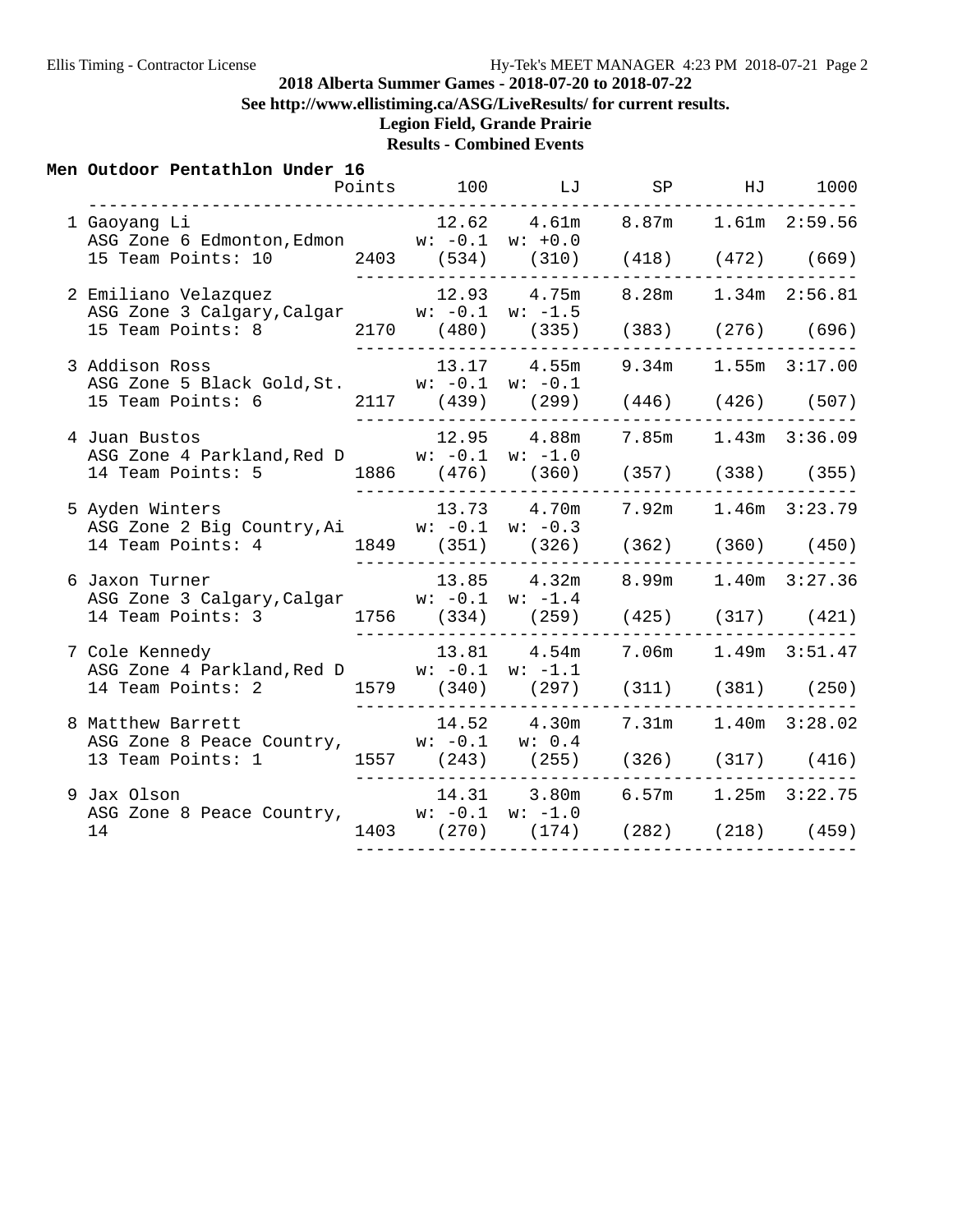**See http://www.ellistiming.ca/ASG/LiveResults/ for current results.**

**Legion Field, Grande Prairie**

## **Results - Combined Events**

| Women Heptathlon Under 18                                                                  |  | Points 100H HJ SP 200 Day1 LJ |                    |  |                                                              | JT | 800 |
|--------------------------------------------------------------------------------------------|--|-------------------------------|--------------------|--|--------------------------------------------------------------|----|-----|
|                                                                                            |  |                               |                    |  |                                                              |    |     |
| 1 Sienna MacDonald 15.27 1.37m 8.42m 27.19 5.07m 29.65m 2:54.02<br>ASG Zone 2 Big Coun NWI |  |                               |                    |  | $w: -0.4$ $w: 3.3$                                           |    |     |
| 16 Team Points: 10 3881 (806) (481) (427) (696) 2410 (578) (470) (423)                     |  |                               |                    |  | ----------------------------------                           |    |     |
| 2 Venus Sabourin 17.26<br>ASG Zone 6 Edmonton NWI                                          |  |                               |                    |  | 1.61m 8.03m 27.77 4.67m 16.85m 2:39.79<br>$w: -0.4$ $w: 1.6$ |    |     |
| 16 Team Points: 8 3642 (567) (747) (401) (649) 2364 (472) (231) (575)                      |  |                               |                    |  |                                                              |    |     |
| 3 Megan Hebert 19.80                                                                       |  | 1.34 <sub>m</sub>             |                    |  | 12.89m 27.78 4.40m 31.12m 2:45.54                            |    |     |
| ASG Zone 4 Parkland NWI                                                                    |  |                               |                    |  | $w: -0.4$ $w: 1.3$                                           |    |     |
| 17 Team Points: 6 3548 (319) (449) (720) (648) 2136 (403) (498) (511)                      |  |                               |                    |  |                                                              |    |     |
| 4 Candace Wonago 18.32                                                                     |  | 1.49m                         |                    |  | 7.63m 28.69 4.49m 19.27m 2:40.24                             |    |     |
| ASG Zone 6 Edmonton NWI                                                                    |  |                               |                    |  | $w: -0.4$ $w: 1.3$                                           |    |     |
| 17 Team Points: 5 3289 (456) (610) (375) (577) 2018 (426) (275) (570)                      |  |                               |                    |  |                                                              |    |     |
| 5 Sydney Larsen 20.00                                                                      |  | 1.49m                         |                    |  | 10.24m 28.64 4.69m 17.32m 2:47.73                            |    |     |
| ASG Zone 4 Parkland NWI                                                                    |  |                               | $w: -0.4$ $w: 1.7$ |  |                                                              |    |     |
| 17 Team Points: 4 3241 (302) (610) (545) (581) 2038 (477) (239) (487)                      |  |                               |                    |  |                                                              |    |     |
| 6 Gracie Smith 20.93                                                                       |  |                               |                    |  | $1.46m$ $7.24m$ $30.41$ $4.53m$ $17.83m$ $3:06.16$           |    |     |
| ASG Zone 8 Peace Co NWI                                                                    |  |                               |                    |  | $w: -0.4$ $w: 2.7$                                           |    |     |
| 17 Team Points: 3 2606 (230) (577) (350) (454) 1611 (436) (249) (310)                      |  |                               |                    |  |                                                              |    |     |
| ASG Zone 2 Big Coun NWI                                                                    |  |                               |                    |  | $w: -0.4$ $w: 1.8$                                           |    |     |
| 15 Team Points: 2 1877 (236) (302) (260) (328) 1126 (161) (163) (427)                      |  |                               |                    |  |                                                              |    |     |
|                                                                                            |  |                               |                    |  |                                                              |    |     |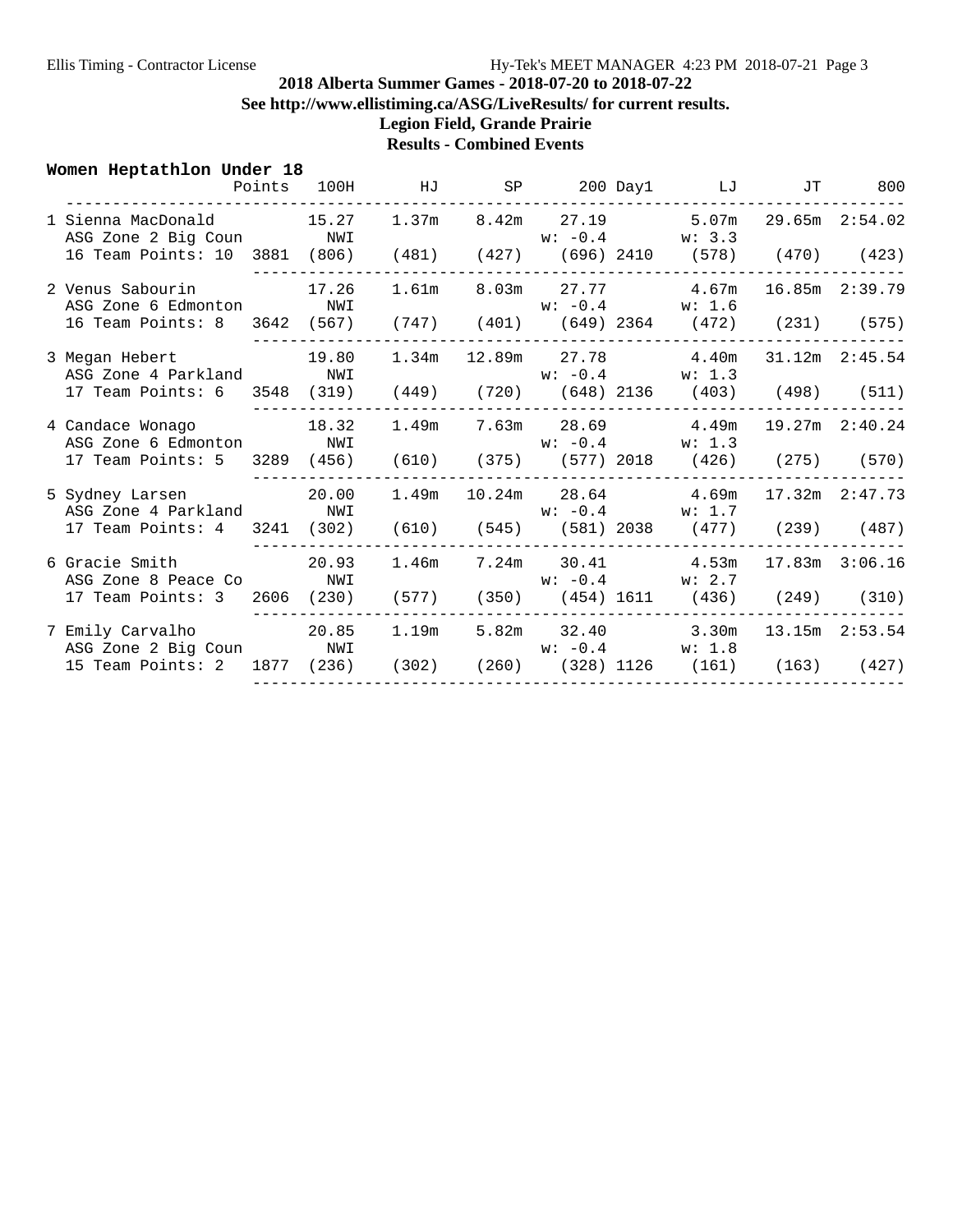#### **2018 Alberta Summer Games - 2018-07-20 to 2018-07-22 See http://www.ellistiming.ca/ASG/LiveResults/ for current results. Legion Field, Grande Prairie Results - Combined Events**

#### **Men Octathlon Under 18**

|                                          | Points | 100    | LJ               | SP     | $400$ Day $1$      | 110H   | HJ    | JТ    | 1000           |
|------------------------------------------|--------|--------|------------------|--------|--------------------|--------|-------|-------|----------------|
| 1 Jack Wesolowski                        |        | 12.48  | 5.63m            | 9.26m  | 57.04              | 16.03  | 1.80m |       | 35.38m 3:07.19 |
| ASG Zone 3 Calgary, Calgary              |        |        | $w: 0.3 w: -1.1$ |        |                    | w: 2.0 |       |       |                |
| 16 Team Points: 10                       | 4356   | (560)  | (508)            | (441)  | $(519)$ 2028       | (729)  | (627) | (376) | (596)          |
| 2 Gavin Driedger                         |        | 12.39  | 5.79m            | 11.80m | 54.32              | 18.25  | 1.71m |       | 24.06m 3:09.02 |
| ASG Zone 8 Peace Country, Grande Priarie |        | w: 0.3 | $w: -0.2$        |        |                    | w: 2.0 |       |       |                |
| 16 Team Points: 8                        | 4186   | (576)  | (542)            | (594)  | $(626)$ 2338       | (500)  | (552) | (217) | (579)          |
| 3 Zack Jansen                            |        | 12.19  | 5.69m            |        | $10.62m$ $1:00.01$ | 15.85  | 1.65m |       | 29.61m 3:13.91 |
| ASG Zone 4 Parkland, Red Deer            |        | w: 0.3 | w: 0.4           |        |                    | w: 2.0 |       |       |                |
| 17 Team Points: 6                        | 4153   | (614)  | (521)            | (523)  | (413) 2071         | (750)  | (504) | (294) | (534)          |
| 4 Ethan Predinchuk                       |        | 12.75  | 5.35m            | 9.83m  | 59.21              | 17.09  | 1.65m |       | 24.26m 3:07.64 |
| ASG Zone 4 Parkland, Red deer            |        | w: 0.3 | NWI              |        |                    | w: 2.0 |       |       |                |
| 17 Team Points: 5                        | 3806   | (511)  | (451)            | (475)  | (440) 1877         | (615)  | (504) | (219) | (591)          |
|                                          | ------ |        |                  |        |                    |        |       |       |                |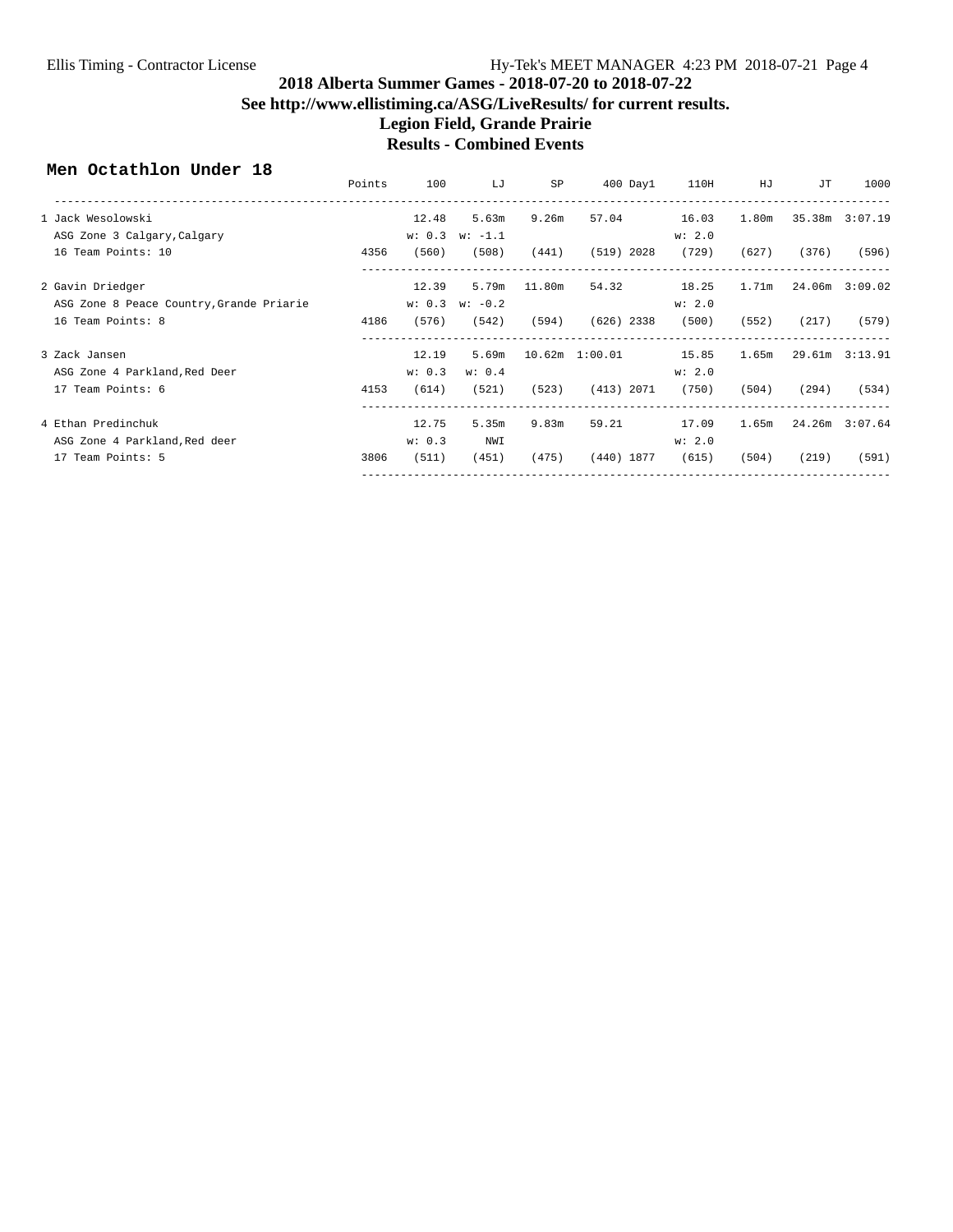**See http://www.ellistiming.ca/ASG/LiveResults/ for current results.**

## **Legion Field, Grande Prairie**

### **Results**

| Women 100 Metre Dash Under 16<br>8 Advance: Top 3 Each Heat plus Next 2 Best Times |                                                       |                              |         |                  |                |
|------------------------------------------------------------------------------------|-------------------------------------------------------|------------------------------|---------|------------------|----------------|
| ASG Record: # 12.2h 2000<br>Name                                                   | Teneshia Peart, Zone 3 Calgary<br>Age Team            | Seed Prelims                 |         | Wind H#          |                |
|                                                                                    |                                                       |                              |         |                  |                |
| Preliminaries                                                                      |                                                       |                              |         |                  |                |
| 1#<br>476 Anneke Odinga                                                            | 15 Z5, St. Albert                                     | 12.79                        | 13.02Q  | 0.5              | 2              |
| $2$ #<br>531 Madelyn Valpy                                                         | 14 Z6, Edmonton                                       | 13.11                        | 13.10Q  | 0.9              | $\overline{1}$ |
| 388 Sarah Feschuk<br>3#                                                            | 14 Z3, Calgary                                        | 13.02                        | 13.210  | 0.5              | $\overline{2}$ |
| $4$ #<br>551 Jamie Merilees                                                        | 15 Z7, Lloydminster                                   | 12.83                        | 13.27Q  | 0.9              | $\overline{1}$ |
| 5 #<br>397 Claire Mackinnon                                                        | 14 Z3, Calgary                                        | 13.01                        | 13.28Q  | 0.9              | $\mathbf{1}$   |
| 6 #<br>445 Avery Snelson                                                           | 15 Z4, Red Deer                                       | 13.15                        | 13.300  | 0.5              | $\overline{2}$ |
| 7#<br>468 Alexis Ludlow                                                            | 15 Z5, Adrossan                                       | 13.20                        | 13.42q  | 0.9              | $\overline{1}$ |
| 8 #<br>307 Jayel Dovichak                                                          | 14 Z1, Tilley                                         | 13.91                        | 13.48q  | 0.9              | $\overline{1}$ |
| 9 #<br>515 Ella Murphy                                                             | 14 Z6, Edmonton                                       | 13.43                        | 13.53   | 0.5              | $\overline{2}$ |
| 326 Paige Richards<br>10 #                                                         | 15 Z1, Medicine Hat                                   | 13.55                        | 13.60   | 0.5              | 2              |
| 597 Emma Noskey<br>11#                                                             | 14 Z8, Grande Prairie                                 |                              | 13.82   | 0.9              | $\overline{1}$ |
| 12#<br>344 Sable Brulotte                                                          | 14 Z2, Calgary                                        | 13.79                        | 13.90   | 0.9              | $\mathbf{1}$   |
| 13 # 546 Brynn Hancock                                                             | 14 Z7, Lloydminster                                   | 13.42                        | 13.99   | 0.5              | 2              |
| 14 # 368 Brooklyn Solomon                                                          | 15 Z2,Cochrane                                        |                              | 14.19   | 0.5              | $\overline{2}$ |
| 572 Paris Barber<br>15#                                                            | 15 Z8, Grande Prairie                                 |                              | 14.34   | 0.5              | 2              |
| 16 #<br>440 Jada Schultz                                                           | 15 Z4, Red deer                                       | 13.45                        | 14.69   | 0.9              | $\overline{1}$ |
| Women 100 Metre Dash Under 16                                                      |                                                       |                              |         |                  |                |
|                                                                                    |                                                       |                              |         |                  |                |
| ASG Record: # 12.2h 2000 Teneshia Peart, Zone 3 Calgary<br>Name                    | Age Team                                              | Prelims - Finals Wind Points |         |                  |                |
| Finals                                                                             |                                                       |                              |         |                  |                |
| 1 # 476 Anneke Odinga                                                              | 15 Z5, St. Albert                                     | 13.02                        | 12.97   | $-0.4$           | 10             |
| $2$ #<br>531 Madelyn Valpy                                                         | 14 Z6, Edmonton                                       | 13.10                        | 13.07   | $-0.4$           | 8              |
| 3#<br>388 Sarah Feschuk                                                            | 14 Z3, Calgary                                        | 13.21                        | 13.14   | $-0.4$           | 6              |
| 4#<br>397 Claire Mackinnon                                                         | 14 Z3, Calgary                                        | 13.28                        | 13.34   | $-0.4$           | 5              |
| $5$ #<br>551 Jamie Merilees                                                        | 15 Z7, Lloydminster                                   | 13.27                        | 13.40   | $-0.4$           | 4              |
|                                                                                    |                                                       |                              |         |                  |                |
| 468 Alexis Ludlow<br>6 #                                                           | 15 Z5, Adrossan                                       | 13.42                        | 13.46   | $-0.4$<br>$-0.4$ | 3              |
| 7 #<br>445 Avery Snelson 15 Z4, Red Deer                                           |                                                       | 13.30                        | 13.48   |                  | 2              |
| 8#<br>307 Jayel Dovichak                                                           | 14 Z1,Tilley                                          | 13.48                        | 13.73   | $-0.4$           | $\mathbf{1}$   |
| Women 200 Metre Dash Under 16<br>8 Advance: Top 3 Each Heat plus Next 2 Best Times |                                                       |                              |         |                  |                |
|                                                                                    |                                                       |                              |         |                  |                |
| ASG Record: $\#$ 25.32<br>Name                                                     | 2016-07-16 Julia Lovsin, Zone 5 Black Gol<br>Age Team | Seed                         | Prelims | Wind H#          |                |
|                                                                                    |                                                       |                              |         |                  |                |
| Preliminaries                                                                      |                                                       |                              |         |                  |                |
| 1#<br>476 Anneke Odinga                                                            | 15 Z5, St. Albert                                     | 26.56                        | 26.66Q  | 3.3              | 2              |
| $2$ #<br>407 Hannah Saver                                                          | 15 Z3, Calgary                                        |                              | 26.94Q  | 2.4              | $\mathbf{1}$   |
| 531 Madelyn Valpy<br>3 #                                                           | 14 Z6, Edmonton                                       | 26.92                        | 26.740  | 3.3              | 2              |
| 468 Alexis Ludlow<br>#<br>4                                                        | 15 Z5, Adrossan                                       | 26.84                        | 27.25Q  | 2.4              | 1              |
| 5<br>#<br>551 Jamie Merilees                                                       | 15 Z7, Lloydminster                                   |                              | 27.43Q  | 2.4              | $\mathbf{1}$   |
| 6 #<br>397 Claire Mackinnon                                                        | 14 Z3, Calgary                                        | 27.06                        | 27.77Q  | 3.3              | 2              |
| 7 #<br>515 Ella Murphy                                                             | 14 Z6, Edmonton                                       | 29.06                        | 27.58q  | 2.4              | $\mathbf{1}$   |
| $\#$<br>597 Emma Noskey<br>8                                                       | 14 Z8, Grande Prairie                                 |                              | 28.11q  | 2.4              | $\mathbf{1}$   |
| 344 Sable Brulotte<br>#<br>9                                                       | 14 Z2, Calgary                                        | 28.27                        | 28.22   | 2.4              | 1              |
| 325 Justina Renke<br>10 #                                                          | 15 Z1, Irvine                                         | 29.53                        | 29.01   | 2.4              | 1              |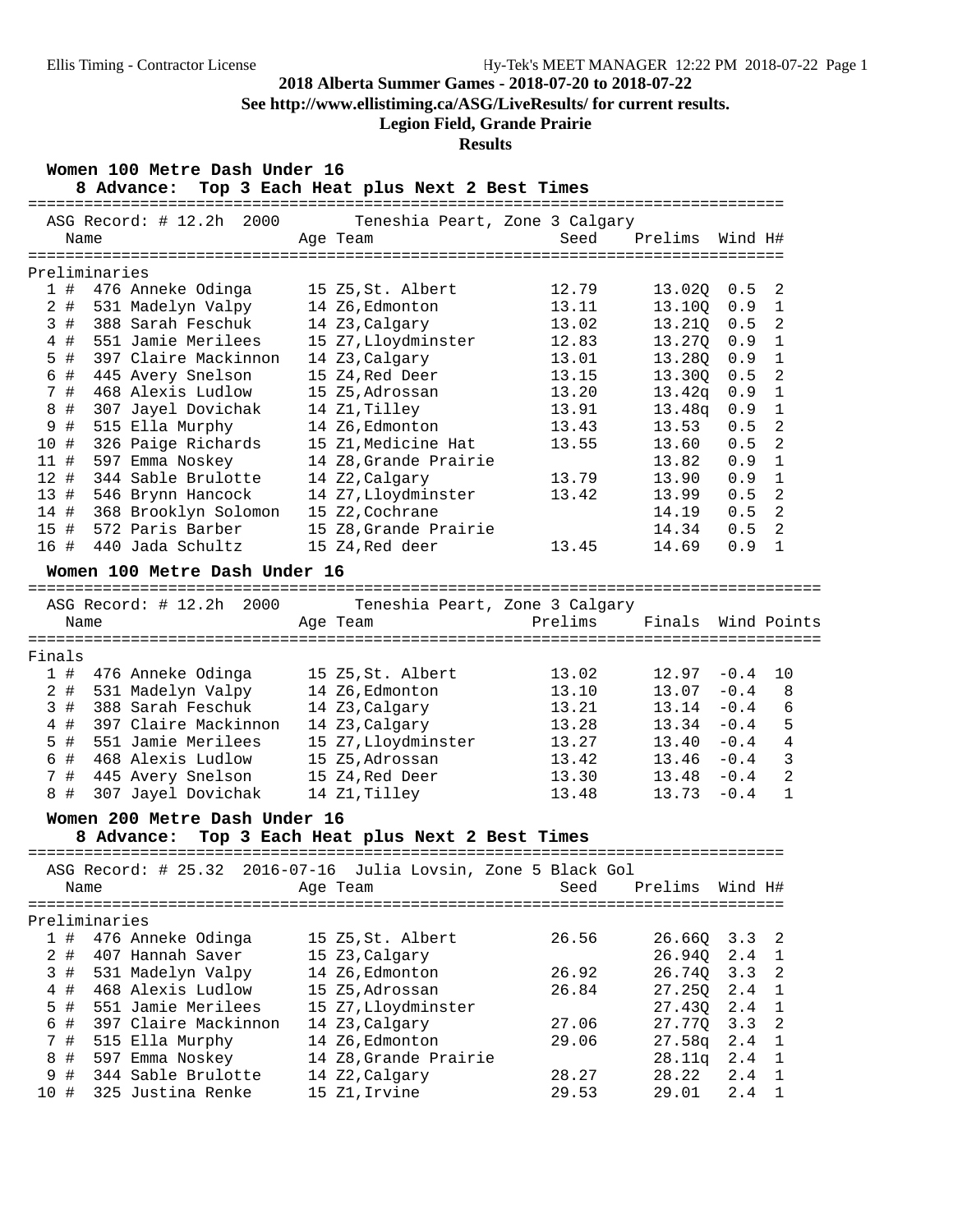**See http://www.ellistiming.ca/ASG/LiveResults/ for current results.**

**Legion Field, Grande Prairie**

#### **Results**

| Women 200 Metre Dash Under 16 |  |  |  |
|-------------------------------|--|--|--|
|-------------------------------|--|--|--|

| 12#<br>31.29<br>319 Tegan Nielsen<br>15 Z1, Taber<br>13#<br>572 Paris Barber<br>15 Z8, Grande Prairie<br>27.00<br>14#<br>440 Jada Schultz<br>15 Z4, Red deer<br>15#<br>569 Emily Vanzetta<br>15 Z7, Fort McMurray<br>$--$ #<br>445 Avery Snelson<br>15 Z4, Red Deer<br>26.65 | 29.19<br>29.42<br>30.03<br>30.70<br>34.34<br>DNS | 3.3<br>3.3<br>3.3<br>3.3<br>3.3<br>2.4 | 2<br>2<br>2<br>2<br>$\overline{2}$<br>$\mathbf{1}$ |
|------------------------------------------------------------------------------------------------------------------------------------------------------------------------------------------------------------------------------------------------------------------------------|--------------------------------------------------|----------------------------------------|----------------------------------------------------|
| Women 200 Metre Dash Under 16                                                                                                                                                                                                                                                |                                                  |                                        |                                                    |
| ASG Record: # 25.32 2016-07-16 Julia Lovsin, Zone 5 Black Gol                                                                                                                                                                                                                |                                                  |                                        |                                                    |
| Prelims<br>Age Team<br>Name                                                                                                                                                                                                                                                  | Finals                                           |                                        | Wind Points                                        |
|                                                                                                                                                                                                                                                                              |                                                  |                                        |                                                    |
| Finals                                                                                                                                                                                                                                                                       |                                                  |                                        |                                                    |
| 1#<br>476 Anneke Odinga<br>15 Z5, St. Albert<br>26.66                                                                                                                                                                                                                        | 27.01                                            | 0.8                                    | 10                                                 |
| $2$ #<br>14 Z6, Edmonton<br>26.74<br>531 Madelyn Valpy<br>407 Hannah Saver<br>15 Z3, Calgary<br>26.94                                                                                                                                                                        | 27.30<br>27.31                                   | 0.8<br>0.8                             | 8                                                  |
| 3#<br>468 Alexis Ludlow<br>27.25                                                                                                                                                                                                                                             | 27.75                                            | 0.8                                    | 6                                                  |
| $4$ #<br>15 Z5, Adrossan<br>$5$ #                                                                                                                                                                                                                                            | 28.35                                            | 0.8                                    | 5<br>4                                             |
| 515 Ella Murphy<br>14 Z6, Edmonton<br>27.58<br>6 #<br>397 Claire Mackinnon<br>14 Z3, Calgary<br>27.77                                                                                                                                                                        | 28.49                                            | 0.8                                    | 3                                                  |
| 7 #<br>551 Jamie Merilees<br>15 Z7, Lloydminster<br>27.43                                                                                                                                                                                                                    | 28.69                                            | 0.8                                    | $\overline{a}$                                     |
| 14 Z8, Grande Prairie<br>8 #<br>597 Emma Noskey<br>28.11                                                                                                                                                                                                                     | 29.44                                            | 0.8                                    | $\mathbf{1}$                                       |
|                                                                                                                                                                                                                                                                              |                                                  |                                        |                                                    |
| Women 300 Metre Dash Under 16                                                                                                                                                                                                                                                |                                                  |                                        |                                                    |
|                                                                                                                                                                                                                                                                              |                                                  |                                        |                                                    |
| ASG Record: # 41.16 2016-07-15 Gabrielle Wesolowski, Z3 Calgary<br>Name<br>Seed<br>Age Team                                                                                                                                                                                  | Finals H# Points                                 |                                        |                                                    |
|                                                                                                                                                                                                                                                                              |                                                  |                                        |                                                    |
| 382 Ella Clayton<br>15 Z3, Calgary<br>39.93<br>1#                                                                                                                                                                                                                            | 40.82#                                           | 2                                      | 10                                                 |
| 307 Jayel Dovichak<br>14 Z1,Tilley<br>42.66<br>2#                                                                                                                                                                                                                            | 43.59                                            | $\overline{a}$                         | 8                                                  |
| 3#<br>469 Makenna Macwhinni<br>14 Z5,Spruce Grove<br>43.80                                                                                                                                                                                                                   | 43.63                                            | $\overline{2}$                         | 6                                                  |
| $4$ #<br>523 Jillian Schaber<br>15 Z6,Sherwood Park<br>43.69                                                                                                                                                                                                                 | 43.76                                            | $\mathbf{1}$                           | 5                                                  |
| 5 #<br>445 Avery Snelson<br>15 Z4, Red Deer<br>39.00                                                                                                                                                                                                                         | 44.45                                            |                                        | $\bf 4$                                            |
|                                                                                                                                                                                                                                                                              |                                                  | $\overline{a}$                         |                                                    |
| 6 #<br>597 Emma Noskey<br>14 Z8, Grande Prairie                                                                                                                                                                                                                              | 45.10                                            | $\mathbf{1}$                           | 3                                                  |
| 7 #<br>526 Sydney Slack<br>14 Z6, Edmonton                                                                                                                                                                                                                                   | 45.67                                            | $\mathbf{1}$                           | 2                                                  |
| 490 Halle Walters<br>8 #<br>14 Z5, St. Albert<br>46.31                                                                                                                                                                                                                       | 46.05                                            | $\overline{a}$                         | $\mathbf{1}$                                       |
| 9 #<br>444 Teryn Smith<br>14 Z4, Red deer<br>47.22                                                                                                                                                                                                                           | 46.35                                            | 2                                      |                                                    |
| 10 #<br>562 Sarah Schwab<br>15 Z7, Lloydminster                                                                                                                                                                                                                              | 46.37                                            | $\mathbf{1}$                           | 46.364                                             |
| 11#<br>407 Hannah Saver<br>15 Z3, Calgary                                                                                                                                                                                                                                    | 46.37                                            | 1                                      | 46.366                                             |
| 12#<br>363 Kennedy Rice<br>15 Z2, Calgary                                                                                                                                                                                                                                    | 47.69                                            | 1                                      |                                                    |
| 13#<br>319 Tegan Nielsen<br>15 Z1, Taber<br>49.20                                                                                                                                                                                                                            | 48.24                                            | $\overline{a}$                         |                                                    |
| 339 Hunter Aman<br>14 Z2, Airdrie<br>14 #<br>47.98                                                                                                                                                                                                                           | 48.36                                            | $\overline{a}$                         |                                                    |
| 15 #<br>608 Edey Tehya<br>13 Z8, Grande Prairie                                                                                                                                                                                                                              | 48.92                                            | 1                                      |                                                    |
| 569 Emily Vanzetta<br>56.54<br>16 #<br>15 Z7, Fort McMurray                                                                                                                                                                                                                  | 56.05                                            | 1                                      |                                                    |
| Women 800 Metre Run Under 16                                                                                                                                                                                                                                                 |                                                  |                                        |                                                    |
| --------                                                                                                                                                                                                                                                                     |                                                  |                                        |                                                    |
| ASG Record: # 2:18.73<br>$2006 - 07 - 29$<br>Laura Affeld, Zone 5 Black Gold                                                                                                                                                                                                 |                                                  |                                        |                                                    |
| Seed<br>Name<br>Age Team                                                                                                                                                                                                                                                     | Finals                                           | Points                                 |                                                    |
| ==========                                                                                                                                                                                                                                                                   |                                                  | =====                                  |                                                    |
| 523 Jillian Schaber<br>15 Z6, Sherwood Park<br>1#<br>2:18.15                                                                                                                                                                                                                 | 2:15.12#                                         | 10                                     |                                                    |
| 382 Ella Clayton<br>15 Z3, Calgary<br>2:16.09<br>2#                                                                                                                                                                                                                          | 2:16.83#                                         | 8                                      |                                                    |
| 480 Amelia Russo<br>3 #<br>14 Z5, Leduc<br>2:23.46<br>447 Jenica Swartz<br>4 #<br>15 Z4, red deer<br>2:20.00                                                                                                                                                                 | 2:22.52<br>2:25.22                               | 6<br>5                                 |                                                    |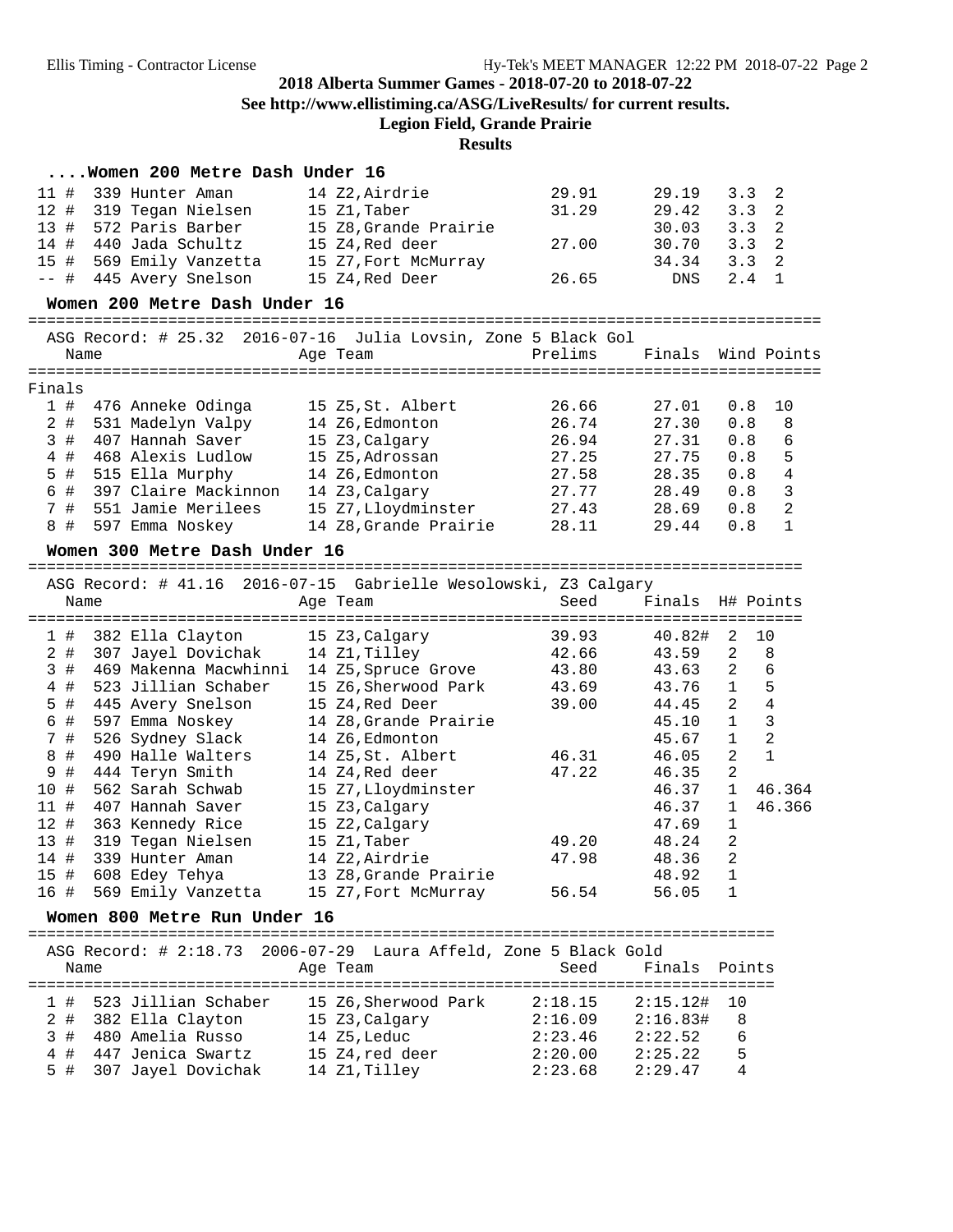#### **2018 Alberta Summer Games - 2018-07-20 to 2018-07-22 See http://www.ellistiming.ca/ASG/LiveResults/ for current results. Legion Field, Grande Prairie**

#### **Results**

#### **....Women 800 Metre Run Under 16**

| 6#   | 361 Darci Petersen    | 15 Z2, Cochrane       | 2:23.51 | 2:30.21 | 3              |
|------|-----------------------|-----------------------|---------|---------|----------------|
| 7#   | 453 Julianna Chipiuk  | 13 Z5,Leduc           | 2:30.10 | 2:32.18 | $\overline{2}$ |
| 8#   | 526 Sydney Slack      | 14 Z6, Edmonton       | 2:27.97 | 2:35.05 | $\mathbf{1}$   |
| 9#   | 363 Kennedy Rice      | 15 Z2, Calgary        | 2:35.50 | 2:36.44 |                |
| 10#  | 384 Sydney Crowson    | 14 Z3, Calgary        | 2:36.16 | 2:36.88 |                |
| 11#  | 333 Ayla Wikjord      | 15 Z1, Medicine Hat   | 2:36.58 | 2:39.50 |                |
| 12#  | 550 Jessica McDonald  | 14 Z7, Fort McMurray  | 2:52.85 | 2:42.02 |                |
| 13#  | 444 Teryn Smith       | 14 Z4, Red deer       | 2:43.00 | 2:46.70 |                |
| 14#  | 612 Madison Twelvetre | 14 Z8, Grande Prairie |         | 2:46.73 |                |
| 15#  | 608 Edey Tehya        | 13 Z8, Grande Prairie |         | 2:53.16 |                |
| 16 # | 554 Nicole Nilsson    | 14 Z7, Marwayne       | 2:55.91 | 3:01.30 |                |

#### **Women 1200 Metre Run Under 16**

================================================================================

|      | Name |                       | ASG Record: # 3:39.48 2016-07-15 Olivia Cooper, Z6 Edmonton<br>Age Team | Seed    | Finals Points |                |
|------|------|-----------------------|-------------------------------------------------------------------------|---------|---------------|----------------|
|      | 1#   | 382 Ella Clayton      | 15 Z3, Calgary                                                          |         | 3:50.48       | 10             |
|      | 2 #  | 480 Amelia Russo      | 14 Z5,Leduc                                                             | 3:55.24 | 3:50.84       | 8              |
|      | 3 #  | 447 Jenica Swartz     | 15 Z4,red deer                                                          | 3:55.00 | 3:51.70       | 6              |
| 4    | #    | 361 Darci Petersen    | 15 Z2,Cochrane                                                          | 4:03.50 | 3:52.60       | 5              |
| 5 #  |      | 453 Julianna Chipiuk  | 13 Z5, Leduc                                                            | 3:53.12 | 3:53.21       | 4              |
| 6#   |      | 549 Abbigale Kirsch   | 14 Z7, Lloydminster                                                     | 4:01.22 | 3:57.94       | 3              |
| 7#   |      | 336 Keira Worsey      | 14 Z1,Raymond                                                           | 4:09.23 | 4:02.69       | $\overline{2}$ |
| 8 #  |      | 513 Layla McCaffery   | 14 Z6,Edmonton                                                          | 4:01.56 | 4:06.57       |                |
| 9    | #    | 437 Abby Pawlik       | 14 Z4,RED DEER                                                          | 4:08.00 | 4:09.14       |                |
| 10 # |      | 526 Sydney Slack      | 14 Z6, Edmonton                                                         | 4:03.65 | 4:09.92       |                |
| 11#  |      | 333 Ayla Wikjord      | 15 Z1,Medicine Hat                                                      | 4:13.66 | 4:18.60       |                |
| 12#  |      | 350 Sydney Ellingson  | 14 Z2,Airdrie                                                           | 4:20.18 | 4:23.09       |                |
| 13#  |      | 410 Jessica Sinclair  | 14 Z3,Calgary                                                           | 4:42.40 | 4:25.44       |                |
| 14#  |      | 550 Jessica McDonald  | 14 Z7, Fort McMurray                                                    | 6:01.16 | 4:27.30       |                |
| 15#  |      | 612 Madison Twelvetre | 14 Z8, Grande Prairie                                                   |         | 4:29.50       |                |
| 16 # |      | 604 Kayla Stalker     | 15 Z8, Peace River                                                      |         | 4:38.47       |                |
|      |      |                       |                                                                         |         |               |                |

#### **Women 2000 Metre Run Under 16**

================================================================================ ASG Record: # 6:39.52 2016-07-16 Chloe Palmer, Z6 Edmonton

| Name |                      | Age Team              | Seed    | Finals  | Points |
|------|----------------------|-----------------------|---------|---------|--------|
| 1#   | 480 Amelia Russo     | 14 Z5, Leduc          | 7:05.11 | 6:48.39 | 10     |
| 2#   | 361 Darci Petersen   | 15 Z2, Cochrane       | 6:52.43 | 6:49.16 | 8      |
| 3#   | 453 Julianna Chipiuk | 13 Z5, Leduc          | 7:00.63 | 6:50.28 | 6      |
| 4#   | 549 Abbigale Kirsch  | 14 Z7, Lloydminster   | 7:19.21 | 7:01.20 | 5      |
| 5#   | 336 Keira Worsey     | 14 Z1, Raymond        | 7:03.17 | 7:03.94 | 4      |
| 6#   | 363 Kennedy Rice     | 15 Z2,Calgary         | 7:11.16 | 7:07.49 | 3      |
| 7#   | 447 Jenica Swartz    | 15 Z4,red deer        | 6:50.00 | 7:08.84 | 2      |
| 8 #  | 513 Layla McCaffery  | 14 Z6, Edmonton       | 7:27.82 | 7:19.84 |        |
| 9#   | 498 Samara Cockburn  | 14 Z6, Edmonton       | 4:04.65 | 7:23.20 |        |
| 10#  | 333 Ayla Wikjord     | 15 Z1, Medicine Hat   | 7:34.32 | 7:23.39 |        |
| 11#  | 437 Abby Pawlik      | 14 Z4,RED DEER        | 7:17.00 | 7:25.27 |        |
| 12#  | 608 Edey Tehya       | 13 Z8, Grande Prairie |         | 7:45.37 |        |
| 13#  | 410 Jessica Sinclair | 14 Z3, Calgary        |         | 7:54.80 |        |
| 14#  | 604 Kayla Stalker    | 15 Z8, Peace River    |         | 8:11.82 |        |
| 15#  | 554 Nicole Nilsson   | 14 Z7, Marwayne       | 8:30.58 | 8:14.04 |        |
|      |                      |                       |         |         |        |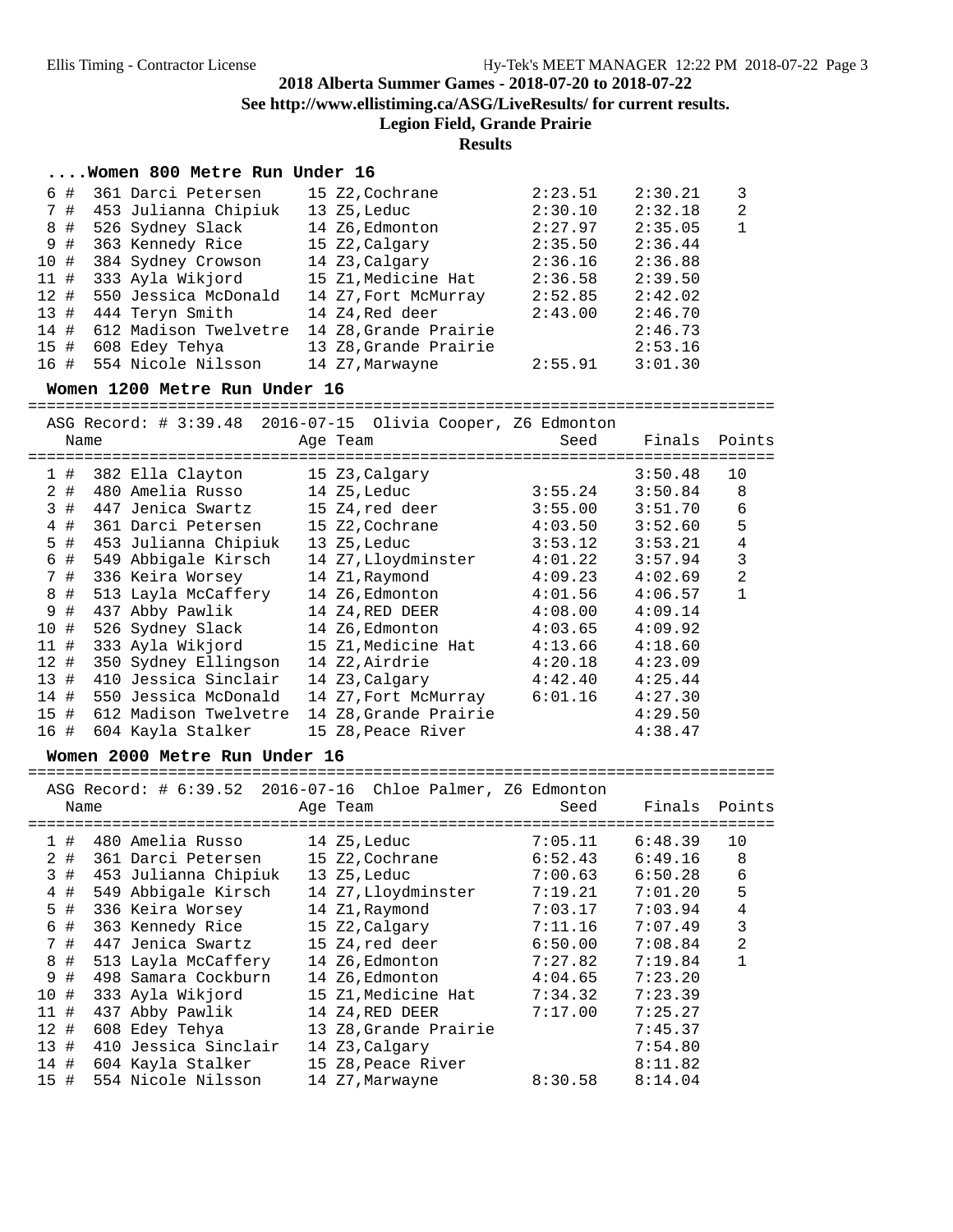**See http://www.ellistiming.ca/ASG/LiveResults/ for current results.**

### **Legion Field, Grande Prairie**

#### **Results**

| Women 80 Metre Hurdles 0.76m Under 16<br>Top 3 Each Heat plus Next 2 Best Times<br>8 Advance: |       |               |                                        |  |                                                                              |                             |                |             |                |                  |
|-----------------------------------------------------------------------------------------------|-------|---------------|----------------------------------------|--|------------------------------------------------------------------------------|-----------------------------|----------------|-------------|----------------|------------------|
|                                                                                               |       |               | 12m to first/8m between                |  |                                                                              |                             |                |             |                |                  |
|                                                                                               |       |               |                                        |  | ASG Record: # 11.96 2012-07-26 Hailey Hitchings, Zone 6 Edmonton             |                             |                |             |                |                  |
|                                                                                               | Name  |               |                                        |  | Age Team                                                                     | Seed                        | Prelims        | Wind H#     |                |                  |
|                                                                                               |       |               | ========================               |  |                                                                              |                             |                |             |                |                  |
|                                                                                               |       | Preliminaries |                                        |  |                                                                              |                             |                |             |                |                  |
|                                                                                               | 1#    |               | 511 Karen Mah                          |  | 14 Z6, Edmonton                                                              | 12.85                       | $12.82Q - 0.2$ |             | 2              |                  |
|                                                                                               | $2$ # |               | 399 Kya Marsden                        |  | 15 Z3, Calgary                                                               | 12.86                       | 13.12Q 0.6     |             | 1              |                  |
|                                                                                               | 3 #   |               | 326 Paige Richards                     |  | 15 Z1, Medicine Hat                                                          | 12.48                       | $12.870 - 0.2$ |             | 2              |                  |
|                                                                                               | 4#    |               | 307 Jayel Dovichak                     |  | 14 Z1, Tilley                                                                | 12.70                       | 13.58Q         | 0.6         | 1              |                  |
|                                                                                               | $5$ # |               | 551 Jamie Merilees                     |  | 15 Z7, Lloydminster                                                          | 13.23                       | $13.430 - 0.2$ |             | 2              |                  |
|                                                                                               | 6 #   |               | 562 Sarah Schwab                       |  | 15 Z7, Lloydminster                                                          | 13.93                       | $13.60Q$ 0.6   |             | $\mathbf{1}$   |                  |
|                                                                                               | 7 #   |               | 388 Sarah Feschuk                      |  | 14 Z3, Calgary                                                               | 13.81                       | $13.67q - 0.2$ |             | 2              |                  |
|                                                                                               | 8 #   |               | 462 Barrett Groves                     |  | 14 Z5,St. Albert                                                             | 14.80                       | $13.82q - 0.2$ |             | 2              |                  |
|                                                                                               | 9 #   |               | 368 Brooklyn Solomon                   |  | 15 Z2, Cochrane                                                              | 13.87                       | 14.16          | 0.6         | 1              |                  |
| 10 #                                                                                          |       |               | 590 Cayla Loughlin                     |  | 15 Z8, Peace River                                                           |                             | 14.53          | 0.6         | $\mathbf{1}$   |                  |
| 11#                                                                                           |       |               | 354 Kiera MacDonald                    |  | 14 Z2, Airdrie                                                               |                             | $15.03 - 0.2$  |             | 2              |                  |
| 12#                                                                                           |       |               | 457 Kayleigh Dixon                     |  | 14 Z5, St. Albert                                                            | 16.93                       | 15.18 0.6      |             | $\mathbf{1}$   |                  |
| 13#                                                                                           |       |               | 422 Callie Corriveau                   |  | 14 Z4, Red Deer                                                              | 15.70                       | $15.58 - 0.2$  |             | 2              |                  |
| 14#                                                                                           |       |               | 532 Gabrielle Wafer                    |  | 15 Z6, Edmonton                                                              |                             | 15.78 0.6      |             | $\mathbf 1$    |                  |
| 15 #                                                                                          |       |               | 583 Daniela Falaye                     |  | 14 Z8, Grande Prairie                                                        |                             | $16.18 - 0.2$  |             | 2              |                  |
|                                                                                               |       |               | Women 80 Metre Hurdles 0.76m Under 16  |  |                                                                              |                             |                |             |                |                  |
|                                                                                               |       |               |                                        |  |                                                                              |                             |                |             |                |                  |
|                                                                                               |       |               | 12m to first/8m between                |  |                                                                              |                             |                |             |                |                  |
|                                                                                               | Name  |               |                                        |  | ASG Record: # 11.96 2012-07-26 Hailey Hitchings, Zone 6 Edmonton<br>Age Team | Prelims                     | Finals         | Wind Points |                |                  |
|                                                                                               |       |               |                                        |  |                                                                              |                             |                |             |                |                  |
| Finals                                                                                        |       |               |                                        |  |                                                                              |                             |                |             |                |                  |
|                                                                                               | 1#    |               | 511 Karen Mah                          |  | 14 Z6, Edmonton                                                              | 12.82                       | $12.62 - 0.4$  |             | 10             |                  |
|                                                                                               | 2 #   |               | 326 Paige Richards                     |  | 15 Z1, Medicine Hat                                                          | 12.87                       | $12.70 - 0.4$  |             | 8              |                  |
|                                                                                               | 3 #   |               | 307 Jayel Dovichak                     |  | 14 Z1, Tilley                                                                | 13.58                       | 12.70          | $-0.4$      | 6              |                  |
|                                                                                               | $4$ # |               | 399 Kya Marsden                        |  | 15 Z3, Calgary                                                               | 13.12                       | $12.77 - 0.4$  |             | 5              |                  |
|                                                                                               | 5 #   |               | 551 Jamie Merilees                     |  | 15 Z7, Lloydminster                                                          | 13.43                       | $13.46 - 0.4$  |             | $\overline{4}$ |                  |
|                                                                                               | 6 #   |               | 562 Sarah Schwab                       |  | 15 Z7, Lloydminster                                                          | 13.60                       | $13.52 - 0.4$  |             | $\overline{3}$ |                  |
|                                                                                               | 7#    |               | 388 Sarah Feschuk                      |  | 14 Z3, Calgary                                                               | 13.67                       | $13.64 - 0.4$  |             | $\overline{a}$ |                  |
|                                                                                               | 8#    |               | 462 Barrett Groves                     |  | 14 Z5, St. Albert                                                            | 13.82                       | $14.04 - 0.4$  |             | $\mathbf{1}$   |                  |
|                                                                                               |       |               | Women 200 Metre Hurdles 0.76m Under 16 |  |                                                                              |                             |                |             |                |                  |
|                                                                                               |       |               |                                        |  |                                                                              |                             |                |             |                |                  |
|                                                                                               |       |               | 20m to first/35m between               |  |                                                                              |                             |                |             |                |                  |
|                                                                                               |       |               | ASG Record: # 28.69                    |  | 2012-07-27 Hailey Hitchings, Zone 6 Edmonton                                 |                             |                |             |                |                  |
|                                                                                               | Name  |               |                                        |  | Age Team                                                                     | Seed                        | Finals         |             |                | Wind H# Points   |
|                                                                                               |       |               |                                        |  |                                                                              | =========================== |                |             |                |                  |
| 1#                                                                                            |       |               | 399 Kya Marsden                        |  | 15 Z3, Calgary                                                               | 30.26                       | 29.88          | 1.8         | 2              | 10               |
|                                                                                               | 2 #   |               | 398 Danijela Marcinko                  |  | 15 Z3, Calgary                                                               | 30.20                       | 29.97          | 1.8         | 2              | 8                |
|                                                                                               | 3#    |               | 469 Makenna Macwhinni                  |  | 14 Z5, Spruce Grove                                                          | 30.47                       | 30.41          | 1.8         | 2              | б                |
|                                                                                               | 4 #   |               | 511 Karen Mah                          |  | 14 Z6, Edmonton                                                              |                             | 30.67          | 2.6         | $\mathbf{1}$   | 5                |
|                                                                                               | $5$ # |               | 422 Callie Corriveau                   |  | 14 Z4, Red Deer                                                              | 32.80                       | 32.25          | 1.8         | 2              | $\overline{4}$   |
| 6                                                                                             | #     |               | 316 Mackenzie Mayea                    |  | 14 Z1, Medicine Hat                                                          | 32.72                       | 32.86          | 1.8         | $\overline{a}$ | 3                |
|                                                                                               | 7 #   |               | 590 Cayla Loughlin                     |  | 15 Z8, Peace River                                                           |                             | 32.89          | 1.8         | $\overline{a}$ | $\boldsymbol{2}$ |
|                                                                                               | 8 #   |               | 457 Kayleigh Dixon                     |  | 14 Z5, St. Albert                                                            | 33.04                       | 33.10          | 1.8         | $\overline{2}$ | $\mathbf{1}$     |
|                                                                                               | 9 #   |               | 354 Kiera MacDonald                    |  | 14 Z2, Airdrie                                                               |                             | 33.37          | 2.6         | 1              |                  |
| 10 #                                                                                          |       |               | 368 Brooklyn Solomon                   |  | 15 Z2, Cochrane                                                              |                             | 33.40          | 2.6         | 1              |                  |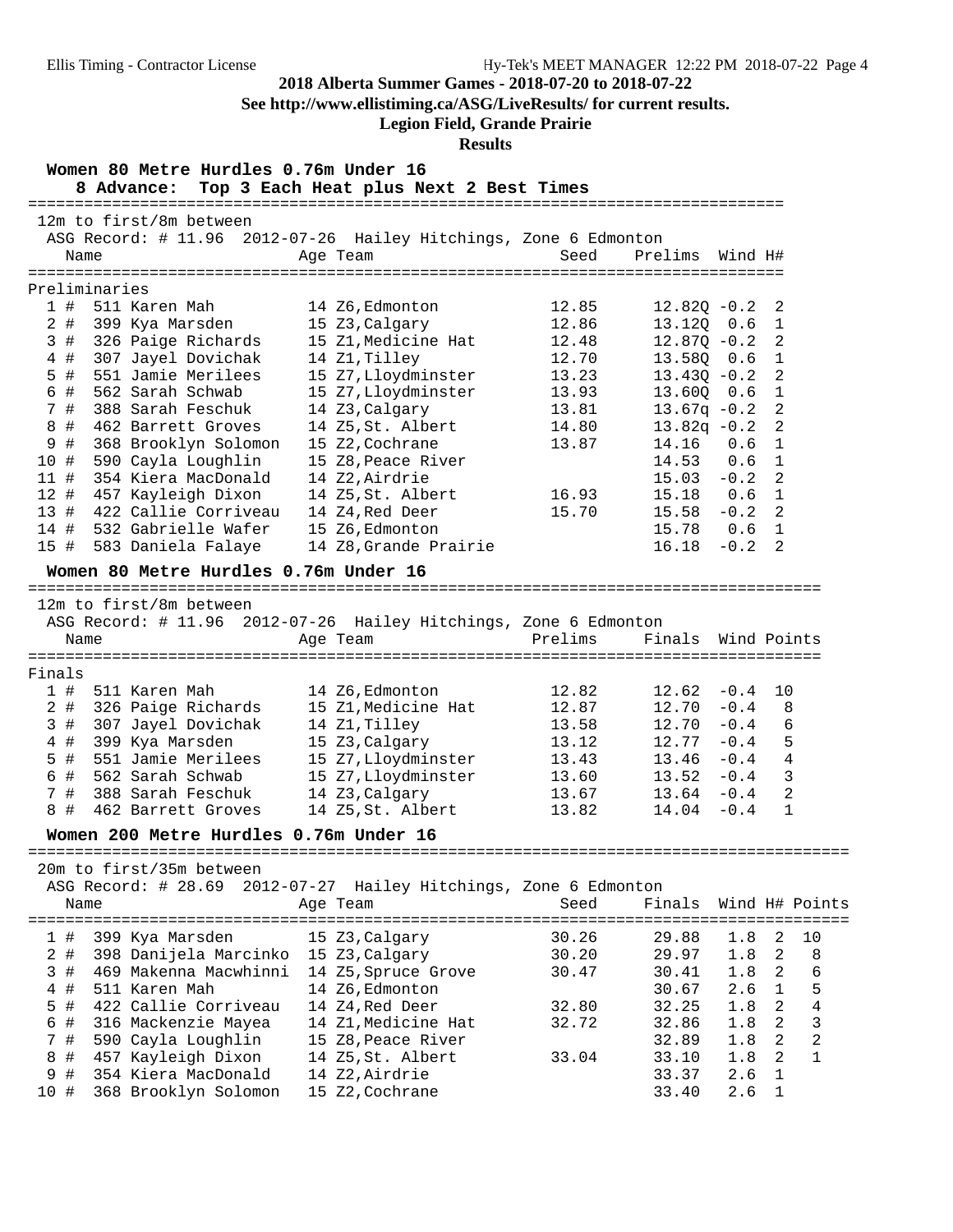**See http://www.ellistiming.ca/ASG/LiveResults/ for current results.**

### **Legion Field, Grande Prairie**

**Results**

| Women 200 Metre Hurdles 0.76m Under 16                          |                                         |                                                         |               |               |  |
|-----------------------------------------------------------------|-----------------------------------------|---------------------------------------------------------|---------------|---------------|--|
| 583 Daniela Falaye 14 Z8, Grande Prairie<br>11 #                |                                         |                                                         | 33.64         | $2.6 \quad 1$ |  |
| 12 # 532 Gabrielle Wafer 15 Z6, Edmonton                        |                                         | 35.52                                                   | 34.25         | $2.6 \quad 1$ |  |
| 13 # 334 Trinity Wikjord                                        | 14 Z1, Medicine Hat                     | 35.52                                                   | 34.96         | $1.8-2$       |  |
| Women 4x100 Metre Relay Under 16                                |                                         |                                                         |               |               |  |
| ASG Record: # 50.23 2012-07-27 Zone 6 Edmonton, Zone 6 Edmonton |                                         |                                                         |               |               |  |
| D. Hitchings, H. Hitchings, K. Sweeny, G. Muamba                |                                         |                                                         |               |               |  |
| Team                                                            |                                         | Seed                                                    | Finals        | Points        |  |
|                                                                 |                                         |                                                         |               |               |  |
| 1 ASG Zone 3 Calgary                                            |                                         |                                                         | 51.51         | 10            |  |
| 1) #407 Hannah Saver 15                                         |                                         | 2) #388 Sarah Feschuk 14                                |               |               |  |
| 3) #397 Claire Mackinnon 14                                     |                                         | 4) #382 Ella Clayton 15                                 |               |               |  |
| 2 ASG Zone 6 Edmonton                                           |                                         |                                                         | 52.14         | 8             |  |
| 1) #531 Madelyn Valpy 14                                        | 2) #511 Karen Mah 14                    |                                                         |               |               |  |
| 3) #515 Ella Murphy 14                                          |                                         | 4) #523 Jillian Schaber 15                              |               |               |  |
| 3 ASG Zone 5 Black Gold                                         |                                         |                                                         | 52.53         | 6             |  |
| 1) #476 Anneke Odinga 15                                        |                                         | 2) #468 Alexis Ludlow 15                                |               |               |  |
| 3) #490 Halle Walters 14                                        |                                         | 4) #462 Barrett Groves 14                               |               |               |  |
| 4 ASG Zone 1 Sunny South                                        |                                         |                                                         | 53.34         | 5             |  |
| 1) #307 Jayel Dovichak 14                                       |                                         | 2) #319 Tegan Nielsen 15                                |               |               |  |
| 3) #316 Mackenzie Mayea 14                                      |                                         | 4) #326 Paige Richards 15                               | 1:06.51       | 4             |  |
| 5 ASG Zone 2 Big Country<br>1) #339 Hunter Aman 14              |                                         |                                                         |               |               |  |
|                                                                 |                                         | 2) #359 Makenna Myatt 14<br>4) #368 Brooklyn Solomon 15 |               |               |  |
| 3) #344 Sable Brulotte 14<br>-- ASG Zone 8 Peace Country        |                                         |                                                         |               | Rule 163.3    |  |
| 1) #572 Paris Barber 15                                         |                                         | 2) #583 Daniela Falaye 14                               | DQ.           |               |  |
| 3) #597 Emma Noskey 14                                          |                                         | 4) #606 Sophia Steinke 15                               |               |               |  |
| -- ASG Zone 7 Northeast                                         |                                         |                                                         | DQ.           | Rule 170.7    |  |
| 1) #546 Brynn Hancock 14                                        |                                         | 2) #547 Anna Inkster 14                                 |               |               |  |
| 3) #569 Emily Vanzetta 15                                       |                                         | 4) #551 Jamie Merilees 15                               |               |               |  |
| -- ASG Zone 4 Parkland                                          |                                         |                                                         | DQ            | Rule 170.7    |  |
| 1) #446 Georgia Sonnenburg 14                                   |                                         | 2) #444 Teryn Smith 14                                  |               |               |  |
| 3) #440 Jada Schultz 15                                         |                                         | 4) #422 Callie Corriveau 14                             |               |               |  |
|                                                                 |                                         |                                                         |               |               |  |
| Women 1600 Sprint Medley 4, 2, 2, 8 Under 16                    |                                         |                                                         |               |               |  |
| 400m, 200m, 200m, 800m                                          |                                         |                                                         |               |               |  |
| ASG Record: # 4:16.77                                           | 2016-07-15 Zone 6 Edmonton, Z6 Edmonton |                                                         |               |               |  |
|                                                                 | C Wonago, M Bodah, A Ruptash, O Cooper  |                                                         |               |               |  |
| Team                                                            |                                         | Seed Finals Points                                      |               |               |  |
|                                                                 |                                         |                                                         |               |               |  |
| 1 ASG Zone 3 Calgary                                            |                                         |                                                         | $4:13.59#$ 10 |               |  |
| 1) #388 Sarah Feschuk 14                                        | 2) #399 Kya Marsden 15                  |                                                         |               |               |  |
| 3) #397 Claire Mackinnon 14                                     |                                         | 4) #382 Ella Clayton 15                                 |               |               |  |
| 2 ASG Zone 6 Edmonton                                           |                                         |                                                         | 4:13.93#      | 8             |  |
| 1) #526 Sydney Slack 14                                         |                                         | 2) #531 Madelyn Valpy 14                                |               |               |  |
| 3) #515 Ella Murphy 14                                          |                                         | 4) #523 Jillian Schaber 15                              |               |               |  |
| 3 ASG Zone 5 Black Gold                                         |                                         |                                                         | 4:21.27       | 6             |  |
| 1) #469 Makenna Macwhinnie 14                                   |                                         | 2) #476 Anneke Odinga 15                                |               |               |  |
| 3) #468 Alexis Ludlow 15                                        |                                         | 4) #480 Amelia Russo 14                                 |               |               |  |
| 4 ASG Zone 7 Northeast                                          |                                         |                                                         | 4:27.73       | 5             |  |
| 1) #562 Sarah Schwab 15                                         |                                         | 2) #569 Emily Vanzetta 15                               |               |               |  |
| 3) #545 Elissa Giroux 14                                        |                                         | 4) #549 Abbigale Kirsch 14                              |               |               |  |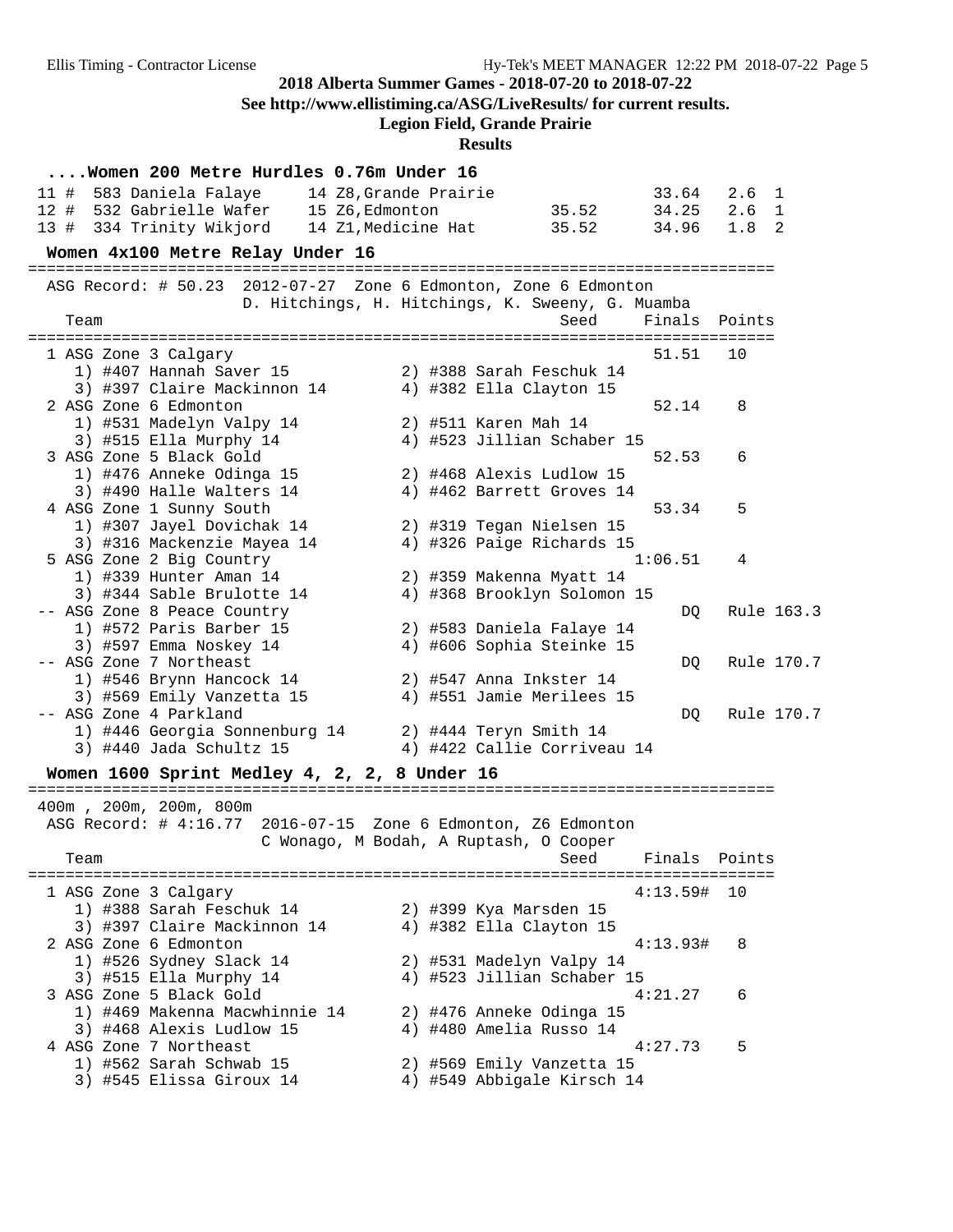**See http://www.ellistiming.ca/ASG/LiveResults/ for current results.**

## **Legion Field, Grande Prairie**

| Women 1600 Sprint Medley 4, 2, 2, 8 Under 16                      |                 |                        |                               |                   |             |
|-------------------------------------------------------------------|-----------------|------------------------|-------------------------------|-------------------|-------------|
| 5 ASG Zone 4 Parkland                                             |                 |                        |                               | 4:35.46           | 4           |
| 1) #444 Teryn Smith 14                                            |                 |                        | 2) #440 Jada Schultz 15       |                   |             |
| 3) #422 Callie Corriveau 14                                       |                 |                        | 4) #447 Jenica Swartz 15      |                   |             |
| 6 ASG Zone 1 Sunny South                                          |                 |                        |                               | 4:36.51           | 3           |
| 1) #307 Jayel Dovichak 14                                         |                 |                        | 2) #325 Justina Renke 15      |                   |             |
| 3) #326 Paige Richards 15<br>7 ASG Zone 2 Big Country             |                 |                        | 4) #334 Trinity Wikjord 14    | 4:38.88           | 2           |
| 1) #363 Kennedy Rice 15                                           |                 | 2) #371 Lilie Szucs 14 |                               |                   |             |
| 3) #350 Sydney Ellingson 14                                       |                 |                        | 4) #361 Darci Petersen 15     |                   |             |
| 8 ASG Zone 8 Peace Country                                        |                 |                        |                               | 5:08.43           | $\mathbf 1$ |
| 1) #582 Tehya Edey 13                                             |                 |                        | 2) #572 Paris Barber 15       |                   |             |
| 3) #590 Cayla Loughlin 15                                         |                 |                        | 4) #612 Madison Twelvetree 14 |                   |             |
| Women High Jump Under 16                                          |                 |                        |                               |                   |             |
|                                                                   |                 |                        |                               |                   |             |
| ASG Record: # 1.65m 1979 Nancy Gillis, Zone 7 North East          |                 |                        |                               |                   |             |
| Name                                                              | Age Team        |                        | Seed                          | Finals            | Points      |
|                                                                   |                 |                        |                               |                   |             |
| 1 # 388 Sarah Feschuk 14 Z3, Calgary                              |                 |                        |                               | 1.59m 1.48m       | 10          |
| 1.48 1.51                                                         |                 |                        |                               |                   |             |
| O XXX<br>2 # 307 Jayel Dovichak 14 Z1, Tilley                     |                 |                        | 1.55m                         | J1.48m            |             |
| 1.10 1.15 1.20 1.35 1.45 1.48 1.51                                |                 |                        |                               |                   | 8           |
| O O O XO XXX<br>$\overline{O}$<br>$\circ$                         |                 |                        |                               |                   |             |
| 3 # 465 Reese Hjertaas 14 Z5, Leduc                               |                 |                        |                               | 1.46m 1.45m       | 6           |
| 1.30 1.35 1.40 1.45 1.48                                          |                 |                        |                               |                   |             |
| $0\qquad 0$<br>XO XXX<br>$\circ$                                  |                 |                        |                               |                   |             |
| 4 # 446 Georgia Sonnenbur 14 Z4, Red Deer                         |                 |                        |                               | 1.35m 1.40m       | 5           |
| 1.15 1.20 1.25 1.30 1.35 1.40 1.45                                |                 |                        |                               |                   |             |
| O XXO<br>$\circ$                                                  | XO XXO XO XXX   |                        |                               |                   |             |
| 5 # 494 Lovelee Bravo                                             | 15 Z6, Edmonton |                        |                               | 1.35m             | 3.50        |
| 1.30 1.35 1.40                                                    |                 |                        |                               |                   |             |
| XXO XXX<br>$\circ$                                                |                 |                        |                               |                   |             |
| 5 # 335 Libbey Wilmot 14 Z1, Medicine Hat 1.35m                   |                 |                        |                               | 1.35m             | 3.50        |
| 1.20 1.25 1.30 1.35 1.40                                          |                 |                        |                               |                   |             |
| O XXO XXX<br>$\circ$<br>$\circ$                                   |                 |                        |                               |                   | 1.50        |
| 1.15 1.20 1.25 1.30 1.35                                          |                 |                        |                               |                   |             |
| O O XXX<br>$\circ$<br>$\circ$                                     |                 |                        |                               |                   |             |
| 7 # 511 Karen Mah                                                 | 14 Z6, Edmonton |                        |                               | 1.30m             | 1.50        |
| 1.20 1.25 1.30 1.35 1.48                                          |                 |                        |                               |                   |             |
| $\overline{O}$<br>$\overline{O}$<br>$\mathbf{X}$<br>$\circ$<br>ΧX |                 |                        |                               |                   |             |
| 9 # 547 Anna Inkster       14 Z7, Fort McMurray       1.40m       |                 |                        |                               | J1.30m            |             |
| 1.15 1.20 1.25 1.30 1.35                                          |                 |                        |                               |                   |             |
| O O O XXO XXX                                                     |                 |                        |                               |                   |             |
| 10 # 613 Coralee Zesko                                            | 15 Z8, Rycroft  |                        |                               | 1.25m             |             |
| 1.15 1.20 1.25 1.30                                               |                 |                        |                               |                   |             |
| $\circ$<br>O O XXX                                                |                 |                        |                               |                   |             |
| 11 # 399 Kya Marsden 15 Z3, Calgary                               |                 |                        | 1.30m                         | 1.20m             |             |
| 1.20 1.45                                                         |                 |                        |                               |                   |             |
| O XXX<br>11 # 354 Kiera MacDonald 14 Z2, Airdrie                  |                 |                        |                               | 1.20 <sub>m</sub> |             |
| 1.15 1.20 1.48                                                    |                 |                        |                               |                   |             |
| O O XXX                                                           |                 |                        |                               |                   |             |
|                                                                   |                 |                        |                               |                   |             |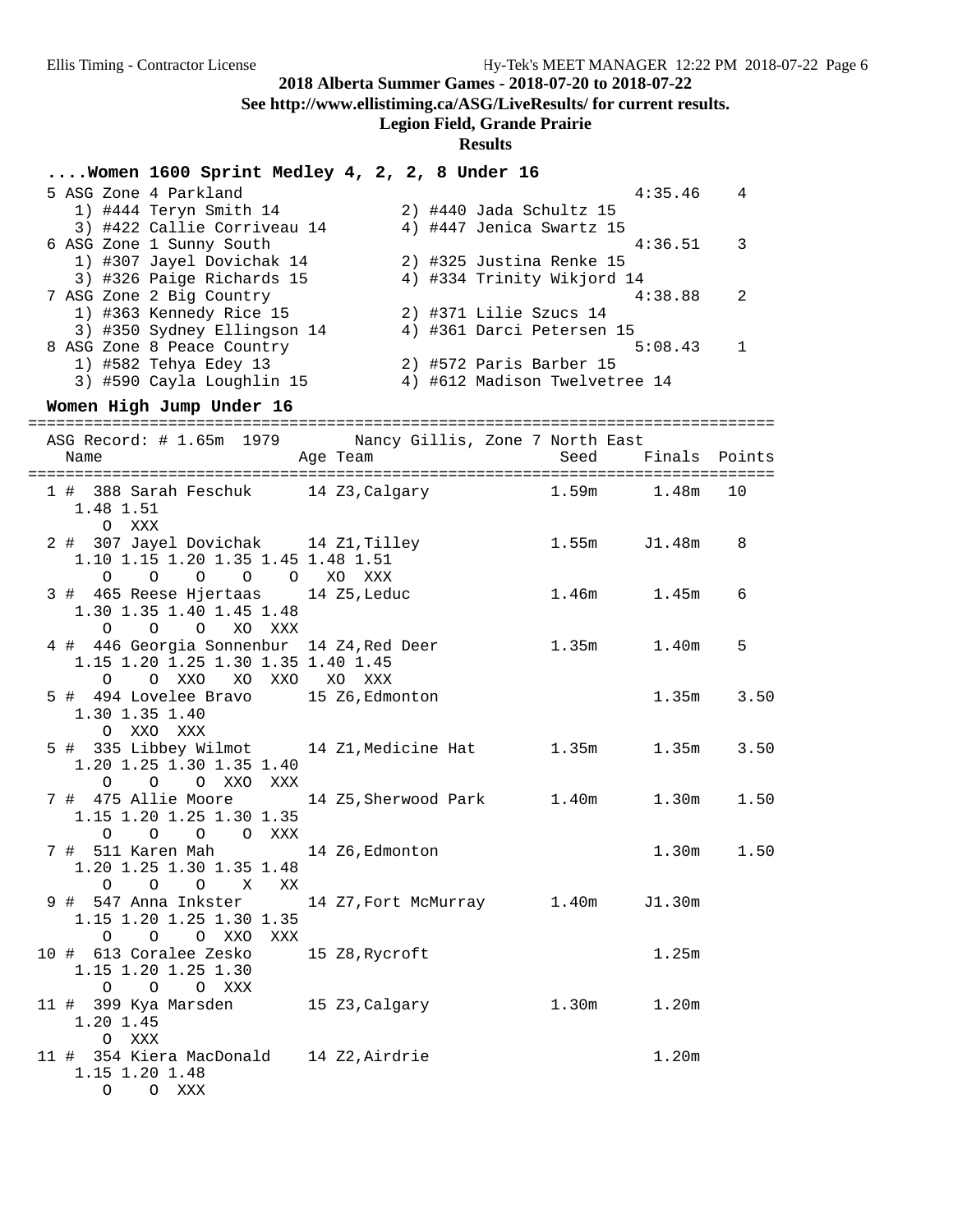**See http://www.ellistiming.ca/ASG/LiveResults/ for current results.**

# **Legion Field, Grande Prairie**

## **Results**

### **Women Long Jump Under 16**

| ASG Record: # 5.30m 2006-07-29 Nikki Meyer, Zone 3 Calgary                                                                                                                            |          |                |
|---------------------------------------------------------------------------------------------------------------------------------------------------------------------------------------|----------|----------------|
| Age Team                                                                                                                                                                              |          |                |
| 1 # 388 Sarah Feschuk 14 Z3, Calgary 4.80m 4.74m                                                                                                                                      | $0.8$ 10 |                |
| $4.64$ m $(0.6)$ $4.68$ m $(0.5)$ $4.59$ m $(0.3)$ $4.74$ m $(0.8)$ $4.66$ m $(1.3)$ $4.52$ m $(0.9)$                                                                                 |          |                |
| 2 # 546 Brynn Hancock 14 Z7, Lloydminster 4.46m 4.53m 1.0<br>$4.34m(0.2)$ $4.15m(0.8)$ $3.69m(0.9)$ $4.53m(1.0)$ $4.18m(0.6)$ FOUL $(0.5)$                                            |          | 8              |
| 3 # 462 Barrett Groves 14 Z5, St. Albert 4.22m 4.44m                                                                                                                                  | $-0.1$   | 6              |
| $4.44m(-0.1)$ $4.05m(0.5)$ $4.41m(0.6)$ $4.22m(0.9)$ $3.89m(0.6)$ $4.40m(1.4)$                                                                                                        |          |                |
| 4 # 597 Emma Noskey 14 Z8, Grande Prairie<br>4.41m<br>$4.23\text{m}(0.9)$ $4.02\text{m}(0.6)$ $4.41\text{m}(0.9)$ $4.29\text{m}(1.4)$ $4.19\text{m}(1.7)$                             | 0.9      | 5              |
| 5 # 389 Kylie Giroux 14 Z3, Calgary 4.29m 4.36m                                                                                                                                       | 0.5      | $\overline{4}$ |
| $0.42$ m $(0.5)$ $4.08$ m $(0.3)$ $4.36$ m $(0.5)$ $4.01$ m $(1.3)$ $4.16$ m $(0.6)$ $4.36$ m $(0.9)$                                                                                 |          |                |
| 6 # 551 Jamie Merilees 15 Z7, Lloydminster 4.69m<br>J4.36m                                                                                                                            | 0.9      | 3              |
| $4.26m(0.5)$ $4.17m(0.6)$ $4.36m(0.9)$                                                                                                                                                | 0.8      | $\overline{a}$ |
| 7 # 307 Jayel Dovichak 14 Z1, Tilley 4.58m 4.31m 4.31m 4.31m                                                                                                                          |          |                |
| 8 # 326 Paige Richards 15 Z1, Medicine Hat 4.39m 4.23m                                                                                                                                | 0.5      | $\mathbf 1$    |
| $4.23\text{m}(0.5)$ $4.18\text{m}(0.7)$ $4.07\text{m}(0.5)$ FOUL FOUL(0.5) $4.05\text{m}(0.9)$<br>9 # 494 Lovelee Bravo 15 Z6, Edmonton                                               | 0.4      |                |
| $4.14\mathrm{m}$<br>$3.97m(-0.2)$ 4.14m(0.4) 4.08m(1.5)                                                                                                                               |          |                |
| 10 # 459 Ella Friesen 15 Z5, St. Albert 3.99m 4.05m                                                                                                                                   | 1.0      |                |
| FOUL(1.0) 4.05m(1.0) FOUL(0.4)                                                                                                                                                        |          |                |
| 11 # 501 Andrea Gunderson 14 Z6, Edmonton<br>4.02m<br>$3.90m(0.8)$ 4.02m(0.4) 3.96m(0.3)                                                                                              | 0.4      |                |
| 12 # 368 Brooklyn Solomon 15 Z2, Cochrane<br>3.99m                                                                                                                                    | 0.3      |                |
| $3.92m(0.3)$ $3.99m(0.3)$ $3.79m(0.3)$                                                                                                                                                |          |                |
| 13 # 583 Daniela Falaye 14 Z8, Grande Prairie<br>3.91m<br>$FOUL(0.7)$ 3.91m(0.8) $FOUL(0.3)$                                                                                          | 0.8      |                |
| 14 # 440 Jada Schultz 15 Z4, Red deer 4.45m 3.80m                                                                                                                                     | 0.1      |                |
| $3.80m(0.1)$ $3.64m(0.1)$ $3.55m(0.7)$                                                                                                                                                |          |                |
| -- # 339 Hunter Aman 14 Z2, Airdrie<br>FOUL                                                                                                                                           |          |                |
| FOUL(0.5) FOUL(0.4) FOUL(0.9)<br>-- # 445 Avery Snelson 15 Z4, Red Deer 4.50m DNS                                                                                                     | NWI      |                |
| Women Triple Jump Under 16                                                                                                                                                            |          |                |
|                                                                                                                                                                                       |          |                |
| ASG Record: # 10.94m 2016-07-16 Alexandra Diehl, Zone 7 Northeast                                                                                                                     |          |                |
| Seed Finals Wind Points<br>Age Team<br>Name                                                                                                                                           |          |                |
| 1 # 531 Madelyn Valpy 14 Z6, Edmonton 10.49m -0.5 10                                                                                                                                  |          |                |
| $10.16m(-1.3)$ $10.49m(-0.5)$ $9.52m(0.7)$ $9.77m(-1.2)$ $9.74m(-2.2)$ $10.09m(-2.8)$                                                                                                 |          |                |
| 2 # 389 Kylie Giroux<br>14 Z3, Calgary<br>10.10m<br>$9.92m - 0.3$                                                                                                                     |          | 8              |
| FOUL(-0.8) FOUL(-0.2) $9.92m(-0.3)$ $9.65m(-2.0)$ $9.42m(-2.3)$ $9.32m(-3.2)$<br>15 Z7, Lloydminster 9.78m<br>3 # 551 Jamie Merilees<br>9.67m                                         | $-0.7$   | 6              |
| $9.44m(-1.4)$ $9.06m(-0.3)$ $9.67m(-0.7)$ $9.33m(-2.2)$ $9.35m(-1.5)$                                                                                                                 |          |                |
| 14 Z5, St. Albert<br>9.98m<br>4 # 462 Barrett Groves<br>$9.56m - 2.2$                                                                                                                 |          | 5              |
| $9.56m(-2.2)$ $9.56m(-0.9)$ $FOUL(-0.2)$ $9.30m(0.3)$ $9.15m(-3.1)$ $9.22m(-2.1)$<br>5 # 545 Elissa Giroux<br>9.48m                                                                   | $-1.1$   | 4              |
| 14 Z7, Calgary<br>$9.48m(-1.1)$ $8.78m(-0.5)$ $9.11m(-0.5)$ $9.40m(-1.6)$ $8.90m(-1.1)$ $9.18m(-2.4)$                                                                                 |          |                |
| 6 # 459 Ella Friesen<br>15 Z5,St. Albert<br>9.11m<br>$9.41m - 0.2$                                                                                                                    |          | 3              |
| FOUL(-1.7) $9.41m(-0.2)$ FOUL(-0.5) $8.90m(-0.6)$ FOUL(-3.2) $9.38m(-1.2)$                                                                                                            |          |                |
| 7 # 344 Sable Brulotte<br>14 Z2, Calgary<br>9.52m<br>$8.83m - 1.7$<br>$8.83\text{m}(-1.7)$ FOUL $(-0.2)$ FOUL $(-0.8)$ $8.31\text{m}(-1.1)$ $7.71\text{m}(-1.6)$ $8.71\text{m}(-2.4)$ |          | 2              |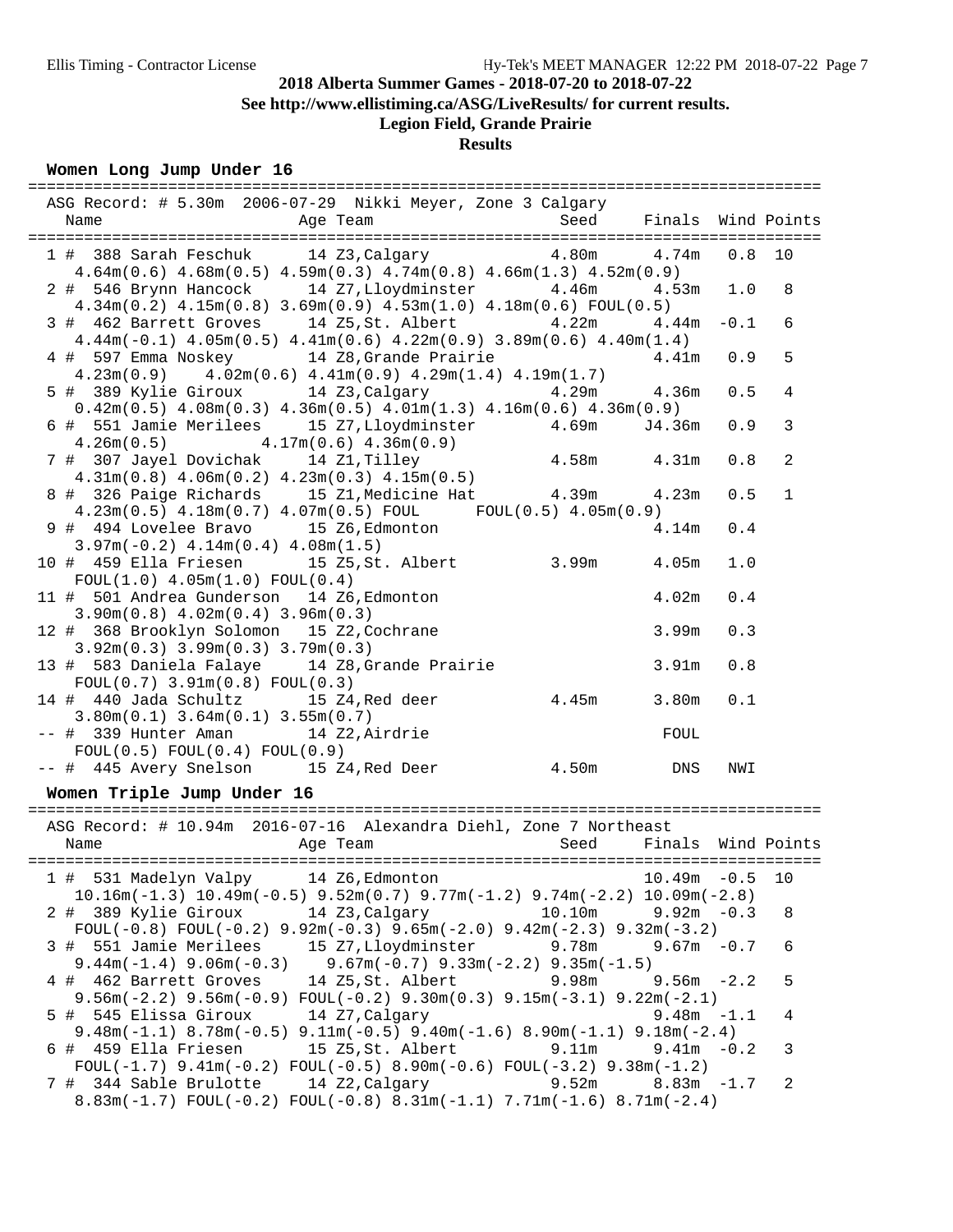**See http://www.ellistiming.ca/ASG/LiveResults/ for current results.**

**Legion Field, Grande Prairie**

## **Results**

### **....Women Triple Jump Under 16**

| 8 # 501 Andrea Gunderson 14 Z6, Edmonton                             |       | $8.62m$ 0.3   |  |
|----------------------------------------------------------------------|-------|---------------|--|
| FOUL(-0.9) 8.62m(0.3) 8.42m(-0.5) 8.59m(-0.8) FOUL(-2.1) 7.59m(-2.3) |       |               |  |
| 9 # 590 Cayla Loughlin 15 Z8, Peace River                            |       | $8.40m - 1.5$ |  |
| $FOUL(-2.1) 8.40m(-1.5) FOUL(-0.2)$                                  |       |               |  |
| 10 # 322 Sarah Pimblett 14 Z1, Medicine Hat                          |       | $8.35m - 0.5$ |  |
| $8.35m(-0.5)$ 7.86 $m(1.0)$ 7.87 $m(-0.2)$                           |       |               |  |
| 11 # 440 Jada Schultz 15 Z4, Red deer                                | 9.50m | $8.07m - 1.7$ |  |
| $8.07m(-1.7)$ 7.84m( $-1.0$ ) 7.84m( $-0.2$ )                        |       |               |  |
| 12 # 449 Emily Tough 15 Z4, Red Deer                                 | 9.50m | 8.06m -1.2    |  |
| $8.06m(-1.2)$ 7.57 $m(0.6)$ FOUL(-0.4)                               |       |               |  |
| 13 # 583 Daniela Falaye 14 Z8, Grande Prairie                        |       | $8.01m - 0.3$ |  |
| $FOUL(-0.6) FOUL(-0.2) 8.01m(-0.3)$                                  |       |               |  |
| 14 # 316 Mackenzie Mayea 14 Z1, Medicine Hat                         |       | $7.97m - 0.3$ |  |
| $FOUL(-2.1) FOUL(0.5) 7.97m(-0.3)$                                   |       |               |  |

### **Women Shot Put 3 kg Under 16**

================================================================================

|  | ASG Record: # 11.22m 2016-07-16 Megan Hebert, Zone 4 Parkland                                         |                                                                                                                                                                                                                                |                    |        |              |
|--|-------------------------------------------------------------------------------------------------------|--------------------------------------------------------------------------------------------------------------------------------------------------------------------------------------------------------------------------------|--------------------|--------|--------------|
|  | Name                                                                                                  | Age Team and the state of the state of the state of the state of the state of the state of the state of the state of the state of the state of the state of the state of the state of the state of the state of the state of t | Seed Finals Points |        |              |
|  |                                                                                                       |                                                                                                                                                                                                                                |                    |        |              |
|  | 1 # 367 Jinaye Shomachuk 15 Z2, Airdrie 12.26m 11.71m# 10<br>11.71m  FOUL  FOUL  10.01m  FOUL  10.48m |                                                                                                                                                                                                                                |                    |        |              |
|  | 2 # 349 Haylin Eling 15 Z2, Olds                                                                      |                                                                                                                                                                                                                                | 10.45m             | 10.89m | 8            |
|  | 9.89m 10.71m 10.72m 9.82m 10.89m 9.95m<br>3 # 305 Jaylaina Callan 15 Z1, Medicine Hat                 |                                                                                                                                                                                                                                | $8.14m$ 9.62m      |        | 6            |
|  | 8.74m 8.37m 8.21m 9.62m FOUL 9.21m<br>4 # 417 Mackenzie Adloff 14 Z4,Red Deer                         |                                                                                                                                                                                                                                | 9.00m 9.09m        |        | 5            |
|  | 7.75m 7.57m 8.61m 8.13m 9.09m 7.87m<br>5 # 577 Kaitlyn Busson 15 Z8, Elmworth                         |                                                                                                                                                                                                                                |                    | 8.78m  | 4            |
|  | 8.73m 8.45m 8.41m 8.05m 8.78m 8.57m<br>6 # 549 Abbigale Kirsch 14 Z7, Lloydminster 8.91m 8.19m        |                                                                                                                                                                                                                                |                    |        | 3            |
|  | 8.05m 7.87m 7.85m 7.53m 8.19m 8.18m<br>7 # 459 Ella Friesen 15 Z5, St. Albert                         |                                                                                                                                                                                                                                | 8.25m 8.01m        |        | 2            |
|  | FOUL FOUL 8.01m 7.88m 7.28m 7.73m<br>8 # 325 Justina Renke 15 Z1, Irvine                              |                                                                                                                                                                                                                                |                    | 7.95m  | $\mathbf{1}$ |
|  | 7.95m 7.65m 7.89m 7.67m 7.79m 7.62m<br>9 # 557 Lauren Rutherford 14 Z7, Wainwright 8.12m              |                                                                                                                                                                                                                                |                    | 7.62m  |              |
|  | 7.56m 6.64m 7.62m<br>10 # 389 Kylie Giroux 14 Z3, Calgary 8.46m 7.45m                                 |                                                                                                                                                                                                                                |                    |        |              |
|  | 7.31m 7.05m 7.45m<br>11 # 606 Sophia Steinke                                                          | 15 Z8, Grande Prairie                                                                                                                                                                                                          |                    | 7.39m  |              |
|  | 7.39m 7.35m 7.25m                                                                                     |                                                                                                                                                                                                                                |                    |        |              |
|  | 12 # 404 Meghan Perri<br>6.86m 6.16m 6.67m                                                            | 14 Z3, Calgary 7.44m 6.86m                                                                                                                                                                                                     |                    |        |              |
|  | 13 # 462 Barrett Groves<br>6.30m 6.79m 6.41m                                                          | 14 Z5, St. Albert                                                                                                                                                                                                              |                    | 6.79m  |              |
|  | 14 # 449 Emily Tough<br>$6.20m$ $6.40m$ $6.63m$                                                       | 15 Z4,Red Deer                                                                                                                                                                                                                 | $9.00m$ 6.63m      |        |              |
|  | 15 # 500 Kennedy Gibb<br>$6.47m$ $6.22m$ $6.47m$                                                      | 14 Z6, Edmonton                                                                                                                                                                                                                |                    | 6.47m  |              |
|  | 16 # 532 Gabrielle Wafer                                                                              | 15 Z6, Edmonton                                                                                                                                                                                                                |                    | 5.80m  |              |
|  | FOUL 4.73m 5.80m<br>-- # 304 Payton Bauer 14 Z1, Medicine Hat 6.99m SCR                               |                                                                                                                                                                                                                                |                    |        |              |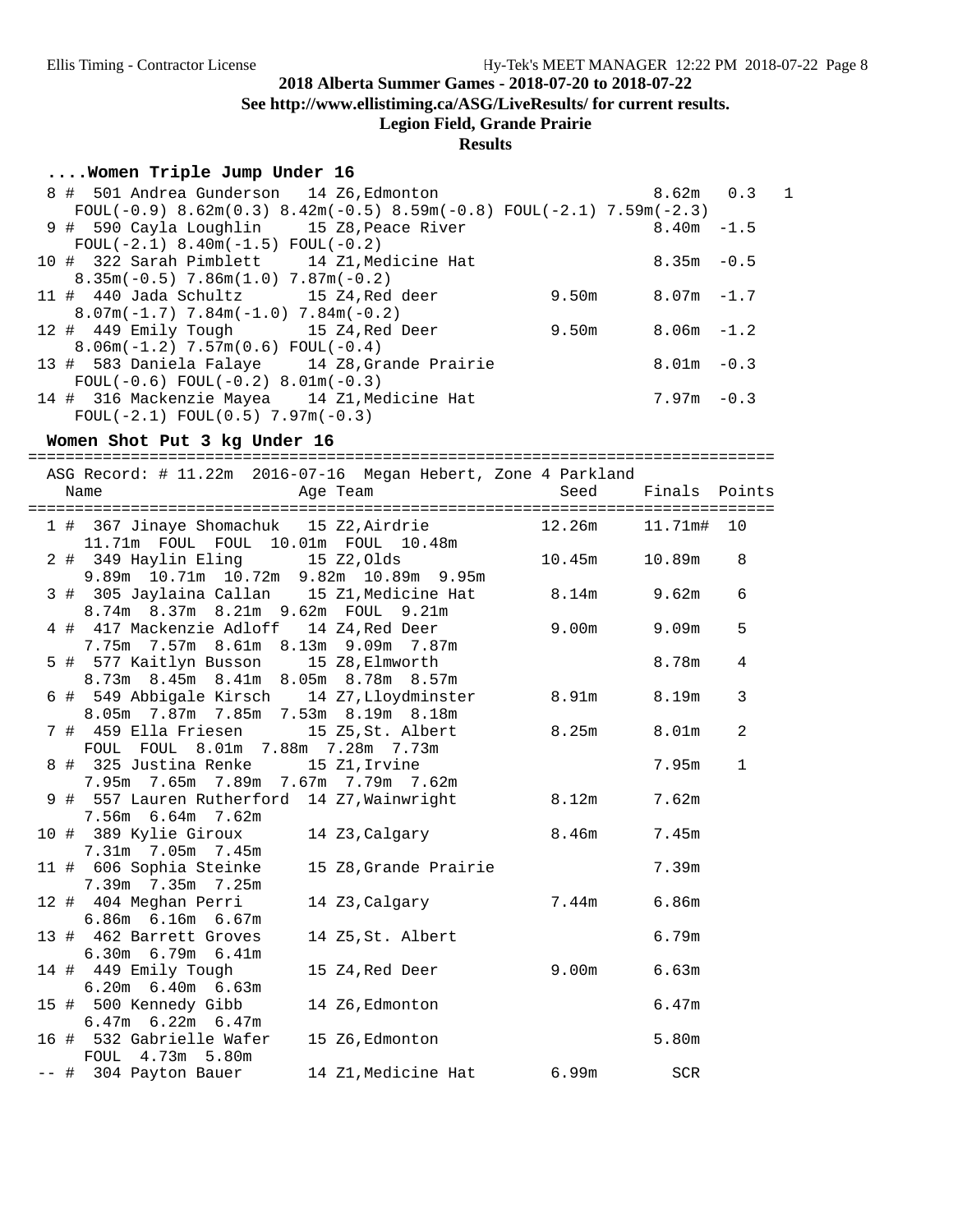**See http://www.ellistiming.ca/ASG/LiveResults/ for current results.**

# **Legion Field, Grande Prairie**

## **Results**

### **Women Discus Throw 1 kg Under 16**

19.88m 18.92m 18.19m 20.24m 17.15m

|     | ASG Record: # 35.81m  2006-07-28  Nicole Trach, Zone 7 Northeast<br>Age Team<br>Name                        | Seed               | Finals Points |                |
|-----|-------------------------------------------------------------------------------------------------------------|--------------------|---------------|----------------|
|     |                                                                                                             |                    |               |                |
|     | 1 # 367 Jinaye Shomachuk 15 Z2, Airdrie 31.79m<br>29.69m FOUL FOUL 33.16m 34.27m 30.72m                     |                    | 34.27m        | 10             |
|     | 2 # 329 Laura Simo<br>14 Z1, Medicine Hat<br>25.28m  22.51m  FOUL  19.46m  24.20m  FOUL                     |                    | 25.28m        | 8              |
|     | 3 # 349 Haylin Eling<br>15 Z2,01ds<br>22.35m 19.17m 23.15m 24.45m FOUL FOUL                                 | 21.02m             | 24.45m        | 6              |
|     | 4 # 388 Sarah Feschuk<br>14 Z3, Calgary<br>21.30m FOUL 24.28m FOUL 24.08m                                   | 23.43m             | 24.28m        | 5              |
|     | 5 # 577 Kaitlyn Busson 15 Z8, Elmworth<br>20.37m  22.33m  FOUL  21.89m  23.93m  FOUL                        |                    | 23.93m        | 4              |
|     | 6 # 557 Lauren Rutherford 14 Z7, Wainwright<br>21.46m FOUL FOUL 21.69m 23.18m 23.58m                        | 19.82m             | 23.58m        | 3              |
|     | 7 # 319 Tegan Nielsen       15 Z1,Taber<br>20.93m FOUL FOUL FOUL 21.02m 19.10m                              | 22.25m             | 21.02m        | $\overline{a}$ |
|     | 8 # 417 Mackenzie Adloff 14 Z4, Red Deer<br>15.49m  19.20m  17.51m  13.29m  15.69m  FOUL                    | 25.00m             | 19.20m        | $\mathbf{1}$   |
|     | 9 # 606 Sophia Steinke<br>15 Z8, Grande Prairie<br>16.90m  18.01m  18.83m                                   |                    | 18.83m        |                |
|     | 10 # 449 Emily Tough<br>15 Z4,Red Deer<br>FOUL 17.27m 17.94m                                                | 27.00m             | 17.94m        |                |
|     | 11 # 404 Meghan Perri<br>14 Z3, Calgary<br>17.62m  15.43m  FOUL                                             | 17.85m             | 17.62m        |                |
|     | 12 # 563 Jayden Scully<br>14 Z7, Vermilion<br>17.03m  16.02m  17.28m                                        | 18.70m             | 17.28m        |                |
|     | 13 # 500 Kennedy Gibb<br>14 Z6, Edmonton<br>14.20m  14.73m  16.15m                                          |                    | 16.15m        |                |
|     | 14 # 456 Lauren Dellezay<br>13 Z5, Leduc<br>16.00m  13.00m  14.79m                                          | 18.02m             | 16.00m        |                |
|     | 15 # 460 Lauren Friesen<br>14 Z5, St. Albert 16.79m<br>FOUL FOUL 13.56m                                     |                    | 13.56m        |                |
|     | Women Hammer Throw 3 kg Under 16                                                                            |                    |               |                |
|     |                                                                                                             |                    |               |                |
|     | ASG Record: # 42.54m 2014-07-25 Hanna Svensson, Zone 3 Calgary<br>Age Team<br>Name                          | Seed Finals Points |               |                |
|     | 1 # 367 Jinaye Shomachuk 15 Z2, Airdrie 46.64m 50.05m# 10<br>46.93m  47.12m  46.59m  49.70m  50.05m  49.67m |                    |               |                |
|     | 2 # 549 Abbigale Kirsch 14 Z7, Lloydminster<br>30.49m                                                       | 30.42m             | 33.87m        | 8              |
|     | 3 # 349 Haylin Eling<br>15 Z2, Olds<br>FOUL FOUL 24.40m 25.66m 27.54m FOUL                                  |                    | 27.54m        | 6              |
|     | 4 # 577 Kaitlyn Busson<br>15 Z8, Elmworth<br>26.34m FOUL 24.78m<br>25.26m FOUL<br>26.49m                    |                    | 26.49m        | 5              |
| 5 # | 557 Lauren Rutherford 14 Z7, Wainwright<br>22.66m 21.39m 23.88m 20.69m 19.89m<br>FOUL                       | 23.02m             | 23.88m        | 4              |
| 6 # | 398 Danijela Marcinko 15 Z3, Calgary<br>15.65m 13.15m 20.87m 19.01m 16.19m 16.64m                           |                    | 20.87m        | 3              |
| 7#  | 456 Lauren Dellezay 13 Z5, Leduc                                                                            | 20.19m             | 20.24m        | $\overline{a}$ |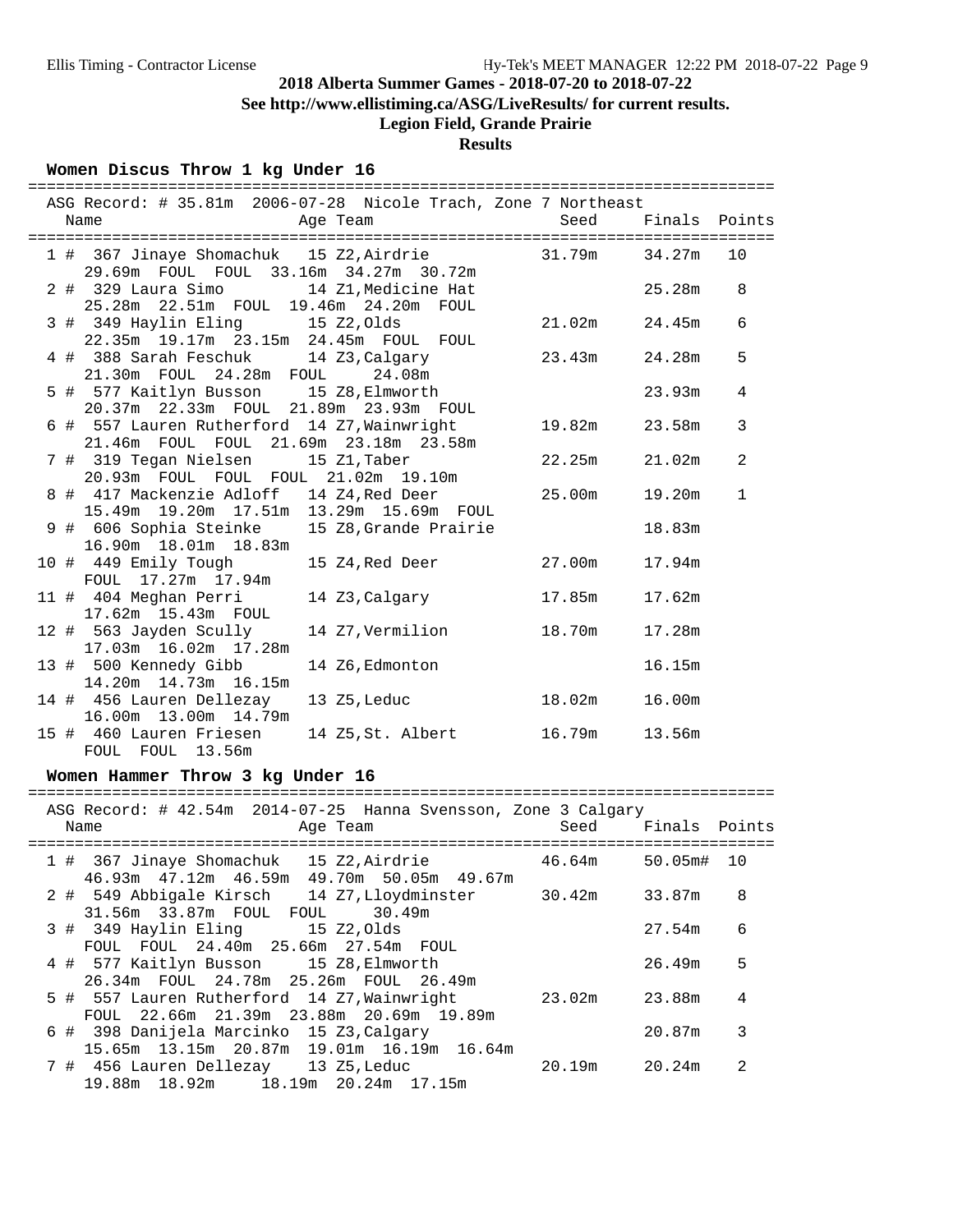**See http://www.ellistiming.ca/ASG/LiveResults/ for current results.**

**Legion Field, Grande Prairie**

#### **Results**

| Women Hammer Throw 3 kg Under 16         |                                         |                          |
|------------------------------------------|-----------------------------------------|--------------------------|
| 8 # 460 Lauren Friesen 14 Z5, St. Albert |                                         | 19.22m<br>$\overline{1}$ |
|                                          | 19.22m 13.37m FOUL 18.48m 18.28m 18.45m |                          |
| 9 # 404 Meghan Perri                     | 14 Z3,Calgary                           | 18.99m                   |
| 18.99m FOUL FOUL                         |                                         |                          |
| 10 # 500 Kennedy Gibb                    | 14 Z6, Edmonton                         | 15.18m                   |
| FOUL 15.18m 13.26m                       |                                         |                          |
| 11 # 606 Sophia Steinke                  | 15 Z8, Grande Prairie                   | 10.99m                   |
| FOUL 10.99m FOUL                         |                                         |                          |

### **Women Javelin Throw 500g Under 16**

|  |                                                                                                                                                                                                                                                                                                     |                                                                                                                                                                                                                                                                                                                                                                                                                                                                                                                                                                                                                               | 34.74m# 10                                                                                                                                                                                                                                                |                                                                                                                                                                                 |
|--|-----------------------------------------------------------------------------------------------------------------------------------------------------------------------------------------------------------------------------------------------------------------------------------------------------|-------------------------------------------------------------------------------------------------------------------------------------------------------------------------------------------------------------------------------------------------------------------------------------------------------------------------------------------------------------------------------------------------------------------------------------------------------------------------------------------------------------------------------------------------------------------------------------------------------------------------------|-----------------------------------------------------------------------------------------------------------------------------------------------------------------------------------------------------------------------------------------------------------|---------------------------------------------------------------------------------------------------------------------------------------------------------------------------------|
|  |                                                                                                                                                                                                                                                                                                     |                                                                                                                                                                                                                                                                                                                                                                                                                                                                                                                                                                                                                               | 29.50m                                                                                                                                                                                                                                                    | 8                                                                                                                                                                               |
|  |                                                                                                                                                                                                                                                                                                     |                                                                                                                                                                                                                                                                                                                                                                                                                                                                                                                                                                                                                               |                                                                                                                                                                                                                                                           | 6                                                                                                                                                                               |
|  |                                                                                                                                                                                                                                                                                                     |                                                                                                                                                                                                                                                                                                                                                                                                                                                                                                                                                                                                                               |                                                                                                                                                                                                                                                           | 5                                                                                                                                                                               |
|  |                                                                                                                                                                                                                                                                                                     |                                                                                                                                                                                                                                                                                                                                                                                                                                                                                                                                                                                                                               |                                                                                                                                                                                                                                                           | $\overline{4}$                                                                                                                                                                  |
|  |                                                                                                                                                                                                                                                                                                     |                                                                                                                                                                                                                                                                                                                                                                                                                                                                                                                                                                                                                               | 22.22m                                                                                                                                                                                                                                                    | $\mathfrak{Z}$                                                                                                                                                                  |
|  |                                                                                                                                                                                                                                                                                                     |                                                                                                                                                                                                                                                                                                                                                                                                                                                                                                                                                                                                                               | 20.53m                                                                                                                                                                                                                                                    | $\overline{a}$                                                                                                                                                                  |
|  |                                                                                                                                                                                                                                                                                                     |                                                                                                                                                                                                                                                                                                                                                                                                                                                                                                                                                                                                                               | 20.45m                                                                                                                                                                                                                                                    | $\mathbf{1}$                                                                                                                                                                    |
|  |                                                                                                                                                                                                                                                                                                     |                                                                                                                                                                                                                                                                                                                                                                                                                                                                                                                                                                                                                               |                                                                                                                                                                                                                                                           |                                                                                                                                                                                 |
|  |                                                                                                                                                                                                                                                                                                     | 20.00m                                                                                                                                                                                                                                                                                                                                                                                                                                                                                                                                                                                                                        | 18.85m                                                                                                                                                                                                                                                    |                                                                                                                                                                                 |
|  |                                                                                                                                                                                                                                                                                                     | 16.84m                                                                                                                                                                                                                                                                                                                                                                                                                                                                                                                                                                                                                        | 15.76m                                                                                                                                                                                                                                                    |                                                                                                                                                                                 |
|  |                                                                                                                                                                                                                                                                                                     |                                                                                                                                                                                                                                                                                                                                                                                                                                                                                                                                                                                                                               | 15.18m                                                                                                                                                                                                                                                    |                                                                                                                                                                                 |
|  |                                                                                                                                                                                                                                                                                                     |                                                                                                                                                                                                                                                                                                                                                                                                                                                                                                                                                                                                                               | 14.80m                                                                                                                                                                                                                                                    |                                                                                                                                                                                 |
|  |                                                                                                                                                                                                                                                                                                     |                                                                                                                                                                                                                                                                                                                                                                                                                                                                                                                                                                                                                               | 13.06m                                                                                                                                                                                                                                                    |                                                                                                                                                                                 |
|  |                                                                                                                                                                                                                                                                                                     |                                                                                                                                                                                                                                                                                                                                                                                                                                                                                                                                                                                                                               | FOUL                                                                                                                                                                                                                                                      |                                                                                                                                                                                 |
|  | Name<br>19.29m  19.91m  20.53m<br>20.12m 18.38m 17.53m<br>10 # 417 Mackenzie Adloff<br>18.85m FOUL 18.21m<br>14.73m 15.76m FOUL<br>12 # 577 Kaitlyn Busson<br>9.80m 15.18m 12.57m<br>13 # 460 Lauren Friesen<br>FOUL 14.28m 14.80m<br>14 # 398 Danijela Marcinko<br>10.42m 13.06m FOUL<br>FOUL FOUL | Age Team<br>34.74m FOUL 29.86m 31.96m FOUL FOUL<br>27.30m  24.76m  23.45m  29.50m  28.33m  FOUL<br>24.55m  26.69m  28.40m  29.07m  FOUL  28.89m<br>4 # 449 Emily Tough 15 Z4, Red Deer<br>16.31m  25.43m  23.35m  FOUL  FOUL  22.19m<br>18.40m  22.99m  25.26m  24.26m  22.28m  24.45m<br>6 # 465 Reese Hjertaas 14 Z5, Leduc<br>FOUL 22.22m 16.28m 20.09m FOUL 16.48m<br>7 # 498 Samara Cockburn 14 Z6, Edmonton<br>20.45m FOUL FOUL 12.69m 14.70m 16.41m<br>14 Z4,Red Deer<br>11 # 563 Jayden Scully 14 Z7, Vermilion<br>15 Z8, Elmworth<br>14 Z5, St. Albert<br>15 Z3, Calgary<br>-- # 513 Layla McCaffery 14 Z6, Edmonton | 1 # 321 Jessica Philpott 14 Z1, Brooks<br>2 # 325 Justina Renke 15 Z1, Irvine<br>3 # 367 Jinaye Shomachuk 15 Z2, Airdrie<br>5 # 349 Haylin Eling 15 Z2, Olds<br>8 # 404 Meghan Perri 14 Z3, Calgary 21.20m<br>9 # 557 Lauren Rutherford 14 Z7, Wainwright | ASG Record: # 33.35m 2008 Shael Bourne, Zone 4 Parkland<br>Seed Finals Points<br>34.72m<br>26.39m<br>26.97m 29.07m<br>29.00m 25.43m<br>25.70m 25.26m<br>24.62m<br>19.34m 20.12m |

#### **Outdoor Pentathlon: #1 Women 100 Metre Dash Under 16 Outdoor Pentathlon**

|      |                       |                           | ASG Record: # 13.12 2014-07-26 Kira Kopec, Zone 1 Sunny South |                       |       |     |
|------|-----------------------|---------------------------|---------------------------------------------------------------|-----------------------|-------|-----|
| Name |                       |                           | Age Team                                                      | Finals Wind H# Points |       |     |
|      |                       |                           |                                                               |                       |       |     |
|      |                       |                           | 1 # 398 Danijela Marcinko 15 Z3, Calgary                      | 13.72                 | NWI 2 | 649 |
|      | 2 # 494 Lovelee Bravo |                           | 15 Z6, Edmonton                                               | 13.92                 | NWI 2 | 617 |
|      |                       | 3 # 446 Georgia Sonnenbur | 14 Z4,Red Deer                                                | 14.33                 | NWI 2 | 553 |
|      | 4 # 304 Payton Bauer  |                           | 14 Z1. Medicine Hat                                           | 14.50                 | NWI   | 528 |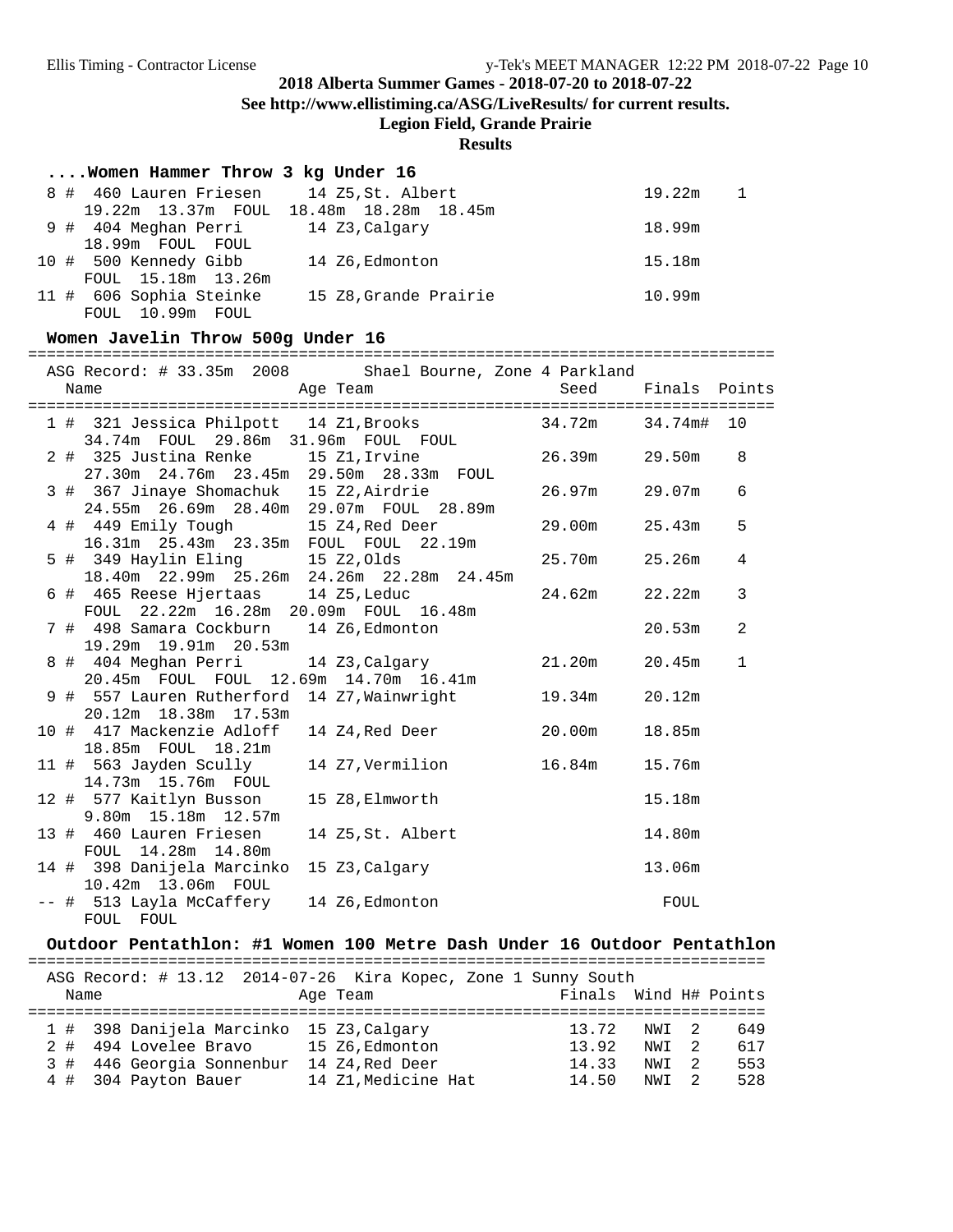## **2018 Alberta Summer Games - 2018-07-20 to 2018-07-22 See http://www.ellistiming.ca/ASG/LiveResults/ for current results. Legion Field, Grande Prairie**

|       |         | Outdoor Pentathlon: #1 Women 100 Metre Dash Under 16 Outdoor Pentathlon                                                                        |                |  |                    |                       |     |
|-------|---------|------------------------------------------------------------------------------------------------------------------------------------------------|----------------|--|--------------------|-----------------------|-----|
| 5 #   |         | 613 Coralee Zesko                                                                                                                              | 15 Z8, Rycroft |  | 14.56              | NWI<br>$\overline{1}$ | 519 |
| 6 #   |         | 475 Allie Moore<br>335 Libbey Wilmot 14 Z1, Medicine Hat 14.82<br>403 Carlee Mucz 14 Z3, Calgary 15.08<br>403 Carlee Mucz 14 Z3, Calgary 15.08 |                |  |                    | NWI<br>$\mathbf{1}$   | 482 |
| 7 #   |         |                                                                                                                                                |                |  |                    | NWI 1                 | 457 |
| 8 #   |         |                                                                                                                                                |                |  |                    | NWI 2                 | 446 |
| 9#    |         | 359 Makenna Myatt 14 Z2, Cochrane 15.98                                                                                                        |                |  |                    | NWI 2                 | 331 |
| 10 #  |         | 371 Lilie Szucs 14 Z2, Airdrie                                                                                                                 |                |  | 16.16              | NWI 2                 | 310 |
|       |         | Outdoor Pentathlon: #5 Women 800 Metre Dash Under 16 Outdoor Pentathlon                                                                        |                |  |                    |                       |     |
|       |         | Re-seeding due to points may occur at the discretion of the                                                                                    |                |  |                    |                       |     |
|       |         | Combined Events Referee or Track Referee.                                                                                                      |                |  |                    |                       |     |
|       |         | ASG Record: # 2:25.28 2016-07-16 Madison Ford, Z6 Edmonton                                                                                     |                |  |                    |                       |     |
|       | Name    |                                                                                                                                                | Age Team       |  |                    | Finals Points         |     |
|       |         |                                                                                                                                                |                |  |                    |                       |     |
| 1#    |         |                                                                                                                                                |                |  |                    | 501                   |     |
| 2#    |         |                                                                                                                                                |                |  |                    | 446                   |     |
| 3#    |         | 403 Carlee Mucz $14\,23$ , Calgary $2:54.28$                                                                                                   |                |  |                    | 420                   |     |
| $4$ # |         | 335 Libbey Wilmot 14 Z1, Medicine Hat 2:54.61                                                                                                  |                |  |                    | 417                   |     |
| 5 #   |         |                                                                                                                                                |                |  | 2:57.42<br>2:59.53 | 390                   |     |
| 6 #   |         | 398 Danijela Marcinko  15 Z3,Calgary<br>446 Georgia Sonnenbur  14 Z4,Red Deer                                                                  |                |  |                    | 370                   |     |
| 7#    |         | 304 Payton Bauer 14 Z1, Medicine Hat 3:10.74                                                                                                   |                |  |                    | 272                   |     |
| 8 #   |         | 613 Coralee Zesko $15\,28$ , Rycroft $3:15.36$                                                                                                 |                |  |                    | 236                   |     |
| 9 #   |         | 371 Lilie Szucs 14 Z2, Airdrie 3:17.86                                                                                                         |                |  |                    | 217                   |     |
| 10#   |         | 475 Allie Moore 14 Z5, Sherwood Park 3:30.51                                                                                                   |                |  |                    | 134                   |     |
|       |         | Outdoor Pentathlon: #2 Women High Jump Under 16 Outdoor Pentathlon                                                                             |                |  |                    |                       |     |
|       |         | ASG Record: # 1.53m 2016-07-16 Venus Sabourin, Z6 Edmonton                                                                                     |                |  |                    |                       |     |
|       | Name    |                                                                                                                                                | Age Team       |  |                    | Finals Points         |     |
|       |         |                                                                                                                                                |                |  |                    |                       |     |
|       |         | 1 # 494 Lovelee Bravo 15 Z6, Edmonton 1.40m                                                                                                    |                |  |                    | 512                   |     |
|       |         | 1.31 1.34 1.37 1.40 1.43                                                                                                                       |                |  |                    |                       |     |
|       | O       | $\circ$<br>$\circ$<br>XO XXX                                                                                                                   |                |  |                    |                       |     |
|       |         | 1 # 446 Georgia Sonnenbur 14 Z4, Red Deer 1.40m                                                                                                |                |  |                    | 512                   |     |
|       |         | 1.22 1.25 1.28 1.31 1.34 1.37 1.40 1.43                                                                                                        |                |  |                    |                       |     |
|       | O       | O XXO<br>O XO O XXO XXX                                                                                                                        |                |  |                    |                       |     |
|       | 3 #     | 398 Danijela Marcinko 15 Z3, Calgary                                                                                                           |                |  | 1.37 <sub>m</sub>  | 481                   |     |
|       |         | 1.10 1.34 1.37                                                                                                                                 |                |  |                    |                       |     |
|       | $\circ$ | $\circ$<br>$\circ$                                                                                                                             |                |  |                    |                       |     |
|       |         | 4 # 304 Payton Bauer 14 Z1, Medicine Hat                                                                                                       |                |  | 1.34m              | 449                   |     |
|       |         | 1.19 1.22 1.25 1.28 1.31 1.34 1.37                                                                                                             |                |  |                    |                       |     |
|       |         | 0 0 0 0 0 0 XO XXX<br>4 # 475 Allie Moore 14 Z5,Sherwood Park 1.34m                                                                            |                |  |                    |                       |     |
|       |         |                                                                                                                                                |                |  |                    | 449                   |     |
|       |         | 1.16 1.19 1.22 1.25 1.28 1.31 1.34 1.37                                                                                                        |                |  |                    |                       |     |
|       |         | 0 0 0 0 0 0 0 XXX                                                                                                                              |                |  |                    |                       |     |
|       |         | 6 # 335 Libbey Wilmot 14 Z1, Medicine Hat 1.28m                                                                                                |                |  |                    | 389                   |     |
|       |         | 1.19 1.22 1.25 1.28 1.31                                                                                                                       |                |  |                    |                       |     |
|       |         | O XO O O XXX                                                                                                                                   |                |  |                    |                       |     |
|       |         | 7 # 613 Coralee Zesko 15 Z8, Rycroft                                                                                                           |                |  |                    | 1.25m 359             |     |
|       |         | 1.13 1.16 1.19 1.22 1.25 1.28                                                                                                                  |                |  |                    |                       |     |
|       |         | 0 0 0 0 XO XXX<br>8 # 359 Makenna Myatt 14 Z2, Cochrane                                                                                        |                |  |                    | $1.22m$ 331           |     |
|       |         | 1.19 1.22 1.25                                                                                                                                 |                |  |                    |                       |     |
|       |         | O XO XXX                                                                                                                                       |                |  |                    |                       |     |
|       |         |                                                                                                                                                |                |  |                    |                       |     |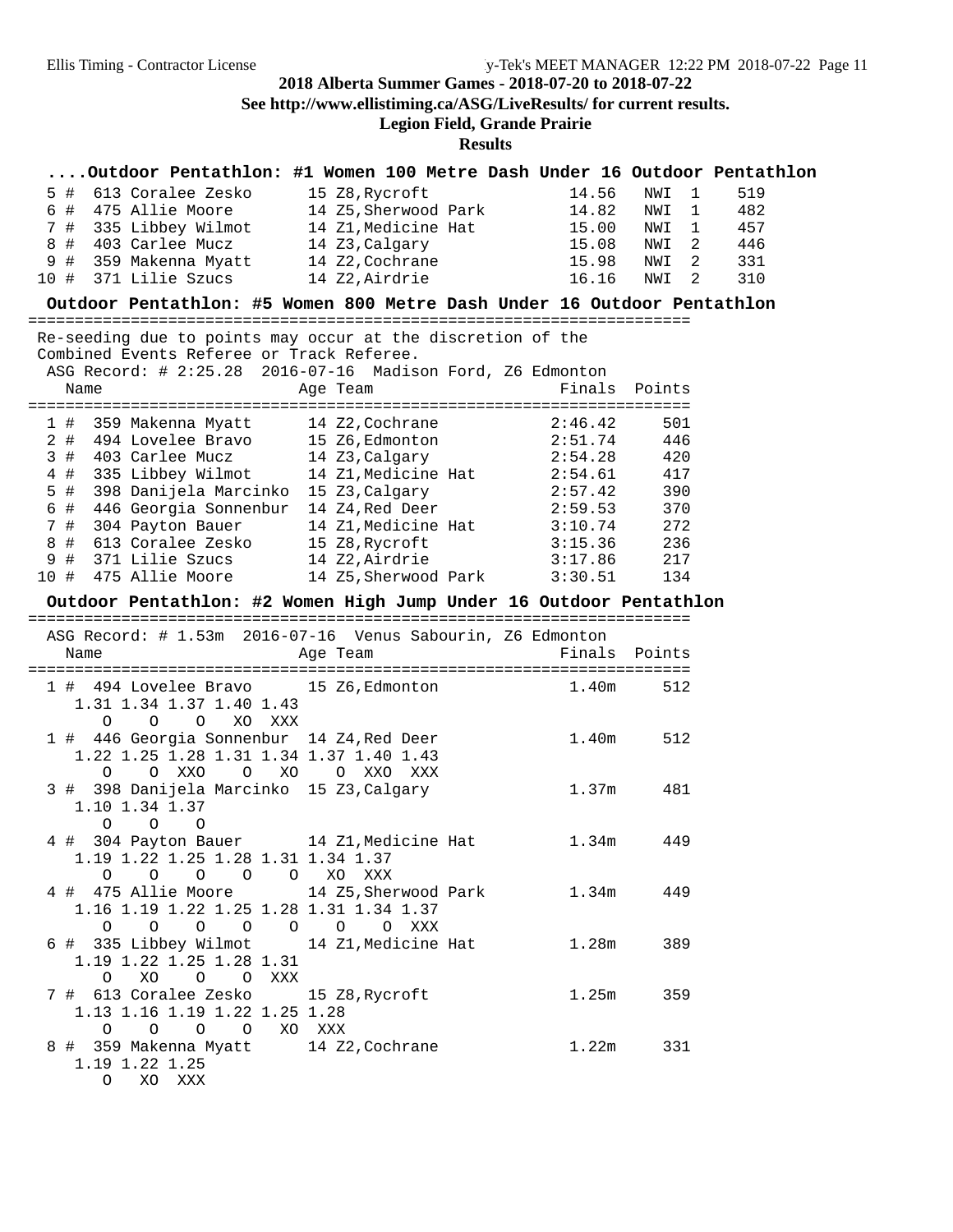**See http://www.ellistiming.ca/ASG/LiveResults/ for current results.**

## **Legion Field, Grande Prairie**

## **Results**

|                                                                                      | Outdoor Pentathlon: #2 Women High Jump Under 16 Outdoor Pentathlon |                    |            |
|--------------------------------------------------------------------------------------|--------------------------------------------------------------------|--------------------|------------|
| 1.10 1.13 1.16<br>XO<br>O XXX                                                        | 9 # 371 Lilie Szucs 14 Z2, Airdrie                                 | $1.13m$ 248        |            |
| -- # 403 Carlee Mucz 14 Z3, Calgary<br>1.22<br>XXX                                   |                                                                    | NH                 |            |
|                                                                                      | Outdoor Pentathlon: #4 Women Long Jump Under 16 Outdoor Pentathlon |                    |            |
| ASG Record: # 4.71m 2014-07-26 Kira Kopec, Zone 1 Sunny South                        |                                                                    |                    |            |
| Name                                                                                 | Age Team                                                           | Finals Wind Points |            |
| $4.26m(2.1)$ FOUL $(2.3)$ $4.19m(2.5)$                                               | 1 # 403 Carlee Mucz 14 Z3, Calgary 4.26m 2.1 369                   |                    |            |
| $FOUL(2.6)$ 3.22m(1.3) 4.19m(1.9)                                                    | 2 # 335 Libbey Wilmot 14 Z1, Medicine Hat 4.19m 1.9                |                    | 352        |
| 2 # 494 Lovelee Bravo 15 Z6, Edmonton<br>$4.12m(2.8)$ $4.19m(1.1)$ $4.19m(2.9)$      |                                                                    | 4.19m              | 1.1<br>352 |
| 4 # 446 Georgia Sonnenbur 14 Z4, Red Deer<br>$FOUL(1.3)$ 3.74m $(1.7)$ 4.17m $(1.9)$ |                                                                    | 4.17m              | 1.9<br>347 |
| $3.70m(0.8)$ $3.52m(1.3)$ $4.04m(1.7)$                                               | 5 # 475 Allie Moore 14 Z5, Sherwood Park                           | 4.04 <sub>m</sub>  | 1.7<br>317 |
| 6 # 613 Coralee Zesko 15 Z8, Rycroft<br>$3.93m(1.1)$ FOUL $(1.2)$ 3.64m $(1.6)$      |                                                                    | 3.93m              | 292<br>1.1 |
| 7 # 398 Danijela Marcinko 15 Z3, Calgary<br>$3.81m(1.1)$ $3.91m(1.8)$ $3.76m(1.2)$   |                                                                    | 3.91m              | 1.8<br>287 |
| 8 # 304 Payton Bauer 14 Z1, Medicine Hat<br>$FOUL(2.7)$ 3.86m $(0.7)$ 3.58m $(1.1)$  |                                                                    | 3.86m              | 0.7<br>276 |
| 9 # 359 Makenna Myatt 14 Z2, Cochrane<br>$3.39m(3.3)$ $3.38m(1.4)$ $3.12m(2.4)$      |                                                                    | $3.39m$ $3.3$      | 178        |
| -- # 371 Lilie Szucs 14 Z2, Airdrie<br>FOUL(1.7) FOUL(1.1) FOUL(1.8)                 |                                                                    | FOUL               |            |

## **Outdoor Pentathlon: #3 Women Shot Put 3 kg Under 16 Outdoor Pentathlon**

| ASG Record: # 11.83m  2016-07-16  Megan Hebert, Zone 4 Parkland<br>Finals Points<br>Name<br>Age Team<br>1 # 613 Coralee Zesko<br>370<br>15 Z8, Rycroft<br>7.55m<br>$6.97m$ $7.11m$ $7.55m$<br>2 # 475 Allie Moore<br>7.25m<br>351<br>14 Z5, Sherwood Park<br>$6.92m$ 7.25m $6.45m$<br>3 # 398 Danijela Marcinko<br>7.09m<br>341<br>15 Z3, Calgary<br>FOUL 6.68m 7.09m<br>332<br>14 Z1, Medicine Hat<br>6.95m<br>4 # 304 Payton Bauer<br>FOUL 6.95m 6.88m<br>320<br>6.76m<br>5 # 494 Lovelee Bravo<br>15 Z6, Edmonton<br>$6.67m$ 5.69m $6.76m$ |
|-----------------------------------------------------------------------------------------------------------------------------------------------------------------------------------------------------------------------------------------------------------------------------------------------------------------------------------------------------------------------------------------------------------------------------------------------------------------------------------------------------------------------------------------------|
|                                                                                                                                                                                                                                                                                                                                                                                                                                                                                                                                               |
|                                                                                                                                                                                                                                                                                                                                                                                                                                                                                                                                               |
|                                                                                                                                                                                                                                                                                                                                                                                                                                                                                                                                               |
|                                                                                                                                                                                                                                                                                                                                                                                                                                                                                                                                               |
|                                                                                                                                                                                                                                                                                                                                                                                                                                                                                                                                               |
|                                                                                                                                                                                                                                                                                                                                                                                                                                                                                                                                               |
|                                                                                                                                                                                                                                                                                                                                                                                                                                                                                                                                               |
|                                                                                                                                                                                                                                                                                                                                                                                                                                                                                                                                               |
|                                                                                                                                                                                                                                                                                                                                                                                                                                                                                                                                               |
|                                                                                                                                                                                                                                                                                                                                                                                                                                                                                                                                               |
|                                                                                                                                                                                                                                                                                                                                                                                                                                                                                                                                               |
|                                                                                                                                                                                                                                                                                                                                                                                                                                                                                                                                               |
|                                                                                                                                                                                                                                                                                                                                                                                                                                                                                                                                               |
| 295<br>$6$ # $403$ Carlee Mucz<br>6.38m<br>14 Z3, Calgary                                                                                                                                                                                                                                                                                                                                                                                                                                                                                     |
| 5.91m 6.38m 5.66m                                                                                                                                                                                                                                                                                                                                                                                                                                                                                                                             |
| 274<br>7 # 335 Libbey Wilmot<br>14 Z1, Medicine Hat<br>6.04m                                                                                                                                                                                                                                                                                                                                                                                                                                                                                  |
| 5.93m FOUL 6.04m                                                                                                                                                                                                                                                                                                                                                                                                                                                                                                                              |
| 8 # 446 Georgia Sonnenbur<br>238<br>5.47m<br>14 Z4,Red Deer                                                                                                                                                                                                                                                                                                                                                                                                                                                                                   |
| $5.47m$ $4.84m$ $5.01m$                                                                                                                                                                                                                                                                                                                                                                                                                                                                                                                       |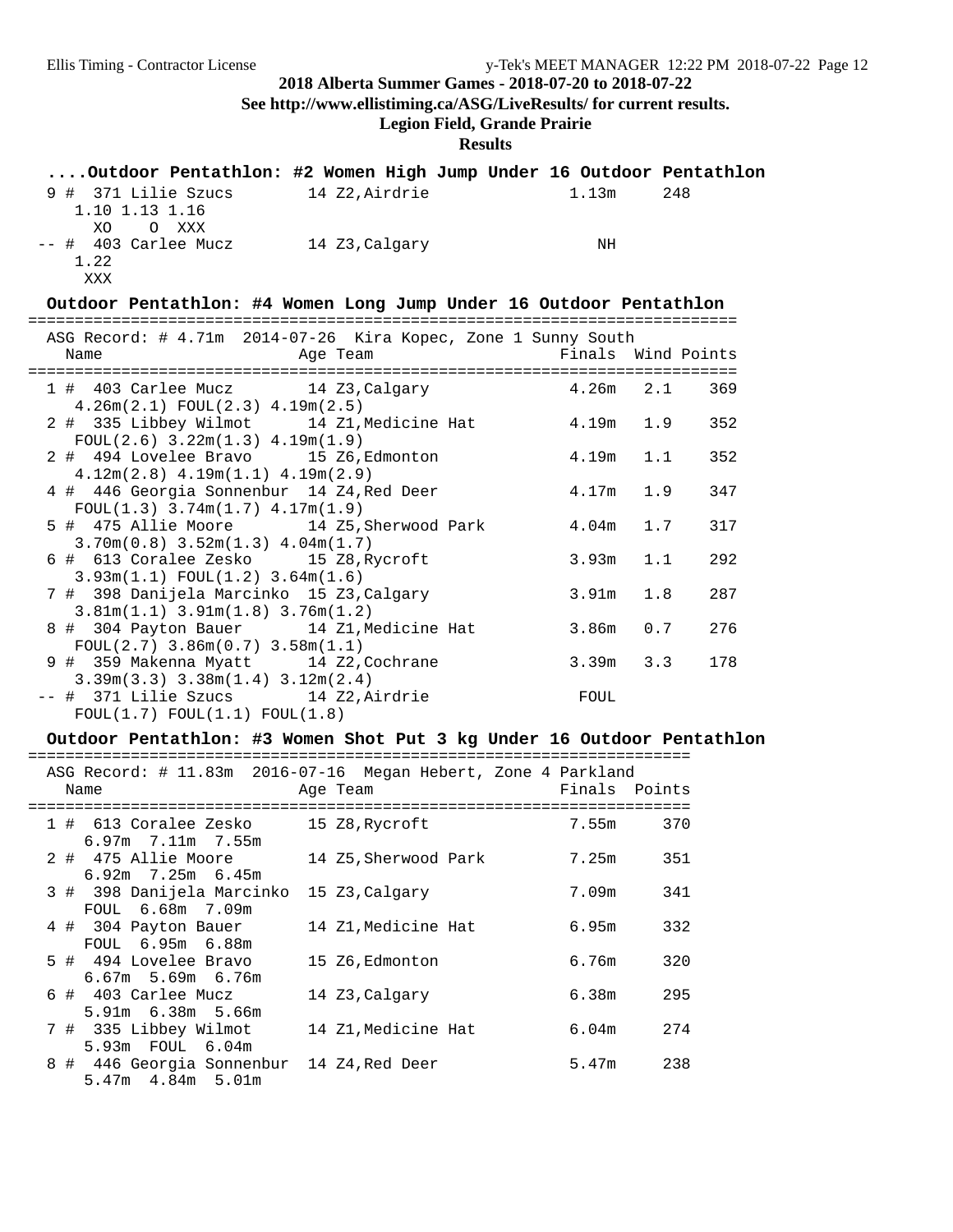**See http://www.ellistiming.ca/ASG/LiveResults/ for current results.**

**Legion Field, Grande Prairie**

### **Results**

| Outdoor Pentathlon: #3 Women Shot Put 3 kg Under 16 Outdoor Pentathlon |                |           |  |
|------------------------------------------------------------------------|----------------|-----------|--|
| 9 # 371 Lilie Szucs 14 Z2.Airdrie                                      |                | 5.38m 232 |  |
| 4.82m 5.38m 5.25m                                                      |                |           |  |
| 10 # 359 Makenna Myatt<br>FOUL 4.35m 4.46m                             | 14 Z2,Cochrane | 4.46m 175 |  |

#### **Women Outdoor Pentathlon Under 16**

================================================================================

|     | Name |                   |                       | ASG Record: # 2897 2014-07-26 Kira Kopec, Zone 1 Sunny South<br>Age Team |  | Seed | Finals Points |    |
|-----|------|-------------------|-----------------------|--------------------------------------------------------------------------|--|------|---------------|----|
|     |      |                   |                       |                                                                          |  |      |               |    |
|     | #    |                   | 494 Lovelee Bravo     | 15 Z6,Edmonton                                                           |  |      | 2247          | 10 |
| 2#  |      |                   | 398 Danijela Marcinko | 15 Z3, Calgary                                                           |  |      | 2148          | 8  |
| 3#  |      |                   | 446 Georgia Sonnenbur | 14 Z4,Red Deer                                                           |  |      | 2020          | 6  |
| 4#  |      | 335 Libbey Wilmot |                       | 14 Z1, Medicine Hat                                                      |  | 1811 | 1889          | 5  |
| 5#  |      | 304 Payton Bauer  |                       | 14 Z1, Medicine Hat                                                      |  |      | 1857          | 4  |
| 6 # |      | 613 Coralee Zesko |                       | 15 Z8, Rycroft                                                           |  |      | 1776          | 3  |
| 7#  |      | 475 Allie Moore   |                       | 14 Z5, Sherwood Park                                                     |  |      | 1733          | 2  |
| 8#  |      | 403 Carlee Mucz   |                       | 14 Z3, Calgary                                                           |  | 1740 | 1530          |    |
| 9#  |      | 359 Makenna Myatt |                       | 14 Z2, Cochrane                                                          |  |      | 1516          |    |
| 10# |      | 371 Lilie Szucs   |                       | 14 Z2.Airdrie                                                            |  |      | 1007          |    |
|     |      |                   |                       |                                                                          |  |      |               |    |

#### **Women 100 Metre Dash Under 18**

### **8 Advance: Top 3 Each Heat plus Next 2 Best Times**

=================================================================================

|     |      |               | ASG Record: # 12.1h 1997 | Janice Zawaski, Zone 5 Black Gold |       |                  |                |      |
|-----|------|---------------|--------------------------|-----------------------------------|-------|------------------|----------------|------|
|     | Name |               |                          | Age Team                          | Seed  | Prelims          | Wind H#        |      |
|     |      |               |                          |                                   |       |                  |                |      |
|     |      | Preliminaries |                          |                                   |       |                  |                |      |
|     | 1#   |               | 558 Alese Sartain        | 16 Z7,Bonnyville                  | 12.45 | $12.720 - 0.2$ 2 |                |      |
|     | 2#   |               | 537 Gracie Anderson      | 16 Z7, Paradise Valley            | 13.02 | $13.060 - 0.2$ 1 |                |      |
|     | 3#   |               | 493 Mosetta Bodah        | 17 Z6, Edmonton                   | 12.53 | $12.840 - 0.2$ 2 |                |      |
|     | 4#   |               | 387 Jessica Fahlman      | 16 Z3, Calgary                    |       | $13.220 - 0.2$ 1 |                |      |
|     | 5 #  |               | 427 Katelynn Hatto       | 16 Z4,Red Deer                    | 13.15 | $13.140 - 0.2$ 2 |                |      |
|     | 6 #  |               | 488 Hannah Tuininga      | 16 Z5, Sherwood Park              | 13.13 | $13.290 - 0.2$ 1 |                |      |
|     | 7#   |               | 503 Esosa Iwanegbe       | 17 Z6,Edmonton                    | 13.07 | $13.54q - 0.2$ 1 |                |      |
|     | 8 #  |               | 578 Aimee Caron          | 17 Z8, Valleyview                 |       | $13.57q - 0.2$ 1 |                |      |
|     | 9#   |               | 405 Helana Santema       | 17 Z3, Calgary                    |       | $13.82 - 0.2$ 2  |                |      |
|     | 10#  |               | 482 Makayla Sheppard     | 16 Z5, St. Albert                 |       | $13.86 - 0.2$ 2  |                |      |
|     | 11#  |               | 448 Emma Tarzwell        | 16 Z4,Red Deer                    | 27.50 | $13.89 - 0.2 1$  |                |      |
|     | 12#  |               | 579 Elysia Day           | 17 Z8, Spirit River               |       | 13.94            | $-0.2$ 2       |      |
| 13# |      |               | 309 Kiana Farrell        | 16 Z1, Medicine Hat               |       | 14.20            | $-0.2$ 1       |      |
|     | 14 # |               | 342 Morgan Boot          | 17 Z2, Calgary                    |       | 14.35            | $-0.2 \quad 1$ |      |
|     | 15#  |               | 358 Alexa McGannon       | 17 Z2, Calgary                    |       | 14.50            | $-0.2$ 2       |      |
|     | 16 # |               | 320 Novalee Pender       | 16 Z1, Cypress County             | 14.22 | 14.88            | $-0.2$         | - 2. |

#### **Women 100 Metre Dash Under 18**

=====================================================================================

|        | Name   | ASG Record: # 12.1h 1997 |  | Janice Zawaski, Zone 5 Black Gold<br>Age Team | Prelims | Finals Wind Points |     |
|--------|--------|--------------------------|--|-----------------------------------------------|---------|--------------------|-----|
| Finals |        |                          |  |                                               |         |                    |     |
|        |        | 1 # 558 Alese Sartain    |  | 16 Z7, Bonnyville                             | 12.72   | $12.38 - 0.4$ 10   |     |
|        | $2 \#$ | 493 Mosetta Bodah        |  | 17 Z6, Edmonton                               | 12.84   | $12.50 - 0.4$      | - 8 |
|        |        | 3 # 537 Gracie Anderson  |  | 16 Z7, Paradise Valley                        | 13.06   | $12.88 - 0.4$      | 6   |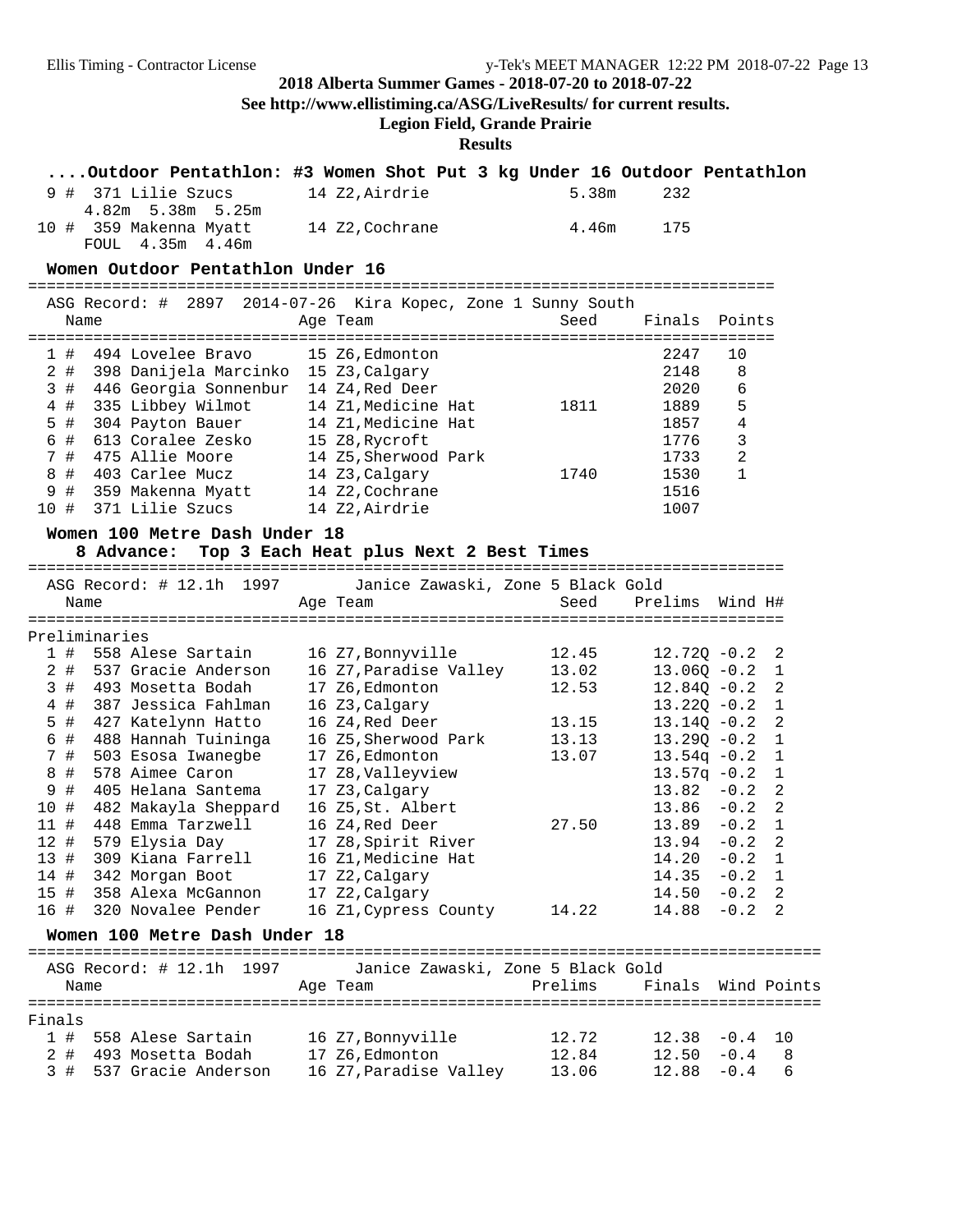**See http://www.ellistiming.ca/ASG/LiveResults/ for current results.**

**Legion Field, Grande Prairie**

|        |       |               | Women 100 Metre Dash Under 18                           |                                   |         |                  |         |                            |
|--------|-------|---------------|---------------------------------------------------------|-----------------------------------|---------|------------------|---------|----------------------------|
|        | 4#    |               | 427 Katelynn Hatto                                      | 16 Z4, Red Deer                   | 13.14   | 12.94            | $-0.4$  | 5                          |
|        | 5 #   |               | 387 Jessica Fahlman                                     | 16 Z3,Calgary                     | 13.22   | 13.08            | $-0.4$  | 4                          |
|        | 6#    |               | 488 Hannah Tuininga                                     | 16 Z5, Sherwood Park              | 13.29   | 13.39            | $-0.4$  | 3                          |
|        | 7#    |               | 503 Esosa Iwanegbe 17 Z6, Edmonton                      |                                   | 13.54   | 13.50            | $-0.4$  | 2                          |
|        | 8#    |               | 578 Aimee Caron                                         | 17 Z8, Valleyview                 | 13.57   | 13.58            | $-0.4$  | 1                          |
|        |       |               | Women 200 Metre Dash Under 18                           |                                   |         |                  |         |                            |
|        |       |               | 8 Advance: Top 3 Each Heat plus Next 2 Best Times       |                                   |         |                  |         |                            |
|        |       |               |                                                         |                                   |         |                  |         |                            |
|        |       |               | ASG Record: # 24.87 2016-07-16 Anesi Anyia, Z6 Edmonton |                                   |         |                  |         |                            |
|        | Name  |               |                                                         | Age Team                          | Seed    | Prelims          | Wind H# |                            |
|        |       |               |                                                         |                                   |         |                  |         |                            |
|        |       | Preliminaries |                                                         |                                   |         |                  |         |                            |
|        | 1#    |               | 415 Gabrielle Wesolow 17 Z3, Calgary                    |                                   |         | 25.88Q           | 0.8     | $\overline{1}$             |
|        | $2$ # |               | 406 Robyn Savage                                        | 17 Z3, Calgary                    |         | 26.39Q           | 0.8     | $\overline{\phantom{a}}$   |
|        | 3#    |               | 493 Mosetta Bodah                                       | 17 Z6, Edmonton                   | 25.59   | 26.07Q           | 0.8     | $\overline{1}$             |
|        | 4#    |               | 340 Kennedy Bond                                        | 16 Z2, Cochrane                   | 27.62   | 27.74Q           | 0.8     | $\overline{\phantom{0}}^2$ |
|        | 5 #   |               | 558 Alese Sartain                                       | 16 Z7, Bonnyville                 | 26.28   | 26.230           | 0.8     | $\overline{1}$             |
|        | 6 #   |               | 448 Emma Tarzwell                                       | 16 Z4, Red Deer                   | 13.40   | 28.20Q           | 0.8     | $\overline{a}$             |
|        | 7#    |               | 427 Katelynn Hatto                                      | 16 Z4, Red Deer                   | 26.50   | 27.42q           | 0.8     | $\mathbf{1}$               |
|        | 8 #   |               | 482 Makayla Sheppard                                    | 16 Z5, St. Albert                 |         | 27.87q           | 0.8     | $\mathbf{1}$               |
|        | 9 #   |               | 309 Kiana Farrell                                       | 16 Z1, Medicine Hat               | 27.67   | 28.21            | 0.8     | $\mathbf{1}$               |
| 10 #   |       |               | 536 Bunmi Akinyede                                      | 16 Z7, Fort McMurray              |         | 28.75            | 0.8     | 2                          |
| 11#    |       |               | 342 Morgan Boot                                         | 17 Z2, Calgary                    |         | 29.10            | 0.8     | $\mathbf{1}$               |
| 12#    |       |               | 579 Elysia Day                                          | 17 Z8, Spirit River               |         | 29.43            | 0.8     | $\overline{a}$             |
| 13#    |       |               | 489 Rees Victoor                                        | 16 Z5, Pickardville               |         | 30.03            | 0.8     | $\overline{2}$             |
| 14 #   |       |               | 587 Cheyanne Kraig                                      | 17 Z8, Grande Prairie             |         | 30.43            | 0.8     | $\mathbf{1}$               |
| 15#    |       |               | 328 Faith Scrivener                                     | 16 Z1, Medicine Hat               | 32.19   | 34.44            | 0.8     | $\overline{\phantom{0}}^2$ |
| $--$ # |       |               | 503 Esosa Iwanegbe                                      | 17 Z6, Edmonton                   |         | DNF              | 0.8     | 2                          |
|        |       |               | Women 200 Metre Dash Under 18                           |                                   |         |                  |         |                            |
|        |       |               |                                                         |                                   |         |                  |         |                            |
|        |       |               | ASG Record: # 24.87 2016-07-16 Anesi Anyia, Z6 Edmonton |                                   |         |                  |         |                            |
|        | Name  |               |                                                         | Age Team                          | Prelims | Finals           |         | Wind Points                |
|        |       |               |                                                         |                                   |         |                  |         |                            |
| Finals |       |               |                                                         |                                   |         |                  |         |                            |
|        | 1#    |               | 493 Mosetta Bodah                                       | 17 Z6,Edmonton                    | 26.07   | 26.06            | 0.7     | 10                         |
|        | $2$ # |               | 415 Gabrielle Wesolow 17 Z3,Calgary                     |                                   | 25.88   | 26.25            | 0.7     | 8                          |
|        | 3#    |               | 406 Robyn Savage                                        | 17 Z3, Calgary                    | 26.39   | 26.52            | 0.7     | 6                          |
|        | $4$ # |               | 340 Kennedy Bond                                        | 16 Z2, Cochrane                   | 27.74   | 28.07            | 0.7     | 5                          |
|        | 5 #   |               | 482 Makayla Sheppard                                    | 16 Z5,St. Albert                  | 27.87   | 28.14            | $0.7$   | 4                          |
|        | 6#    |               | 558 Alese Sartain                                       | 16 Z7, Bonnyville                 | 26.23   | 28.41            | 0.7     | 3                          |
|        | 7#    |               | 448 Emma Tarzwell                                       | 16 Z4, Red Deer                   | 28.20   | 28.57            | 0.7     | 2                          |
|        | 8#    |               | 427 Katelynn Hatto                                      | 16 Z4, Red Deer                   | 27.42   | 29.14            | 0.7     | 1                          |
|        |       |               |                                                         |                                   |         |                  |         |                            |
|        |       |               | Women 400 Metre Dash Under 18                           |                                   |         |                  |         |                            |
|        |       |               | ASG Record: # 57.7h 1997                                | Janice Zawaski, Zone 5 Black Gold |         |                  |         |                            |
|        | Name  |               |                                                         | Age Team                          | Seed    | Finals H# Points |         |                            |
|        |       |               |                                                         |                                   |         |                  |         |                            |
|        | 1#    |               | 508 Emma Langstrom                                      | 16 Z6, Edmonton                   | 59.55   | 59.82            | 2       | 10                         |
|        | 2 #   |               | 406 Robyn Savage                                        | 17 Z3, Calgary                    |         | 59.90            | 1       | 8                          |
|        | 3#    |               | 428 Brynn Hebert                                        | 16 Z4, Wetaskiwin                 | 58.73   | 1:00.07          | 2       | 6                          |
|        | 4 #   |               | 405 Helana Santema                                      | 17 Z3, Calgary                    |         | 1:01.70          | 1       | 5                          |
|        |       |               |                                                         |                                   |         |                  |         |                            |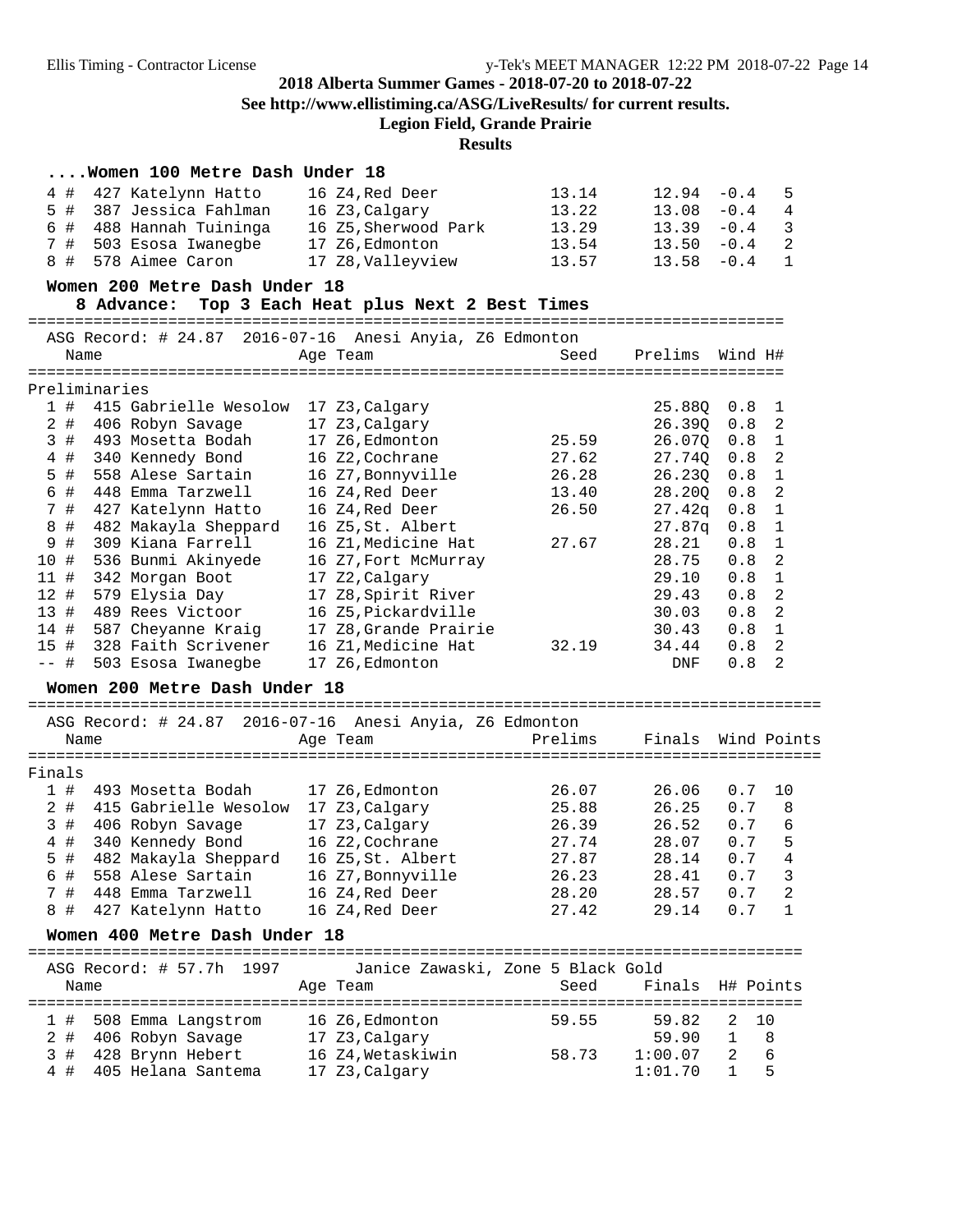**See http://www.ellistiming.ca/ASG/LiveResults/ for current results.**

**Legion Field, Grande Prairie**

#### **Results**

#### **....Women 400 Metre Dash Under 18**

|         | 5# | 340 Kennedy Bond        | 16 Z2,Cochrane         | 1:02.16 | 1:02.47 | 2            | $\overline{4}$           |
|---------|----|-------------------------|------------------------|---------|---------|--------------|--------------------------|
|         | 6# | 311 Morgan Hale         | 17 Z1,Bassano          | 1:01.75 | 1:02.52 | 2            | $\overline{\phantom{a}}$ |
|         | 7# | 576 Faith Blanchette    | 16 Z8, High Level      |         | 1:02.59 |              | -2                       |
|         | 8# | 482 Makayla Sheppard    | 16 Z5,St. Albert       | 1:06.38 | 1:05.13 | 2            | $\overline{1}$           |
|         | 9# | 309 Kiana Farrell       | 16 Z1, Medicine Hat    | 1:04.43 | 1:05.83 | -2           |                          |
| 10#     |    | 579 Elysia Day          | 17 Z8, Spirit River    |         | 1:08.88 | $\mathbf{1}$ |                          |
| 11#     |    | 544 Taryn Gabrielson    | 17 Z7, Paradise Valley |         | 1:10.54 | 1            |                          |
| 12#     |    | 358 Alexa McGannon      | 17 Z2, Calgary         |         | 1:16.88 | 1            |                          |
| 13#     |    | 566 Kylie Thomas        | 16 Z7, Fort McMurray   | 1:13.85 | 1:17.12 | -2           |                          |
|         |    | -- # 534 Candace Wonago | 17 Z6, Edmonton        | 1:04.33 | DNF     |              |                          |
| $---$ # |    | 426 Reem Hamdon         | 17 Z4,Red Deer         | 1:04.00 | SCR     |              |                          |
|         |    |                         |                        |         |         |              |                          |

#### **Women 800 Metre Run Under 18**

================================================================================ ASG Record: # 2:14.03 2014-07-26 Ginelle Demone, Zone 5 Black Gold Name Age Team Seed Finals Points ================================================================================ 1 # 428 Brynn Hebert 16 Z4,Wetaskiwin 2:13.00 2:17.74 10 2 # 508 Emma Langstrom 16 Z6,Edmonton 2:18.57 2:18.63 8 3 # 311 Morgan Hale 17 Z1,Bassano 2:21.01 2:23.50 6 4 # 576 Faith Blanchette 16 Z8, High Level 2:27.55 5 5 # 348 Grace Cook 17 Z2,Cochrane 2:24.76 2:30.03 4 6 # 477 Holly Pougnet 14 Z5,Leduc 2:32.11 2:32.41 3 7 # 323 Sam Rajah 17 Z1,Calgary 2:29.26 2:35.41 2 8 # 451 Cheltey Berlingue 16 Z5,Leduc 2:34.44 2:39.91 1 9 # 565 Dori Sunderland 16 Z7,Paradise Valley 2:45.51 10 # 592 Tatianna Malmquis 17 Z8,High Level 2:49.50 11 # 343 Maggie Brolsma 17 Z2,cochrane 2:56.70 12 # 544 Taryn Gabrielson 17 Z7,Paradise Valley 3:03.89 2:57.90 13 # 425 Kira Enstrom 16 Z4,red deer 3:17.26

#### **Women 1500 Metre Run Under 18**

================================================================================

ASG Record: # 4:44.61 2016-07-15 Kaitlin Swartz, Zone 4 Parkland

|     | Name |                       | Age Team              | Seed    | Finals   | Points         |
|-----|------|-----------------------|-----------------------|---------|----------|----------------|
|     | 1#   | 525 Sadie Sigfstead   | 15 Z6,Edmonton        | 4:37.91 | 4:34.90# | 10             |
|     | 2 #  | 428 Brynn Hebert      | 16 Z4, Wetaskiwin     | 4:50.00 | 4:49.02  | 8              |
|     | 3#   | 508 Emma Langstrom    | 16 Z6,Edmonton        | 5:19.23 | 4:58.79  | 6              |
|     | 4#   | 311 Morgan Hale       | 17 Z1,Bassano         | 5:09.61 | 5:00.82  | 5              |
|     | 5#   | 479 Kiana Row         | 17 Z5, St. Albert     | 4:58.00 | 5:03.31  | 4              |
|     | 6#   | 348 Grace Cook        | 17 Z2,Cochrane        | 5:16.17 | 5:09.83  | 3              |
|     | 7#   | 323 Sam Rajah         | 17 Z1, Calgary        |         | 5:24.32  | $\overline{2}$ |
|     | 8#   | 477 Holly Pougnet     | 14 Z5, Leduc          |         | 5:30.35  |                |
|     | 9#   | 347 Zoe Cinnamon      | 16 Z2,Cochrane        | 5:37.30 | 5:44.21  |                |
| 10# |      | 592 Tatianna Malmquis | 17 Z8, High Level     |         | 5:45.76  |                |
| 11# |      | 605 Lydia Steinke     | 17 Z8, Grande Prairie |         | 5:56.73  |                |
| 12# |      | 567 Megan Thompson    | 17 Z7, Provost        |         | 6:18.73  |                |
| 13# |      | 566 Kylie Thomas      | 16 Z7, Fort McMurray  |         | 6:18.75  |                |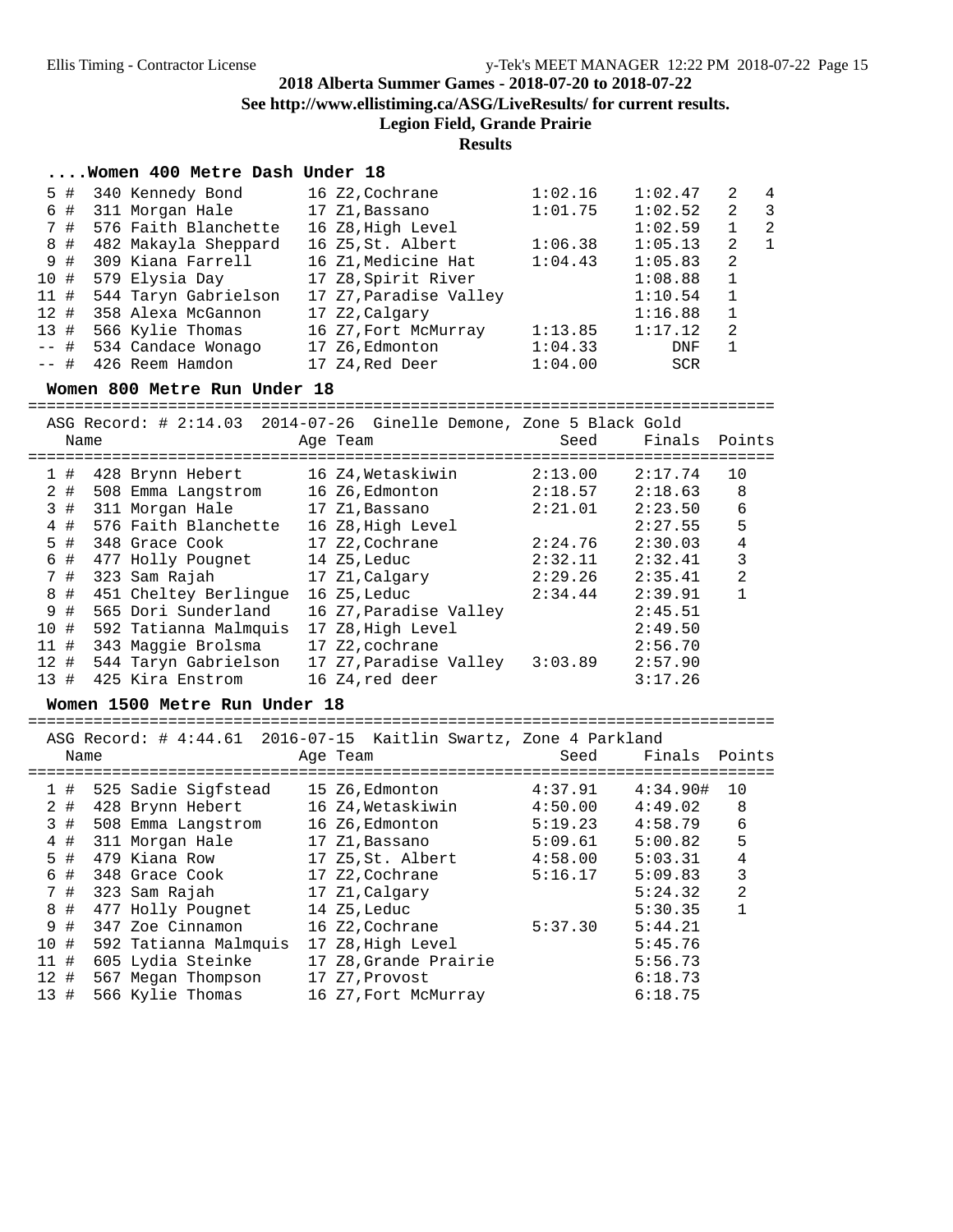**See http://www.ellistiming.ca/ASG/LiveResults/ for current results.**

## **Legion Field, Grande Prairie**

## **Results**

### **Women 3000 Metre Run Under 18**

|                                                                   |                                         |                                     | =========================== |                       |              |
|-------------------------------------------------------------------|-----------------------------------------|-------------------------------------|-----------------------------|-----------------------|--------------|
| ASG Record: # 10:26.80 2016-07-16 Emma Hubbard, Z3 Calgary        |                                         |                                     |                             |                       |              |
| Name                                                              | Age Team                                | Seed                                | Finals                      | Points                |              |
|                                                                   |                                         | -------------------------------     |                             |                       |              |
| 525 Sadie Sigfstead<br>1#                                         | 15 Z6, Edmonton                         | 9:44.93                             | 9:59.78#                    | 10                    |              |
| 2#<br>576 Faith Blanchette 16 Z8, High Level                      |                                         |                                     | 11:00.61                    | 8                     |              |
| 3#<br>479 Kiana Row                                               | 17 Z5, St. Albert                       | 10:53.52                            | 11:16.66                    | 6                     |              |
| 4#<br>347 Zoe Cinnamon                                            | 16 Z2, Cochrane                         | 11:57.71                            | 12:11.41                    | 5                     |              |
| 5 #<br>451 Cheltey Berlingue 16 Z5, Leduc                         |                                         |                                     | 12:16.80                    | 4                     |              |
| 6 #                                                               | 605 Lydia Steinke 17 Z8, Grande Prairie |                                     | 12:59.70                    | 3                     |              |
| 7#<br>343 Maggie Brolsma 17 Z2, cochrane                          |                                         |                                     | 12:59.80                    | 2                     |              |
| 567 Megan Thompson<br>8#                                          | 17 Z7, Provost                          | 13:33.31                            | 14:07.24                    | $\mathbf{1}$          |              |
| Women 100 Metre Hurdles 0.76m Under 18<br>8 Advance:              | Top 3 Each Heat plus Next 2 Best Times  |                                     |                             |                       |              |
|                                                                   |                                         |                                     |                             |                       |              |
| 13m to first/8.5m between                                         |                                         |                                     |                             |                       |              |
| ASG Record: # 14.40 2016-07-15 Catherine Kluyts, Zone 5 Black Gol |                                         |                                     |                             |                       |              |
| Name                                                              | Age Team                                | Seed                                | Prelims                     | Wind H#               |              |
| ===================<br>Preliminaries                              | =================                       | =================================== |                             |                       |              |
| 1#<br>383 Lisa Cozma                                              | 17 Z3, Calgary                          |                                     | $15.92Q + 0.0$              |                       | 2            |
| $2$ #<br>537 Gracie Anderson                                      | 16 Z7, Paradise Valley                  |                                     | $16.92Q$ 0.6                | $\overline{1}$        |              |
| 3#<br>578 Aimee Caron                                             | 17 Z8, Valleyview                       |                                     | $16.65Q + 0.0$              | $\overline{2}$        |              |
|                                                                   | 16 Z6, Edmonton                         |                                     | 17.720 0.6                  |                       |              |
| 4#<br>520 Allie Ruptash<br>$5$ #<br>358 Alexa McGannon            |                                         |                                     |                             | $\mathbf{1}$          |              |
| 6 #<br>435 Sydney Larsen                                          | 17 Z2, Calgary<br>17 Z4,Red Deer        | 18.80                               | $17.59Q + 0.0$<br>19.250    | 2<br>0.6              | $\mathbf{1}$ |
| 7#                                                                |                                         |                                     |                             |                       | 2            |
| 492 Riley Andruchow 17 Z6, St. Albert<br>8 #<br>425 Kira Enstrom  |                                         |                                     | $19.68q + 0.0$              |                       | 2            |
| 9#                                                                | 16 Z4, red deer                         | 18.07                               | $19.83q +0.0$<br>20.06      | 0.6<br>$\overline{1}$ |              |
| 591 Jadeyn Lunn<br>362 Sophie Pregitzer<br>10 #                   | 16 Z8, Beaverlodge<br>16 Z2, Cochrane   | 19.23                               | 20.13                       | 0.6<br>$\overline{1}$ |              |
|                                                                   |                                         |                                     |                             |                       |              |
| Women 100 Metre Hurdles 0.76m Under 18                            |                                         |                                     |                             |                       |              |
| 13m to first/8.5m between                                         |                                         |                                     |                             |                       |              |
| ASG Record: # 14.40 2016-07-15 Catherine Kluyts, Zone 5 Black Gol |                                         |                                     |                             |                       |              |
| Name                                                              | Age Team                                | Prelims                             | Finals                      | Wind Points           |              |
|                                                                   |                                         |                                     |                             |                       |              |
| Finals                                                            |                                         |                                     |                             |                       |              |
| 383 Lisa Cozma<br>1#                                              | 17 Z3, Calgary                          | 15.92                               | 15.41                       | $-0.3$                | 10           |
| 2 # 578 Aimee Caron                                               | 17 Z8,Valleyview                        | 16.65                               | 16.03                       | $-0.3$                | 8            |
| 3#<br>520 Allie Ruptash                                           | 16 Z6, Edmonton                         | 17.72                               | 16.39                       | $-0.3$                | 6            |
| 358 Alexa McGannon<br>4#                                          | 17 Z2, Calgary                          | 17.59                               | 17.97                       | $-0.3$                | 5            |
| 5<br>492 Riley Andruchow<br>- #                                   | 17 Z6, St. Albert                       | 19.68                               | 18.91                       | $-0.3$                | 4            |
| 6 #<br>425 Kira Enstrom                                           | 16 Z4, red deer                         | 19.83                               | 19.73                       | $-0.3$                | 3            |
| 537 Gracie Anderson<br>-- #                                       | 16 Z7, Paradise Valley                  | 16.92                               | FS                          | $-0.3$                |              |
| -- #<br>435 Sydney Larsen                                         | 17 Z4, Red Deer                         | 19.25                               | DNF                         | $-0.3$                |              |
| Women 300 Metre Hurdles 0.76m Under 18                            |                                         |                                     |                             |                       |              |
| 50m to first/35m between                                          |                                         |                                     |                             |                       |              |
| ASG Record: # 43.82 2016-07-16 Erika Binder, Z3 Calgary           |                                         |                                     |                             |                       |              |
| Name                                                              | Age Team                                | Seed                                | Finals                      | Points                |              |
|                                                                   |                                         |                                     |                             |                       |              |
| 415 Gabrielle Wesolow 17 Z3, Calgary<br>1#                        |                                         |                                     | 47.25                       | 10                    |              |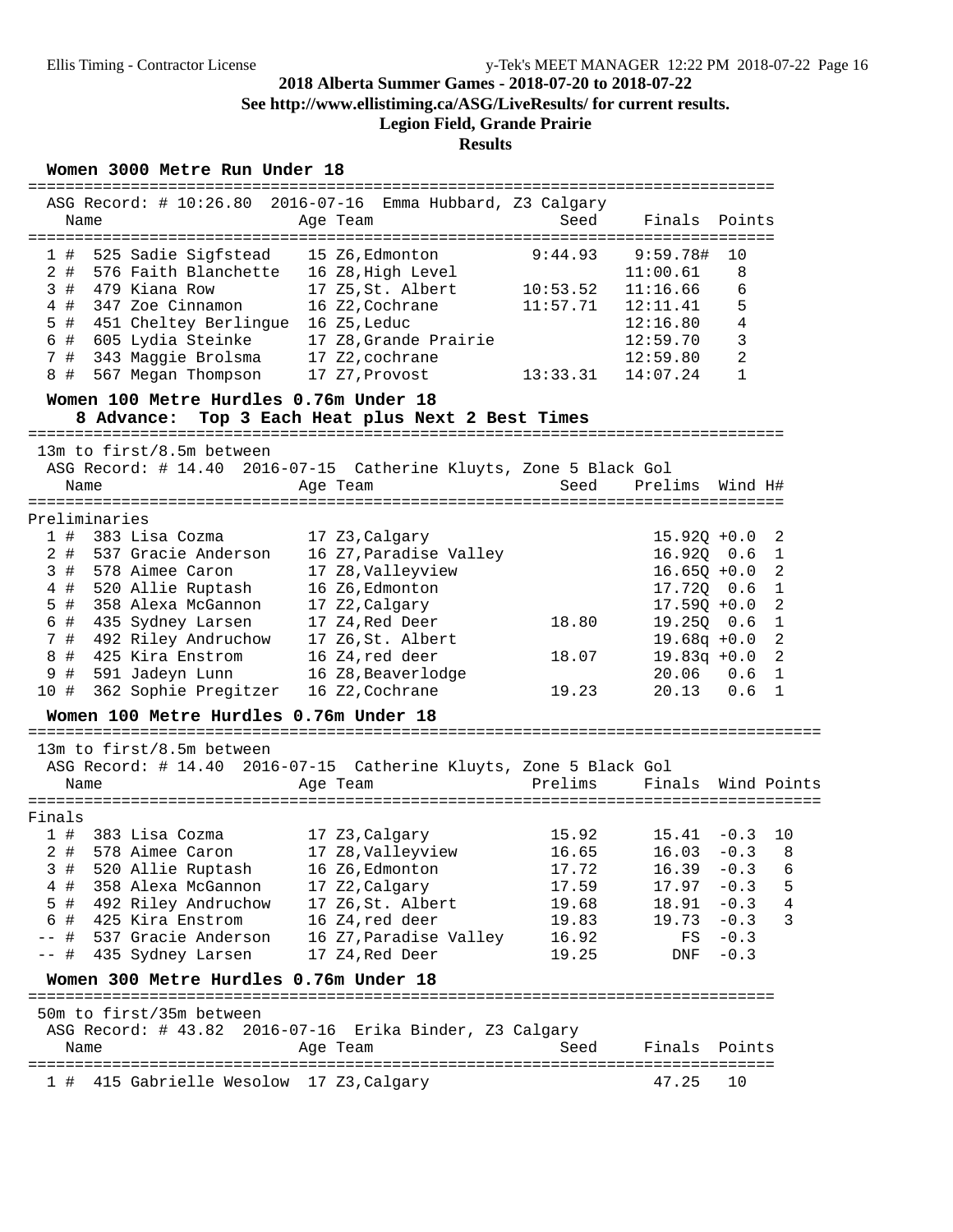**See http://www.ellistiming.ca/ASG/LiveResults/ for current results.**

**Legion Field, Grande Prairie**

**Results**

### **....Women 300 Metre Hurdles 0.76m Under 18**

|      |       | women 500 metre nurdies 0.70m onder 10                    |                                |         |              |
|------|-------|-----------------------------------------------------------|--------------------------------|---------|--------------|
| 2#   |       | 406 Robyn Savage<br>17 Z3, Calgary                        |                                | 48.69   | 8            |
| 3#   |       | 521 Venus Sabourin<br>16 Z6, Edmonton                     | 1:08.29                        | 49.03   | 6            |
|      | $4$ # | 309 Kiana Farrell<br>16 Z1, Medicine Hat                  | 50.40                          | 51.60   | 5            |
|      | $5$ # | 362 Sophie Pregitzer<br>16 Z2, Cochrane                   |                                | 55.41   | 4            |
| 6 #  |       | 425 Kira Enstrom<br>16 Z4, red deer                       |                                | 58.80   | 3            |
| -- # |       | 544 Taryn Gabrielson                                      | 17 Z7,Paradise Valley<br>54.11 | DNF     |              |
| -- # |       | 534 Candace Wonago<br>17 Z6, Edmonton                     | 1:10.51                        | SCR     |              |
|      |       |                                                           |                                |         |              |
|      |       | Women 4x100 Metre Relay Under 18                          |                                |         |              |
|      |       | ASG Record: # 48.40 2016-07-16 Zone 3 Calgary, Z3 Calgary |                                |         |              |
|      |       | A Talbot, H Leote, E Binder, J Ojinnaka                   |                                |         |              |
|      | Team  |                                                           | Seed                           | Finals  | Points       |
|      |       |                                                           |                                |         |              |
|      |       | 1 ASG Zone 3 Calgary                                      |                                | 49.98   | 10           |
|      |       | 1) #381 Emiley Burt 16                                    | 2) #385 Rebecca Elliott 16     |         |              |
|      |       | 3) #415 Gabrielle Wesolowski 17                           | 4) #387 Jessica Fahlman 16     |         |              |
|      |       | 2 ASG Zone 6 Edmonton                                     |                                | 50.45   | 8            |
|      |       | 1) #503 Esosa Iwanegbe 17                                 | 2) #493 Mosetta Bodah 17       |         |              |
|      |       | 3) #534 Candace Wonago 17                                 | 4) #520 Allie Ruptash 16       |         |              |
|      |       | 3 ASG Zone 7 Northeast                                    |                                | 51.83   | 6            |
|      |       | 1) #537 Gracie Anderson 16                                | 2) #566 Kylie Thomas 16        |         |              |
|      |       | 3) #536 Bunmi Akinyede 16                                 | 4) #558 Alese Sartain 16       |         |              |
|      |       | 4 ASG Zone 8 Peace Country                                |                                | 53.48   | 5            |
|      |       | 1) #578 Aimee Caron 17                                    | 2) #579 Elysia Day 17          |         |              |
|      |       | 3) #587 Cheyanne Kraig 17                                 | 4) #601 Myah Sluik 17          |         |              |
|      |       | 5 ASG Zone 1 Sunny South                                  |                                | 54.34   | 4            |
|      |       | 1) #309 Kiana Farrell 16                                  | 2) #323 Sam Rajah 17           |         |              |
|      |       | 3) #320 Novalee Pender 16                                 | 4) #311 Morgan Hale 17         |         |              |
|      |       | 6 ASG Zone 2 Big Country                                  |                                | 54.78   | 3            |
|      |       | 1) #358 Alexa McGannon 17                                 | 2) #362 Sophie Pregitzer 16    |         |              |
|      |       | 3) #340 Kennedy Bond 16                                   | 4) #342 Morgan Boot 17         |         |              |
|      |       | 7 ASG Zone 5 Black Gold                                   |                                | 54.98   | 2            |
|      |       | 1) #482 Makayla Sheppard 16                               | 2) #477 Holly Pougnet 14       |         |              |
|      |       | 3) #488 Hannah Tuininga 16                                | 4) #489 Rees Victoor 16        |         |              |
|      |       | 8 ASG Zone 4 Parkland                                     |                                | 1:07.75 | $\mathbf{1}$ |
|      |       | 1) #435 Sydney Larsen 17                                  | 2) #448 Emma Tarzwell 16       |         |              |
|      |       | 3) #427 Katelynn Hatto 16                                 | 4) #441 Taylor Schultz 17      |         |              |
|      |       |                                                           |                                |         |              |
|      |       | Women 1600 Sprint Medley 4, 2, 2, 8 Under 18              |                                |         |              |

 400m , 200m, 200m, 800m ASG Record: # 4:14.74 2006-07-28 Zone 3 Calgary, Zone 3 Calgary K Lotwin, J Wigg, A Tooby, B Langley Team Seed Finals Points ================================================================================ 1 ASG Zone 6 Edmonton 4:11.99# 10 1) #508 Emma Langstrom 16 2) #493 Mosetta Bodah 17 3) #520 Allie Ruptash 16 4) #525 Sadie Sigfstead 15 2 ASG Zone 4 Parkland 4:19.52 8 1) #429 Megan Hebert 17 2) #427 Katelynn Hatto 16 3) #448 Emma Tarzwell 16 4) #428 Brynn Hebert 16 3 ASG Zone 3 Calgary 4:26.64 6 1) #415 Gabrielle Wesolowski 17 2) #405 Helana Santema 17

================================================================================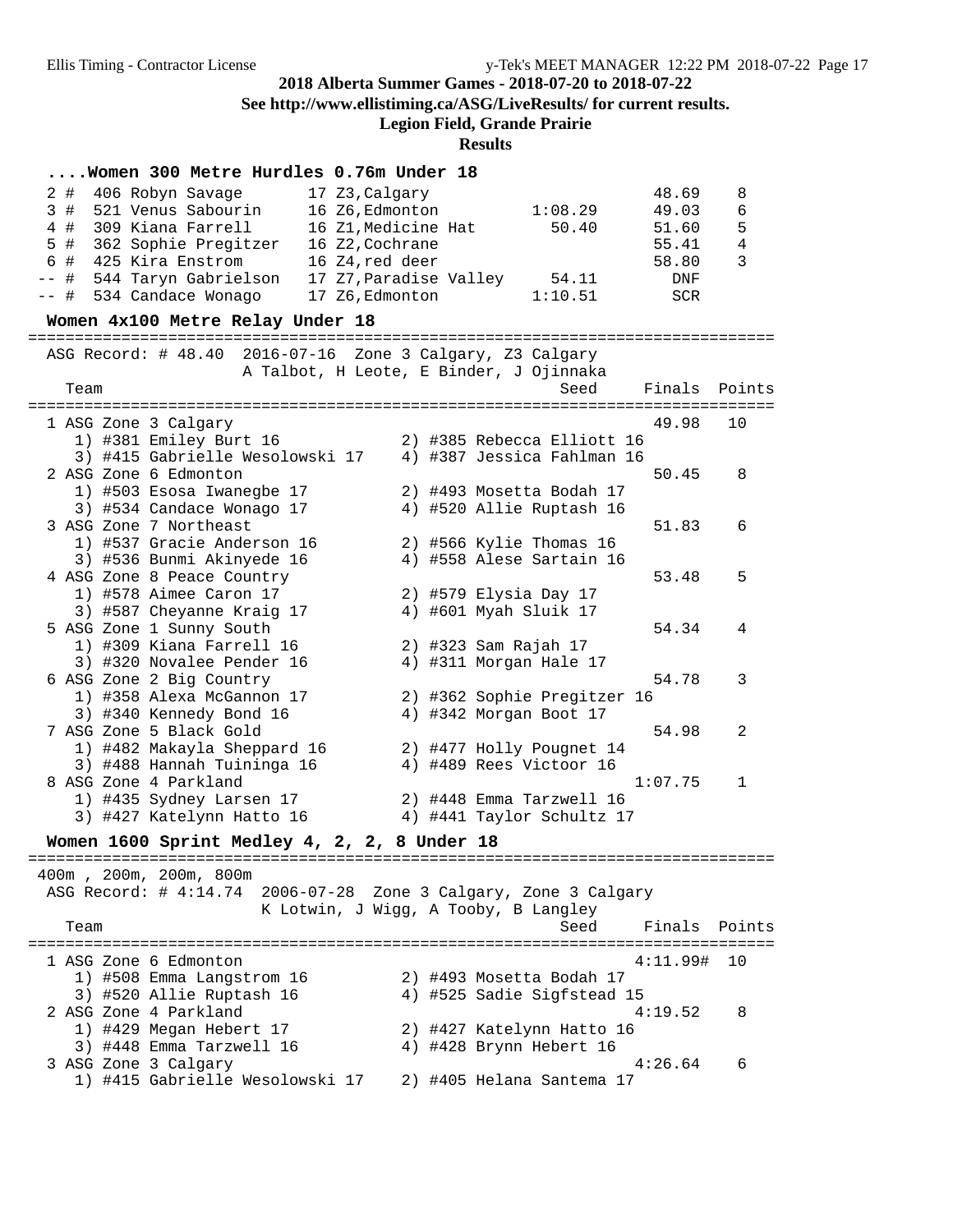**See http://www.ellistiming.ca/ASG/LiveResults/ for current results.**

#### **Legion Field, Grande Prairie**

#### **Results**

#### **....Women 1600 Sprint Medley 4, 2, 2, 8 Under 18**

|  | 3) #402 Katy Morgans 17     |  | 4) #406 Robyn Savage 17    |         |              |
|--|-----------------------------|--|----------------------------|---------|--------------|
|  | 4 ASG Zone 2 Big Country    |  |                            | 4:32.20 | 5            |
|  | 1) #340 Kennedy Bond 16     |  | 2) #342 Morgan Boot 17     |         |              |
|  | 3) #358 Alexa McGannon 17   |  | 4) #348 Grace Cook 17      |         |              |
|  | 5 ASG Zone 1 Sunny South    |  |                            | 4:32.69 | 4            |
|  | 1) #309 Kiana Farrell 16    |  | 2) #323 Sam Rajah 17       |         |              |
|  | 3) #320 Novalee Pender 16   |  | 4) #311 Morgan Hale 17     |         |              |
|  | 6 ASG Zone 8 Peace Country  |  |                            | 4:35.69 | 3            |
|  | 1) #576 Faith Blanchette 16 |  | 2) #578 Aimee Caron 17     |         |              |
|  | 3) #579 Elysia Day 17       |  | 4) #602 Gracie Smith 17    |         |              |
|  | 7 ASG Zone 5 Black Gold     |  |                            | 4:37.59 | 2            |
|  | 1) #482 Makayla Sheppard 16 |  | 2) #488 Hannah Tuininga 16 |         |              |
|  | 3) #477 Holly Pougnet 14    |  | 4) #489 Rees Victoor 16    |         |              |
|  | 8 ASG Zone 7 Northeast      |  |                            | 5:06.06 | $\mathbf{1}$ |
|  | 1) #544 Taryn Gabrielson 17 |  | 2) #536 Bunmi Akinyede 16  |         |              |
|  | 3) #558 Alese Sartain 16    |  | 4) #566 Kylie Thomas 16    |         |              |

#### **Women High Jump Under 18**

================================================================================ ASG Record: # 1.64m 2008 Kelsey Richard, Zone 4 Parkland Name Age Team Seed Finals Points ================================================================================ 1 # 441 Taylor Schultz 17 Z4, Red Deer 1.50 1.55 1.60 1.65 XO XO XO XXX 2 # 520 Allie Ruptash 16 Z6, Edmonton 1.55m 8 1.45 1.50 1.55 1.60 O O XO XXX 3 # 381 Emiley Burt 16 Z3, Calgary 10 11.55m 6 1.40 1.45 1.50 1.55 1.60 O O XO XXO XXX 4 # 565 Dori Sunderland 16 Z7, Paradise Valley 1.50m 5 1.25 1.30 1.35 1.40 1.45 1.50 1.55 O O O O O XO XXX 5 # 505 Tara Kapoor 17 Z6,Edmonton 1.45m 4 1.35 1.40 1.45 1.50 O O O XXX 6 # 385 Rebecca Elliott 16 Z3,Calgary J1.45m 2.50 1.25 1.30 1.35 1.40 1.45 1.50 O O XO O O XXX 6 # 435 Sydney Larsen 17 Z4,Red Deer 1.55m J1.45m 2.50 1.40 1.45 1.50 XO O XXX 8 # 540 Alexandra Diehl 17 Z7,Lloydminster 1.45m J1.45m 1 1.25 1.30 1.35 1.40 1.45 1.50 O O O XXO XO XXX 9 # 602 Gracie Smith 17 Z8,Sexsmith 1.30m 1.25 1.30 1.35 O XO XXX 9 # 482 Makayla Sheppard 16 Z5,St. Albert 1.30m 1.20 1.25 1.30 1.35 O O XO XXX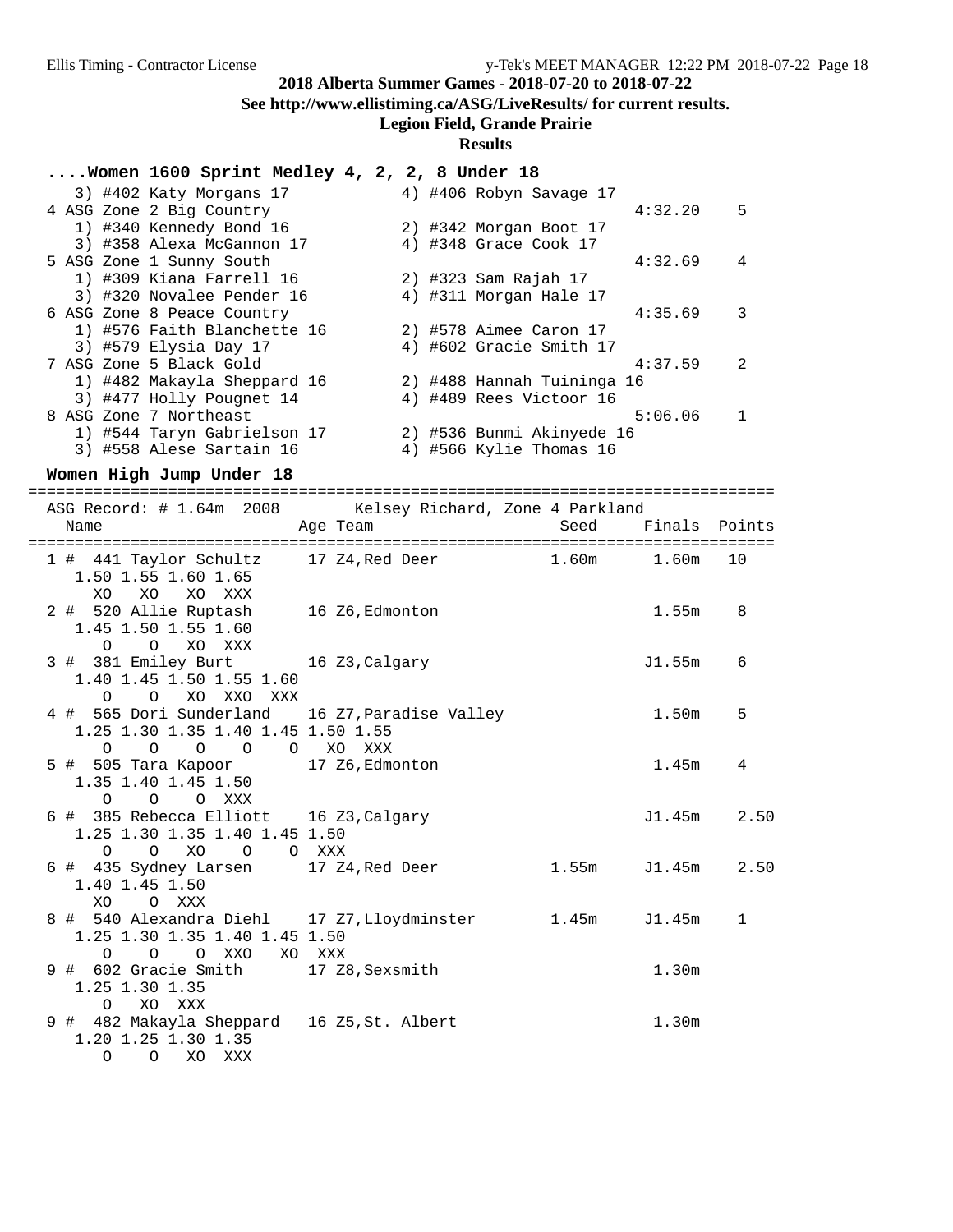**See http://www.ellistiming.ca/ASG/LiveResults/ for current results.**

## **Legion Field, Grande Prairie**

| Women High Jump Under 18                                                                                                    |                                                 |                                        |                    |          |    |
|-----------------------------------------------------------------------------------------------------------------------------|-------------------------------------------------|----------------------------------------|--------------------|----------|----|
| -- # 366 Mackenzie Rosebru 16 Z2, Cochrane                                                                                  |                                                 |                                        | NH                 |          |    |
| 1.15<br>XXX                                                                                                                 |                                                 |                                        |                    |          |    |
| -- # 587 Cheyanne Kraig 17 Z8, Grande Prairie                                                                               |                                                 | <b>SCR</b>                             |                    |          |    |
| Women Long Jump Under 18                                                                                                    |                                                 |                                        |                    |          |    |
| ASG Record: # 5.52m 2012-07-27 Jamie Kolodinsky, Zone 3 Calgary                                                             |                                                 |                                        |                    |          |    |
| Age Team<br>Name                                                                                                            |                                                 | Seed Finals Wind Points                |                    |          |    |
| 1 # 488 Hannah Tuininga 16 Z5, Sherwood Park 5.37m 5.24m                                                                    |                                                 |                                        |                    | $3.3$ 10 |    |
| $5.10m(3.2)$ $5.16m(1.9)$ $5.02m(2.3)$ $5.17m(3.3)$ $FOUL(1.2)$ $5.24m(3.3)$                                                |                                                 |                                        |                    |          |    |
| 2 # 385 Rebecca Elliott 16 Z3, Calgary                                                                                      |                                                 |                                        | 5.08m              | 1.7      | 8  |
| $4.75m(3.6)$ $4.88m(2.6)$ $4.75m(2.9)$ $4.78m(2.6)$ $4.75m(3.3)$ $5.08m(1.7)$                                               |                                                 |                                        |                    |          |    |
| 3 # 558 Alese Sartain 16 Z7, Bonnyville 5.38m 5.05m<br>$5.05m(2.8)$ 4.69 $m(3.9)$ 4.77 $m(4.5)$ 4.72 $m(3.2)$ 4.40 $m(2.0)$ |                                                 |                                        |                    | 2.8      | 6  |
| 4 # 381 Emiley Burt 16 Z3, Calgary                                                                                          |                                                 |                                        | 5.03m              | 2.9      | 5  |
| $4.94m(2.2)$ $5.03m(2.9)$ $5.00m(2.2)$ $4.78m(4.2)$ $FOUL(3.7)$ $4.91m(3.2)$                                                |                                                 |                                        |                    |          |    |
| 5 # 505 Tara Kapoor 17 Z6, Edmonton                                                                                         |                                                 |                                        | 4.81m              | 4.2      | 4  |
| $4.81m(4.2)$ $4.55m(1.9)$ $4.70m(1.8)$ $3.14m(1.5)$ $4.48m(2.2)$ $4.34m(2.1)$                                               |                                                 |                                        |                    |          |    |
| 6 # 492 Riley Andruchow 17 Z6, St. Albert<br>$4.47m(2.3)$ $4.69m(3.3)$ $4.39m(2.6)$ $4.30m(2.9)$ $4.39m(1.5)$               |                                                 |                                        | 4.69m              | 3.3      | 3  |
| 7 # 441 Taylor Schultz 17 Z4, Red Deer 4.75m 4.68m                                                                          |                                                 |                                        |                    | 2.1      | 2  |
| $4.60m(3.0)$ $4.51m(3.0)$ $4.47m(2.7)$ $4.31m(2.2)$ $4.68m(2.1)$ $4.33m(2.4)$                                               |                                                 |                                        |                    |          |    |
| 8 # 537 Gracie Anderson 16 Z7, Paradise Valley 4.97m 4.67m                                                                  |                                                 |                                        |                    | 2.7      | 1  |
| $4.55m(3.4)$ $4.64m(1.6)$ $4.25m(1.8)$ $4.50m(2.8)$ $4.61m(2.1)$ $4.67m(2.7)$                                               |                                                 |                                        |                    |          |    |
| 9 # 602 Gracie Smith 17 Z8, Sexsmith                                                                                        |                                                 |                                        | 4.37m              | 3.1      |    |
| $4.28m(1.2)$ $4.37m(3.1)$ $4.28m(1.8)$<br>10 # 320 Novalee Pender 16 Z1, Cypress County 4.50m 4.13m                         |                                                 |                                        |                    | 1.6      |    |
| $FOUL(2.4)$ 4.08m $(1.9)$ 4.13m $(1.6)$                                                                                     |                                                 |                                        |                    |          |    |
| 11 # 591 Jadeyn Lunn 16 Z8, Beaverlodge                                                                                     |                                                 |                                        | 4.09m              | 1.7      |    |
| $3.38m(3.3)$ 4.09 $m(1.7)$ 3.90 $m(2.3)$                                                                                    |                                                 |                                        |                    |          |    |
| 12 # 366 Mackenzie Rosebru 16 Z2, Cochrane 3.30m 3.96m                                                                      |                                                 |                                        |                    | 3.5      |    |
| $3.96m(3.5)$ $3.74m(1.8)$ $3.66m(2.8)$<br>13 # 362 Sophie Pregitzer 16 Z2, Cochrane                                         |                                                 |                                        | 3.59m              | 3.3      |    |
| 3.29m(2.1) FOUL(3.0) 3.59m(3.3)                                                                                             |                                                 |                                        |                    |          |    |
| 14 # 328 Faith Scrivener 16 Z1, Medicine Hat 3.50m 3.28m                                                                    |                                                 |                                        |                    | 4.1      |    |
| $3.28m(4.1)$ $3.04m(3.2)$ $2.72m(3.4)$                                                                                      |                                                 |                                        |                    |          |    |
| -- # 443 Madisson Smith 16 Z4, Red Deer 4.75m DNS                                                                           |                                                 |                                        |                    | NWI      |    |
| Women Triple Jump Under 18                                                                                                  |                                                 |                                        |                    |          |    |
| ASG Record: # 10.79m 2016-07-15 Hannah Tuininga, Zone 5 Black Gol                                                           |                                                 |                                        |                    |          |    |
| Name                                                                                                                        | Age Team                                        | Seed                                   | Finals Wind Points |          |    |
| 1 # 540 Alexandra Diehl 17 Z7, Lloydminster 10.58m 10.66m +0.0                                                              |                                                 |                                        |                    |          | 10 |
| $10.08\text{m}$ (+0.0) $10.66\text{m}$ (+0.0) FOUL $10.31\text{m}$ (+0.0) FOUL $10.35\text{m}$ (+0.0)                       |                                                 |                                        |                    |          |    |
| 2 # 488 Hannah Tuininga 16 Z5, Sherwood Park 10.61m                                                                         |                                                 |                                        | $10.47m + 0.0$     |          | 8  |
| $10.04m(+0.0)$ $10.47m(+0.0)$ $10.32m(+0.0)$ $10.19m(+0.0)$ FOUL                                                            |                                                 |                                        | FOUL               |          |    |
| 3 # 381 Emiley Burt                                                                                                         | 16 Z3,Calgary                                   |                                        | $10.34m + 0.0$     |          | 6  |
| FOUL<br>4 # 441 Taylor Schultz 17 Z4, Red Deer                                                                              | $10.09m(+0.0) 10.16m(+0.0)$ FOUL                | $10.26m(+0.0)$ $10.34m(+0.0)$<br>9.50m | $10.13m + 0.0$     |          | 5  |
| $9.86m(+0.0)$ FOUL                                                                                                          | $9.81m(+0.0)$ $9.80m(+0.0)$ $10.13m(+0.0)$ FOUL |                                        |                    |          |    |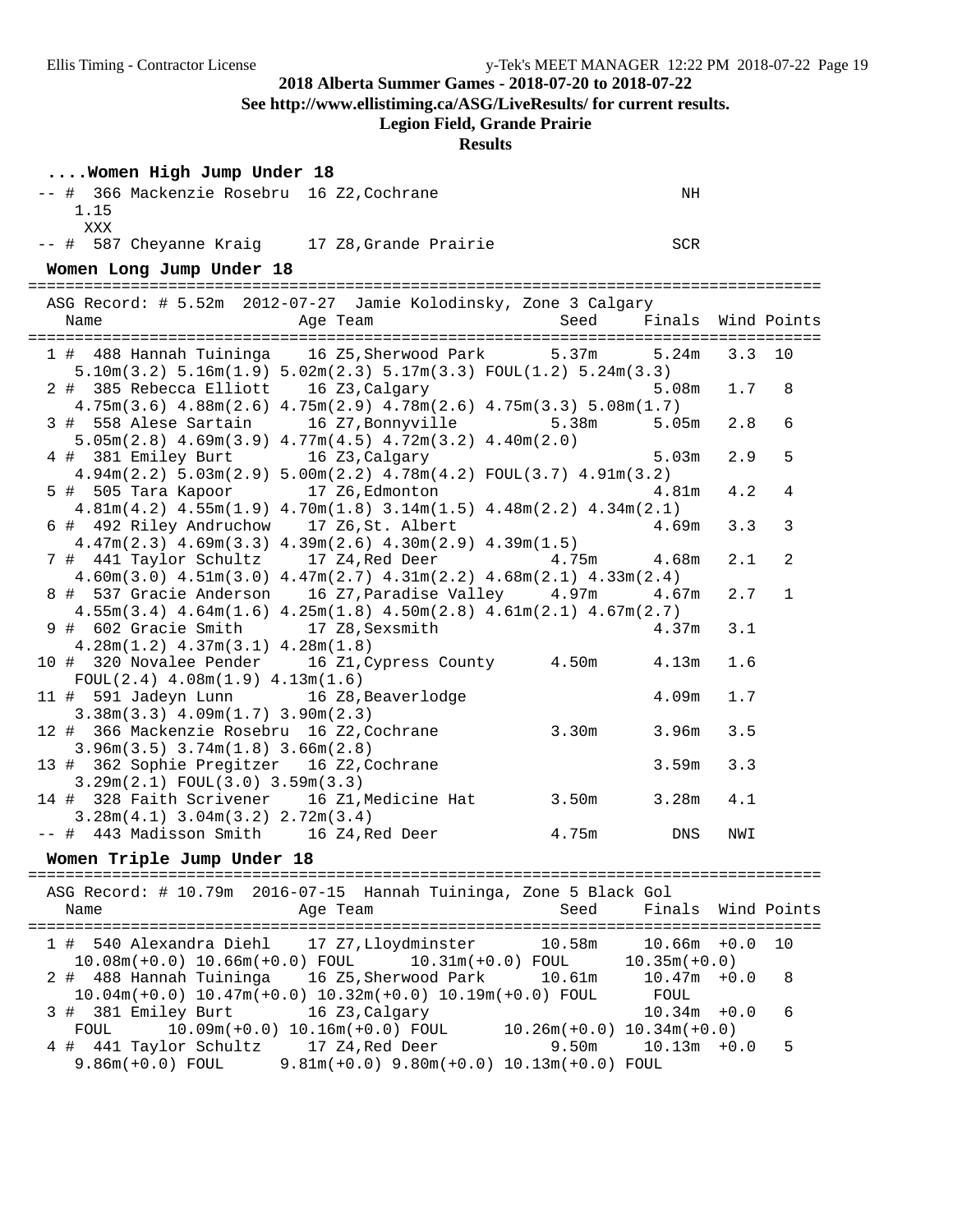**See http://www.ellistiming.ca/ASG/LiveResults/ for current results.**

#### **Legion Field, Grande Prairie**

### **Results**

#### **....Women Triple Jump Under 18**

| 5 # 489 Rees Victoor 16 Z5, Pickardville 10.61m 10.03m +0.0                          |                                                           |       |                | $\overline{4}$ |
|--------------------------------------------------------------------------------------|-----------------------------------------------------------|-------|----------------|----------------|
| $9.92m(+0.0)$ $10.03m(+0.0)$ $9.76m(+0.0)$ $9.87m(+0.0)$ $9.73m(+0.0)$ $9.80m(+0.0)$ |                                                           |       |                |                |
| 6 # 492 Riley Andruchow 17 Z6, St. Albert                                            |                                                           |       | $10.02m + 0.0$ | -3             |
| $10.02m(+0.0)$                                                                       |                                                           |       |                |                |
| 7 # 565 Dori Sunderland                                                              | 16 Z7,Paradise Valley                         9.84m  +0.0 |       |                | -2             |
| $9.82m(+0.0)$ $9.40m(+0.0)$ $9.48m(+0.0)$ $9.65m(+0.0)$ $9.84m(+0.0)$ $9.56m(+0.0)$  |                                                           |       |                |                |
| 8 # 503 Esosa Iwanegbe 17 Z6, Edmonton                                               |                                                           |       | $9.58m + 0.0$  | $\mathbf{1}$   |
| $9.58m(+0.0)$ FOUL                                                                   |                                                           |       |                |                |
| $9$ # 320 Novalee Pender 16 Z1, Cypress County $9.71$ m $9.52$ m +0.0                |                                                           |       |                |                |
| FOUL $9.52m(+0.0)$ FOUL                                                              |                                                           |       |                |                |
| 10 # 602 Gracie Smith 17 Z8, Sexsmith                                                |                                                           |       | $9.36m + 0.0$  |                |
| $8.84m(+0.0)$ 9.04m(+0.0) 9.36m(+0.0)                                                |                                                           |       |                |                |
| 11 # 402 Katy Morgans 17 Z3, Calgary                                                 |                                                           |       | $9.04m + 0.0$  |                |
| $9.04m(+0.0)$ 8.98 $m(+0.0)$ 8.95 $m(+0.0)$                                          |                                                           |       |                |                |
| 12 # 366 Mackenzie Rosebru 16 Z2, Cochrane                                           |                                                           | 8.13m | $8.77m + 0.0$  |                |
| $8.77m(+0.0)$ $8.02m(+0.0)$ FOUL                                                     |                                                           |       |                |                |
| 13 # 591 Jadeyn Lunn 16 Z8, Beaverlodge                                              |                                                           |       | $8.42m + 0.0$  |                |
| $8.42m(+0.0)$ $8.23m(+0.0)$                                                          |                                                           |       |                |                |
| 14 # 443 Madisson Smith 16 Z4, Red Deer                                              |                                                           | 9.50m | $7.43m + 0.0$  |                |
| $FOUL$ 7.43m( $+0.0$ ) $FOUL$                                                        |                                                           |       |                |                |

#### **Women Shot Put 3 kg Under 18**

================================================================================ ASG Record: # 12.83m 2014-07-25 Gabrielle Rains, Zone 5 Black Gold Name Age Team Seed Finals Points ================================================================================ 1 # 429 Megan Hebert 17 Z4,Red Deer 9.75m 13.19m# 10 11.80m 12.37m 12.06m 13.19m 12.50m 2 # 601 Myah Sluik 17 Z8,Grande Prairie 11.26m 8 11.26m 10.40m 10.09m 10.74m 10.21m 10.13m 3 # 529 Jaylynn Twin 16 Z6,Edmonton 10.86m 6 10.46m 10.60m 9.87m 10.86m 9.81m 10.53m 4 # 552 Katie Naeth 17 Z7,Paradise Hill 9.70m 10.15m 5 9.72m 10.15m 9.74m 9.74m 8.44m 9.59m 5 # 392 Alyson Koo 16 Z3,Calgary 10.00m 4 8.91m 8.90m 9.74m 10.00m 9.40m 9.38m 6 # 342 Morgan Boot 17 Z2,Calgary 9.86m 3 9.05m 9.84m 9.67m 9.60m 9.86m 9.27m 7 # 564 Elyssa Selte 16 Z7,Paradise Valley 10.00m 9.55m 2 9.24m 9.55m 9.32m 9.47m 8.79m 9.28m 8 # 450 Ilana Anderson 16 Z5,St. Albert 9.03m 9.29m 1 8.91m 8.74m 8.51m 7.73m 9.29m FOUL 9 # 356 Julianna MacKenzi 16 Z2, Cochrane  $8.68$ m 8.35m 8.35m 8.09m 7.29m 10 # 575 Jaydan Benson 16 Z8,Beaverlodge 8.10m 7.83m 7.95m 8.10m 11 # 411 Mykaela Strauss 15 Z3,Calgary 8.03m 7.72m 8.02m 8.03m 12 # 328 Faith Scrivener 16 Z1,Medicine Hat 6.75m 6.46m 6.25m 6.38m 6.46m -- # 520 Allie Ruptash 16 Z6,Edmonton DNS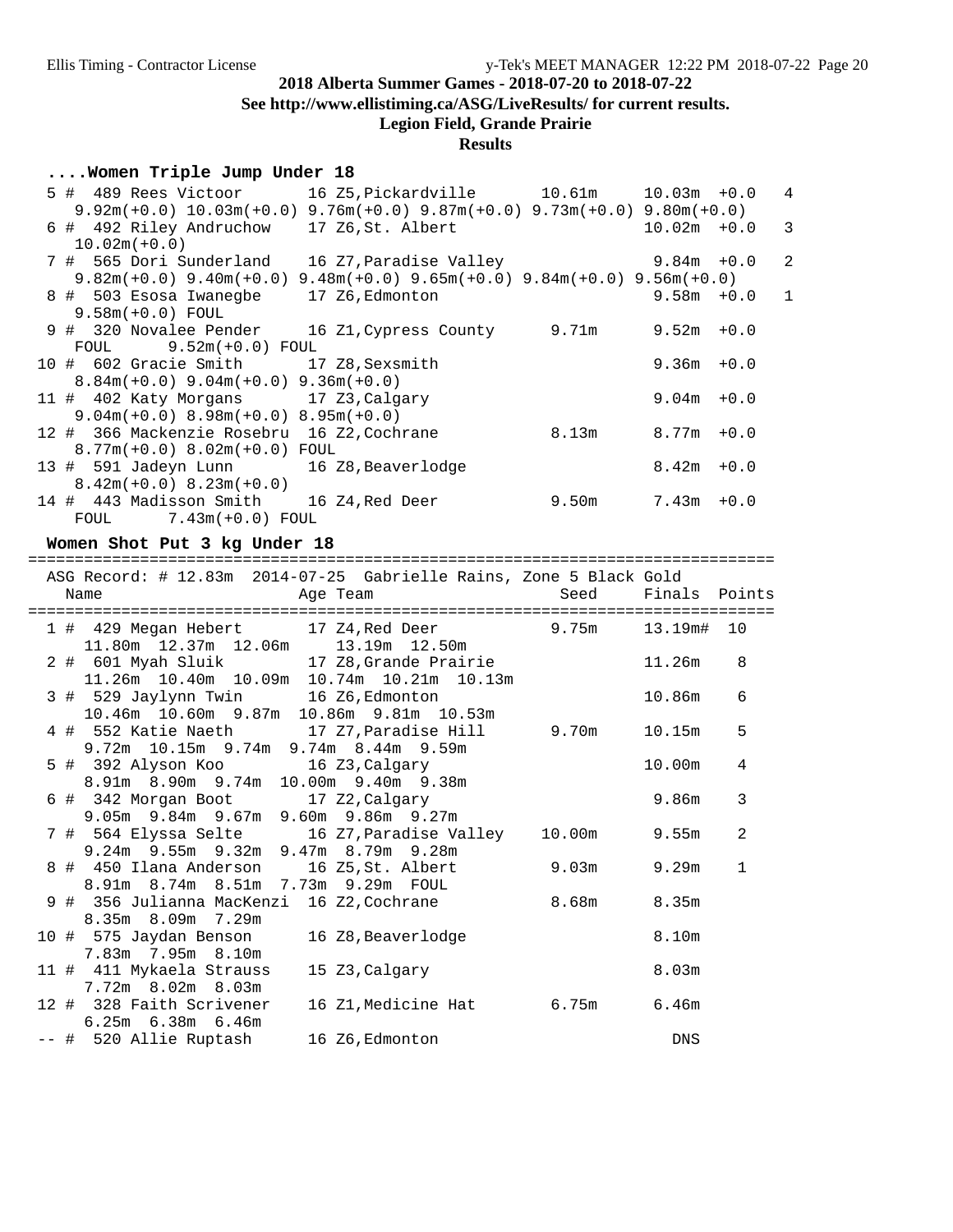**See http://www.ellistiming.ca/ASG/LiveResults/ for current results.**

## **Legion Field, Grande Prairie**

## **Results**

## **Women Discus Throw 1 kg Under 18**

| ASG Record: # 35.20m 2016-07-15 Alexis Johnson, Z3 Calgary<br>Age Team<br>Name                                | Seed               | Finals Points |                |
|---------------------------------------------------------------------------------------------------------------|--------------------|---------------|----------------|
| 1 # 429 Megan Hebert 17 Z4, Red Deer 30.50m<br>29.69m FOUL 29.63m FOUL 27.72m                                 |                    | 29.69m 10     |                |
| 2 # 392 Alyson Koo 16 Z3, Calgary<br>FOUL 23.44m 27.01m FOUL FOUL FOUL                                        |                    | 27.01m        | 8              |
| 3 # 601 Myah Sluik 17 Z8, Grande Prairie<br>$25.45m$ $21.54m$ $23.40m$ $24.12m$ $24.18m$ $24.03m$             |                    | 25.45m        | 6              |
| 4 # 564 Elyssa Selte 16 Z7, Paradise Valley 23.50m<br>FOUL 19.05m 21.78m 23.80m FOUL 19.79m                   |                    | 23.80m        | 5              |
| 5 # 575 Jaydan Benson 16 Z8, Beaverlodge<br>20.87m  20.78m  22.52m  18.55m  19.73m  FOUL                      |                    | 22.52m        | 4              |
| 6 # 512 Maija Malin 16 Z6, Edmonton<br>21.13m 17.70m 16.96m FOUL 21.33m 21.71m                                |                    | 21.71m        | 3              |
| 7 # 356 Julianna MacKenzi 16 Z2,Cochrane<br>FOUL 20.63m 18.41m 20.30m 21.38m 19.27m                           | 17.41m             | 21.38m        | $\overline{2}$ |
| 8 # 450 Ilana Anderson 16 Z5, St. Albert<br>FOUL 20.34m 20.70m 21.28m FOUL 20.46m                             | 23.62m             | 21.28m        | 1              |
| 9 # 529 Jaylynn Twin 16 Z6, Edmonton<br>14.97m  16.50m  18.76m                                                |                    | 18.76m        |                |
| 10 # 411 Mykaela Strauss 15 Z3, Calgary<br>18.58m  16.67m  18.70m                                             |                    | 18.70m        |                |
| -- # 482 Makayla Sheppard 16 Z5, St. Albert                                                                   |                    | <b>SCR</b>    |                |
| Women Hammer Throw 3 kg Under 18                                                                              |                    |               |                |
| ASG Record: # 49.39m 2014-07-26 Madelaine Yee, Zone 3 Calgary                                                 |                    |               |                |
| Name<br>Age Team                                                                                              | Seed Finals Points |               |                |
| 1 # 552 Katie Naeth 17 Z7, Paradise Hill 37.92m<br>FOUL 38.52m 38.09m FOUL 37.42m FOUL                        |                    | 38.52m        | 10             |
| 2 # 392 Alyson Koo 16 Z3, Calgary<br>33.45m FOUL FOUL FOUL FOUL 35.52m                                        |                    | 35.52m        | 8              |
| 3 # 601 Myah Sluik 17 Z8, Grande Prairie                                                                      |                    |               |                |
| FOUL FOUL 28.10m FOUL 29.61m 24.30m                                                                           |                    | 29.61m        | 6              |
| 4 # 512 Maija Malin 16 Z6, Edmonton<br>25.02m  24.40m  27.19m  FOUL  FOUL  FOUL                               |                    | 27.19m        | 5              |
| 5 # 529 Jaylynn Twin 16 Z6, Edmonton                                                                          |                    | 25.99m        | 4              |
| 25.99m FOUL FOUL FOUL 23.37m 24.50m<br>6 # 356 Julianna MacKenzi 16 Z2, Cochrane                              |                    | 24.64m        | $\mathbf{3}$   |
| 22.06m  23.61m  24.50m  FOUL  24.60m  24.64m<br>7 # 429 Megan Hebert<br>17 Z4, Red Deer<br>FOUL 20.88m 24.11m |                    | 24.11m        | 2              |
| 8 # 411 Mykaela Strauss<br>15 Z3, Calgary<br>FOUL 22.35m 23.27m<br>20.39m 20.33m FOUL                         |                    | 23.27m        | $\mathbf 1$    |
| 16 Z5, St. Albert<br>9 # 450 Ilana Anderson<br>FOUL FOUL 22.42m                                               | 28.55m             | 22.42m        |                |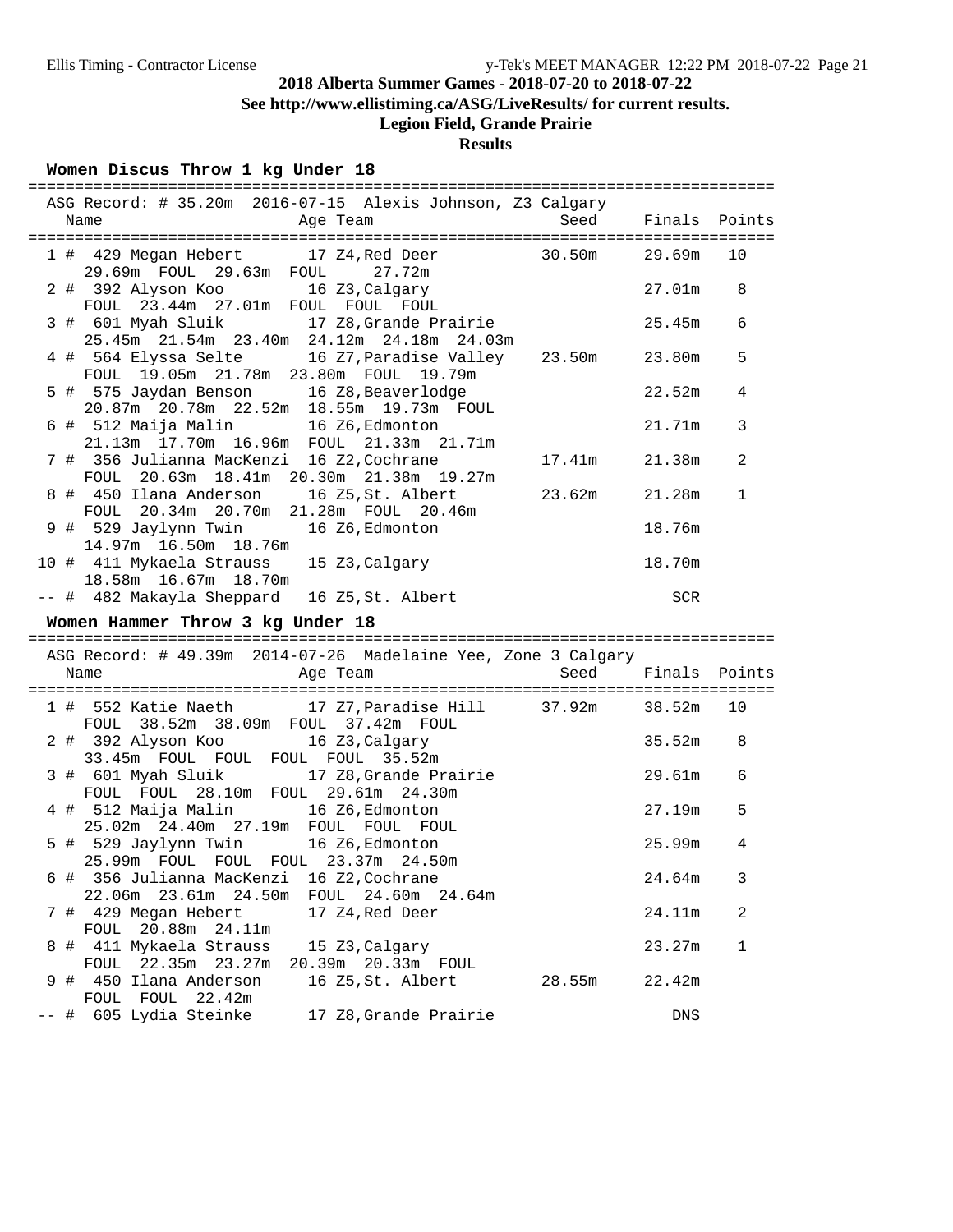**See http://www.ellistiming.ca/ASG/LiveResults/ for current results.**

# **Legion Field, Grande Prairie**

## **Results**

### **Women Javelin Throw 500g Under 18**

| ASG Record: # 36.26m 1997 Sandi Stewart, Zone 4 Parkland                                                                                                        |                                                                                                              |               |               |              |
|-----------------------------------------------------------------------------------------------------------------------------------------------------------------|--------------------------------------------------------------------------------------------------------------|---------------|---------------|--------------|
| Name<br>and the Magnetic Preasurer and Team                                                                                                                     |                                                                                                              | Seed          | Finals Points |              |
|                                                                                                                                                                 | 1 # 429 Megan Hebert 17 Z4, Red Deer 24.00m<br>29.40m FOUL 29.48m FOUL 29.32m 29.59m                         |               | 29.59m        | 10           |
| 2 # 482 Makayla Sheppard 16 Z5, St. Albert<br>23.06m  27.31m  25.55m  24.10m  26.30m                                                                            |                                                                                                              |               | 27.31m        | 8            |
| 3 # 318 Anzelle Muller 17 Z1, Brooks                                                                                                                            | 25.51m  23.99m  26.29m  18.55m  FOUL  FOUL                                                                   |               | 26.29m        | 6            |
| 4 # 601 Myah Sluik<br>24.01m  24.05m  FOUL  FOUL  FOUL  25.79m                                                                                                  | 17 Z8, Grande Prairie                                                                                        |               | 25.79m        | 5            |
| 5 # 450 Ilana Anderson                                                                                                                                          | 16 Z5, St. Albert<br>22.24m FOUL 23.70m 24.51m 21.89m FOUL                                                   | 28.05m        | 24.51m        | 4            |
| 6 # 529 Jaylynn Twin 16 Z6, Edmonton                                                                                                                            | 18.71m 21.98m FOUL 15.95m 21.40m 16.31m                                                                      |               | 21.98m        | 3            |
|                                                                                                                                                                 | 7 # 356 Julianna MacKenzi 16 Z2,Cochrane                 23.19m<br>21.23m 18.39m 19.52m 21.23m 20.80m 19.57m |               | 21.23m        | 2            |
| 8 # 564 Elyssa Selte<br>19.47m 20.86m 19.56m FOUL FOUL FOUL                                                                                                     | 16 Z7, Paradise Valley                                                                                       |               | 20.86m        | $\mathbf{1}$ |
| 9 # 512 Maija Malin<br>18.79m 19.37m 20.70m                                                                                                                     | 16 Z6, Edmonton                                                                                              |               | 20.70m        |              |
| 10 # 383 Lisa Cozma<br>15.77m 19.00m FOUL                                                                                                                       | 17 Z3, Calgary                                                                                               |               | 19.00m        |              |
| 11 # 411 Mykaela Strauss<br>15.92m  14.43m  15.73m                                                                                                              | 15 Z3, Calgary                                                                                               |               | 15.92m        |              |
| 12 # 328 Faith Scrivener<br>12.21m 12.68m 14.41m                                                                                                                | 16 Z1, Medicine Hat 13.99m                                                                                   |               | 14.41m        |              |
| 13 # 575 Jaydan Benson<br>14.08m  13.65m  13.11m                                                                                                                | 16 Z8, Beaverlodge                                                                                           |               | 14.08m        |              |
| -- # 537 Gracie Anderson<br>FOUL                                                                                                                                | 16 Z7, Paradise Valley 26.50m                                                                                |               | FOUL          |              |
| -- # 426 Reem Hamdon 17 24, Red Deer 25.00m<br>Heptathlon: #4 Women 200 Metre Dash Under 18 Heptathlon                                                          |                                                                                                              |               | SCR           |              |
|                                                                                                                                                                 |                                                                                                              |               |               |              |
| ASG Record: # 26.73 2012-07-26 Lucas Hayley, Zone 7 Northeast<br>Name                                                                                           | Age Team <b>Finals</b> Wind Points                                                                           |               |               |              |
|                                                                                                                                                                 |                                                                                                              |               |               |              |
|                                                                                                                                                                 | 1 # 355 Sienna MacDonald 16 Z2, Airdrie 27.19 -0.4<br>2 # 521 Venus Sabourin 16 Z6, Edmonton                 | $27.77 - 0.4$ |               | 696<br>649   |
| 3 # 429 Megan Hebert                                                                                                                                            | 17 Z4, Red Deer                                                                                              | $27.78 - 0.4$ |               | 648          |
| $4$ #                                                                                                                                                           | 17 Z4, Red Deer                                                                                              | 28.64         | $-0.4$        | 581          |
| 435 Sydney Larsen<br>534 Candace Wonago<br>5 #                                                                                                                  | 17 Z6, Edmonton                                                                                              | 28.69         | $-0.4$        | 577          |
| 602 Gracie Smith<br>6 #                                                                                                                                         | 17 Z8, Sexsmith                                                                                              | 30.41         | $-0.4$        | 454          |
| 7 #<br>346 Emily Carvalho                                                                                                                                       | 15 Z2, Cochrane                                                                                              | 32.40         | $-0.4$        | 328          |
| Heptathlon: #7 Women 800 Metre Run Under 18 Heptathlon                                                                                                          |                                                                                                              |               |               |              |
|                                                                                                                                                                 |                                                                                                              |               |               |              |
| Re-seeding due to points may occur at the discretion of the<br>Combined Events Referee or Track Referee.<br>$1.1$ $1.20$ $2.20$ $2.20$ $2.01$ $6.7$ $1.5$ $1.7$ |                                                                                                              |               |               |              |
|                                                                                                                                                                 |                                                                                                              |               |               |              |

|      |                        |          |                |  | ASG Record: $\#$ 2:28.03 2016-07-15 Kira Kopec, Z1 Sunny South |               |
|------|------------------------|----------|----------------|--|----------------------------------------------------------------|---------------|
| Name |                        | Age Team |                |  |                                                                | Finals Points |
|      |                        |          |                |  |                                                                |               |
|      | 1 # 521 Venus Sabourin |          | 16 Z6,Edmonton |  | 2:39.79                                                        | 575           |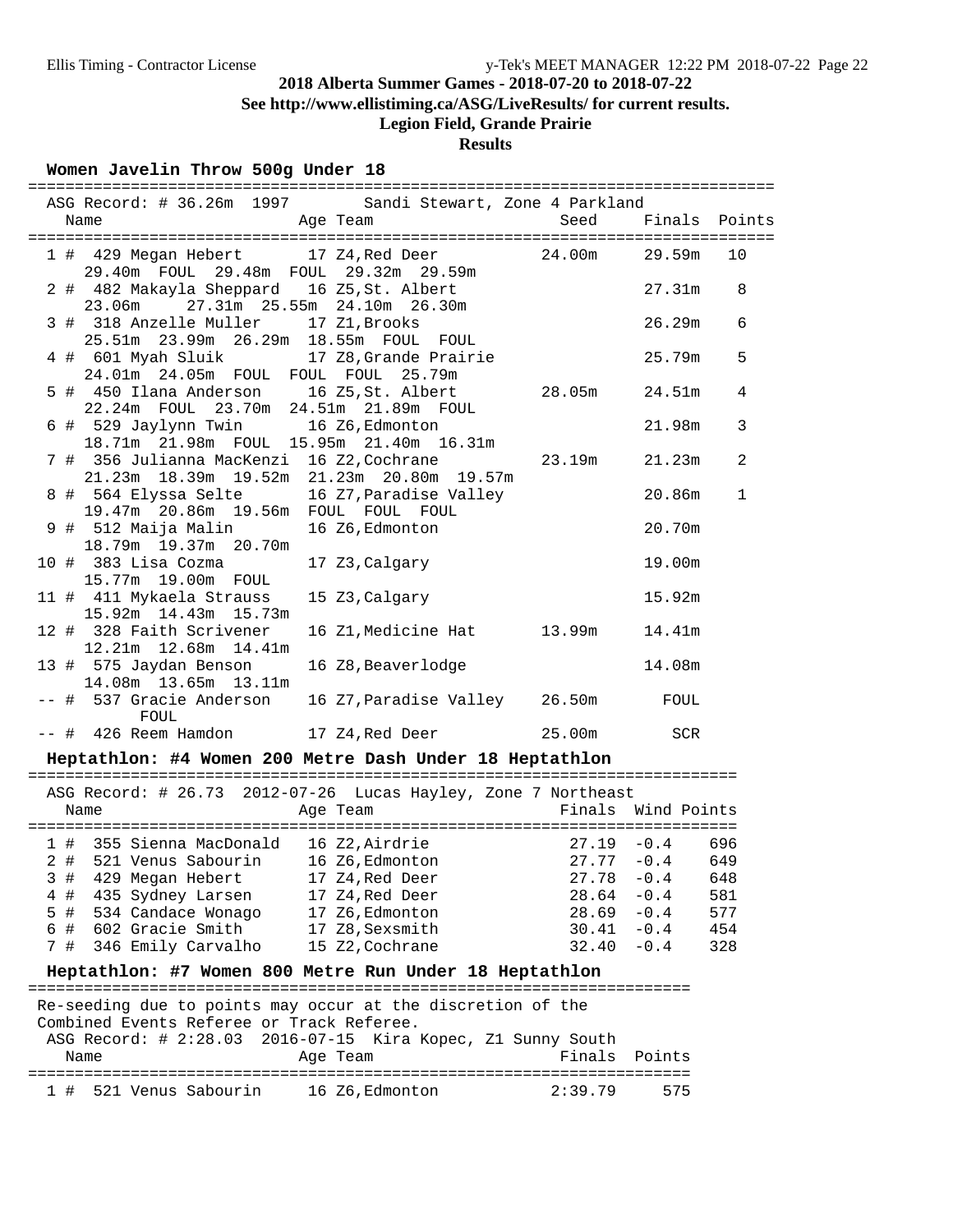## **2018 Alberta Summer Games - 2018-07-20 to 2018-07-22 See http://www.ellistiming.ca/ASG/LiveResults/ for current results.**

## **Legion Field, Grande Prairie**

**Results**

#### **....Heptathlon: #7 Women 800 Metre Run Under 18 Heptathlon**

|  | 2 # 534 Candace Wonago   | 17 Z6, Edmonton | 2:40.24 | 570 |
|--|--------------------------|-----------------|---------|-----|
|  | 3 # 429 Megan Hebert     | 17 Z4, Red Deer | 2:45.54 | 511 |
|  | 4 # 435 Sydney Larsen    | 17 Z4, Red Deer | 2:47.73 | 487 |
|  | 5 # 346 Emily Carvalho   | 15 Z2, Cochrane | 2:53.54 | 427 |
|  | 6 # 355 Sienna MacDonald | 16 Z2.Airdrie   | 2:54.02 | 423 |
|  | 7 # 602 Gracie Smith     | 17 Z8, Sexsmith | 3:06.16 | 310 |

#### **Heptathlon: #1 Women 100 Metre Hurdles 0.76m Under 18 Heptathlon**

============================================================================

#### 13m to first/8.5m between

|                                 |      |                                                                                                                                                             |                                                                                                                                             |       |                                                           | Wind Points |
|---------------------------------|------|-------------------------------------------------------------------------------------------------------------------------------------------------------------|---------------------------------------------------------------------------------------------------------------------------------------------|-------|-----------------------------------------------------------|-------------|
|                                 |      |                                                                                                                                                             |                                                                                                                                             | 15.27 | NWI                                                       | 806         |
|                                 |      |                                                                                                                                                             |                                                                                                                                             | 17.26 | NWI                                                       | 567         |
|                                 |      |                                                                                                                                                             |                                                                                                                                             | 18.32 | NWI                                                       | 456         |
|                                 |      |                                                                                                                                                             |                                                                                                                                             | 19.80 | NWI                                                       | 319         |
|                                 |      |                                                                                                                                                             |                                                                                                                                             | 20.00 | NWI                                                       | 302         |
|                                 |      |                                                                                                                                                             |                                                                                                                                             | 20.85 | NWI                                                       | 236         |
|                                 |      |                                                                                                                                                             |                                                                                                                                             | 20.93 | NWI                                                       | 230         |
| 1#<br>$2 \pm$<br>4#<br>5#<br>7# | Name | 355 Sienna MacDonald<br>521 Venus Sabourin<br>3 # 534 Candace Wonago<br>429 Megan Hebert<br>435 Sydney Larsen<br>6 # 346 Emily Carvalho<br>602 Gracie Smith | Age Team<br>16 Z2, Airdrie<br>16 Z6.Edmonton<br>17 Z6, Edmonton<br>17 Z4, Red Deer<br>17 Z4, Red Deer<br>15 Z2, Cochrane<br>17 Z8, Sexsmith |       | ASG Record: # 15.05 2016-07-15 Kira Kopec, Z1 Sunny South | Finals      |

### **Heptathlon: #2 Women High Jump Under 18 Heptathlon**

=======================================================================

|                                                                   | ASG Record: # 1.58m 2012-07-26 Lucas Hayley, Zone 7 Northeast |               |  |
|-------------------------------------------------------------------|---------------------------------------------------------------|---------------|--|
| Name                                                              | Age Team                                                      | Finals Points |  |
|                                                                   |                                                               |               |  |
| 1 # 521 Venus Sabourin 16 Z6, Edmonton                            |                                                               | 1.61m# 747    |  |
| 1.43 1.46 1.49 1.52 1.55 1.58 1.61 1.64                           |                                                               |               |  |
| 0 0 0 0 0 0 XXO XXX                                               |                                                               |               |  |
| 2 # 435 Sydney Larsen 17 Z4, Red Deer                             |                                                               | 1.49m 610     |  |
| 1.43 1.49 1.52                                                    |                                                               |               |  |
| O XO XXX                                                          |                                                               |               |  |
| 2 # 534 Candace Wonago 17 Z6, Edmonton                            |                                                               | 1.49m 610     |  |
| 1.40 1.43 1.46 1.49 1.52                                          |                                                               |               |  |
| O XXO XXO O XXX                                                   |                                                               |               |  |
| 4 # 602 Gracie Smith 17 Z8, Sexsmith                              |                                                               | 1.46m 577     |  |
| 1.25 1.28 1.31 1.34 1.37 1.40 1.43 1.46 1.49                      |                                                               |               |  |
| 0 0 0 0 XO 0 XXO 0 XXX                                            |                                                               |               |  |
| 5 # 355 Sienna MacDonald 16 Z2,Airdrie                            |                                                               | $1.37m$ 481   |  |
| 1.25 1.28 1.31 1.34 1.37 1.40                                     |                                                               |               |  |
| $\Omega$<br>O XXX<br>$\overline{O}$<br>$\overline{O}$<br>$\Omega$ |                                                               |               |  |
| 6 # 429 Megan Hebert 17 Z4, Red Deer                              |                                                               | 1.34m 449     |  |
|                                                                   | 1.10 1.13 1.16 1.19 1.22 1.25 1.28 1.31 1.34 1.37             |               |  |
| 0 0 0 0 XO 0 XO 0                                                 | XO<br>XXX                                                     |               |  |
| 7 # 346 Emily Carvalho     15 Z2,Cochrane                         |                                                               | 1.19m 302     |  |
| 1.10 1.13 1.16 1.19 1.22                                          |                                                               |               |  |
| $\Omega$<br>XO XO XXO XXX                                         |                                                               |               |  |
|                                                                   |                                                               |               |  |

#### **Heptathlon: #5 Women Long Jump Under 18 Heptathlon**

|      |  | ASG Record: # 5.33m 2016-07-15 Kira Kopec, Z1 Sunny South |  |  |                    |  |
|------|--|-----------------------------------------------------------|--|--|--------------------|--|
| Name |  | Age Team                                                  |  |  | Finals Wind Points |  |
|      |  |                                                           |  |  |                    |  |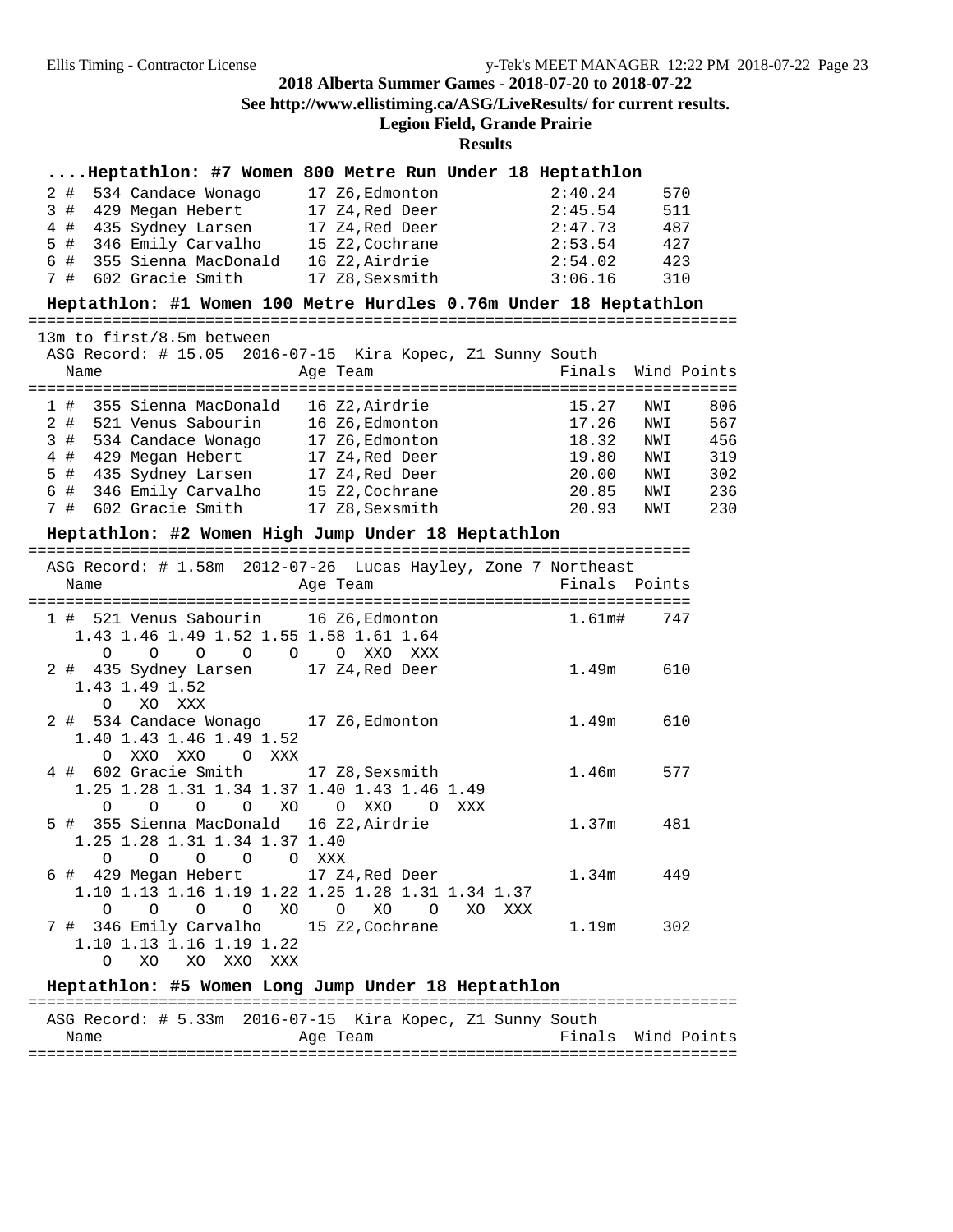**See http://www.ellistiming.ca/ASG/LiveResults/ for current results.**

**Legion Field, Grande Prairie**

## **Results**

| Heptathlon: #5 Women Long Jump Under 18 Heptathlon     |               |     |
|--------------------------------------------------------|---------------|-----|
| 1 # 355 Sienna MacDonald 16 Z2, Airdrie                | $5.07m$ $3.3$ | 578 |
| 4.86m(1.9) 5.07m(3.3) 4.74m(1.3)                       |               |     |
| 2 # 435 Sydney Larsen 17 Z4, Red Deer                  | $4.69m$ 1.7   | 477 |
| $4.69$ m $(1.7)$ $4.55$ m $(2.5)$ $4.53$ m $(3.0)$     |               |     |
| 3 # 521 Venus Sabourin 16 Z6, Edmonton                 | $4.67m$ 1.6   | 472 |
| $4.21m(1.6)$ $4.67m(1.6)$ $4.64m(1.4)$                 |               |     |
| 4 # 602 Gracie Smith 17 Z8, Sexsmith                   | $4.53m$ 2.7   | 436 |
| $3.80m(1.3)$ 4.53m $(2.7)$ 3.95m $(3.0)$               |               |     |
| 5 # 534 Candace Wonago 17 Z6, Edmonton                 | $4.49m$ 1.3   | 426 |
| $4.40m(1.7)$ $3.87m(4.0)$ $4.49m(1.3)$                 |               |     |
| 6 # 429 Megan Hebert 17 Z4, Red Deer                   | $4.40m$ 1.3   | 403 |
| $4.10m(2.5)$ $4.36m(2.3)$ $4.40m(1.3)$                 |               |     |
| 7 # 346 Emily Carvalho 15 Z2, Cochrane                 | $3.30m$ 1.8   | 161 |
| $FOUL(3.4)$ 3.10m $(1.5)$ 3.30m $(1.8)$                |               |     |
|                                                        |               |     |
| Heptathlon: #3 Women Shot Put 3 kg Under 18 Heptathlon |               |     |

|  | ASG Record: # 13.55m 2016-07-15 Kira Kopec, Z1 Sunny South<br>Name | Age Team        |  | Finals | Points |
|--|--------------------------------------------------------------------|-----------------|--|--------|--------|
|  |                                                                    |                 |  |        |        |
|  | 1 # 429 Megan Hebert<br>12.00m  12.69m  12.89m                     | 17 Z4,Red Deer  |  | 12.89m | 720    |
|  | 2 # 435 Sydney Larsen                                              | 17 Z4,Red Deer  |  | 10.24m | 545    |
|  | $9.39m$ $9.24m$ $10.24m$<br>3 # 355 Sienna MacDonald               | 16 Z2, Airdrie  |  | 8.42m  | 427    |
|  | $8.42m$ 7.90m 7.47m                                                |                 |  |        |        |
|  | 4 # 521 Venus Sabourin                                             | 16 Z6, Edmonton |  | 8.03m  | 401    |
|  | $8.03m$ $7.17m$ $6.72m$                                            |                 |  |        |        |
|  | 5 # 534 Candace Wonago                                             | 17 Z6, Edmonton |  | 7.63m  | 375    |
|  | 7.56m 7.41m 7.63m                                                  |                 |  |        |        |
|  | $6$ # $602$ Gracie Smith                                           | 17 Z8, Sexsmith |  | 7.24m  | 350    |
|  | 7.18m 6.04m 7.24m                                                  |                 |  |        |        |
|  | 7 # 346 Emily Carvalho<br>5.18m 5.82m 5.53m                        | 15 Z2, Cochrane |  | 5.82m  | 260    |
|  |                                                                    |                 |  |        |        |

## **Heptathlon: #6 Women Javelin Throw 500g Under 18 Heptathlon**

| ASG Record: # 35.46m 2016-07-15 Hayley Lalor, Zone 4 Parkland<br>Name                    | Age Team |                 | Finals Points |     |
|------------------------------------------------------------------------------------------|----------|-----------------|---------------|-----|
| ------------------------<br>1 # 429 Megan Hebert 17 Z4, Red Deer<br>26.56m 28.67m 31.12m |          |                 | 31.12m        | 498 |
| 2 # 355 Sienna MacDonald<br>23.32m 29.65m 25.49m                                         |          | 16 Z2.Airdrie   | 29.65m        | 470 |
| 3 # 534 Candace Wonago<br>19.27m FOUL FOUL                                               |          | 17 Z6, Edmonton | 19.27m        | 275 |
| 4 # 602 Gracie Smith<br>FOUL 13.97m 17.83m                                               |          | 17 Z8, Sexsmith | 17.83m        | 249 |
| 5 # 435 Sydney Larsen<br>FOUL 17.32m FOUL                                                |          | 17 Z4,Red Deer  | 17.32m        | 239 |
| 6 # 521 Venus Sabourin<br>14.43m 10.81m 16.85m                                           |          | 16 Z6, Edmonton | 16.85m        | 231 |
| 7 # 346 Emily Carvalho<br>13.15m 12.19m 12.64m                                           |          | 15 Z2, Cochrane | 13.15m        | 163 |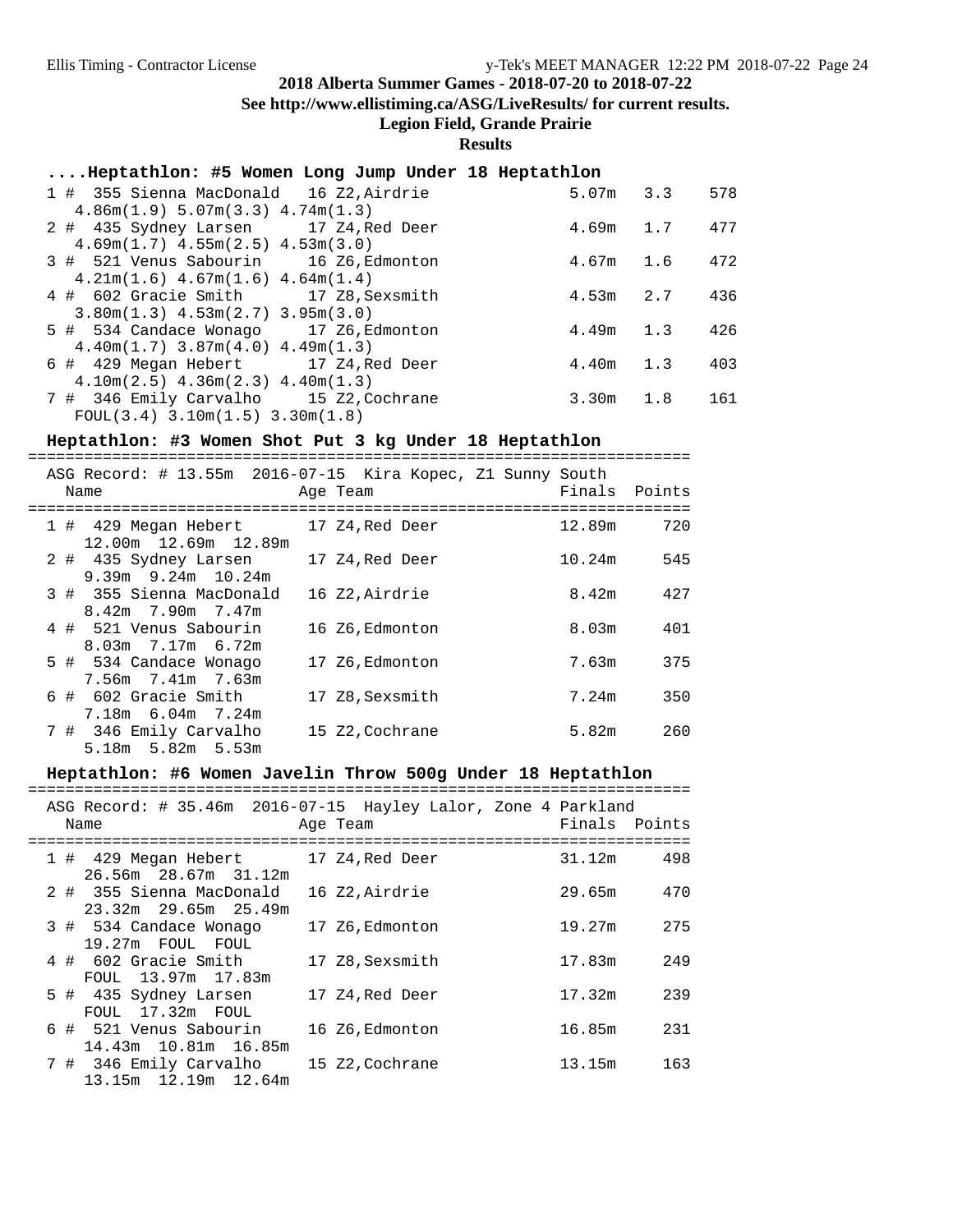**See http://www.ellistiming.ca/ASG/LiveResults/ for current results.**

# **Legion Field, Grande Prairie**

## **Results**

### **Women Heptathlon Under 18**

|                   |      | ASG Record: # 4830 2016-07-15 Kira Kopec, Z1 Sunny South |                       |                              |                |                                  |                |                   |
|-------------------|------|----------------------------------------------------------|-----------------------|------------------------------|----------------|----------------------------------|----------------|-------------------|
|                   | Name |                                                          | Age Team              | Seed                         | Finals Points  |                                  |                |                   |
|                   |      |                                                          |                       |                              |                |                                  |                |                   |
| 1#                |      | 355 Sienna MacDonald                                     | 16 Z2, Airdrie        |                              | 3881           | 10                               |                |                   |
| 2#                |      | 521 Venus Sabourin                                       | 16 Z6,Edmonton        |                              | 3642           | 8                                |                |                   |
| 3#                |      | 429 Megan Hebert                                         | 17 Z4, Red Deer       |                              | 3548           | 6                                |                |                   |
| 4#                |      | 534 Candace Wonago                                       | 17 Z6, Edmonton       |                              | 3289           | 5                                |                |                   |
| 5 #               |      | 435 Sydney Larsen                                        | 17 Z4, Red Deer       | 2560                         | 3241           | 4                                |                |                   |
|                   |      | 6 # 602 Gracie Smith                                     | 17 Z8, Sexsmith       |                              | 2606           | 3                                |                |                   |
|                   |      | 7 # 346 Emily Carvalho                                   | 15 Z2, Cochrane       |                              | 1877           | $\overline{2}$                   |                |                   |
|                   |      | Men 100 Metre Dash Under 16                              |                       |                              |                |                                  |                |                   |
|                   |      | 8 Advance: Top 3 Each Heat plus Next 2 Best Times        |                       |                              |                |                                  |                |                   |
|                   |      |                                                          |                       |                              |                |                                  |                |                   |
|                   |      | ASG Record: # 10.6h 1981                                 |                       | Doug Murphy, Zone 6 Edmonton |                |                                  |                |                   |
|                   | Name |                                                          | Age Team              | Seed                         | Prelims        | Wind H#                          |                |                   |
|                   |      |                                                          |                       |                              |                |                                  |                |                   |
| Preliminaries     |      |                                                          |                       |                              |                |                                  |                |                   |
| 1#                |      | 527 Brendon Thompson                                     | 15 Z6,Edmonton        | 11.49                        | 11.79Q 0.3 1   |                                  |                |                   |
| $2$ #             |      | 481 Ethan Samson                                         | 15 Z5, St. Albert     | 11.81                        | 11.84Q 0.2 2   |                                  |                |                   |
| 3#                |      | 408 Caiden Schultz                                       | 15 Z3, Calgary        | 11.52                        | 11.81Q 0.3 1   |                                  |                |                   |
| $4$ #             |      | 377 Joshua Akabuogu                                      | 15 Z3, Calgary        |                              | 12.18Q 0.2 2   |                                  |                |                   |
| 5 #               |      | 423 Emmanuel Delgado                                     | 15 Z4,Red Deer        | 11.80                        | 12.36Q 0.3 1   |                                  |                |                   |
| 6 #               |      | 431 Riley Jackson                                        | 15 Z4, Red Deer       | 11.96                        | 12.380 0.2 2   |                                  |                |                   |
| 7#                |      | 370 Matthew Subryan                                      | 15 Z2,airdrie         | 12.52                        | $12.82q$ 0.3 1 |                                  |                |                   |
| 8<br>#            |      | 495 Elliot Cameron                                       | 15 Z6, Edmonton       | 13.93                        | $12.84q$ 0.2 2 |                                  |                |                   |
| 9<br>#            |      | 484 Julian Sy                                            | 15 Z5, St. Albert     |                              | 12.85          | $0.3 \quad 1$                    |                |                   |
| 10#               |      | 571 Anthony Willerton 14 Z7, Lloydminster                |                       | 13.08                        | 13.05          | $0.3 \quad 1$                    |                |                   |
|                   |      | 11 # 611 Adam Twelvetree                                 | 14 Z8, Grande Priarie |                              | 13.35          | $0.3 \quad 1$                    |                |                   |
|                   |      | 12 # 584 Sam Friesen                                     | 14 Z8, La Crete       |                              | 13.50          | 0.2                              | $\overline{2}$ |                   |
|                   |      |                                                          |                       |                              |                |                                  |                |                   |
|                   |      | 13 # 331 Cody These                                      | 14 Z1, Tilley         |                              | 13.59          | $0.3 \quad 1$                    |                |                   |
| -- #              |      | 303 Elic Ayomanor                                        | 15 Z1,Medicine Hat    | 11.47                        | DQ             |                                  |                | 0.2 2 Rule 142.4c |
| -- #              |      | 373 Tag Weder                                            | 15 Z2, Cochrane       |                              | X12.08         | 0.2                              | 2              |                   |
|                   |      | Men 100 Metre Dash Under 16                              |                       |                              |                |                                  |                |                   |
|                   |      | ASG Record: # 10.6h 1981                                 |                       | Doug Murphy, Zone 6 Edmonton |                |                                  |                |                   |
|                   | Name |                                                          | Age Team              | Prelims                      | Finals         |                                  | Wind Points    |                   |
|                   |      |                                                          |                       |                              |                |                                  |                |                   |
| Finals            |      |                                                          |                       |                              |                |                                  |                |                   |
| 1#                |      | 527 Brendon Thompson                                     | 15 Z6, Edmonton       | 11.79                        | 11.43          | $-0.1$                           | 10             |                   |
| $2$ #             |      | 408 Caiden Schultz                                       | 15 Z3, Calgary        | 11.81                        | 11.63          | $-0.1$                           | 8              |                   |
| $\mathbf{3}$<br># |      | 481 Ethan Samson                                         | 15 Z5, St. Albert     | 11.84                        | 11.78          | $-0.1$                           | 6              |                   |
| 4 #               |      | 377 Joshua Akabuogu                                      | 15 Z3, Calgary        | 12.18                        | 11.84          | $-0.1$                           | 5              |                   |
| 5 #               |      | 423 Emmanuel Delgado                                     | 15 Z4, Red Deer       | 12.36                        | 11.98          | $-0.1$                           | 4              |                   |
| б<br>#            |      | 370 Matthew Subryan                                      | 15 Z2, airdrie        | 12.82                        | 12.52          | $\textcolor{red}{\mathbf{-0.1}}$ | 3              | 12.513            |
| 7#                |      | 431 Riley Jackson                                        | 15 Z4, Red Deer       | 12.38                        | 12.52          | $-0.1$                           | 2              | 12.516            |
| 8#                |      | 495 Elliot Cameron                                       | 15 Z6, Edmonton       | 12.84                        | 12.66          | $-0.1$                           | $\mathbf 1$    |                   |
|                   |      |                                                          |                       |                              |                |                                  |                |                   |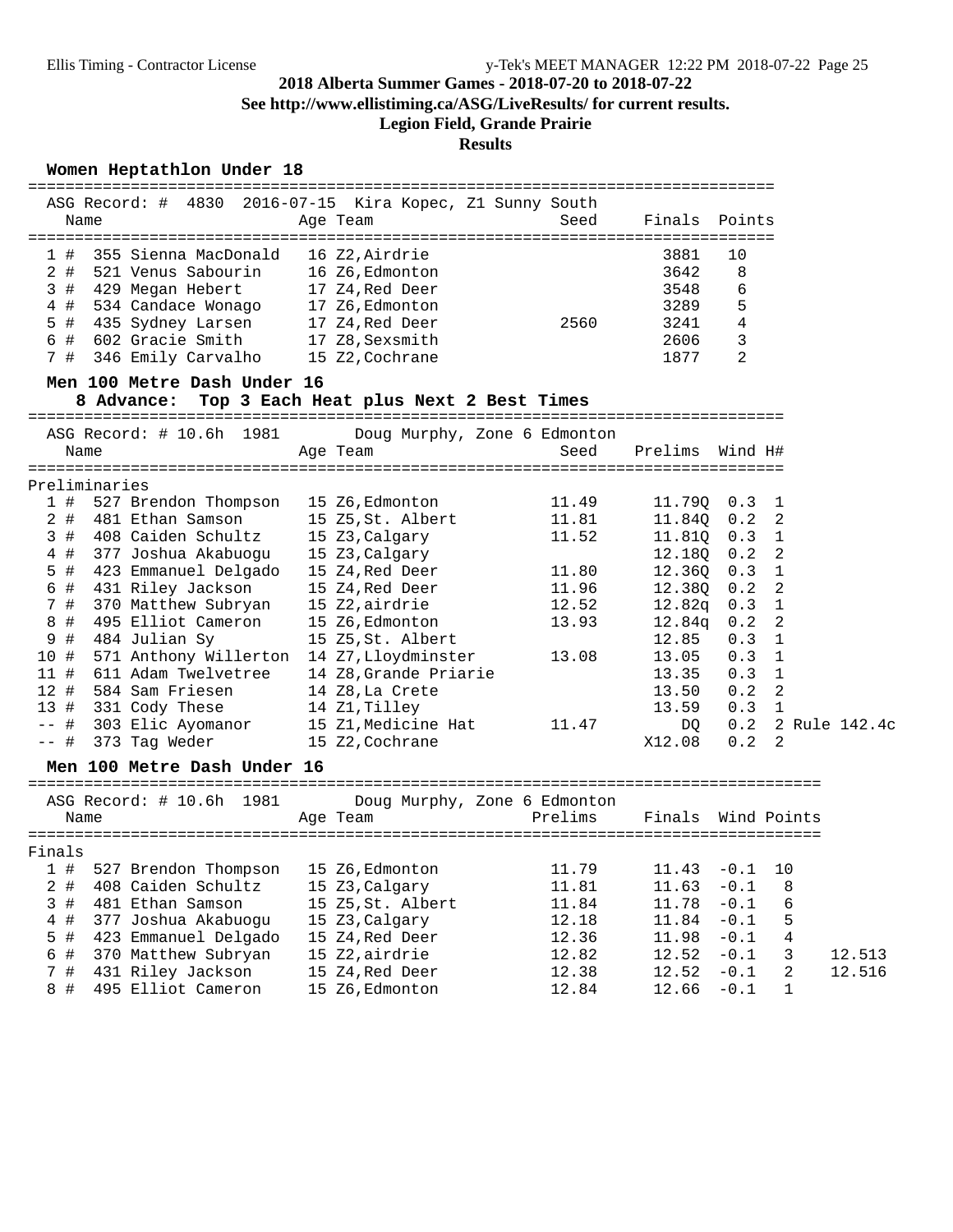### **2018-07-22**

| 2018 Alberta Summer Games - 2018-07-20 to 2018-07-22<br>See http://www.ellistiming.ca/ASG/LiveResults/ for current results.<br><b>Legion Field, Grande Prairie</b><br><b>Results</b>                                                                                                                                                                                                                                                                                                                        |                                                                                                                                                                                                                                                                                    |                                                                                        |                                                                                                                                           |                                                                                                                                                                                                                                                                |  |  |  |  |  |
|-------------------------------------------------------------------------------------------------------------------------------------------------------------------------------------------------------------------------------------------------------------------------------------------------------------------------------------------------------------------------------------------------------------------------------------------------------------------------------------------------------------|------------------------------------------------------------------------------------------------------------------------------------------------------------------------------------------------------------------------------------------------------------------------------------|----------------------------------------------------------------------------------------|-------------------------------------------------------------------------------------------------------------------------------------------|----------------------------------------------------------------------------------------------------------------------------------------------------------------------------------------------------------------------------------------------------------------|--|--|--|--|--|
| Men 200 Metre Dash Under 16<br>8 Advance: Top 3 Each Heat plus Next 2 Best Times                                                                                                                                                                                                                                                                                                                                                                                                                            |                                                                                                                                                                                                                                                                                    |                                                                                        |                                                                                                                                           |                                                                                                                                                                                                                                                                |  |  |  |  |  |
| ASG Record: # 21.9h 1981<br>Name                                                                                                                                                                                                                                                                                                                                                                                                                                                                            | Age Team                                                                                                                                                                                                                                                                           | Doug Murphy, Zone 6 Edmonton<br>Seed                                                   | Prelims                                                                                                                                   | Wind H#                                                                                                                                                                                                                                                        |  |  |  |  |  |
| Preliminaries<br>1#<br>527 Brendon Thompson<br>2#<br>481 Ethan Samson<br>3#<br>408 Caiden Schultz<br>4#<br>377 Joshua Akabuogu<br>5 #<br>423 Emmanuel Delgado<br>528 Ethan Tweten<br>6 #<br>7#<br>370 Matthew Subryan<br>$\,8\,$<br>#<br>571 Anthony Willerton 14 Z7, Lloydminster<br>9<br>#<br>314 Orion Legg<br>419 Juan Bustos<br>10 #<br>11#<br>611 Adam Twelvetree<br>12 # 538 Logan Berg<br>13 # 484 Julian Sy<br>584 Sam Friesen<br>14 #<br>303 Elic Ayomanor<br>-- #<br>Men 200 Metre Dash Under 16 | 15 Z6, Edmonton<br>15 Z5, St. Albert<br>15 Z3, Calgary<br>15 Z3, Calgary<br>15 Z4,Red Deer<br>14 Z6, Edmonton<br>15 Z2,airdrie<br>14 Z1, Lethbridge<br>14 Z4, Red Deer<br>14 Z8, Grande Priarie<br>15 Z7, Rivercourse<br>15 Z5,St. Albert<br>14 Z8,La Crete<br>15 Z1, Medicine Hat | 23.46<br>23.82<br>23.61<br>24.00<br>24.86<br>25.15<br>27.90<br>25.81<br>26.00<br>23.26 | 23.470<br>23.73Q<br>23.85Q<br>24.43Q<br>24.660<br>24.820<br>25.26q<br>25.84q<br>25.91<br>26.22<br>26.68<br>26.70<br>26.75<br>27.00<br>DNF | 1.2<br>2<br>2.0<br>$\mathbf{1}$<br>2.0<br>$\mathbf{1}$<br>1.2<br>2<br>1.2<br>2<br>$\mathbf 1$<br>2.0<br>2<br>1.2<br>$\overline{a}$<br>1.2<br>2.0<br>$\mathbf{1}$<br>2.0<br>$\mathbf{1}$<br>2.0<br>1<br>2.0<br>$\mathbf{1}$<br>2<br>1.2<br>1.2<br>2<br>1.2<br>2 |  |  |  |  |  |
| ASG Record: # 21.9h 1981<br>Name                                                                                                                                                                                                                                                                                                                                                                                                                                                                            | Age Team                                                                                                                                                                                                                                                                           | Doug Murphy, Zone 6 Edmonton<br>Prelims                                                |                                                                                                                                           | Finals Wind Points                                                                                                                                                                                                                                             |  |  |  |  |  |
| Finals<br>527 Brendon Thompson<br>1#<br>2#<br>481 Ethan Samson<br>3#<br>408 Caiden Schultz<br>377 Joshua Akabuogu<br>$4$ #<br>$5$ #<br>370 Matthew Subryan<br>6 #<br>528 Ethan Tweten<br>7 #<br>571 Anthony Willerton 14 Z7, Lloydminster<br>8 #<br>423 Emmanuel Delgado                                                                                                                                                                                                                                    | 15 Z6, Edmonton<br>15 Z5, St. Albert<br>15 Z3, Calgary<br>15 Z3, Calgary<br>15 Z2, airdrie<br>14 Z6, Edmonton<br>15 Z4, Red Deer                                                                                                                                                   | 23.47<br>23.73<br>23.85<br>24.43<br>25.26<br>24.82<br>25.84<br>24.66                   | 23.67<br>24.23<br>24.44<br>24.48<br>25.38<br>25.76<br>26.70<br>28.27                                                                      | 0.7<br>10<br>0.7<br>8<br>0.7<br>6<br>5<br>0.7<br>0.7<br>4<br>3<br>0.7<br>$\overline{a}$<br>0.7<br>0.7<br>$\mathbf 1$                                                                                                                                           |  |  |  |  |  |
| Men 300 Metre Dash Under 16                                                                                                                                                                                                                                                                                                                                                                                                                                                                                 |                                                                                                                                                                                                                                                                                    |                                                                                        |                                                                                                                                           |                                                                                                                                                                                                                                                                |  |  |  |  |  |

===================================================================================

|        |      |                      | ASG Record: # 35.92 2016-07-15 Logan Nellis, Z2 Big Country |       |                  |                |                |
|--------|------|----------------------|-------------------------------------------------------------|-------|------------------|----------------|----------------|
|        | Name |                      | Age Team                                                    | Seed  | Finals H# Points |                |                |
|        |      |                      |                                                             |       |                  |                |                |
| 1#     |      | 481 Ethan Samson     | 15 Z5,St. Albert                                            | 37.81 | 38.33            | 2              | 10             |
| 2 #    |      | 423 Emmanuel Delgado | 15 Z4,Red Deer                                              | 37.50 | 38.93            | 2              | 8              |
| 3#     |      | 522 Aaron Schaber    | 15 Z6, Sherwood Park                                        |       | 39.45            | $\mathbf{1}$   | 6              |
| 4#     |      | 431 Riley Jackson    | 15 Z4,Red Deer                                              | 38.00 | 39.73            | 2              | 5              |
| 5#     |      | 528 Ethan Tweten     | 14 Z6,Edmonton                                              | 38.71 | 39.86            | 2              | 4              |
| 6#     |      | 378 Gabriel Audra    | 15 Z3, Calgary                                              |       | 40.11            | $\mathbf{1}$   | 3              |
| 7#     |      | 539 Clay Bryden      | 15 Z7, Vermilion                                            |       | 40.16            | $\mathbf{1}$   | $\mathfrak{D}$ |
| 8#     |      | 314 Orion Legg       | 14 Z1,Lethbridge                                            | 41.01 | 40.85            | 2              | $\mathbf{1}$   |
| 9#     |      | 386 Nicholas Emerson | 14 Z3, Calgary                                              |       | 44.96            | $\overline{2}$ |                |
| 10#    |      | 603 Aadam Stalker    | 13 Z8, Peace River                                          |       | 45.45            | $\mathbf{1}$   |                |
| 11#    |      | 609 Liam Tinworth    | 14 Z8, Grande Prairie                                       |       | 49.94            | 2              |                |
| $--$ # |      | 373 Tag Weder        | 15 Z2, Cochrane                                             |       | DNS              |                |                |
| $--$ # |      | 303 Elic Ayomanor    | 15 Z1, Medicine Hat                                         | 37.24 | <b>SCR</b>       |                |                |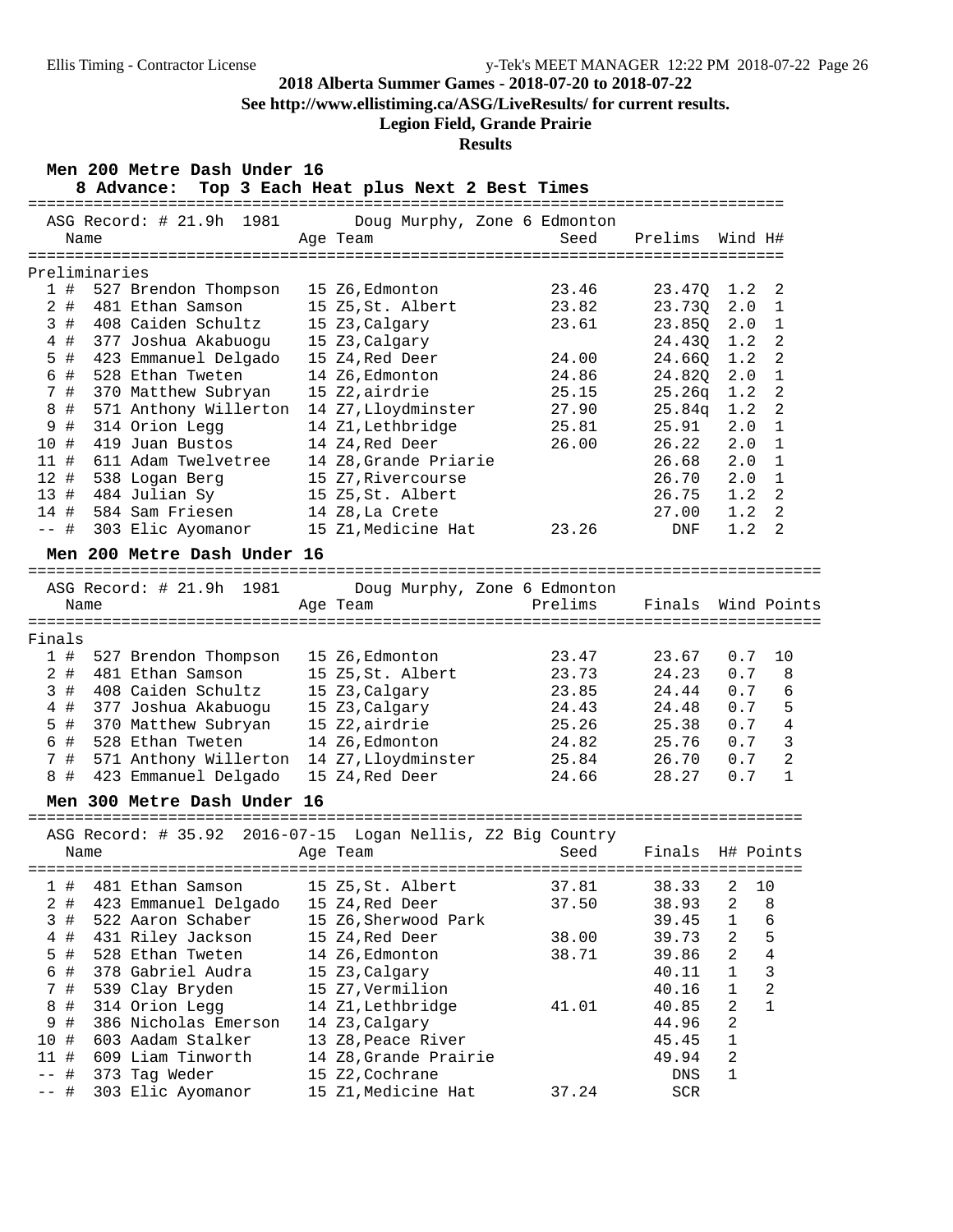**See http://www.ellistiming.ca/ASG/LiveResults/ for current results.**

# **Legion Field, Grande Prairie**

## **Results**

#### **Men 800 Metre Run Under 16**

|        | ASG Record: # 1:58.31 2014-07-26 Scott Chalupiak, Zone 2 Big Country |                       |                   |         |               |  |
|--------|----------------------------------------------------------------------|-----------------------|-------------------|---------|---------------|--|
|        | Name                                                                 | Age Team              | Seed              | Finals  | Points        |  |
| 1#     | 483 Mats Swanson                                                     | 14 Z5, St. Albert     | 2:01.24           | 2:02.87 | 10            |  |
| $2$ #  | 487 Alec Tinga                                                       | 15 Z5, St. Albert     | 2:15.83           | 2:12.11 | 8             |  |
| 3#     | 424 Quinn Eberts                                                     | 15 Z4, red deer       | 2:13.00           | 2:13.22 | 6             |  |
| $4$ #  | 414 Emiliano Velazque 15 Z3, Calgary                                 |                       | 2:08.07           | 2:17.13 | 5             |  |
| $5$ #  | 588 Deizel Leet                                                      | 15 Z8, Beaverlodge    |                   | 2:18.48 | 4             |  |
| 6 #    | 510 Sebastian Lind                                                   | 15 Z6, Edmonton       | 2:16.81           | 2:18.70 | $\mathbf{3}$  |  |
| 7 #    | 539 Clay Bryden                                                      | 15 Z7, Vermilion      |                   | 2:18.93 | 2             |  |
| 8 #    | 364 Robert (bobby) Ro 15 Z2, Airdrie                                 |                       | 2:18.05           | 2:19.27 | $\mathbf{1}$  |  |
| 9 #    | 436 Simon Marchinko                                                  | 14 Z4, Red deer       | 2:25.00           | 2:23.77 |               |  |
| 10 #   | 331 Cody These                                                       | 14 Z1, Tilley         | 2:20.68           | 2:24.47 |               |  |
| $11$ # | 327 Kieran Schmidtke                                                 | 14 Z1,Lethbridge      | 2:18.61           | 2:24.87 |               |  |
| 12#    | 386 Nicholas Emerson                                                 | 14 Z3, Calgary        |                   | 2:25.56 |               |  |
| 13#    | 594 Seth Martens                                                     | 14 Z8, Grande Prairie |                   | 2:26.47 |               |  |
| 14 #   | 357 Liam McCullough                                                  | 15 Z2, Cochrane       |                   | 2:27.78 |               |  |
| 15 #   | 495 Elliot Cameron                                                   | 15 Z6, Edmonton       | 2:17.51           | 2:28.78 |               |  |
|        |                                                                      |                       |                   |         |               |  |
|        | Men 1200 Metre Run Under 16                                          |                       |                   |         |               |  |
|        |                                                                      |                       |                   |         |               |  |
|        | ASG Record: # 3:21.33 2012-07-26 Brendan Calef, Zone 5 Black Gold    |                       |                   |         |               |  |
|        | Name                                                                 | Age Team              | Seed              | Finals  | Points        |  |
| 1#     | 483 Mats Swanson                                                     | 14 Z5, St. Albert     | 3:22.20           | 3:21.44 | 10            |  |
| $2$ #  | 539 Clay Bryden                                                      | 15 Z7,Vermilion       |                   | 3:30.81 | 8             |  |
| 3#     | 487 Alec Tinga                                                       | 15 Z5,St. Albert      | 3:45.32           | 3:31.47 | 6             |  |
| $4$ #  | 424 Quinn Eberts                                                     | 15 Z4,red deer        | 3:35.00           | 3:39.04 | 5             |  |
| $5$ #  | 327 Kieran Schmidtke 14 Z1, Lethbridge                               |                       | 3:41.84           | 3:40.02 | 4             |  |
| 6 #    | 364 Robert (bobby) Ro 15 Z2, Airdrie                                 |                       | 3:52.18           | 3:46.88 | 3             |  |
| 7 #    | 524 Kaleb Schulz                                                     | 15 Z6,Stony Plain     | 3:53.03           | 3:49.46 | 2             |  |
| 8 #    | 331 Cody These                                                       | 14 Z1, Tilley         | 3:46.94           | 3:49.54 | $\mathbf{1}$  |  |
| 9 #    | 510 Sebastian Lind                                                   | 15 Z6, Edmonton       | 3:46.66           | 3:50.60 |               |  |
| 10 #   | 594 Seth Martens                                                     | 14 Z8, Grande Prairie |                   | 3:50.76 |               |  |
| $11$ # | 391 Rain Jamison                                                     | 14 Z3, Calgary        | 3:58.94           | 3:51.12 |               |  |
| 12#    | 357 Liam McCullough                                                  | 15 Z2, Cochrane       |                   | 3:52.29 |               |  |
| 13#    | 386 Nicholas Emerson                                                 | 14 Z3, Calgary        | 3:56.40           | 3:52.85 |               |  |
| 14 #   | 609 Liam Tinworth                                                    | 14 Z8.Grande Prairie  |                   | 3:53.14 |               |  |
| 15#    | 436 Simon Marchinko                                                  | 14 Z4, Red deer       | 4:03.00           | 4:05.16 |               |  |
|        |                                                                      |                       |                   |         |               |  |
|        | Men 2000 Metre Run Under 16<br>=================                     |                       |                   |         |               |  |
|        | ASG Record: $\# 6:02.95$ 2014-07-26 Brandon Vail, Zone 6 Edmonton    |                       |                   |         |               |  |
|        | Name                                                                 | Age Team              | Seed              | Finals  | Points        |  |
|        | ===================                                                  |                       | ================= |         | ===========   |  |
| 1#     | 327 Kieran Schmidtke                                                 | 14 Z1, Lethbridge     | 6:34.74           | 6:30.74 | 10            |  |
| $2$ #  | 455 Dawson De Sousa                                                  | 15 Z5, St. Albert     | 6:37.61           | 6:32.81 | $\,8\,$       |  |
| 3#     | 352 Jacob Heuver                                                     | 15 Z2, Calgary        | 6:54.06           | 6:36.88 | 6             |  |
| $4$ #  | 485 Eric Theriault                                                   | 15 Z5, Leduc          | 6:54.69           | 6:40.25 | 4.50 6:40.248 |  |
| $4$ #  | 588 Deizel Leet                                                      | 15 Z8, Beaverlodge    |                   | 6:40.25 | 4.50 6:40.248 |  |
| 6 #    | 424 Quinn Eberts                                                     | 15 Z4, red deer       | 6:34.00           | 6:40.77 | 3             |  |
| 7#     | 524 Kaleb Schulz                                                     | 15 Z6, Stony Plain    | 7:03.90           | 6:48.49 | $\sqrt{2}$    |  |
| 8 #    | 391 Rain Jamison                                                     | 14 Z3, Calgary        |                   | 6:48.50 | $\mathbf{1}$  |  |
| 9 #    | 331 Cody These                                                       | 14 Z1, Tilley         | 7:27.31           | 7:03.18 |               |  |
|        |                                                                      |                       |                   |         |               |  |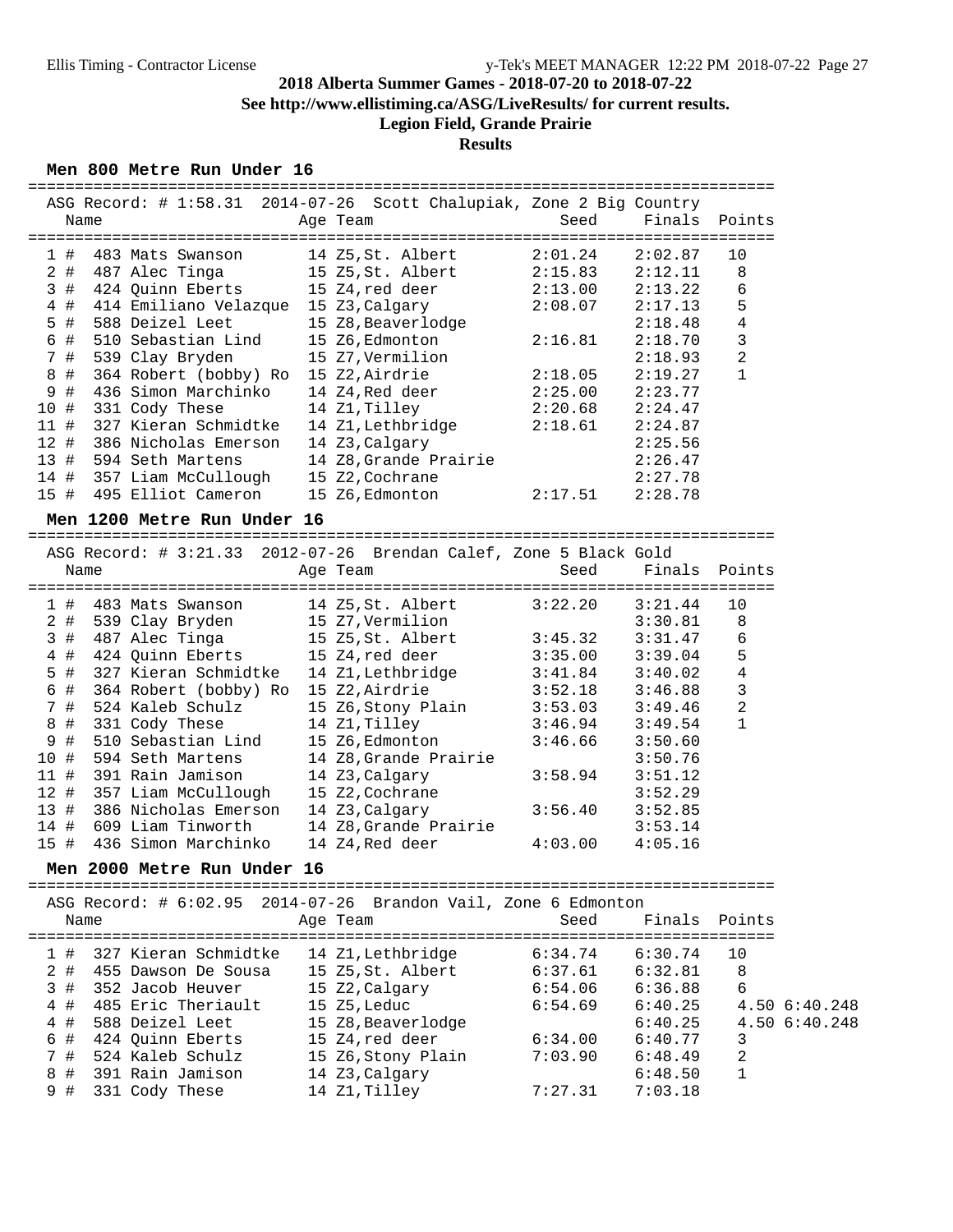**See http://www.ellistiming.ca/ASG/LiveResults/ for current results.**

**Legion Field, Grande Prairie**

|        | Men 2000 Metre Run Under 16          |                                                               |         |                    |                         |
|--------|--------------------------------------|---------------------------------------------------------------|---------|--------------------|-------------------------|
| 10 #   | 341 Mikhail Bond                     | 14 Z2, Cochrane                                               | 7:21.78 | 7:18.10            |                         |
| 11#    | 519 Avery Rudelich 14 Z6, Edmonton   |                                                               |         | 7:19.49            |                         |
| 12#    | 436 Simon Marchinko                  | 14 Z4,Red deer                                                | 7:44.00 | 7:26.62            |                         |
| 13#    | 596 Kyran Noel                       | 13 Z8, Grande Priarie                                         |         | 7:38.37            |                         |
|        | Men 100 Metre Hurdles 0.84m Under 16 |                                                               |         |                    |                         |
|        | 8 Advance:                           | Top 3 Each Heat plus Next 5 Best Times                        |         |                    |                         |
|        |                                      |                                                               |         |                    |                         |
|        | 13m to first/8.5m between            |                                                               |         |                    |                         |
|        | ASG Record: # 14.7h 1991             | Ryan Makar, Zone 5 Black Gold                                 |         |                    |                         |
|        | Name                                 | Age Team                                                      | Seed    | Prelims Wind       |                         |
|        |                                      |                                                               |         |                    |                         |
|        | Preliminaries                        |                                                               |         |                    |                         |
| 1#     | 481 Ethan Samson                     | 15 Z5, St. Albert                                             |         | $# 14.62Q - 0.6$   |                         |
| 2#     | 378 Gabriel Audra                    | 15 Z3, Calgary                                                |         | $14.78Q - 0.6$     |                         |
| 3#     | 396 Alexander Leote                  | 15 Z3, Calgary                                                | 14.89   | $15.07Q - 0.6$     |                         |
| 4 #    | 314 Orion Legg                       | 14 Z1, Lethbridge                                             | 15.17   | $15.94q - 0.6$     |                         |
| $5$ #  | 538 Logan Berg                       | 15 Z7, Rivercourse                                            | 18.78   | $17.82q - 0.6$     |                         |
| 6 #    | 434 Cole Kennedy                     | 14 Z4, Red Deer                                               |         | $19.89q - 0.6$     |                         |
| 7#     | 509 Gaoyang Li                       | 15 Z6, Edmonton                                               |         | $20.19q - 0.6$     |                         |
| 8 #    | 341 Mikhail Bond                     | 14 Z2, Cochrane                                               |         | $21.95q - 0.6$     |                         |
|        | Men 100 Metre Hurdles 0.84m Under 16 |                                                               |         |                    |                         |
|        |                                      |                                                               |         |                    |                         |
|        | 13m to first/8.5m between            |                                                               |         |                    |                         |
|        | ASG Record: # 14.7h 1991             | Ryan Makar, Zone 5 Black Gold                                 |         |                    |                         |
|        | Name                                 | Age Team                                                      | Prelims | Finals Wind Points |                         |
|        |                                      |                                                               |         |                    |                         |
| Finals |                                      |                                                               |         |                    |                         |
|        |                                      |                                                               |         |                    |                         |
| 1#     | 481 Ethan Samson                     | 15 Z5, St. Albert                                             | 14.62   | $14.22# -0.6$      | 10                      |
| $2$ #  | 396 Alexander Leote                  | 15 Z3, Calgary                                                | 15.07   | $15.17 - 0.6$      | 8                       |
| 3#     | 314 Orion Legg                       | 14 Z1, Lethbridge                                             | 15.94   | $16.88 - 0.6$      | 6                       |
| $4$ #  | 538 Logan Berg                       | 15 Z7, Rivercourse                                            | 17.82   | $18.58 - 0.6$      | $-5$                    |
| 5 #    | 434 Cole Kennedy                     | 14 Z4, Red Deer                                               | 19.89   | $19.85 - 0.6$ 4    |                         |
| 6 #    | 509 Gaoyang Li                       | 15 Z6, Edmonton                                               | 20.19   | $20.44 - 0.6$      | $\overline{\mathbf{3}}$ |
| 7#     | 341 Mikhail Bond                     | 14 Z2, Cochrane                                               | 21.95   | $22.06 - 0.6$      | 2                       |
| -- #   | 378 Gabriel Audra                    | 15 Z3, Calgary                                                | 14.78   | $DNF - 0.6$        |                         |
|        | Men 200 Metre Hurdles 0.76m Under 16 |                                                               |         |                    |                         |
|        | 20m to first/35m between             |                                                               |         |                    |                         |
|        |                                      |                                                               |         |                    |                         |
|        |                                      | ASG Record: # 26.33 2012-07-27 Callum Macnab, Zone 6 Edmonton |         | Finals             |                         |
|        | Name                                 | Age Team<br>============================                      | Seed    | Wind Points        |                         |
| 1#     | 481 Ethan Samson                     | 15 Z5, St. Albert                                             |         | 26.09#<br>1.6      | 10                      |
| $2$ #  | 396 Alexander Leote                  | 15 Z3, Calgary                                                | 28.12   | 28.18<br>1.6       | 8                       |
| 3#     | 378 Gabriel Audra                    | 15 Z3, Calgary                                                |         | 28.43<br>1.6       | 6                       |
| $4$ #  | 509 Gaoyang Li                       | 15 Z6, Edmonton                                               | 30.27   | 29.60<br>1.6       | 5                       |
| 5 #    | 598 Jax Olson                        | 14 Z8, Grande Prairie                                         |         | 34.51<br>1.6       | 4                       |
| 6 #    | 341 Mikhail Bond                     | 14 Z2, Cochrane                                               |         | 36.17<br>1.6       | 3                       |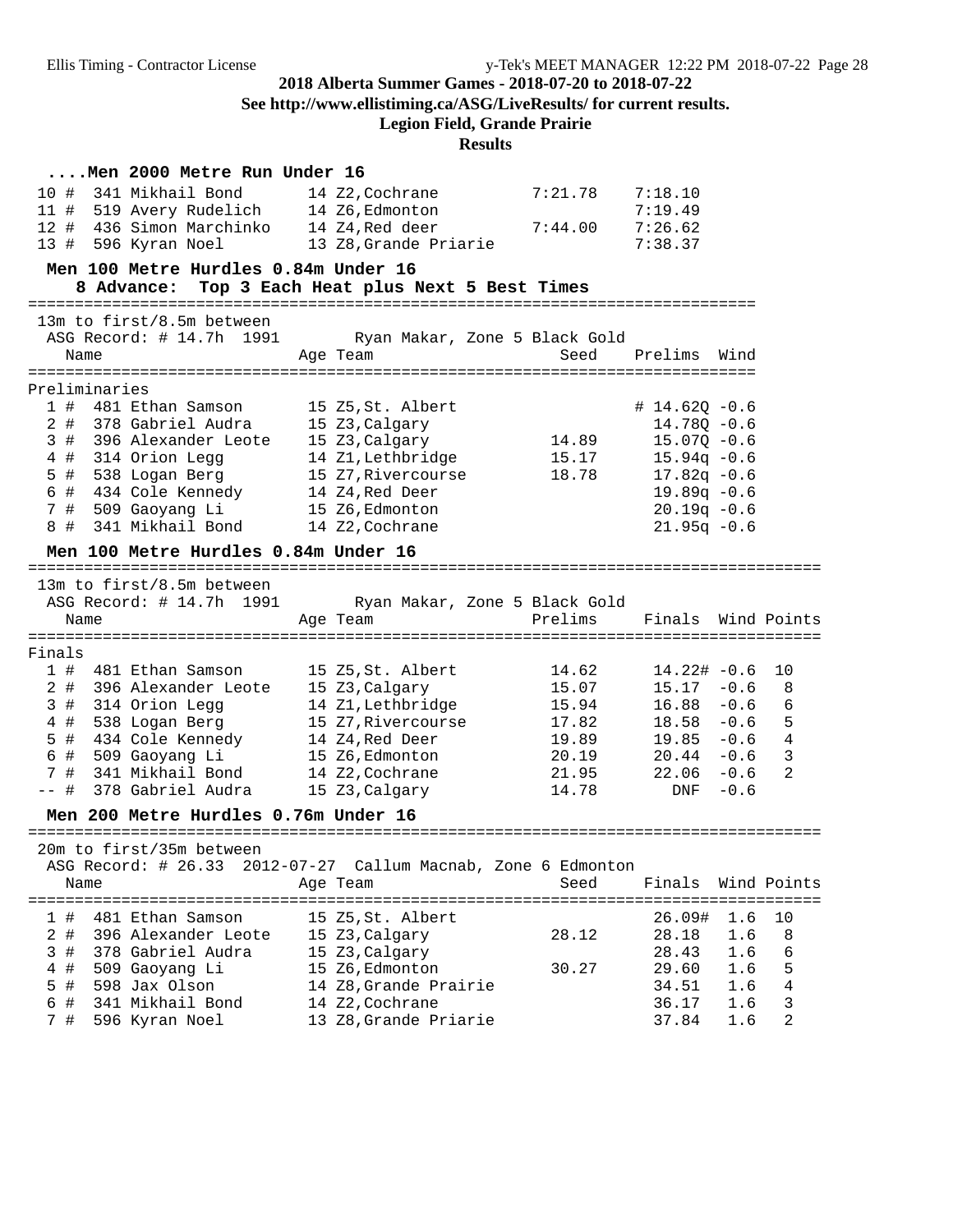**See http://www.ellistiming.ca/ASG/LiveResults/ for current results.**

## **Legion Field, Grande Prairie**

## **Results**

## **Men 4x100 Metre Relay Under 16**

|                                                   | ASG Record: # 44.6h 1981 Zone 6 Edmonton, Zone 6 Edmonton                |
|---------------------------------------------------|--------------------------------------------------------------------------|
| Team                                              | G. Thorsley, D. Mark, B. Basaraba, O. Murphy<br>Finals<br>Seed<br>Points |
|                                                   | ===============================                                          |
| 1 ASG Zone 6 Edmonton<br>1) #504 Adam Jaikaran 15 | 46.20<br>10<br>2) #527 Brendon Thompson 15                               |
| 3) #528 Ethan Tweten 14                           | 4) #522 Aaron Schaber 15                                                 |
| 2 ASG Zone 3 Calgary                              | 47.19<br>8                                                               |
| 1) #378 Gabriel Audra 15                          | 2) #377 Joshua Akabuogu 15                                               |
| 3) #396 Alexander Leote 15                        | 4) #408 Caiden Schultz 15                                                |
| 3 ASG Zone 4 Parkland                             | 49.12<br>6                                                               |
| 1) #419 Juan Bustos 14                            | 2) #423 Emmanuel Delgado 15                                              |
| 3) #431 Riley Jackson 15                          | 4) #432 Sam Jansen 15                                                    |
| 4 ASG Zone 5 Black Gold                           | 50.25<br>5                                                               |
| 1) #484 Julian Sy 15                              | 2) #481 Ethan Samson 15                                                  |
| 3) #474 Noah Michalczuk 14                        | 4) #491 Jacob Wessel 15                                                  |
| 5 ASG Zone 7 Northeast                            | 50.96<br>4                                                               |
| 1) #538 Logan Berg 15                             | 2) #543 Jake Fleming 15                                                  |
| 3) #539 Clay Bryden 15                            | 4) #571 Anthony Willerton 14                                             |
| 6 ASG Zone 1 Sunny South                          | 52.53<br>3                                                               |
| 1) #314 Orion Legg 14                             | 2) #327 Kieran Schmidtke 14                                              |
| 3) #308 Jaimyn Dyck 15                            | 4) #331 Cody These 14                                                    |
| 7 ASG Zone 8 Peace Country                        | 54.23<br>2                                                               |
| 1) #584 Sam Friesen 14                            | 2) #611 Adam Twelvetree 14                                               |
| 3) #603 Aadam Stalker 13                          | 4) #609 Liam Tinworth 14                                                 |
| 8 ASG Zone 2 Big Country                          | 54.69<br>$\mathbf 1$                                                     |
| 1) #375 Ayden Winters 14                          | 2) #341 Mikhail Bond 14                                                  |
| 3) #369 Trenton Spademan 14                       | 4) #370 Matthew Subryan 15                                               |
|                                                   |                                                                          |
| Men 1600 Sprint Medley 4, 2, 2, 8 Under 16        |                                                                          |
| 400m, 200m, 200m, 800m                            |                                                                          |
|                                                   | ASG Record: # 3:48.33 2012-07-26 Zone 6 Edmonton, Zone 6 Edmonton        |
|                                                   | C. Macnab, T. Harriott, D. Bubelenyi, M. Boparai                         |
| Team                                              | Finals Points<br>Seed                                                    |
|                                                   | ==============================                                           |
| 1 ASG Zone 5 Black Gold                           | 3:49.46<br>10                                                            |
| 1) #487 Alec Tinga 15                             | 2) #481 Ethan Samson 15                                                  |
| 3) #484 Julian Sy 15                              | 4) #483 Mats Swanson 14                                                  |
| 2 ASG Zone 3 Calgary                              | 3:59.85<br>8                                                             |
| 1) #378 Gabriel Audra 15                          | 2) #408 Caiden Schultz 15                                                |
| 3) #377 Joshua Akabuogu 15                        | 4) #414 Emiliano Velazquez 15                                            |
| 3 ASG Zone 4 Parkland                             | 4:05.47<br>6                                                             |
| 1) #436 Simon Marchinko 14                        | 2) #431 Riley Jackson 15                                                 |
| 3) #423 Emmanuel Delgado 15                       | 4) #424 Quinn Eberts 15                                                  |
| 4 ASG Zone 7 Northeast                            | 5<br>4:11.25                                                             |
| 1) #539 Clay Bryden 15                            | 2) #571 Anthony Willerton 14                                             |
| 3) #543 Jake Fleming 15                           | 4) #538 Logan Berg 15                                                    |
| 5 ASG Zone 8 Peace Country                        | 4:15.75<br>4                                                             |
| 1) #584 Sam Friesen 14                            | 2) #594 Seth Martens 14                                                  |
| 3) #611 Adam Twelvetree 14                        | 4) #589 Diesel Leet 13                                                   |
| 6 ASG Zone 1 Sunny South                          | 4:17.02<br>3                                                             |
| 1) #331 Cody These 14                             | 2) #314 Orion Legg 14                                                    |
| 3) #308 Jaimyn Dyck 15                            | 4) #327 Kieran Schmidtke 14                                              |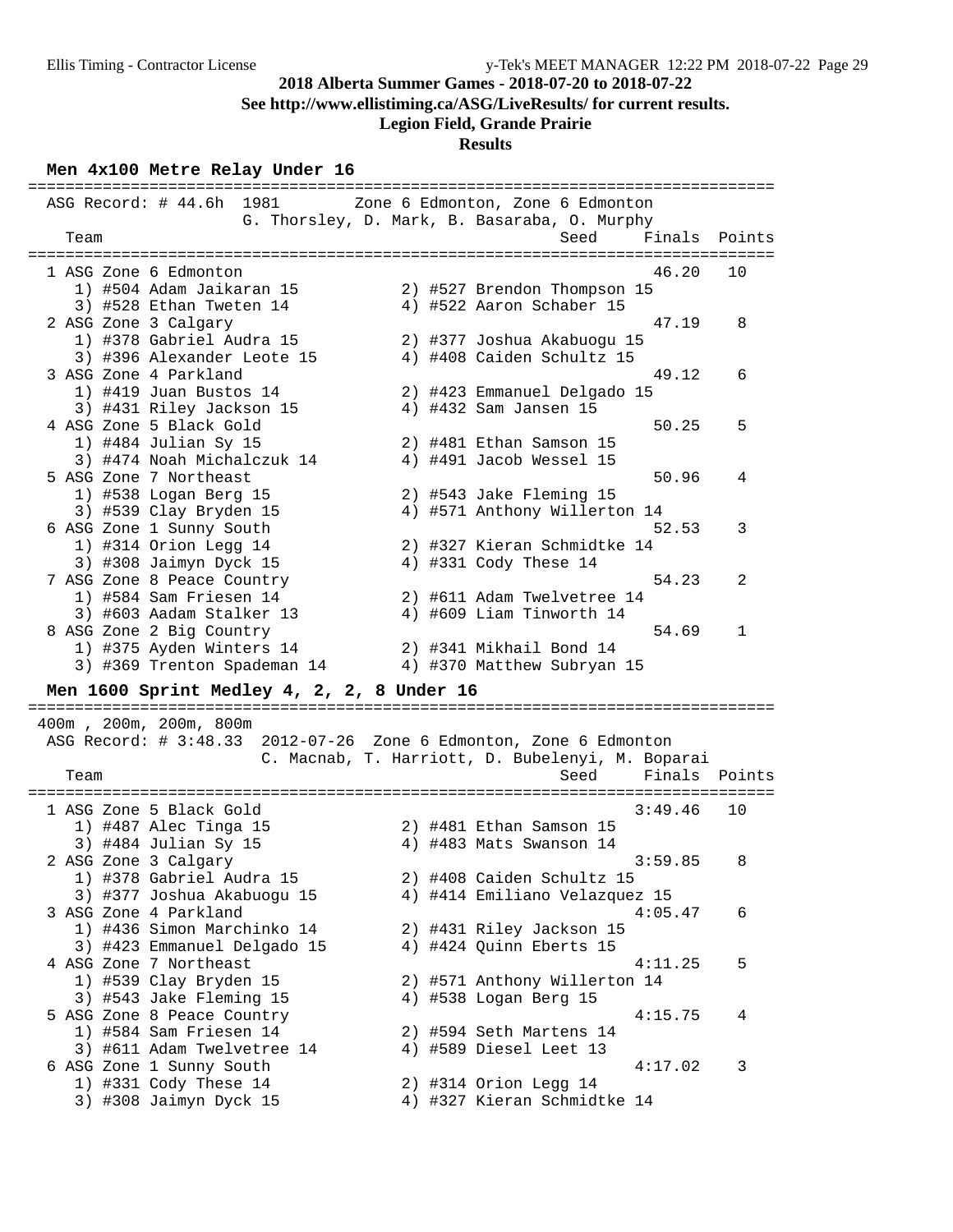**See http://www.ellistiming.ca/ASG/LiveResults/ for current results.**

## **Legion Field, Grande Prairie**

### **Results**

## **....Men 1600 Sprint Medley 4, 2, 2, 8 Under 16**

|  | 7 ASG Zone 2 Big Country   |  | 4:29.61                          |    | -2         |
|--|----------------------------|--|----------------------------------|----|------------|
|  | 1) #370 Matthew Subryan 15 |  | 2) #341 Mikhail Bond 14          |    |            |
|  | 3) #375 Ayden Winters 14   |  | 4) #365 Robert(bobby) Rodgers 16 |    |            |
|  | -- ASG Zone 6 Edmonton     |  |                                  | DO | Rule 170.7 |
|  | 1) #509 Gaoyang Li 15      |  | 2) #527 Brendon Thompson 15      |    |            |
|  | 3) #522 Aaron Schaber 15   |  | 4) #510 Sebastian Lind 15        |    |            |

### **Men High Jump Under 16**

| ASG Record: # 1.90m 1979 Rick Vogel, Zone 6 Edmonton<br>Name                                                             | Age Team and Seed Finals Points |           |                |
|--------------------------------------------------------------------------------------------------------------------------|---------------------------------|-----------|----------------|
| 1 # 543 Jake Fleming 15 Z7, Lloydminster 1.77m 1.70m 10<br>1.50 1.55 1.60 1.65 1.70 1.75<br>0 0 0 0 0 XXX                |                                 |           |                |
| 2 # 504 Adam Jaikaran 15 Z6, Edmonton<br>1.45 1.50 1.55 1.60 1.65<br>O O O XO XXX                                        |                                 | $1.60m$ 8 |                |
| 3 # 432 Sam Jansen 15 24, Red Deer 1.55m J1.60m 5.50<br>1.45 1.50 1.55 1.60 1.65<br>O O O XXO XXX                        |                                 |           |                |
| 3 # 474 Noah Michalczuk 14 Z5, Pickardville 1.70m J1.60m 5.50<br>1.30 1.40 1.45 1.50 1.55 1.60 1.65<br>0 0 0 0 0 XXO XXX |                                 |           |                |
| 5 # 509 Gaoyang Li 15 Z6, Edmonton<br>1.40 1.45 1.50 1.55 1.60<br>O XO O XXO XXX                                         |                                 | 1.55m     | $\overline{3}$ |
| 5 # 491 Jacob Wessel 15 Z5, St. Albert 1.55m 1.55m<br>1.40 1.45 1.50 1.55 1.60<br>XO O O XXO XXX                         |                                 |           | 3              |
| 5 # 396 Alexander Leote 15 Z3, Calgary 1.63m 1.55m<br>1.45 1.50 1.55 1.60<br>XO OXXOXXX                                  |                                 |           | 3              |
| 8 # 600 Camden Sipma 14 Z8, Clairmont<br>1.30 1.35 1.40 1.45 1.50 1.55<br>0 0 0 0 XO XXX                                 |                                 | 1.50m     | $\mathbf{1}$   |
| 9 # 434 Cole Kennedy 14 Z4, Red Deer 1.55m 1.45m<br>1.30 1.40 1.45 1.50<br>O XXO XXO XXX                                 |                                 |           |                |
| 10 # 603 Aadam Stalker 13 Z8, Peace River<br>1.30 1.35 1.40<br>XXO XXO XXX                                               |                                 | 1.35m     |                |
| -- # 409 Tyler Sharpe 14 Z3, Calgary 1.63m NH<br>1.30                                                                    |                                 |           |                |

#### X

## **Men Long Jump Under 16**

| ASG Record: # 6.35m 1981<br>Name | Age Team                                                                                                  | Byron Henry, Zone 7 Northeast<br>Seed | Finals Wind Points |  |
|----------------------------------|-----------------------------------------------------------------------------------------------------------|---------------------------------------|--------------------|--|
| 1 # 504 Adam Jaikaran            | 15 Z6.Edmonton<br>$5.77$ m(-0.0) $5.75$ m(0.3) $5.56$ m(-0.2) $5.60$ m(0.2) $5.90$ m(-0.4) $5.51$ m(-0.2) |                                       | $5.90m - 0.4$ 10   |  |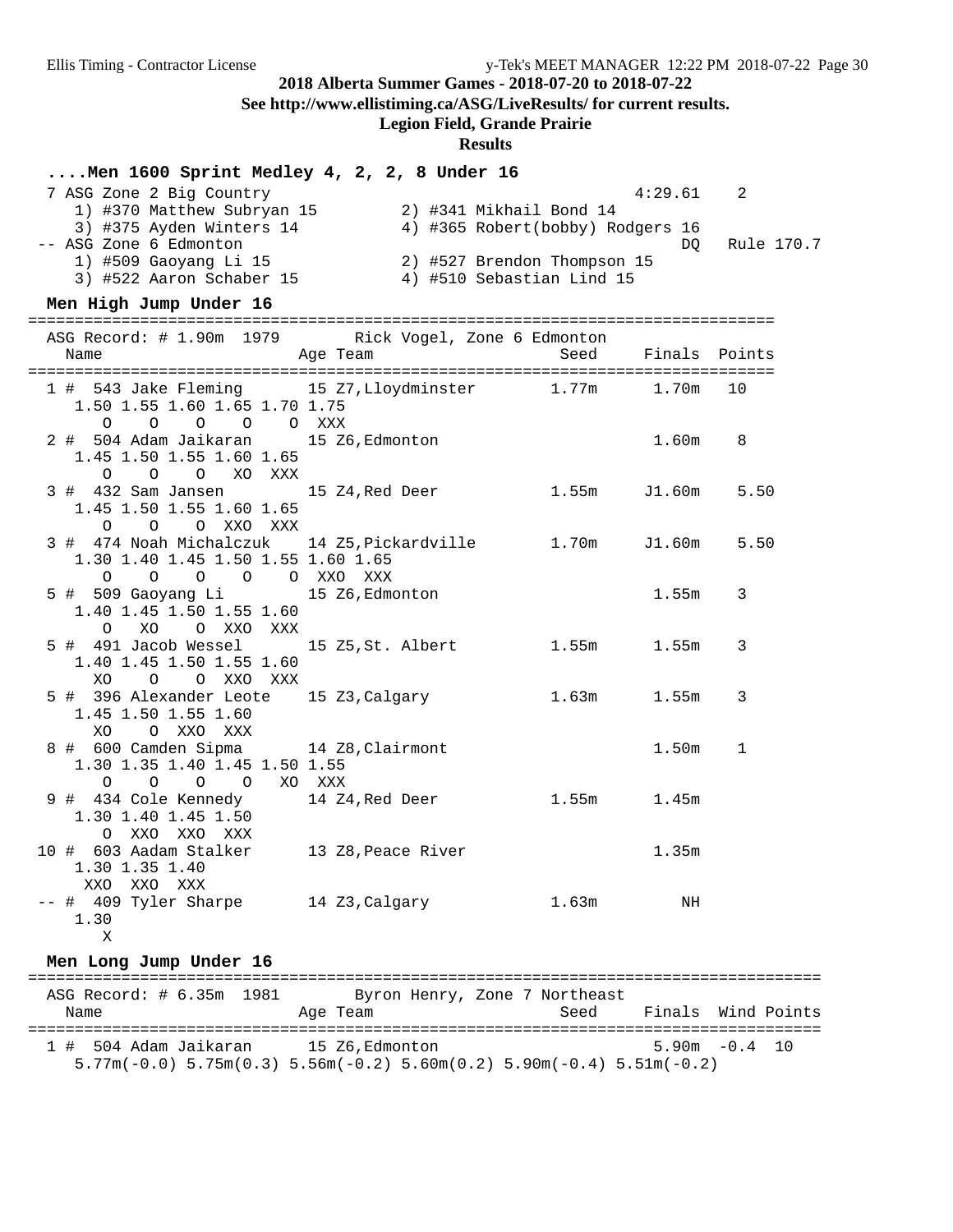**See http://www.ellistiming.ca/ASG/LiveResults/ for current results.**

## **Legion Field, Grande Prairie**

## **Results**

## **....Men Long Jump Under 16**

|                                                                                                                                                       | 2 # 474 Noah Michalczuk 14 Z5, Pickardville 5.64m         |                    | 5.25m              | 0.1    | 8              |
|-------------------------------------------------------------------------------------------------------------------------------------------------------|-----------------------------------------------------------|--------------------|--------------------|--------|----------------|
| FOUL(-0.1) $5.06m(+0.0)$ $5.10m(-0.1)$ $5.17m(0.5)$ $5.00m(-0.5)$ $5.25m(0.1)$                                                                        |                                                           |                    |                    |        |                |
| 3 # 396 Alexander Leote 15 Z3, Calgary                                                                                                                |                                                           | 5.43m              | 5.13m              | $-0.7$ | 6              |
| $4.88m(-0.1)$ $4.89m(0.5)$ $4.86m(0.1)$ $4.96m(0.5)$ $5.13m(-0.7)$ $4.64m(-0.3)$                                                                      |                                                           |                    |                    |        |                |
|                                                                                                                                                       |                                                           |                    | 4.84m              | $-0.3$ | 5              |
| 4 # 419 Juan Bustos 14 24, Red Deer 4.75m 4.84m<br>4.65m(0.2) 4.55m(0.2) 4.84m(-0.3) 4.98m 4.81m<br>5 # 538 Logan Berg 15 27, Rivercourse 4.98m 4.81m |                                                           |                    |                    |        |                |
|                                                                                                                                                       |                                                           |                    |                    | NWI    | 4              |
| FOUL $(-0.0)$ FOUL $(0.2)$ 4.66m $(0.8)$ 4.78m $(-0.1)$ 4.81m $(-0.0)$ FOUL $(-0.7)$                                                                  |                                                           |                    |                    |        |                |
| 6 # 571 Anthony Willerton 14 Z7, Lloydminster 4.90m                                                                                                   |                                                           |                    | 4.80m              | 1.5    | 3              |
| FOUL(-0.1) $4.80m(1.5)$ $4.68m(0.2)$ $4.47m(0.6)$ $4.07m(0.1)$ $4.05m(-1.1)$                                                                          |                                                           |                    |                    |        |                |
| 7 # 600 Camden Sipma 14 Z8, Clairmont                                                                                                                 |                                                           |                    |                    |        | 2              |
|                                                                                                                                                       |                                                           |                    | 4.71m              | 0.7    |                |
| $4.65m(0.2)$ $4.71m(0.7)$ $4.43m(-0.1)$ $4.64m(-0.2)$ $FOUL(0.6)$ $4.27m(-0.9)$                                                                       |                                                           |                    |                    |        |                |
| 8 # 431 Riley Jackson 15 Z4, Red Deer                                                                                                                 |                                                           | 5.00m              | 4.69m              | 0.3    | $\mathbf 1$    |
|                                                                                                                                                       | $FOUT(0.3) 4.69m(0.3) FOUT(-0.1) 4.31m(-0.1) 4.48m(-0.7)$ |                    |                    |        |                |
| 9 # 584 Sam Friesen 14 Z8, La Crete                                                                                                                   |                                                           |                    | 4.60m              | 0.3    |                |
| $4.60m(0.3)$ $3.91m(0.2)$                                                                                                                             |                                                           |                    |                    |        |                |
| 10 # 369 Trenton Spademan 14 Z2, Cochrane                                                                                                             |                                                           |                    |                    | 0.1    |                |
| $4.36m(0.1)$ $4.02m(0.7)$ $4.15m(0.5)$                                                                                                                |                                                           |                    |                    |        |                |
| 11 # 374 Zac Weir 15 Z2, Water valley                                                                                                                 |                                                           | $4.36m$<br>$3.33m$ |                    | $+0.0$ |                |
| $3.19m(-0.2)$ $3.33m(+0.0)$ $3.03m(0.4)$                                                                                                              |                                                           |                    |                    |        |                |
| -- # 303 Elic Ayomanor 15 Z1, Medicine Hat 5.78m SCR                                                                                                  |                                                           |                    |                    | NWI    |                |
|                                                                                                                                                       |                                                           |                    |                    |        |                |
| Men Triple Jump Under 16                                                                                                                              |                                                           |                    |                    |        |                |
|                                                                                                                                                       |                                                           |                    |                    |        |                |
| ASG Record: # 12.38m 2012-07-27 Brent Armeneau, Zone 2 Big Country                                                                                    |                                                           |                    |                    |        |                |
|                                                                                                                                                       |                                                           | Seed               | Finals Wind Points |        |                |
|                                                                                                                                                       |                                                           |                    |                    |        |                |
|                                                                                                                                                       |                                                           |                    |                    |        |                |
| 1 # 504 Adam Jaikaran 15 Z6, Edmonton                                                                                                                 |                                                           |                    | $11.25m - 2.8$     |        | 10             |
| $10.68$ m $(-3.1)$ $10.42$ m $(-2.1)$ $10.95$ m $(-1.9)$ FOUL $(-3.1)$ FOUL $(-3.0)$ $11.25$ m $(-2.8)$                                               |                                                           |                    |                    |        |                |
| 2 # 432 Sam Jansen 15 24, Red Deer 10.50m 11.18m -1.8                                                                                                 |                                                           |                    |                    |        | 8              |
| $10.45m(-1.6)$ $10.79m(-3.2)$ $11.18m(-1.8)$ $10.51m(-4.6)$ $10.74m(-1.7)$ $10.81m(-3.2)$                                                             |                                                           |                    |                    |        |                |
| 3 # 396 Alexander Leote 15 Z3, Calgary 10.80m                                                                                                         |                                                           |                    | $10.55m - 2.9$     |        | 6              |
| $10.55m(-2.9)$ $10.28m(-3.4)$ $10.41m(-2.5)$ $9.99m(-1.4)$ $10.51m(-2.0)$ $FOUL(-1.9)$                                                                |                                                           |                    |                    |        |                |
|                                                                                                                                                       |                                                           |                    |                    |        | 5              |
| 4 # 571 Anthony Willerton 14 Z7, Lloydminster 10.24m 10.05m -3.0                                                                                      |                                                           |                    |                    |        |                |
| FOUL(-1.7) $10.05m(-3.0)$ $9.94m(-1.8)$ FOUL(-2.6) $9.85m(-1.6)$ $10.05m(-3.4)$                                                                       |                                                           |                    | $J10.05m - 2.7$    |        | 4              |
| 5 # 408 Caiden Schultz 15 Z3, Calgary 9.99m                                                                                                           |                                                           |                    |                    |        |                |
| FOUL(-4.1) $9.58m(-2.8) 10.05m(-2.7) 9.61m(-2.1) 9.10m(-2.1) F0UL(-1.1)$                                                                              |                                                           |                    |                    |        |                |
| 6 # 314 Orion Legg 14 Z1, Lethbridge 10.24m                                                                                                           |                                                           |                    | $9.99m - 3.2$      |        | 3              |
| $9.78m(-2.4)$ $9.99m(-3.2)$ $FOUL(-1.6)$ $9.67m(-3.2)$ $FOUL(-2.1)$ $FOUL(-1.7)$                                                                      |                                                           |                    |                    |        |                |
| 7 # 474 Noah Michalczuk 14 Z5, Pickardville 10.81m                                                                                                    |                                                           |                    | $9.84m - 2.4$      |        | $\overline{a}$ |
| $9.48m(-2.0)$ $9.70m(-1.5)$ $9.84m(-2.4)$ $9.43m(-3.1)$ $9.59m(-2.1)$ $9.83m(-2.0)$                                                                   |                                                           |                    |                    |        |                |
| 8 # 519 Avery Rudelich 14 Z6, Edmonton 1 0 0.40m -2.8                                                                                                 |                                                           |                    |                    |        | $\overline{1}$ |
| $9.40m(-2.8)$ 8.95 $m(-3.6)$ 8.81 $m(-1.4)$ FOUL $(-1.8)$ FOUL $(-3.4)$ FOUL $(-4.3)$                                                                 |                                                           |                    |                    |        |                |
| 9 # 434 Cole Kennedy                                                                                                                                  | 14 Z4,Red Deer                                            | 9.00 <sub>m</sub>  | 9.35m              | $-1.7$ |                |
| $FOUL(-2.9) FOUL(-8.4) 9.35m(-1.7)$                                                                                                                   |                                                           |                    |                    |        |                |
| 10 # 369 Trenton Spademan 14 Z2, Cochrane                                                                                                             |                                                           |                    | 8.94m              | $-2.6$ |                |
| $8.50m(-3.5)$ $8.87m(-1.6)$ $8.94m(-2.6)$                                                                                                             |                                                           |                    |                    |        |                |
| 11 # 600 Camden Sipma 14 Z8, Clairmont                                                                                                                |                                                           |                    | 8.64m              | $-1.8$ |                |
| $8.64m(-1.8)$ 7.24m( $-1.0$ ) PASS                                                                                                                    |                                                           |                    |                    |        |                |
| 12 # 603 Aadam Stalker                                                                                                                                | 13 Z8,Peace River                                         |                    | 8.59m              | $-2.4$ |                |
|                                                                                                                                                       |                                                           |                    |                    |        |                |
| $8.53m(-1.6) 8.59m(-2.4) 8.38m(-1.4)$                                                                                                                 |                                                           |                    |                    |        |                |
| 13 # 374 Zac Weir                                                                                                                                     | 15 Z2, Water valley                                       |                    | 7.05m              | $-1.7$ |                |
| $7.05m(-1.7) 7.05m(-0.9) F0UL(-1.9)$<br>-- # 303 Elic Ayomanor 15 Z1, Medicine Hat                                                                    |                                                           | 11.54m             | SCR                | NWI    |                |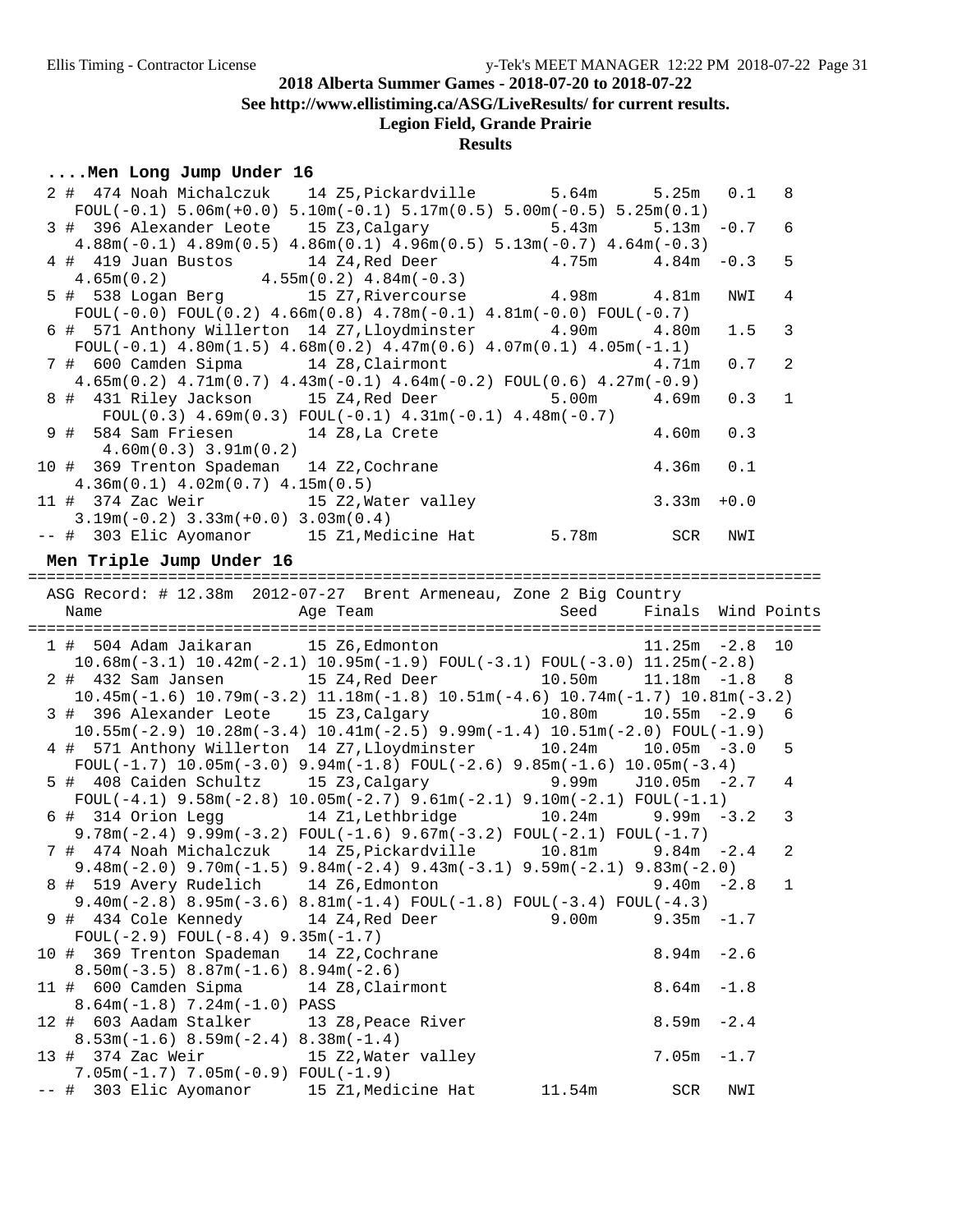**See http://www.ellistiming.ca/ASG/LiveResults/ for current results.**

# **Legion Field, Grande Prairie**

## **Results**

## **Men Shot Put 4 kg Under 16**

|  | ASG Record: # 15.92m 1977 Darren McKay, Zone 7 Northeast                                                    |        |                       |                |
|--|-------------------------------------------------------------------------------------------------------------|--------|-----------------------|----------------|
|  | 1 # 395 Cameron Kuziak 15 Z3, Calgary<br>FOUL 11.97m 12.26m 11.65m 12.10m                                   | 12.46m | 12.26m                | 10             |
|  | 2 # 491 Jacob Wessel 15 Z5, St. Albert 10.38m<br>9.84m 10.74m 9.24m 10.28m 9.84m                            |        | 10.74m                | 8              |
|  | 3 # 409 Tyler Sharpe 14 Z3, Calgary<br>9.94m 10.39m 9.91m 9.91m 9.69m 10.69m                                |        | 10.69m                | 6              |
|  | 4 # 607 Aden Stucklschwai 15 Z8, Fairview<br>9.95m 10.00m 10.15m 8.58m 9.84m 9.54m                          |        | 10.15m                | 5              |
|  | 5 # 522 Aaron Schaber 15 Z6, Sherwood Park<br>9.74m 9.24m 9.32m 9.07m 8.87m 9.36m                           |        | 9.74m                 | 4              |
|  | 6 # 470 Owen Maj-Pfleger 15 Z5, St. Albert<br>9.69m 9.06m 9.64m 8.76m 8.93m 9.68m                           |        | 9.69m                 | 3              |
|  | 7 # 510 Sebastian Lind 15 Z6, Edmonton<br>7.91m 8.90m 8.89m 9.44m 9.19m 9.17m                               |        | 9.44m                 | $\overline{2}$ |
|  | 8 # 331 Cody These 14 Z1, Tilley<br>8.19m 8.75m 8.91m 8.29m 8.45m 8.65m                                     |        | $9.61m$ $8.91m$       | $\mathbf{1}$   |
|  | 9 # 352 Jacob Heuver<br>15 Z2, Calgary<br>7.76m 6.92m 7.03m                                                 |        | 7.76m                 |                |
|  | 10 # 593 Liam Maloney 14 Z8, Grande Prairie<br>7.14m 7.01m 7.40m                                            |        | 7.40m                 |                |
|  | 11 # 541 Robert Enstrom<br>14 Z7, Lloydminster 6.62m 6.39m<br>6.29m 6.39m 6.00m                             |        |                       |                |
|  | 12 # 364 Robert (bobby) Ro 15 Z2, Airdrie<br>3.86m 4.96m                                                    |        | 4.96m                 |                |
|  | -- # 548 Charles Jackson 15 Z7, Calgary<br>8.36m<br>Men Discus Throw 1 kg Under 16                          |        | <b>Example 19</b> DNS |                |
|  |                                                                                                             |        |                       |                |
|  | ASG Record: # 43.03m 2008 Pedro Diaz Dallas, Zone 3 Calgary<br>Name<br>Age Team Seed                        |        | Finals Points         |                |
|  |                                                                                                             |        |                       |                |
|  | 1 # 308 Jaimyn Dyck 15 Z1, Medicine Hat 43.82m 43.69m# 10<br>43.69m  41.69m  41.38m  37.00m  41.30m  42.41m |        |                       |                |
|  | 2 # 409 Tyler Sharpe 14 Z3, Calgary 33.39m 33.89m<br>FOUL FOUL 30.15m 31.74m 33.89m FOUL                    |        |                       | 8              |
|  | 3 # 408 Caiden Schultz 15 Z3, Calgary<br>FOUL 32.73m FOUL 25.24m 27.47m 31.05m                              |        | 34.66m 32.73m         | 6              |
|  | 4 # 593 Liam Maloney 14 Z8, Grande Prairie<br>FOUL 27.45m FOUL 22.32m FOUL 26.20m                           |        | 27.45m                | 5              |
|  | 5 # 470 Owen Maj-Pfleger 15 Z5, St. Albert<br>FOUL 27.03m 27.04m 23.50m 27.11m FOUL                         | 33.59m | 27.11m                | 4              |
|  | 6 # 491 Jacob Wessel<br>15 Z5, St. Albert<br>FOUL 25.82m FOUL 21.59m 26.01m 26.10m                          |        | 26.10m                | 3              |
|  | 7 # 364 Robert (bobby) Ro 15 Z2, Airdrie<br>FOUL FOUL 15.54m 16.77m FOUL 18.95m                             |        | 18.95m                | 2              |
|  | 8 # 369 Trenton Spademan 14 Z2, Cochrane<br>16.14m  13.70m  FOUL  14.09m  FOUL  17.16m                      |        | 17.16m                | $\mathbf 1$    |
|  | 9 # 541 Robert Enstrom<br>14 Z7, Lloydminster<br>14.14m FOUL 14.03m                                         | 13.02m | 14.14m                |                |
|  | -- # 607 Aden Stucklschwai 15 Z8, Fairview<br>FOUL FOUL FOUL                                                |        | FOUL                  |                |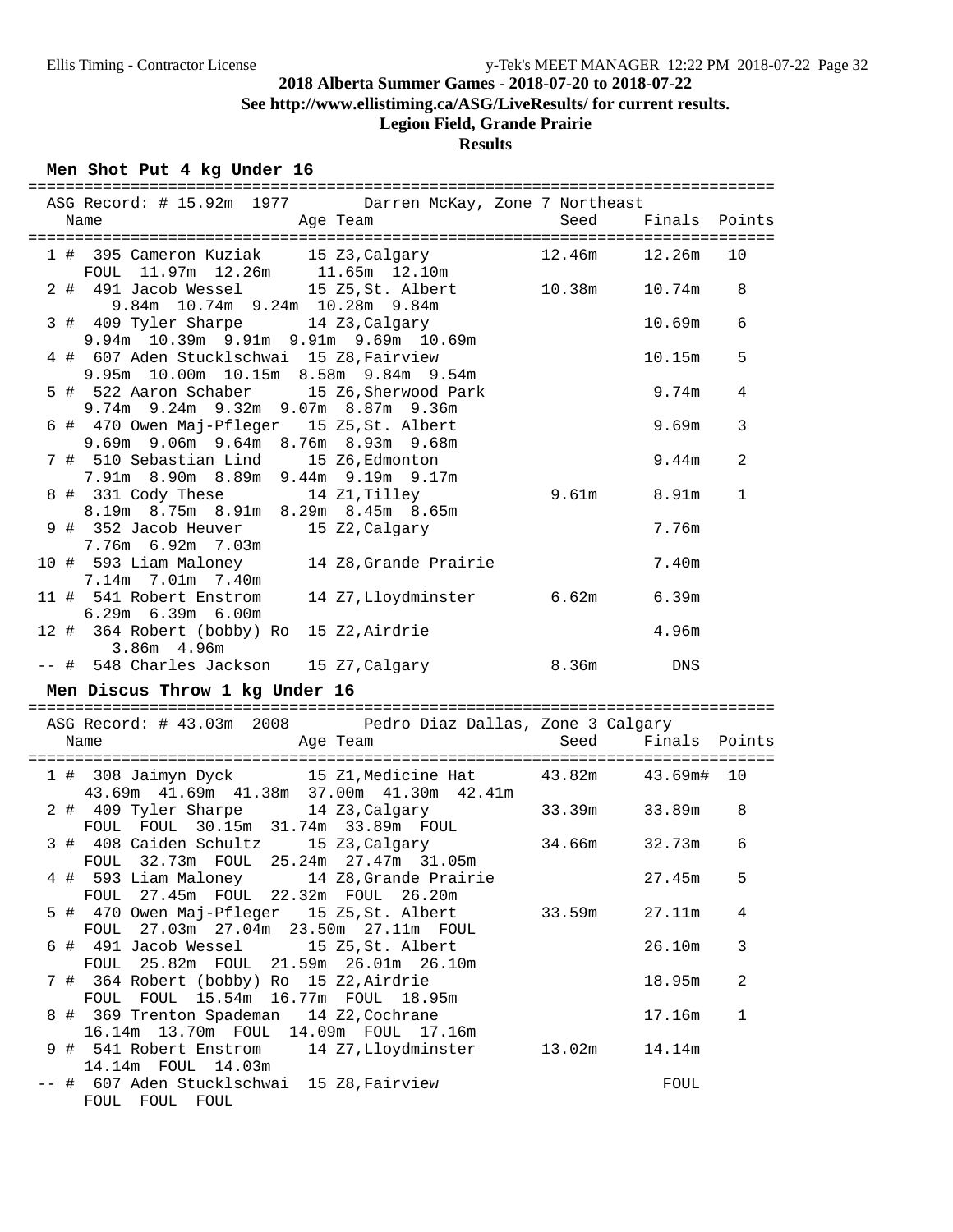**See http://www.ellistiming.ca/ASG/LiveResults/ for current results.**

## **Legion Field, Grande Prairie**

|      |    | Men Discus Throw 1 kg Under 16                                                                      |              |               |    |
|------|----|-----------------------------------------------------------------------------------------------------|--------------|---------------|----|
|      |    | -- # 499 Caleb Favis-Humph 15 Z6, Leduc<br>FOUL FOUL FOUL                                           |              | FOUL          |    |
|      |    | -- # 548 Charles Jackson 15 Z7, Calgary                                                             | $30.49m$ DNS |               |    |
|      |    | Men Hammer Throw 4 kg Under 16                                                                      |              |               |    |
|      |    |                                                                                                     |              |               |    |
|      |    | ASG Record: # 48.26m 2014-07-26 Andreas Troschke, Zone 2 Big Country<br>Name                        |              |               |    |
|      |    | 1 # 499 Caleb Favis-Humph 15 Z6, Leduc<br>22.03m  22.37m  FOUL  23.75m  FOUL  28.43m                |              | 28.43m        | 10 |
|      |    | 2 # 395 Cameron Kuziak 15 Z3, Calgary<br>FOUL FOUL FOUL FOUL FOUL 27.98m                            |              | 27.98m        | 8  |
|      |    | 3 # 408 Caiden Schultz 15 Z3, Calgary 26.21m<br>FOUL 26.57m FOUL 27.16m                             |              | 27.16m        | 6  |
|      |    | 4 # 607 Aden Stucklschwai 15 Z8, Fairview<br>FOUL 25.67m FOUL 24.36m 22.52m 25.24m                  |              | 25.67m        | 5  |
|      |    | 5 # 491 Jacob Wessel 15 Z5, St. Albert<br>FOUL FOUL 24.53m FOUL FOUL FOUL                           |              | 24.53m        | 4  |
|      |    | 6 # 470 Owen Maj-Pfleger 15 Z5, St. Albert 31.56m 19.74m<br>FOUL FOUL FOUL FOUL FOUL 19.74m         |              |               | 3  |
|      |    | -- # 593 Liam Maloney 14 Z8, Grande Prairie                                                         |              | SCR           |    |
|      |    | Men Javelin Throw 600g Under 16                                                                     |              |               |    |
|      |    | ASG Record: # 48.24m 1981 Don Liske, Zone 8 Peace Country                                           |              |               |    |
|      |    | Age Team<br>Name                                                                                    | Seed         | Finals Points |    |
|      |    |                                                                                                     |              |               |    |
|      |    | 1 # 395 Cameron Kuziak 15 Z3, Calgary 46.71m 42.29m<br>42.29m  41.15m  41.74m  37.47m  42.26m  FOUL |              |               | 10 |
|      |    | 2 # 432 Sam Jansen 15 24, Red Deer 35.00m 41.30m<br>39.71m 40.73m 36.88m 41.30m 39.23m 40.58m       |              |               | 8  |
|      |    | 3 # 607 Aden Stucklschwai 15 Z8, Fairview<br>FOUL 34.91m FOUL 34.93m 28.23m FOUL                    |              | 34.93m        | 6  |
|      |    | 4 # 470 Owen Maj-Pfleger 15 Z5, St. Albert<br>31.79m FOUL 29.81m 32.82m FOUL 32.96m                 | 33.49m       | 32.96m        | 5  |
|      |    | 5 # 573 Matthew Barrett 13 Z8, Peace River<br>29.24m 30.16m 32.30m 30.69m 32.22m 27.65m             |              | 32.30m        | 4  |
|      |    | 6 # 510 Sebastian Lind 15 Z6, Edmonton<br>31.73m 17.22m 20.58m 18.80m FOUL 22.95m                   |              | 31.73m        | 3  |
|      |    | 7 # 528 Ethan Tweten 14 Z6, Edmonton<br>31.66m 28.95m FOUL<br>FOUL 31.41m 26.92m                    |              | 31.66m        | 2  |
|      |    | 15 Z1, Medicine Hat<br>8 # 308 Jaimyn Dyck<br>29.34m 29.95m<br>FOUL FOUL<br>27.50m<br>FOUL          | 36.79m       | 29.95m        | 1  |
|      | 9# | 14 Z3, Calgary<br>413 Jaxon Turner<br>28.05m FOUL<br>23.60m                                         | 29.75m       | 28.05m        |    |
| 10 # |    | 491 Jacob Wessel<br>15 Z5, St. Albert<br>23.16m FOUL 19.72m                                         |              | 23.16m        |    |
| 11 # |    | 14 Z7, Lloydminster<br>541 Robert Enstrom<br>10.78m 7.97m<br>FOUL                                   | 13.28m       | 10.78m        |    |
| -- # |    | 548 Charles Jackson<br>15 Z7, Calgary                                                               | 23.36m       | DNS           |    |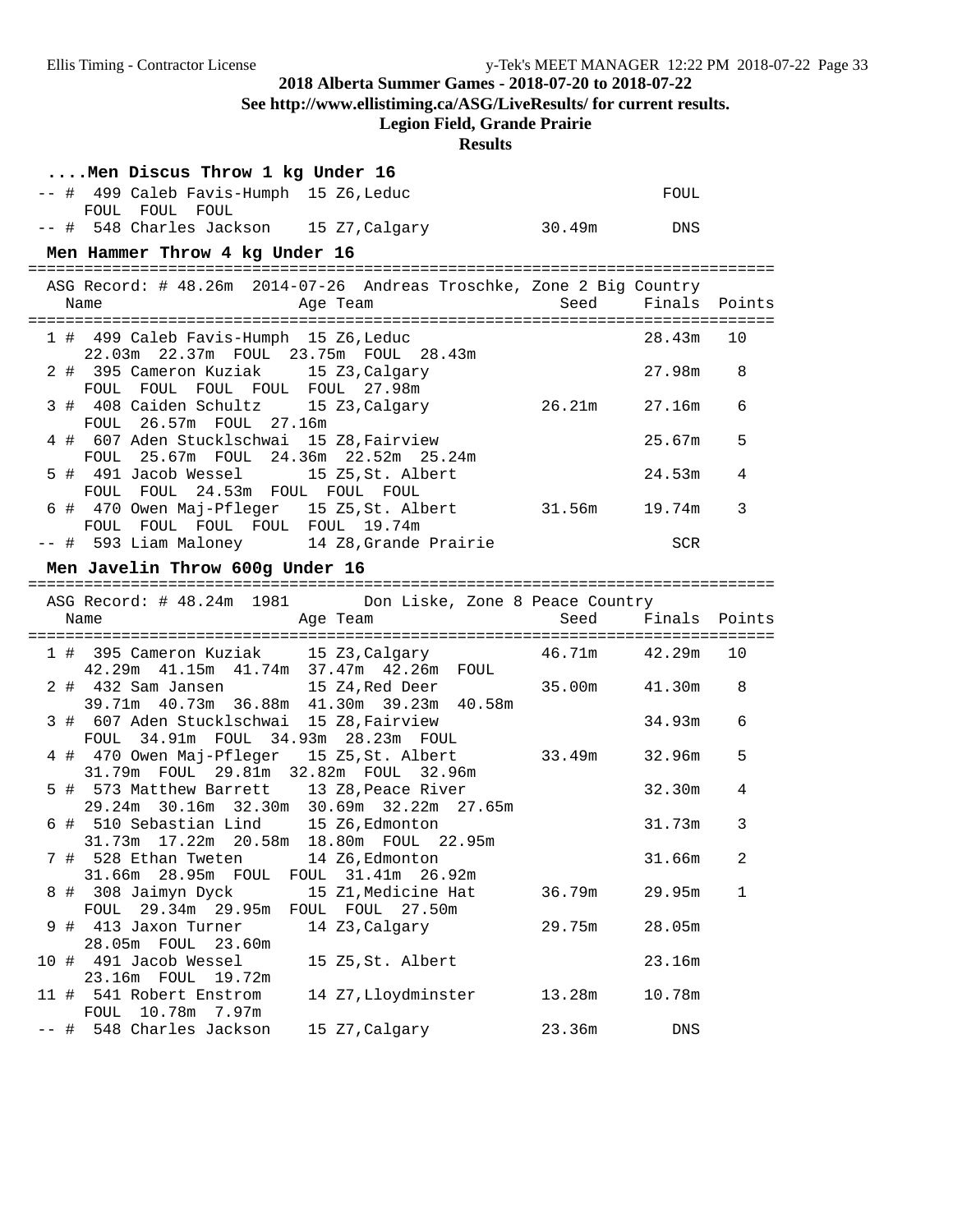**See http://www.ellistiming.ca/ASG/LiveResults/ for current results.**

## **Legion Field, Grande Prairie**

| Outdoor Pentathlon: #1 Men 100 Metre Dash Under 16 Outdoor Pentathlon                         |                    |                                                       |
|-----------------------------------------------------------------------------------------------|--------------------|-------------------------------------------------------|
| ASG Record: # 12.63 2016-07-15 Zackary Jansen, Zone 4 Parkland                                |                    |                                                       |
| Name<br>Age Team                                                                              |                    | Finals Wind H# Points                                 |
|                                                                                               |                    |                                                       |
| 15 Z6, Edmonton 12.62# -0.1<br>509 Gaoyang Li<br>1#                                           |                    | $\mathbf{1}$<br>534                                   |
| 414 Emiliano Velazque 15 Z3, Calgary<br>$2 \#$                                                | 12.93              | $-0.1$<br>2<br>480                                    |
| 3#<br>419 Juan Bustos 14 Z4, Red Deer<br>4#                                                   | 12.95              | $-0.1$<br>2<br>476<br>$\overline{a}$<br>$-0.1$<br>439 |
| 478 Addison Ross<br>15 Z5, St. Albert<br>$5$ #                                                | 13.17<br>13.73     | $\overline{a}$<br>$-0.1$<br>351                       |
| 375 Ayden Winters 14 Z2, Airdrie<br>434 Cole Kennedy 14 Z4, Red Dee:<br>6 #<br>14 Z4,Red Deer | 13.81              | 2<br>340<br>$-0.1$                                    |
| 413 Jaxon Turner 14 Z3, Calgary<br>7#                                                         | 13.85              | $-0.1$<br>1<br>334                                    |
| 598 Jax Olson<br>14 Z8, Grande Prairie<br>8 #                                                 | 14.31              | $\mathbf{1}$<br>270<br>$-0.1$                         |
| 9#<br>573 Matthew Barrett 13 Z8, Peace River                                                  | 14.52              | $-0.1$<br>2<br>243                                    |
| Outdoor Pentathlon: #5 Men 1000 Metre Run Under 16 Outdoor Pentathlon                         |                    |                                                       |
| Re-seeding due to points may occur at the discretion of the                                   |                    |                                                       |
| Combined Events Referee or Track Referee.                                                     |                    |                                                       |
| ASG Record: # 3:00.13 2006-07-28 Matthew Murphy, Zone 4 Parkland                              |                    |                                                       |
| Name<br>Age Team                                                                              | Finals Points      |                                                       |
| 1 # 414 Emiliano Velazque 15 Z3, Calgary 2:56.81#                                             |                    | 696                                                   |
| 509 Gaoyang Li 15 Z6, Edmonton<br>$2$ #                                                       | 2:59.56#           | 669                                                   |
| 478 Addison Ross 15 Z5, St. Albert 3:17.00<br>3#                                              |                    | 507                                                   |
| 4#<br>598 Jax Olson<br>14 Z8, Grande Prairie 3:22.75                                          |                    | 459                                                   |
| $5$ #<br>375 Ayden Winters 14 Z2, Airdrie                                                     | 3:23.79            | 450                                                   |
| 6 #<br>413 Jaxon Turner<br>14 Z3, Calgary<br>573 Matthew Barrett 13 Z8, Peace River           | 3:27.36            | 421                                                   |
| 7#<br>14 Z4, Red Deer<br>8#<br>419 Juan Bustos                                                | 3:28.02<br>3:36.09 | 416<br>355                                            |
| 9#<br>434 Cole Kennedy 14 Z4, Red Deer                                                        | 3:51.47            | 250                                                   |
|                                                                                               |                    |                                                       |
| Outdoor Pentathlon: #4 Men High Jump Under 16 Outdoor Pentathlon                              |                    |                                                       |
| ASG Record: # 1.78m 2006-07-28 Matthew Murphy, Zone 4 Parkland                                |                    |                                                       |
| Age Team<br>Name                                                                              | Finals Points      |                                                       |
| 1 # 509 Gaoyang Li 15 Z6, Edmonton                                                            | 1.61m              | 472                                                   |
| 1.34 1.37 1.40 1.43 1.46 1.49 1.52 1.55 1.58 1.61 1.64                                        |                    |                                                       |
| $O$ $O$ $O$ $O$ $XO$<br>XO<br>O O XXX<br>$\Omega$<br>$\Omega$                                 |                    |                                                       |
| 2 # 478 Addison Ross 15 Z5, St. Albert                                                        | 1.55m              | 426                                                   |
| 1.31 1.34 1.37 1.40 1.43 1.46 1.49 1.52 1.55 1.58                                             |                    |                                                       |
| 0 0 0 0 0 0 XO 0 0 XXO XXX                                                                    |                    |                                                       |
| 3 # 434 Cole Kennedy 14 Z4, Red Deer                                                          | 1.49m 381          |                                                       |
| 1.31 1.34 1.37 1.40 1.43 1.46 1.49 1.52<br>0 0 0 0 XO 0 0 XXX                                 |                    |                                                       |
| 4 # 375 Ayden Winters 14 Z2, Airdrie                                                          | 1.46m              | 360                                                   |
| 1.31 1.34 1.37 1.40 1.43 1.46 1.49                                                            |                    |                                                       |
| O XO O O XO XO XXX                                                                            |                    |                                                       |
| 5 # 419 Juan Bustos 14 Z4, Red Deer                                                           | 1.43m              | 338                                                   |
| 1.19 1.22 1.25 1.28 1.31 1.34 1.37 1.40 1.43 1.46                                             |                    |                                                       |
| 0 0 0 0 0 0 0 0 0 XO XXX                                                                      |                    |                                                       |
| 6 # 413 Jaxon Turner 14 Z3, Calgary                                                           | 1.40m 317          |                                                       |
| 1.25 1.28 1.31 1.34 1.37 1.40 1.43<br>XO<br>O O O XO O XXX                                    |                    |                                                       |
|                                                                                               |                    |                                                       |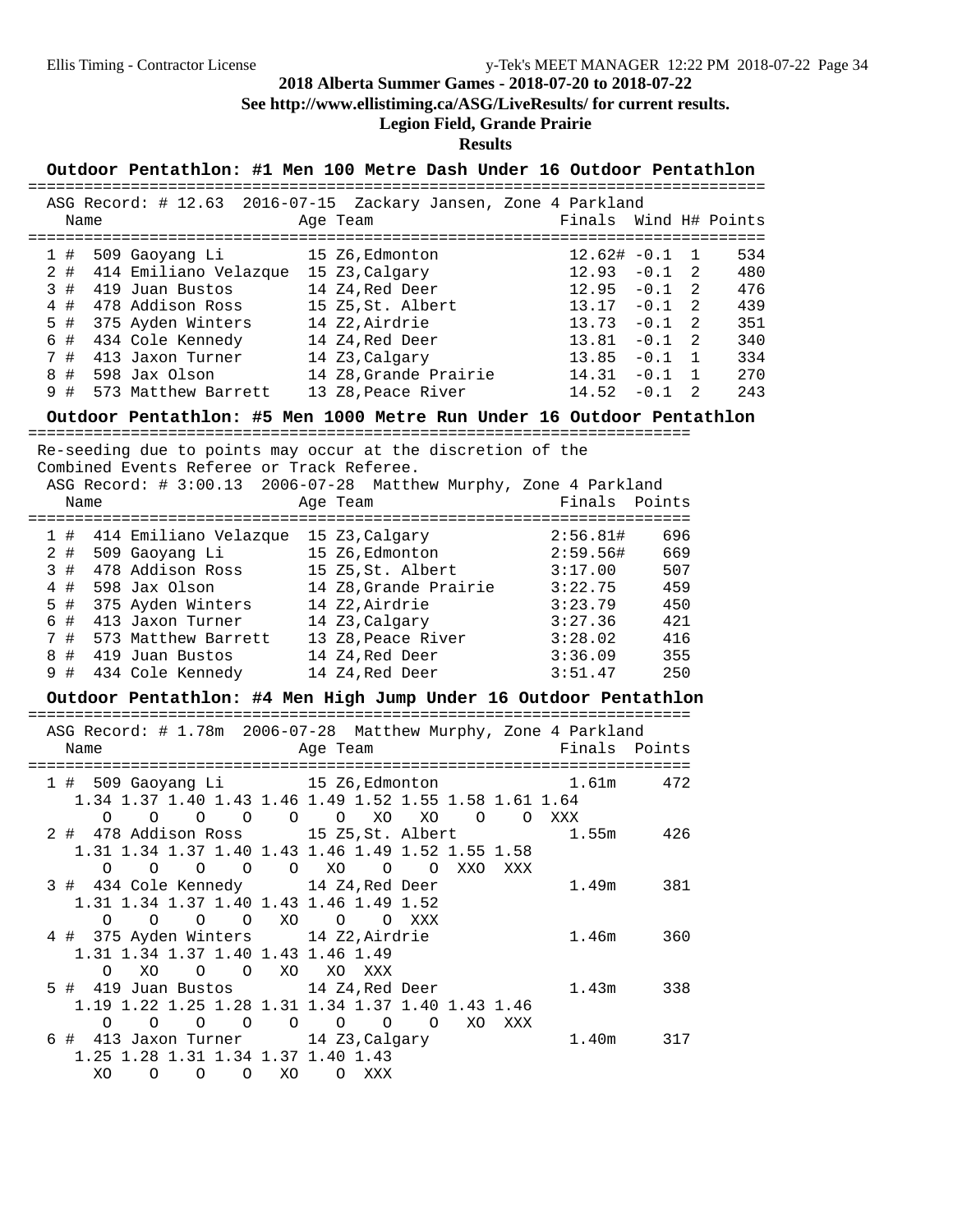**See http://www.ellistiming.ca/ASG/LiveResults/ for current results.**

## **Legion Field, Grande Prairie**

## **Results**

| Outdoor Pentathlon: #4 Men High Jump Under 16 Outdoor Pentathlon |                     |          |       |       |                     |  |
|------------------------------------------------------------------|---------------------|----------|-------|-------|---------------------|--|
| 6 # 573 Matthew Barrett 13 Z8, Peace River 1.40m                 |                     |          |       |       | 317                 |  |
| 1.10 1.13 1.16 1.19 1.22 1.25 1.28 1.31 1.34 1.37 1.40 1.43      |                     |          |       |       |                     |  |
| $\Omega$                                                         | 0 0 0 0 0 0 0 0 0 0 |          |       | O XXX |                     |  |
| 8 # 414 Emiliano Velazque 15 Z3, Calgary                         |                     |          | 1.34m |       | 276                 |  |
| 1.28 1.31 1.34 1.37                                              |                     |          |       |       |                     |  |
| O OXXX<br>$\Omega$                                               |                     |          |       |       |                     |  |
| 9 # 598 Jax Olson 14 Z8, Grande Prairie 1.25m 218                |                     |          |       |       |                     |  |
| 1.10 1.13 1.16 1.19 1.22 1.25 1.28                               |                     |          |       |       |                     |  |
| O O XO<br>$\Omega$                                               |                     | O XO XXX |       |       |                     |  |
| Outdoor Pentathlon: #2 Men Long Jump Under 16 Outdoor Pentathlon |                     |          |       |       |                     |  |
|                                                                  |                     |          |       |       |                     |  |
| ASG Record: # 5.58m 2006-07-28 Matthew Murphy, Zone 4 Parkland   |                     |          |       |       |                     |  |
| Name                                                             |                     | Age Team |       |       | Finals Wind Points  |  |
|                                                                  |                     |          |       |       |                     |  |
| 1 # 419 Juan Bustos 14 Z4, Red Deer                              |                     |          |       |       | $4.88$ m $-1.0$ 360 |  |
| $FOIII.(0 7) 4 88m(-1 0) FOIII.(1 0)$                            |                     |          |       |       |                     |  |

| $FOUL(0.7)$ 4.88m( $-1.0$ ) $FOUL(-1.0)$            |                   |               |     |
|-----------------------------------------------------|-------------------|---------------|-----|
| 2 # 414 Emiliano Velazque 15 Z3, Calgary            |                   | $4.75m - 1.5$ | 335 |
| $4.71m(-0.9)$ $4.58m(-0.1)$ $4.75m(-1.5)$           |                   |               |     |
| 3 # 375 Ayden Winters 14 Z2, Airdrie                | $4.70m - 0.3$     |               | 326 |
| $4.61m(-0.3)$ FOUL $(-0.5)$ $4.70m(-0.3)$           |                   |               |     |
| 4 # 509 Gaoyang Li 15 Z6, Edmonton                  | $4.61m + 0.0$     |               | 310 |
| $4.61m(+0.0)$ $4.51m(0.4)$                          |                   |               |     |
| 5 # 478 Addison Ross 15 Z5, St. Albert              | $4.55m - 0.1$     |               | 299 |
| $4.55m(-0.1)$ $4.37m(0.3)$ $4.33m(0.4)$             |                   |               |     |
| 6 # 434 Cole Kennedy 14 Z4, Red Deer                | $4.54m - 1.1$     |               | 297 |
| $FOUL(0.1)$ 4.54m( $-1.1$ )                         |                   |               |     |
| 7 # 413 Jaxon Turner 14 Z3, Calgary                 | $4.32m - 1.4$     |               | 259 |
| $3.89$ m $(0.6)$ $3.92$ m $(0.6)$ $4.32$ m $(-1.4)$ |                   |               |     |
| 8 # 573 Matthew Barrett 13 Z8, Peace River          | $4.30m$ 0.4       |               | 255 |
| $4.21m(0.9)$ $4.30m(0.4)$ $4.30m(-1.0)$             |                   |               |     |
| 9 # 598 Jax Olson 14 Z8, Grande Prairie             | $3.80m - 1.0$ 174 |               |     |
| $3.71m(-0.6)$ 3.80m( $-1.0$ ) FOUL( $-0.9$ )        |                   |               |     |
|                                                     |                   |               |     |

### **Outdoor Pentathlon: #3 Men Shot Put 4 kg Under 16 Outdoor Pentathlon**

=======================================================================

|  | ASG Record: # 10.85m 2006-07-28 Matthew Murphy, Zone 4 Parkland |                    |               |     |
|--|-----------------------------------------------------------------|--------------------|---------------|-----|
|  | Name                                                            | Age Team           | Finals Points |     |
|  |                                                                 |                    |               |     |
|  | 1 # 478 Addison Ross                                            | 15 Z5,St. Albert   | 9.34m         | 446 |
|  | 8.74m 9.34m 8.23m                                               |                    |               |     |
|  | 2 # 413 Jaxon Turner                                            | 14 Z3, Calgary     | 8.99m         | 425 |
|  | 8.40m 8.99m 8.77m                                               |                    |               |     |
|  | 3 # 509 Gaoyang Li                                              | 15 Z6, Edmonton    | 8.87m         | 418 |
|  | $8.65m$ $8.59m$ $8.87m$                                         |                    |               |     |
|  | 4 # 414 Emiliano Velazque                                       | 15 Z3, Calgary     | 8.28m         | 383 |
|  | $7.87m$ $8.28m$ $8.03m$                                         |                    |               |     |
|  |                                                                 | 14 Z2, Airdrie     | 7.92m         | 362 |
|  | 5 # 375 Ayden Winters                                           |                    |               |     |
|  | $6.61m$ 7.92m                                                   |                    |               |     |
|  | 6 # 419 Juan Bustos                                             | 14 Z4, Red Deer    | 7.85m         | 357 |
|  | 7.85m 7.66m 7.68m                                               |                    |               |     |
|  | 7 # 573 Matthew Barrett                                         | 13 Z8, Peace River | 7.31m         | 326 |
|  | 6.87m 7.31m 7.21m                                               |                    |               |     |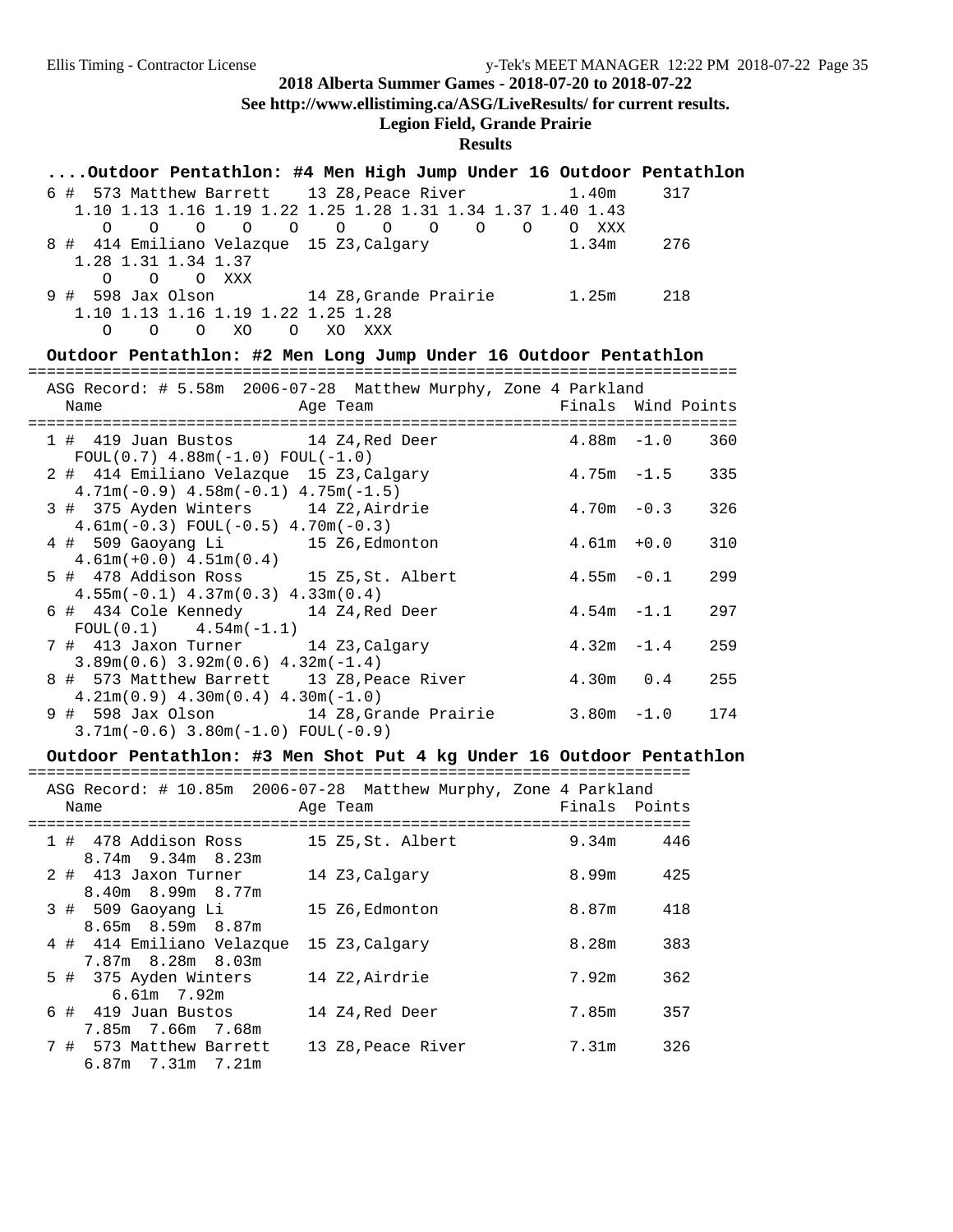**See http://www.ellistiming.ca/ASG/LiveResults/ for current results.**

**Legion Field, Grande Prairie**

|        | Outdoor Pentathlon: #3 Men Shot Put 4 kg Under 16 Outdoor Pentathlon |                                      |         |               |                         |    |                |
|--------|----------------------------------------------------------------------|--------------------------------------|---------|---------------|-------------------------|----|----------------|
|        | 8 # 434 Cole Kennedy                                                 | 14 Z4, Red Deer                      | 7.06m   | 311           |                         |    |                |
|        | 7.06m<br>6.79m<br>9 # 598 Jax Olson                                  | 14 Z8, Grande Prairie                | 6.57m   | 282           |                         |    |                |
|        | 6.57m 6.57m 6.56m                                                    |                                      |         |               |                         |    |                |
|        | Men Outdoor Pentathlon Under 16                                      |                                      |         |               |                         |    |                |
|        | ASG Record: # 2772 2006-07-28 Matthew Murphy, Zone 4 Parkland        |                                      |         |               |                         |    |                |
|        | Name                                                                 | Age Team                             | Seed    | Finals Points |                         |    |                |
|        |                                                                      |                                      |         |               |                         |    |                |
| 1#     | 509 Gaoyang Li                                                       | 15 Z6, Edmonton                      |         | 2403          | 10                      |    |                |
| $2$ #  | 414 Emiliano Velazque 15 Z3, Calgary                                 |                                      | 2063    | 2170          | 8                       |    |                |
| 3#     | 478 Addison Ross                                                     | 15 Z5, St. Albert                    |         | 2117          | 6                       |    |                |
| $4$ #  | 419 Juan Bustos                                                      | 14 Z4,Red Deer                       |         | 1886          | 5                       |    |                |
| 5 #    | 375 Ayden Winters                                                    | 14 Z2, Airdrie                       |         | 1849          | $\overline{4}$          |    |                |
| 6 #    | 413 Jaxon Turner                                                     | 14 Z3, Calgary                       | 1519    | 1756          | $\overline{\mathbf{3}}$ |    |                |
| 7#     | 434 Cole Kennedy                                                     | 14 Z4, Red Deer                      |         | 1579          | 2                       |    |                |
| 8 #    | 573 Matthew Barrett 13 Z8, Peace River                               |                                      |         | 1557          | $\mathbf{1}$            |    |                |
| 9#     | 598 Jax Olson                                                        | 14 Z8, Grande Prairie                |         | 1403          |                         |    |                |
|        | Men 100 Metre Dash Under 18                                          |                                      |         |               |                         |    |                |
|        | 8 Advance: Top 3 Each Heat plus Next 2 Best Times                    |                                      |         |               |                         |    |                |
|        |                                                                      |                                      |         |               |                         |    |                |
|        | ASG Record: # 10.7h 2000                                             | Jeff Halverson, Zone 8 Peace Country |         |               |                         |    |                |
|        | Name                                                                 | Age Team                             | Seed    | Prelims       | Wind H#                 |    |                |
|        |                                                                      |                                      |         |               |                         |    |                |
|        | Preliminaries                                                        |                                      |         |               |                         |    |                |
|        | 1 # 454 Jardin David                                                 | 17 Z5, St. Albert                    | 11.03   | 11.32Q 0.1 2  |                         |    |                |
| 2#     | 559 Mason Sartain                                                    | 16 Z7, Bonnyville                    | 11.28   | 11.35Q        | $0.1 \quad 1$           |    |                |
| 3#     | 337 Paul Abodunwa                                                    | 17 Z2, Calgary                       | 11.39   | 11.50Q        |                         |    | $0.1$ 2 11.496 |
| $4$ #  | 472 Evan Martens                                                     | 17 Z5, Sherwood Park                 | 11.56   | 11.50Q        | 0.1                     |    | 1 11.498       |
| 5 #    | 418 Josh Bethel                                                      | 16 Z4, Red Deer                      | 11.23   | 11.57Q        | 0.1                     | 1  |                |
| 6 #    | 542 Dylan Eremko                                                     | 17 Z7, Vermilion                     | 11.49   | 11.690        | 0.1                     | 2  |                |
| 7#     | 315 Orin May                                                         | 16 Z1,Medicine Hat                   | 11.93   | 11.88q        | 0.1                     | 1  |                |
| 8 #    | 390 Jordan Grant                                                     | 16 Z3, Calgary                       |         | 11.91q        | 0.1                     | 1  |                |
| 9 #    | 502 Evan Hannah                                                      | 16 Z6, Edmonton                      |         | 11.94         | 0.1                     | -2 |                |
| 10 #   | 360 Logan Nellis                                                     | 17 Z2, Airdrie                       | 11.51   | 12.00         | 0.1                     | 1  |                |
| 11#    | 379 Michael Bassett                                                  | 17 Z3, Calgary                       |         | 12.02         | 0.1                     |    | 2 12.014       |
| 12#    | 586 Levi Grose                                                       | 17 Z8, Grande Prairie                |         | 12.02         | 0.1                     |    | 1 12.019       |
| 13#    | 306 Zachary Campbell                                                 | 17 Z1, Medicine Hat                  | 11.80   | 12.04         | 0.1                     | 2  |                |
|        | 14 # 599 Bennett Packard 16 Z8, High Level                           |                                      |         | 12.05         | $0.1 \quad 2$           |    |                |
|        | 15 # 442 Brandon Smith                                               | 16 Z4,red deer                       | 11.84   | 12.08         | $0.1 \quad 2$           |    |                |
|        | -- # 506 Ariel Kayembe 17 Z6, Edmonton                               |                                      | 11.54   | DNS           | $0.1 \quad 1$           |    |                |
|        | Men 100 Metre Dash Under 18                                          |                                      |         |               |                         |    |                |
|        | ASG Record: # 10.7h 2000                                             | Jeff Halverson, Zone 8 Peace Country |         |               |                         |    |                |
|        |                                                                      |                                      |         | Finals        | Wind Points             |    |                |
|        | Name                                                                 | Age Team                             | Prelims |               |                         |    |                |
| Finals |                                                                      |                                      |         |               |                         |    |                |
|        | 1 # 454 Jardin David                                                 | 17 Z5, St. Albert                    | 11.32   | $11.09 - 0.2$ |                         | 10 |                |
| $2$ #  | 559 Mason Sartain                                                    | 16 Z7, Bonnyville                    | 11.35   | $11.28 - 0.2$ |                         | 8  |                |
| 3#     | 337 Paul Abodunwa                                                    | 17 Z2, Calgary                       | 11.50   | 11.34         | $-0.2$                  | 6  |                |
| 4#     | 472 Evan Martens                                                     | 17 Z5, Sherwood Park                 | 11.50   | $11.40 - 0.2$ |                         | 5  |                |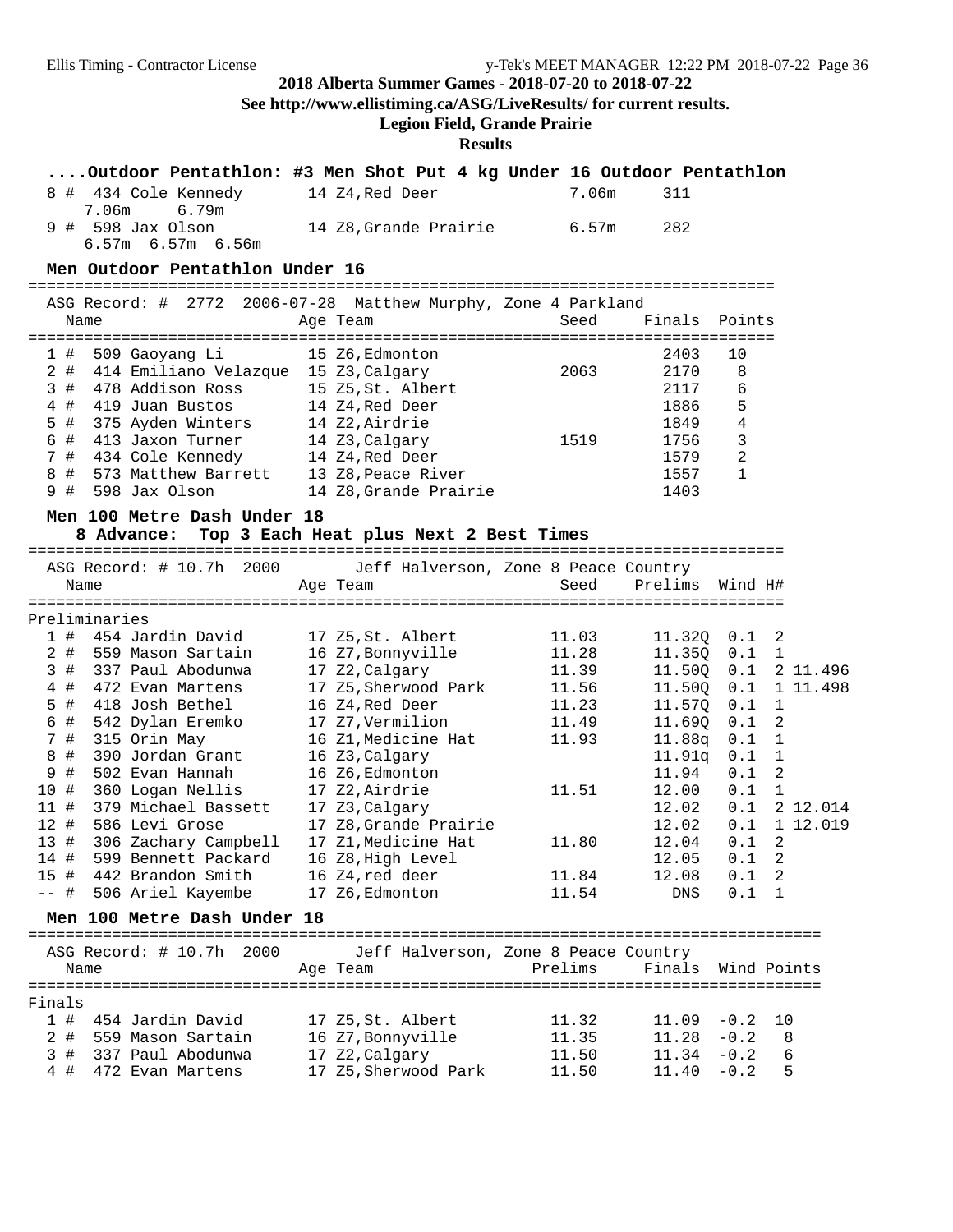**See http://www.ellistiming.ca/ASG/LiveResults/ for current results.**

**Legion Field, Grande Prairie**

|              |               | Men 100 Metre Dash Under 18               |                                                                    |                |                    |                |                     |
|--------------|---------------|-------------------------------------------|--------------------------------------------------------------------|----------------|--------------------|----------------|---------------------|
| 5 #          |               | 418 Josh Bethel                           | 16 Z4, Red Deer                                                    | 11.57          | 11.41              | $-0.2$         | 4                   |
| 6 #          |               | 542 Dylan Eremko                          | 17 Z7,Vermilion                                                    | 11.69          | 11.59              | $-0.2$         | 3                   |
| 7#           |               | 390 Jordan Grant                          | 16 Z3, Calgary                                                     | 11.91          | 11.72              | $-0.2$         | $\overline{a}$      |
| 8#           |               | 315 Orin May                              | 16 Z1, Medicine Hat                                                | 11.88          | 11.84              | $-0.2$         | 1                   |
|              |               |                                           |                                                                    |                |                    |                |                     |
|              |               | Men 200 Metre Dash Under 18<br>8 Advance: | Top 3 Each Heat plus Next 2 Best Times                             |                |                    |                |                     |
|              |               |                                           |                                                                    |                |                    |                |                     |
|              |               |                                           | ASG Record: # 21.95 2014-07-26 Kudakwashe Murasia, Zone 6 Edmonton |                |                    |                |                     |
|              | Name          |                                           | Age Team                                                           | Seed           | Prelims Wind H#    |                |                     |
|              |               |                                           |                                                                    |                |                    |                |                     |
|              | Preliminaries |                                           |                                                                    |                |                    |                |                     |
| 1#           |               | 559 Mason Sartain                         | 16 Z7, Bonnyville                                                  | 22.83          | 22.95Q             | 2.6            | 2                   |
| $2$ #        |               | 360 Logan Nellis                          | 17 Z2, Airdrie                                                     | 22.88          | 23.04Q             | 2.0            | $\mathbf{1}$        |
| 3#           |               | 472 Evan Martens<br>418 Josh Bethel       | 17 Z5, Sherwood Park                                               | 23.11          | 23.07Q             | 2.6            | 2<br>$\overline{1}$ |
| $4$ #<br>5 # |               | 337 Paul Abodunwa                         | 16 Z4, Red Deer                                                    | 23.06<br>23.10 | 23.37Q             | 2.0<br>2.6     | 2                   |
| 6 #          |               | 502 Evan Hannah                           | 17 Z2, Calgary<br>16 Z6, Edmonton                                  | 23.03          | 23.40Q<br>23.480   | 2.0            | $\overline{1}$      |
| 7#           |               | 390 Jordan Grant                          |                                                                    |                |                    | 2.6            | 2                   |
| 8 #          |               | 379 Michael Bassett                       | 16 Z3, Calgary<br>17 Z3, Calgary                                   |                | 23.73q<br>23.80q   | 2.0            | 1                   |
| 9 #          |               | 496 Spencer Cameron                       | 16 Z6, Edmonton                                                    | 24.17          | 23.96              | 2.6            | 2                   |
| 10#          |               | 599 Bennett Packard                       | 16 Z8, High Level                                                  |                | 24.03              | 2.6            | 2                   |
| 11#          |               | 442 Brandon Smith                         | 16 Z4, red deer                                                    | 23.60          | 24.04              | 2.6            | 2                   |
| 12#          |               | 315 Orin May                              | 16 Z1, Medicine Hat                                                | 24.08          | 24.08              | 2.6            | 2                   |
| 13#          |               | 306 Zachary Campbell                      | 17 Z1, Medicine Hat                                                | 23.56          | 24.21              | 2.0            | $\mathbf{1}$        |
| 14#          |               | 586 Levi Grose                            | 17 Z8, Grande Prairie                                              |                | 24.52              | 2.0            | $\overline{1}$      |
| 15#          |               | 553 Jordayne Nelson                       | 16 Z7, Fort McMurray                                               | 24.80          | 25.13              | 2.0            | $\overline{1}$      |
| 16 #         |               | 463 Julius Hamelin                        | 17 Z5, St. Albert                                                  | 24.27          | 28.00              | 2.0            | $\mathbf{1}$        |
|              |               |                                           |                                                                    |                |                    |                |                     |
|              |               | Men 200 Metre Dash Under 18               |                                                                    |                |                    |                |                     |
|              |               |                                           | ASG Record: # 21.95 2014-07-26 Kudakwashe Murasia, Zone 6 Edmonton |                |                    |                |                     |
|              | Name          |                                           | Age Team                                                           | Prelims        | Finals Wind Points |                |                     |
|              |               |                                           |                                                                    |                |                    |                |                     |
| Finals       |               |                                           |                                                                    |                |                    |                |                     |
| 1#           |               | 559 Mason Sartain                         | 16 Z7, Bonnyville                                                  | 22.95          | 22.90              | 1.0            | 10                  |
| $2$ #        |               | 360 Logan Nellis                          | 17 Z2, Airdrie                                                     | 23.04          | 23.08              | 1.0            | 8                   |
| 3#           |               | 472 Evan Martens                          | 17 Z5,Sherwood Park                                                | 23.07          | 23.20              | 1.0            | 6                   |
| 4 #          |               | 418 Josh Bethel                           | 16 Z4, Red Deer                                                    | 23.37          | 23.23              | 1.0            | 5                   |
| 5 #          |               | 502 Evan Hannah                           | 16 Z6, Edmonton                                                    | 23.48          | 23.61              | 1.0            | 4                   |
| 6 #          |               | 379 Michael Bassett                       | 17 Z3, Calgary                                                     | 23.80          | 24.16              | 1.0            | 3                   |
|              |               | 7 # 390 Jordan Grant                      | 16 Z3, Calgary                                                     | 23.73          | 24.53              | 1.0            | 2                   |
|              |               | -- # 337 Paul Abodunwa 17 Z2, Calgary     |                                                                    | 23.40          | FS                 | 1.0            |                     |
|              |               | Men 400 Metre Dash Under 18               |                                                                    |                |                    |                |                     |
|              |               |                                           |                                                                    |                |                    |                |                     |
|              |               |                                           | ASG Record: # 49.83 2012-07-26 Ian Harriott, Zone 6 Edmonton       |                |                    |                |                     |
|              | Name          |                                           | Age Team                                                           | Seed           | Finals H# Points   |                |                     |
|              |               |                                           |                                                                    |                |                    |                |                     |
| 1#           |               | 461 Brady Galvin                          | 17 Z5, St. Albert                                                  | 49.85          | 49.85              | 2              | 10                  |
| 2 #          |               | 507 Logan Ladoon                          | 17 Z6, Edmonton                                                    | 50.27          | 51.79              | 2              | $\,8\,$             |
| 3#           |               | 463 Julius Hamelin                        | 17 Z5, St. Albert                                                  |                | 52.48              | $\mathbf 1$    | 6                   |
| 4#<br>$5$ #  |               | 442 Brandon Smith                         | 16 Z4, red deer                                                    | 51.90          | 52.56              | $\overline{2}$ | 5                   |
|              |               | 360 Logan Nellis                          | 17 Z2, Airdrie                                                     |                | 52.94              | 1              | 4                   |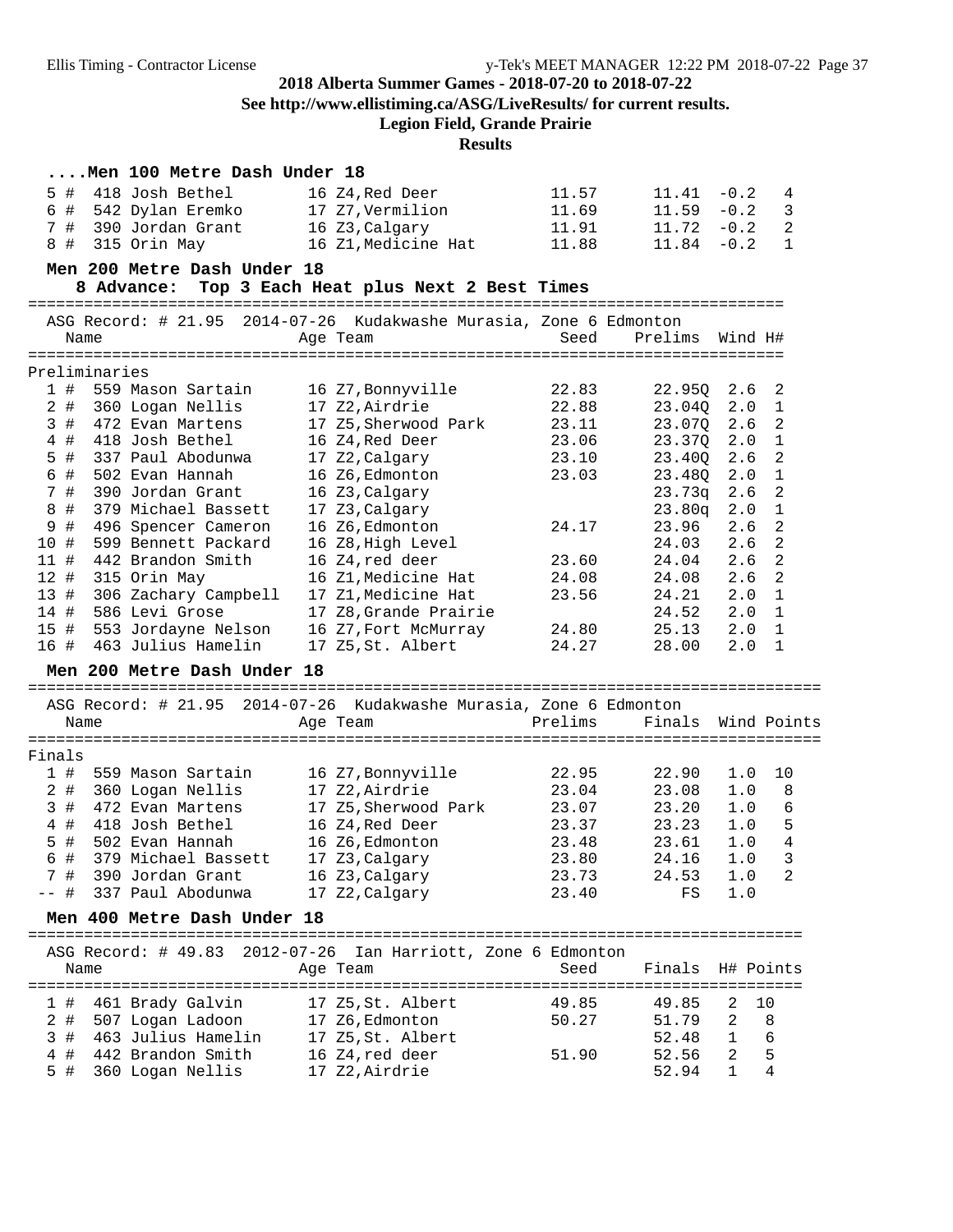**See http://www.ellistiming.ca/ASG/LiveResults/ for current results.**

**Legion Field, Grande Prairie**

## **Results**

#### **....Men 400 Metre Dash Under 18**

| 6#     | 393 Liam Kramer          | 17 Z3, Calgary        |       | 53.14      |    | $\mathcal{R}$  |
|--------|--------------------------|-----------------------|-------|------------|----|----------------|
| 7#     | 533 Matthew Wafer        | 16 Z6,Edmonton        | 51.71 | 53.76      |    | -2             |
| 8#     | 556 Samuel Ree           | 17 Z7, Vermilion      | 56.93 | 54.99      | 2  | $\overline{1}$ |
| 9#     | 345 Rudy Buchanan        | 17 Z2,Airdrie         | 54.44 | 55.28      | -2 |                |
| 10#    | 324 Gage Reinhart        | 17 Z1,Irvine          | 54.94 | 56.39      | 2  |                |
| 11#    | 306 Zachary Campbell     | 17 Z1, Medicine Hat   | 54.44 | 57.07      | 2  |                |
| 12#    | 438 Owen Pimm            | 16 Z4,Red Deer        | 57.00 | 58.70      | -2 |                |
| 13 #   | 535 Gideon Adebayo       | 16 Z7, St. Paul       |       | 1:06.65    | 1  |                |
|        | -- # 379 Michael Bassett | 17 Z3, Calgary        |       | <b>DNF</b> |    |                |
| $--$ # | 586 Levi Grose           | 17 Z8, Grande Prairie |       | SCR        |    |                |
|        | -- # 581 Gavin Driedger  | 16 Z8, Grande Priarie |       | <b>SCR</b> |    |                |

#### **Men 800 Metre Run Under 18**

================================================================================  $\text{Cord}:$  # 1:56.57 2014-07-26 Brendan Calef, Zone 5 Black Gold

|      | Name |                     | ASG Record: # 1:56.5/ $2014 - 07 - 26$ Brendan Calef, zone 5 Black Gold<br>Age Team | Seed    | Finals  | Points         |
|------|------|---------------------|-------------------------------------------------------------------------------------|---------|---------|----------------|
| 1#   |      | 461 Brady Galvin    | 17 Z5,St. Albert                                                                    | 1:58.66 | 1:57.72 | 10             |
| 2#   |      | 393 Liam Kramer     | 17 Z3, Calgary                                                                      |         | 1:59.10 | 8              |
| 3#   |      | 533 Matthew Wafer   | 16 Z6, Edmonton                                                                     | 1:57.69 | 1:59.38 | 6              |
| 4#   |      | 310 Mathias Gelber  | 16 Z1, Medicine Hat                                                                 | 1:55.17 | 2:01.40 | 5              |
| 5 #  |      | 585 Kobe Grocholski | 16 Z8, Beaverlodge                                                                  |         | 2:01.99 | 4              |
| 6 #  |      | 394 Anton Kuipers   | 17 Z3, Calgary                                                                      |         | 2:03.87 | 3              |
| 7 #  |      | 420 Josh Campbell   | 17 Z4,Red Deer                                                                      | 2:04.00 | 2:07.18 | $\overline{2}$ |
| 8#   |      | 312 Ammad Hussain   | 17 Z1, Edmonton                                                                     | 2:06.11 | 2:07.19 |                |
| 9#   |      | 372 Martin Undheim  | 16 Z2,Calgary                                                                       | 2:04.99 | 2:08.49 |                |
| 10#  |      | 438 Owen Pimm       | 16 Z4,Red Deer                                                                      | 2:05.00 | 2:10.93 |                |
| 11#  |      | 555 Philip Nilsson  | 17 Z7,Marwayne                                                                      | 2:19.36 | 2:15.70 |                |
| 12#  |      | 345 Rudy Buchanan   | 17 Z2,Airdrie                                                                       | 2:10.28 | 2:17.48 |                |
| 13#  |      | 610 Andrew Towler   | 16 Z8, Grande Prairie                                                               |         | 2:24.08 |                |
| 14#  |      | 568 Sean Ulrich     | 16 Z7, Vermilion                                                                    | 2:38.60 | 2:32.30 |                |
| -- # |      | 507 Logan Ladoon    | 17 Z6, Edmonton                                                                     | 1:59.87 | DNF     |                |
|      |      |                     |                                                                                     |         |         |                |

#### **Men 1500 Metre Run Under 18**

================================================================================ ASG Record: # 4:08.85 2016-07-15 Liam Murray, Z3 Calgary

|      | Name  |                       | Age Team<br>----------- | Seed    | Finals  | Points |
|------|-------|-----------------------|-------------------------|---------|---------|--------|
|      | 1#    | 471 Bill Makwae       | 17 Z5,Leduc             | 4:15.60 | 4:09.04 | 10     |
|      | 2#    | 310 Mathias Gelber    | 16 Z1, Medicine Hat     | 4:05.98 | 4:09.63 | 8      |
|      | 3#    | 585 Kobe Grocholski   | 16 Z8, Beaverlodge      |         | 4:10.06 | 6      |
|      | $4$ # | 394 Anton Kuipers     | 17 Z3, Calgary          |         | 4:12.32 | 5      |
|      | 5#    | 430 Jared Howse       | 16 Z4, Red Deer         | 4:09.00 | 4:15.75 | 4      |
| 6    | #     | 530 Jason Ushko       | 16 Z6, Edmonton         | 4:16.37 | 4:19.19 | 3      |
|      | 7#    | 420 Josh Campbell     | 17 Z4, Red Deer         | 4:20.00 | 4:20.15 | 2      |
|      | 8#    | 452 Dane Boczkowski   | 17 Z5, Sherwood Park    | 4:20.99 | 4:21.04 |        |
| 9    | #     | 400 Huw Morgan        | 16 Z3, Calgary          |         | 4:21.90 |        |
| 10#  |       | 555 Philip Nilsson    | 17 Z7, Marwayne         | 4:43.78 | 4:29.80 |        |
| 11#  |       | 516 Cassian Murray-Wh | 17 Z6, Edmonton         | 4:22.47 | 4:30.10 |        |
| 12#  |       | 372 Martin Undheim    | 16 Z2, Calgary          | 4:43.37 | 4:36.28 |        |
| 13#  |       | 610 Andrew Towler     | 16 Z8, Grande Prairie   |         | 4:50.85 |        |
| 14#  |       | 313 Jacob Krueger     | 17 Z1, Medicine Hat     | 5:13.96 | 4:57.66 |        |
| 15#  |       | 568 Sean Ulrich       | 16 Z7,Vermilion         | 5:45.35 | 4:58.55 |        |
| 16 # |       | 345 Rudy Buchanan     | 17 Z2, Airdrie          |         | 4:59.62 |        |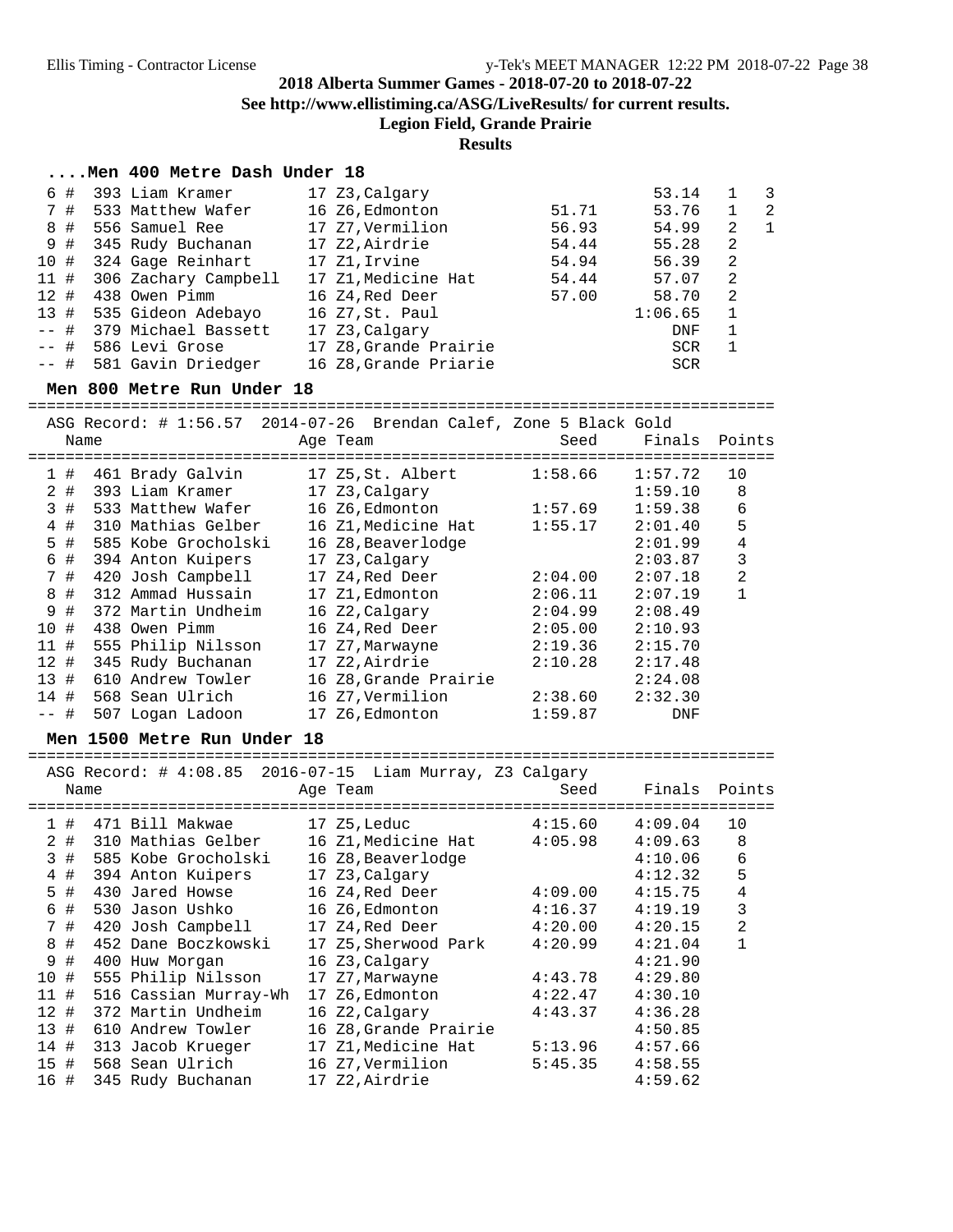## **2018 Alberta Summer Games - 2018-07-20 to 2018-07-22 See http://www.ellistiming.ca/ASG/LiveResults/ for current results.**

# **Legion Field, Grande Prairie**

## **Results**

### **Men 3000 Metre Run Under 18**

| Name          |                                                    | ASG Record: # 8:57.05 2016-07-16 Tyson Keddie, Z6 Edmonton<br>Age Team | ==================================<br>Seed | Finals Points                   |                  |                    |
|---------------|----------------------------------------------------|------------------------------------------------------------------------|--------------------------------------------|---------------------------------|------------------|--------------------|
| 1#            | 430 Jared Howse                                    | 16 Z4, Red Deer                                                        | 9:15.00                                    | 9:05.24                         | 10               |                    |
| $2$ #         | 310 Mathias Gelber                                 | 16 Z1, Medicine Hat                                                    | 9:13.20                                    | 9:07.55                         | 8                |                    |
| 3#            | 471 Bill Makwae                                    | 17 Z5, Leduc                                                           | 9:34.76                                    | 9:14.41                         | 6                |                    |
| $4$ #         | 400 Huw Morgan                                     | 16 Z3, Calgary                                                         |                                            | 9:18.89                         | 5                |                    |
| $5$ #         | 585 Kobe Grocholski                                | 16 Z8, Beaverlodge                                                     |                                            | 9:18.95                         | 4                |                    |
| 6 #           | 394 Anton Kuipers                                  | 17 Z3, Calgary                                                         |                                            | 9:19.07                         | 3                |                    |
| 7 #           | 420 Josh Campbell                                  | 17 Z4, Red Deer                                                        | 9:26.00                                    | 9:29.94                         | 2                |                    |
| 8<br>#        | 516 Cassian Murray-Wh 17 Z6, Edmonton              |                                                                        | 9:31.51                                    | 9:30.77                         | $\mathbf{1}$     |                    |
| 9<br>#        | 530 Jason Ushko                                    | 16 Z6, Edmonton                                                        |                                            | 9:31.50                         |                  |                    |
| 10 #          | 452 Dane Boczkowski<br>11 # 610 Andrew Towler      | 17 Z5,Sherwood Park                                                    | 9:41.62                                    | 10:17.56                        |                  |                    |
|               | 12 # 555 Philip Nilsson                            | 16 Z8, Grande Prairie<br>17 Z7, Marwayne                               | 10:23.08                                   | 10:24.21<br>10:36.04            |                  |                    |
| -- 井          | 313 Jacob Krueger                                  | 17 Z1, Medicine Hat                                                    | 11:42.84                                   | DNF                             |                  |                    |
|               |                                                    |                                                                        |                                            |                                 |                  |                    |
|               | Men 110 Metre Hurdles 0.91m Under 18<br>8 Advance: | Top 3 Each Heat plus Next 2 Best Times                                 |                                            |                                 |                  |                    |
|               | 13.72m to first/9.14m between                      |                                                                        |                                            |                                 |                  |                    |
|               |                                                    | ASG Record: # 15.32 2016-07-15 Scott Dixon, Z6 Edmonton                |                                            |                                 |                  |                    |
| Name          |                                                    | Age Team                                                               | Seed                                       | Prelims                         | Wind H#          |                    |
|               |                                                    |                                                                        |                                            |                                 |                  |                    |
| Preliminaries |                                                    |                                                                        |                                            |                                 |                  |                    |
| 1#            | 380 Joshua Brake                                   | 17 Z3, Calgary                                                         |                                            | $15.71Q + 0.0$                  |                  | 1                  |
| $2$ #         | 433 Zack Jansen                                    | 17 Z4, Red Deer                                                        | 16.00                                      | $16.23Q - 0.4$                  |                  | 2                  |
| 3#            | 351 Ryan Hegarty                                   | 16 Z2, Cochrane                                                        | 16.14                                      | $16.15Q + 0.0$                  |                  | 1                  |
| 4#            | 514 Aidan McIntyre                                 | 16 Z6, Edmonton                                                        | 17.34                                      | $16.49Q - 0.4$                  |                  | 2                  |
| 5 #           | 464 Matthew Harrison                               | 16 Z5, St. Albert                                                      | 16.59                                      | $16.56Q + 0.0$                  |                  | 1                  |
| 6 #<br>7 #    | 586 Levi Grose                                     | 17 Z8, Grande Prairie                                                  | 17.33                                      | $16.79Q - 0.4$                  |                  | 2                  |
| 8 #           | 315 Orin May<br>580 Marco De Jong                  | 16 Z1, Medicine Hat<br>16 Z8, Fairview                                 |                                            | $16.81q - 0.4$<br>$18.99q +0.0$ |                  | 2<br>1             |
| 9<br>#        | 553 Jordayne Nelson                                | 16 Z7, Fort McMurray                                                   |                                            | $20.00 + 0.0$                   |                  | 1                  |
| -- #          | 439 Ethan Predinchuk                               | 17 Z4, Red deer                                                        | 18.00                                      |                                 | $DQ + 0.0$       | 1 rule163.2        |
| —— #          | 467 Ethan Lessard                                  | 17 Z5,St. Albert                                                       | 19.10                                      |                                 | $DO -0.4$        | 2 Rule 169.7       |
|               |                                                    |                                                                        |                                            |                                 |                  |                    |
|               | Men 110 Metre Hurdles 0.91m Under 18               |                                                                        |                                            |                                 |                  |                    |
|               | 13.72m to first/9.14m between                      |                                                                        |                                            |                                 |                  |                    |
|               |                                                    | ASG Record: # 15.32 2016-07-15 Scott Dixon, Z6 Edmonton                |                                            |                                 |                  |                    |
| Name          |                                                    | Age Team                                                               | Prelims                                    | Finals                          |                  | Wind Points        |
|               |                                                    |                                                                        |                                            |                                 |                  | ================== |
|               |                                                    |                                                                        |                                            |                                 |                  |                    |
|               |                                                    |                                                                        |                                            |                                 |                  |                    |
| 1#            | 380 Joshua Brake                                   | 17 Z3, Calgary                                                         | 15.71                                      | 15.44                           | $-0.4$           | 10                 |
| 2#            | 433 Zack Jansen                                    | 17 Z4, Red Deer                                                        | 16.23                                      | 15.88                           | $-0.4$           | 8                  |
| 3#            | 464 Matthew Harrison                               | 16 Z5, St. Albert                                                      | 16.56                                      | 16.00                           | $-0.4$           | 6                  |
| Finals<br>4 # | 351 Ryan Hegarty                                   | 16 Z2, Cochrane                                                        | 16.15                                      | 16.02                           | $-0.4$           | 5                  |
| 5 #           | 586 Levi Grose                                     | 17 Z8, Grande Prairie                                                  | 16.79                                      | 16.67                           | $-0.4$           | 4                  |
| 6 #<br>7 #    | 315 Orin May<br>514 Aidan McIntyre                 | 16 Z1, Medicine Hat<br>16 Z6, Edmonton                                 | 16.81<br>16.49                             | 16.74<br>16.97                  | $-0.4$<br>$-0.4$ | 3<br>2             |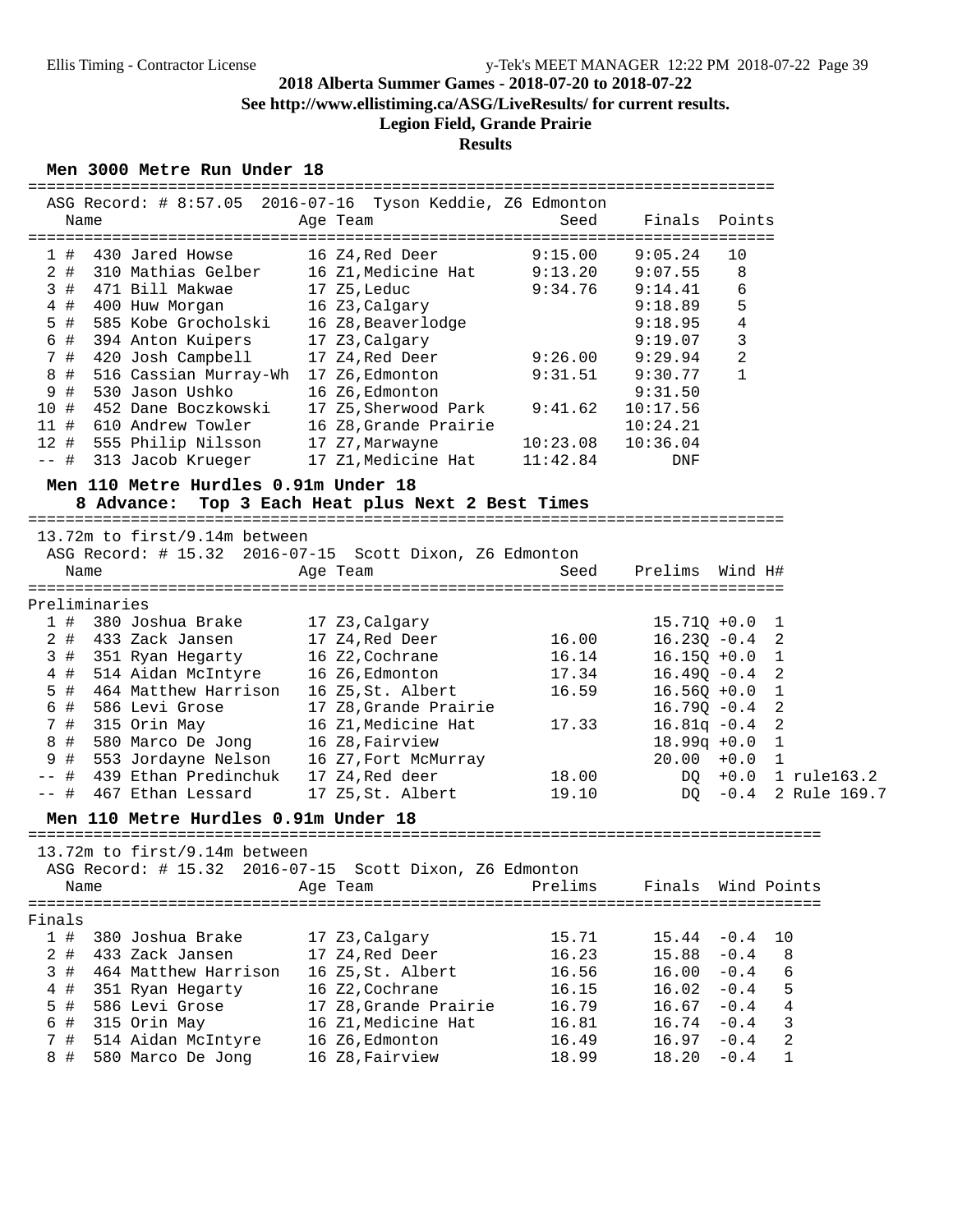**See http://www.ellistiming.ca/ASG/LiveResults/ for current results.**

## **Legion Field, Grande Prairie**

#### **Results**

================================================================================

#### **Men 300 Metre Hurdles 0.84m Under 18**

| 50m to first/35m between                                          |                                                   |                                       |               |                |
|-------------------------------------------------------------------|---------------------------------------------------|---------------------------------------|---------------|----------------|
| ASG Record: # 38.54 2014-07-26 Matthew Knapik, Zone 1 Sunny South |                                                   | Seed                                  | Finals        |                |
| Name                                                              | Age Team                                          |                                       |               | Points         |
| 351 Ryan Hegarty<br>1 #                                           | 16 Z2, Cochrane                                   | 41.51                                 | 42.13         | 10             |
| $2$ #<br>324 Gage Reinhart                                        | 17 Z1, Irvine                                     | 42.35                                 | 42.35         | 8              |
| 3#<br>514 Aidan McIntyre                                          | 16 Z6, Edmonton                                   |                                       | 42.38         | 6              |
| 464 Matthew Harrison<br>4#                                        | 16 Z5, St. Albert                                 |                                       | 42.40         | 5              |
| $5$ #<br>433 Zack Jansen                                          | 17 Z4, Red Deer                                   |                                       | 45.18         | 4              |
| 6 # 496 Spencer Cameron                                           |                                                   |                                       | 45.51         | 3              |
|                                                                   | 16 Z6, Edmonton                                   |                                       |               | $\overline{2}$ |
| 7 # 467 Ethan Lessard<br>8#                                       | 17 Z5, St. Albert                                 |                                       | 47.43         | $\mathbf{1}$   |
| 580 Marco De Jong                                                 | 16 Z8, Fairview                                   |                                       | 49.46         |                |
| $--$ #<br>599 Bennett Packard                                     | 16 Z8, High Level                                 |                                       | SCR           |                |
| Men 4x100 Metre Relay Under 18                                    |                                                   |                                       |               |                |
| ASG Record: # 43.06 2014-07-26 Zone 6 Edmonton, Zone 6 Edmonton   |                                                   |                                       |               |                |
|                                                                   | D Bubelenyi, A Harris, J Mix, K Murasia           |                                       |               |                |
| Team                                                              |                                                   | Seed                                  | Finals Points |                |
|                                                                   |                                                   |                                       |               |                |
| 1 ASG Zone 7 Northeast                                            |                                                   |                                       | 44.93         | 10             |
| 1) #535 Gideon Adebayo 16                                         |                                                   | 2) #553 Jordayne Nelson 16            |               |                |
| 3) #542 Dylan Eremko 17                                           |                                                   | 4) #559 Mason Sartain 16              |               |                |
| 2 ASG Zone 1 Sunny South                                          |                                                   |                                       | 45.66         | 8              |
| 1) #324 Gage Reinhart 17                                          |                                                   | 2) #302 Maxwell Archibald 17          |               |                |
| 3) #306 Zachary Campbell 17                                       |                                                   | 4) #315 Orin May 16                   |               |                |
| 3 ASG Zone 4 Parkland                                             |                                                   |                                       | 45.70         | 6              |
| 1) #439 Ethan Predinchuk 17                                       |                                                   | 2) #433 Zack Jansen 17                |               |                |
| 3) #442 Brandon Smith 16                                          |                                                   | 4) #418 Josh Bethel 16                |               |                |
| 4 ASG Zone 6 Edmonton                                             |                                                   |                                       | 45.95         | 5              |
| 1) #506 Ariel Kayembe 17                                          |                                                   | 2) #496 Spencer Cameron 16            |               |                |
| 3) #517 Keon Nurse 16                                             |                                                   | 4) #502 Evan Hannah 16                |               |                |
| 5 ASG Zone 2 Big Country                                          |                                                   |                                       | 46.15         | 4              |
| 1) #338 Parker Allen 17                                           |                                                   |                                       |               |                |
|                                                                   |                                                   | 2) #351 Ryan Hegarty 16               |               |                |
| 3) #360 Logan Nellis 17<br>6 ASG Zone 5 Black Gold                |                                                   | 4) #337 Paul Abodunwa 17              | 46.30         | 3              |
|                                                                   |                                                   |                                       |               |                |
| 1) #472 Evan Martens 17                                           |                                                   | 2) #461 Brady Galvin 17               |               |                |
| 3) #466 Tosin Kuye 16                                             |                                                   | 4) #454 Jardin David 17               |               |                |
| 7 ASG Zone 3 Calgary                                              |                                                   |                                       | 47.38         | 2              |
| 1) #379 Michael Bassett 17                                        |                                                   | 2) #380 Joshua Brake 17               |               |                |
| 3) #401 Dean Morgans 16                                           |                                                   | 4) #390 Jordan Grant 16               |               |                |
| 8 ASG Zone 8 Peace Country                                        |                                                   |                                       | 48.46         | 1              |
| 1) #580 Marco De Jong 16                                          |                                                   | 2) #586 Levi Grose 17                 |               |                |
| 3) #585 Kobe Grocholski 16                                        |                                                   | 4) #599 Bennett Packard 16            |               |                |
| Men 1600 Sprint Medley 4, 2, 2, 8 Under 18                        |                                                   |                                       |               |                |
| 400m, 200m, 200m, 800m                                            |                                                   |                                       |               |                |
| ASG Record: $\#$ 3:40.42                                          | 2012-07-26 Zone 5 Black Gold, Zone 5 Black Gold   |                                       |               |                |
|                                                                   | A. Kamstra, J. Ouellette, T. Lazarenko, T. Cakmak |                                       |               |                |
|                                                                   |                                                   |                                       | Finals        |                |
| Team                                                              |                                                   | Seed<br>============================= |               | Points         |
| 1 ASG Zone 6 Edmonton                                             |                                                   |                                       | 3:36.94#      | - 10           |

1) #507 Logan Ladoon 17 2) #496 Spencer Cameron 16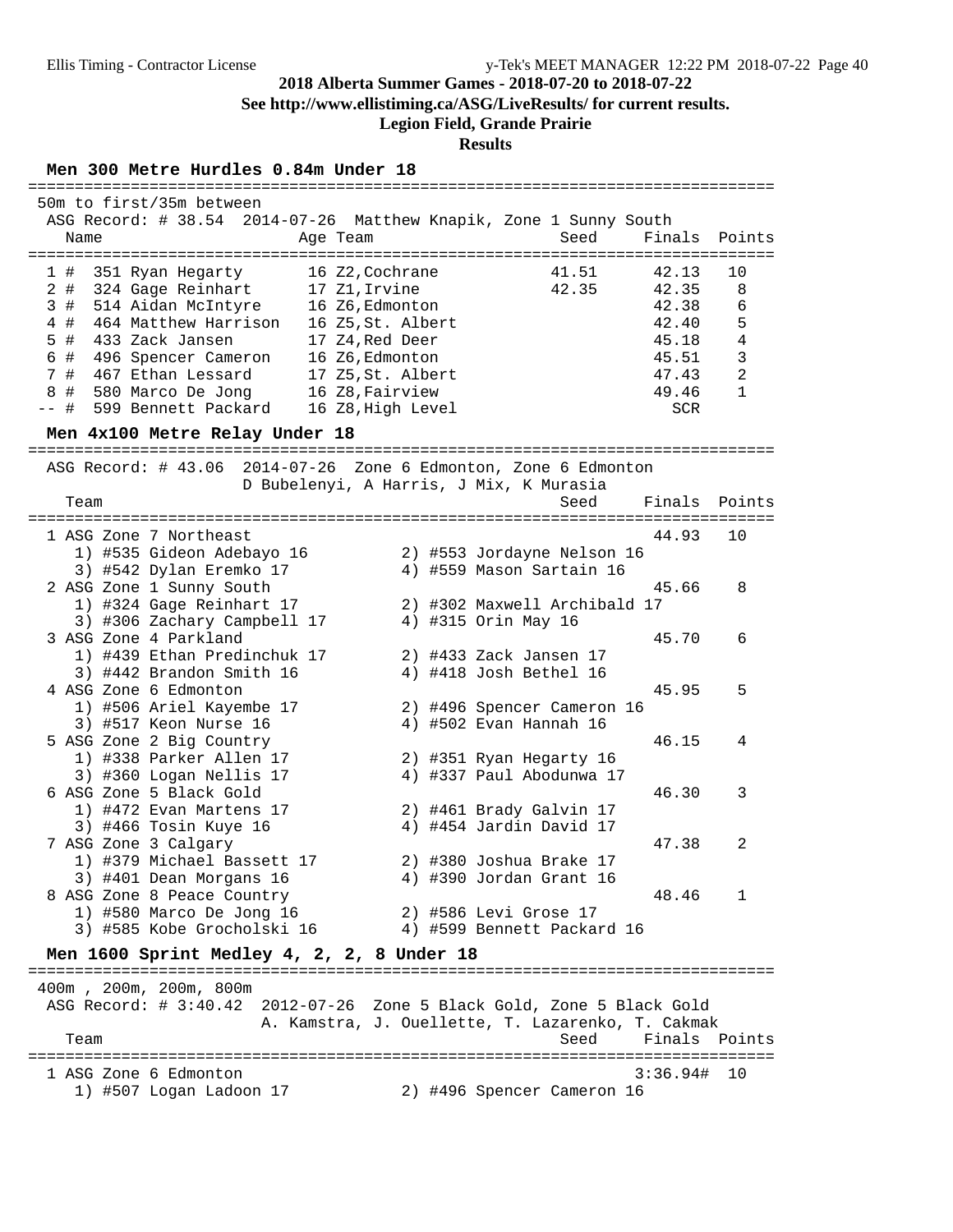**See http://www.ellistiming.ca/ASG/LiveResults/ for current results.**

## **Legion Field, Grande Prairie**

### **Results**

## **....Men 1600 Sprint Medley 4, 2, 2, 8 Under 18**

| Men love sprinc mealey $\pm$ , $\lambda$ , $\lambda$ , o under lo |                        |                              |               |            |  |
|-------------------------------------------------------------------|------------------------|------------------------------|---------------|------------|--|
| 3) #502 Evan Hannah 16                                            |                        | 4) #533 Matthew Wafer 16     |               |            |  |
| 2 ASG Zone 3 Calgary                                              |                        |                              | 3:39.00#      | 8          |  |
| 1) #379 Michael Bassett 17                                        |                        | 2) #380 Joshua Brake 17      |               |            |  |
| 3) #390 Jordan Grant 16                                           |                        | 4) #393 Liam Kramer 17       |               |            |  |
| 3 ASG Zone 1 Sunny South                                          |                        |                              | 3:41.85       | 6          |  |
| 1) #324 Gage Reinhart 17                                          |                        | 2) #302 Maxwell Archibald 17 |               |            |  |
| 3) #306 Zachary Campbell 17                                       |                        | 4) #315 Orin May 16          |               |            |  |
| 4 ASG Zone 4 Parkland                                             |                        |                              | 3:43.90       | 5          |  |
| 1) #442 Brandon Smith 16                                          |                        | 2) #418 Josh Bethel 16       |               |            |  |
| 3) #438 Owen Pimm 16                                              |                        | 4) #430 Jared Howse 16       |               |            |  |
| 5 ASG Zone 2 Big Country                                          |                        |                              | 3:45.87       | 4          |  |
| 1) #360 Logan Nellis 17                                           |                        | 2) #337 Paul Abodunwa 17     |               |            |  |
| 3) #345 Rudy Buchanan 17                                          |                        | 4) #372 Martin Undheim 16    |               | 3          |  |
| 6 ASG Zone 5 Black Gold<br>1) #472 Evan Martens 17                |                        | 2) #467 Ethan Lessard 17     | 3:45.95       |            |  |
| 3) #471 Bill Makwae 17                                            |                        | 4) #461 Brady Galvin 17      |               |            |  |
| 7 ASG Zone 7 Northeast                                            |                        |                              | 4:01.51       | 2          |  |
| 1) #568 Sean Ulrich 16                                            |                        | 2) #542 Dylan Eremko 17      |               |            |  |
| 3) #559 Mason Sartain 16                                          |                        | 4) #556 Samuel Ree 17        |               |            |  |
| -- ASG Zone 8 Peace Country                                       |                        |                              | DQ            | Rule 163.3 |  |
| 1) #614 Xander Matheson 17                                        |                        | 2) #581 Gavin Driedger 16    |               |            |  |
| 3) #585 Kobe Grocholski 16                                        |                        | 4) #599 Bennett Packard 16   |               |            |  |
| Men High Jump Under 18                                            |                        |                              |               |            |  |
|                                                                   |                        |                              |               |            |  |
| ASG Record: # 1.95m 2016-07-16 Timothy Mackay, Zone 4 Parkland    |                        |                              |               |            |  |
| Name                                                              | Age Team               | Seed                         | Finals Points |            |  |
|                                                                   |                        |                              |               |            |  |
| 1 # 486 Andreas Thome 17 Z5, Leduc 1.90m                          |                        |                              | 1.85m         | 10         |  |
| 1.65 1.70 1.75 1.80 1.85 1.90                                     |                        |                              |               |            |  |
| 0 XO XO XXO XXX<br>$\circ$                                        |                        |                              |               |            |  |
| 2 # 332 Cale Vanderzee 17 Z1, Lethbridge 1.75m 1.75m              |                        |                              |               | 8          |  |
| 1.60 1.65 1.70 1.75 1.80                                          |                        |                              |               |            |  |
| O XO O XXX<br>$\Omega$                                            |                        |                              |               |            |  |
| 3 # 401 Dean Morgans 16 Z3, Calgary                               |                        |                              | J1.75m        | 6          |  |
| 1.60 1.65 1.70 1.75 1.80                                          |                        |                              |               |            |  |
| $\circ$<br>O XO XXX<br>$\circ$                                    |                        |                              |               |            |  |
| 4 # 586 Levi Grose 17 Z8, Grande Prairie                          |                        |                              | 1.70m         | 5          |  |
| 1.60 1.65 1.70 1.90                                               |                        |                              |               |            |  |
| $\overline{O}$<br>O XXX<br>O                                      |                        |                              |               |            |  |
| 5 # 615 Kieran Michalczuk 16 Z5, Pickardville 1.80m               |                        |                              | 1.65m         | 4          |  |
| 1.60 1.65 1.70<br>XO XXX                                          |                        |                              |               |            |  |
| XXO<br>6 # 517 Keon Nurse                                         | 16 Z6,Fort Saskatchewa | 1.91m                        | 1.60m         | 2.50       |  |
|                                                                   |                        |                              |               |            |  |

 XXO 6 # 353 Peyton Lewis 16 Z2,edmonton 1.60m 2.50 1.50 1.55 1.60 1.65 O O XXO XXX 8 # 614 Xander Matheson 17 Z8, Grande Priarie 1.50m 1

1.50 1.55

1.60

XO XXX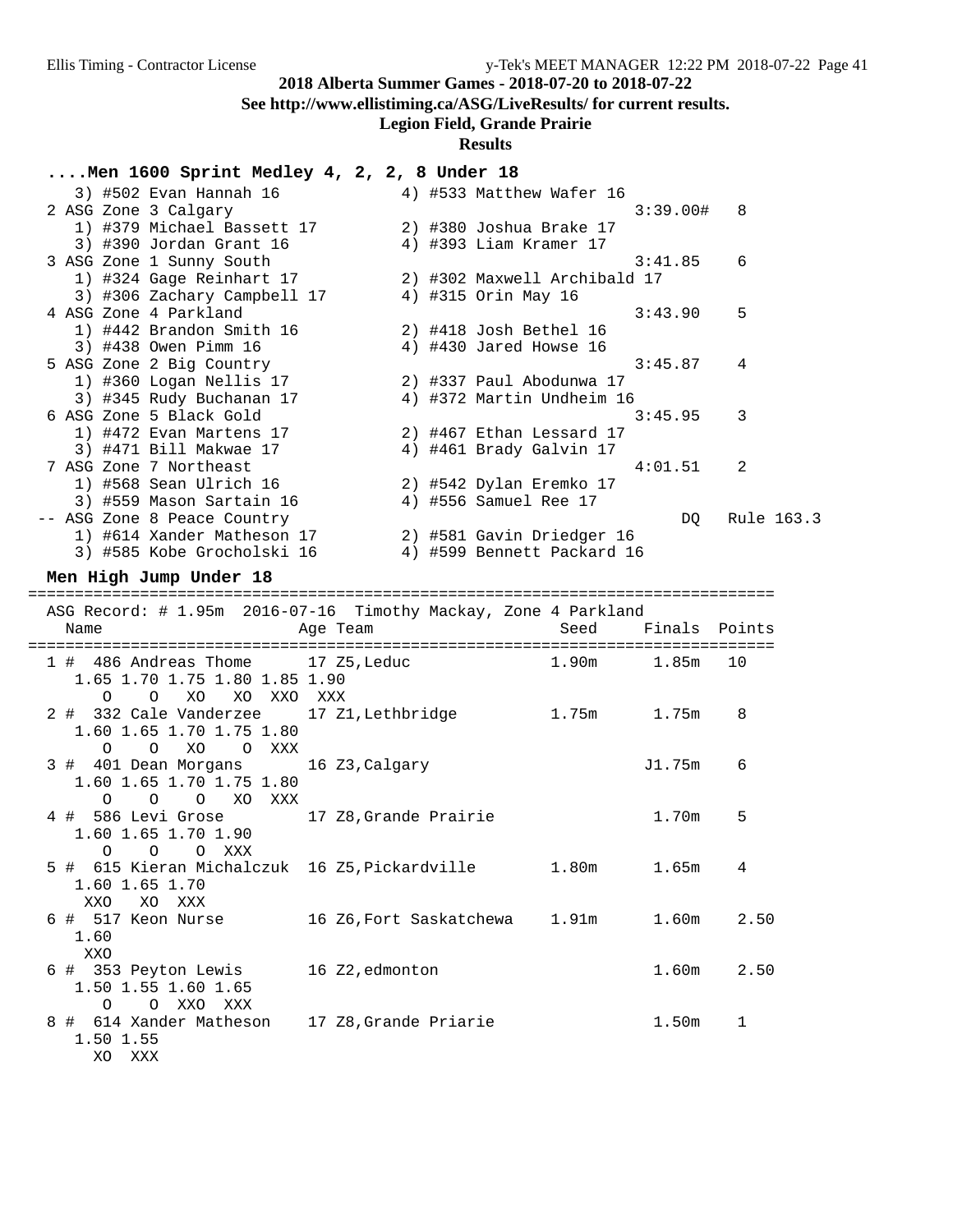**See http://www.ellistiming.ca/ASG/LiveResults/ for current results.**

## **Legion Field, Grande Prairie**

### **Results**

### **....Men High Jump Under 18**

| 9 # 518 Robert Redix Jr<br>1.40 1.45 | 17 Z6,Edmonton       | 1.45m        |  |
|--------------------------------------|----------------------|--------------|--|
|                                      |                      |              |  |
|                                      |                      |              |  |
| -- # 553 Jordayne Nelson             | 16 Z7, Fort McMurray | 1.60m<br>DNS |  |
| $--$ # 433 Zack Jansen               | 17 Z4, Red Deer      | 1.65m<br>SCR |  |
| Men Long Jump Under 18               |                      |              |  |
|                                      |                      |              |  |

| ASG Record: # 6.52m 1991 Shelly Williams, Zone 6 Edmonton |                                                                                                                    |               |                    |     |              |
|-----------------------------------------------------------|--------------------------------------------------------------------------------------------------------------------|---------------|--------------------|-----|--------------|
| Age Team<br>Name                                          |                                                                                                                    | Seed          | Finals Wind Points |     |              |
| 1 # 559 Mason Sartain 16 Z7, Bonnyville 6.49m 6.22m -1.8  |                                                                                                                    |               |                    |     | 10           |
|                                                           | $5.93m(-1.5)$ 6.22 $m(-1.8)$ 6.05 $m(-1.4)$ 6.03 $m(-1.4)$ 6.05 $m(-1.5)$ FOUL(-1.4)                               |               |                    |     |              |
| 2 # 486 Andreas Thome 17 Z5, Leduc 6.19m                  |                                                                                                                    |               | $6.19m - 1.2$      |     | 8            |
|                                                           | $5.55m(-1.5)$ 6.10m(-1.9) $5.46m(-0.9)$ 6.04m(-1.6) $5.57m(-1.1)$ 6.19m(-1.2)                                      |               |                    |     |              |
| 3 # 466 Tosin Kuye 16 Z5, Sherwood Park 6.01m 6.05m -1.6  |                                                                                                                    |               |                    |     | 6            |
|                                                           | $5.85m(-3.1)$ $6.05m(-1.6)$ $5.95m(-1.5)$ $5.90m(-1.4)$ $5.98m(-1.0)$ $5.68m(-2.2)$                                |               |                    |     |              |
| 4 # 506 Ariel Kayembe 17 Z6, Edmonton                     |                                                                                                                    |               | $6.03m - 0.8$      |     | 5            |
|                                                           | $6.03\text{m}(-0.8)$ 5.84 $\text{m}(-2.3)$ 5.89 $\text{m}(-1.8)$ FOUL $(-2.0)$ FOUL $(-1.7)$ 5.90 $\text{m}(-1.4)$ |               |                    |     |              |
| 5 # 535 Gideon Adebayo 16 Z7,St. Paul 6.38m               |                                                                                                                    |               | $5.93m - 2.2$      |     | 4            |
|                                                           | $5.55m(-1.9)$ $5.93m(-2.2)$ $5.12m(-2.2)$ $5.69m(-0.9)$ $5.80m(-1.4)$ $5.77m(-2.1)$                                |               |                    |     |              |
| 6 # 614 Xander Matheson 17 Z8, Grande Priarie             |                                                                                                                    |               | $5.55m - 2.0$      |     | 3            |
|                                                           | $FOUL(-1.4) 5.55m(-2.0) FOUL(-1.4) 4.54m(-2.7) FOUL(-1.6) 5.53m(-0.8)$                                             |               |                    |     |              |
| 7 # 401 Dean Morgans 16 Z3, Calgary                       |                                                                                                                    |               | $5.28m - 0.8$      |     | 2            |
| $5.28m(-0.8)$ 4.99m( $-2.1$ ) $5.14m(-1.8)$               |                                                                                                                    |               |                    |     |              |
| 8 # 302 Maxwell Archibald 17 Z1, Raymond 5.54m            |                                                                                                                    |               | $5.25m - 1.7$      |     | $\mathbf{1}$ |
|                                                           | $5.09m(-2.1)$ $5.25m(-1.7)$ $5.15m(-2.2)$ $FOUL(-1.5)$ $FOUL(-1.7)$ $5.25m(-0.9)$                                  |               |                    |     |              |
| 9 # 380 Joshua Brake 17 Z3, Calgary                       |                                                                                                                    |               | $5.16m - 1.6$      |     |              |
| $FOUL(-1.8) 5.16m(-1.6)$                                  |                                                                                                                    |               |                    |     |              |
| 10 # 580 Marco De Jong 16 Z8, Fairview                    |                                                                                                                    |               | $5.14m - 1.4$      |     |              |
| $5.10m(-2.2) 5.14m(-1.4) 5.10m(-2.2)$                     |                                                                                                                    |               |                    |     |              |
| 11 # 351 Ryan Hegarty 16 Z2, Cochrane                     |                                                                                                                    |               | $4.65m - 2.1$      |     |              |
| $4.65m(-2.1)$ $4.45m(-1.5)$                               |                                                                                                                    |               |                    |     |              |
| 12 # 360 Logan Nellis 17 Z2, Airdrie                      |                                                                                                                    | $4.56m - 1.1$ |                    |     |              |
| $4.56m(-1.1)$                                             |                                                                                                                    |               |                    |     |              |
| 13 # 332 Cale Vanderzee 17 Z1, Lethbridge                 |                                                                                                                    |               | $3.96m - 1.0$      |     |              |
| $3.96m(-1.0)$ $3.73m(-1.9)$ $3.53m(-2.7)$                 |                                                                                                                    |               |                    |     |              |
| 14 # 421 Conner Carlson 17 Z4, Red Deer 5.50m 3.44m -2.8  |                                                                                                                    |               |                    |     |              |
| $FOUL(-2.5)$ 3.33m( $-1.6$ ) 3.44m( $-2.8$ )              |                                                                                                                    |               |                    |     |              |
| -- # 518 Robert Redix Jr 17 Z6, Edmonton                  |                                                                                                                    |               | DNS                | NWI |              |
| -- # 442 Brandon Smith 16 Z4, red deer                    |                                                                                                                    | 5.50m         | DNS                | NWI |              |
| -- # 301 Divine Adekanmbi 17 Z1, Edmonton                 |                                                                                                                    |               | SCR                | NWI |              |

### **Men Triple Jump Under 18**

| Name                                  | ASG Record: # 14.07m 2012-07-27 Aaron Hernandez, Zone 1 Sunny South<br>Age Team                                                           |                            |                   | Seed Finals Wind Points |
|---------------------------------------|-------------------------------------------------------------------------------------------------------------------------------------------|----------------------------|-------------------|-------------------------|
| 1 # 506 Ariel Kayembe 17 Z6, Edmonton | $12.24m(-1.7)$ FOUL $(-3.6)$ $12.49m(-1.9)$ $12.84m(-2.2)$ $12.59m(-1.7)$                                                                 |                            | $12.84m - 2.2$ 10 |                         |
| 2 # 486 Andreas Thome                 | 17 Z5.Leduc<br>$12.13m(-3.0)$ $12.30m(-2.7)$ $12.02m(-2.2)$ $11.86m(-2.2)$ $12.12m(-1.4)$ $F\text{OUL}(-3.8)$                             | $13.10m$ $12.30m$ $-2.7$ 8 |                   |                         |
|                                       | 3 # 433 Zack Jansen 17 Z4, Red Deer 12.60m 11.97m -1.5 6<br>FOUL(-2.4) $11.52m(-3.1)$ FOUL(-2.0) $11.60m(-1.4)$ FOUL(-1.6) $11.97m(-1.5)$ |                            |                   |                         |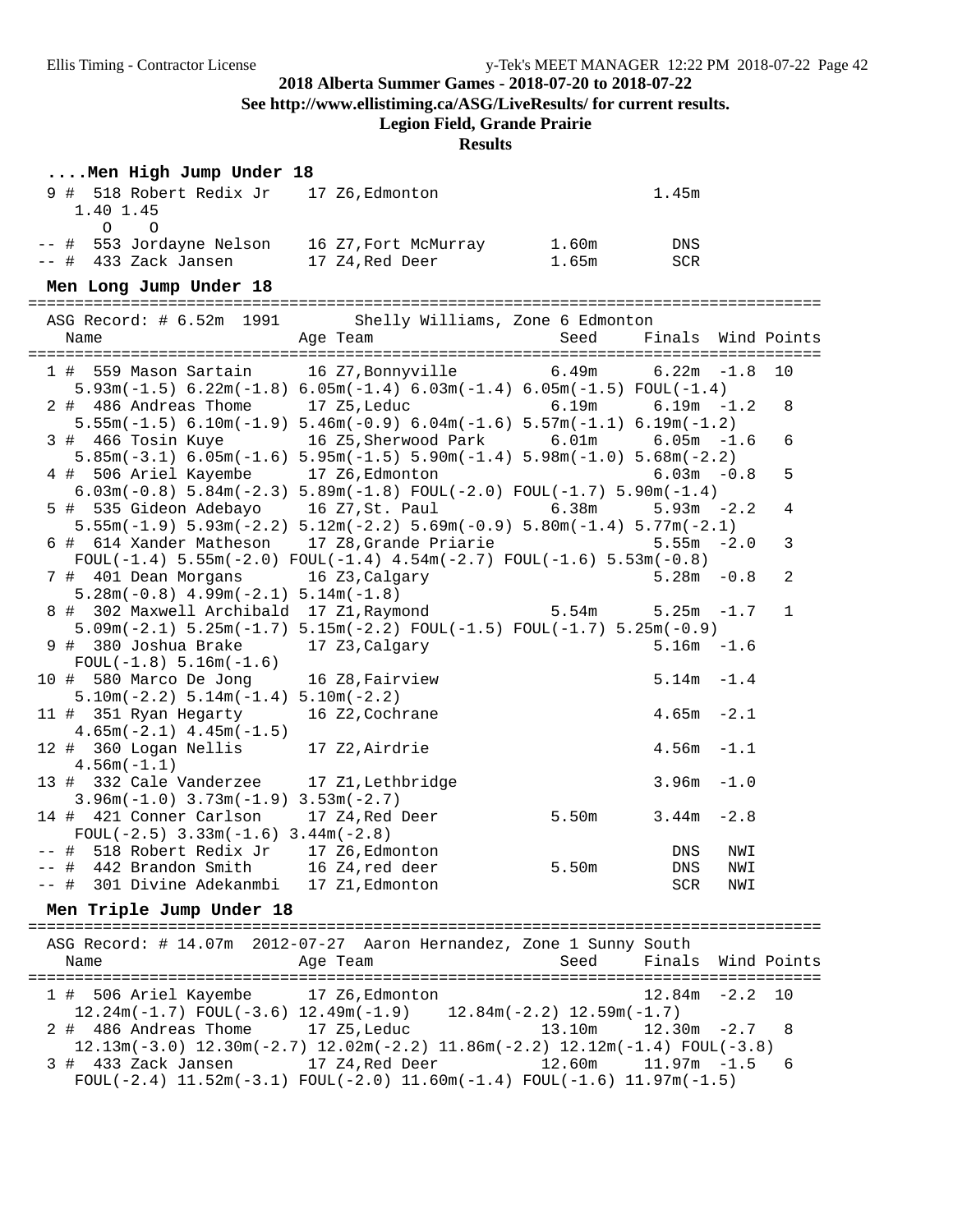**See http://www.ellistiming.ca/ASG/LiveResults/ for current results.**

# **Legion Field, Grande Prairie**

### **Results**

### **....Men Triple Jump Under 18**

| 4 # 439 Ethan Predinchuk 17 Z4, Red deer 11.90m                                          |                                                |        | $11.70m - 2.3$ |                | 5              |
|------------------------------------------------------------------------------------------|------------------------------------------------|--------|----------------|----------------|----------------|
| $10.88$ m(-2.4) $11.70$ m(-2.3) $11.35$ m(-1.6) $11.69$ m(-1.0) $11.65$ m(-2.3)          |                                                |        |                |                |                |
| 5 # 580 Marco De Jong 16 Z8, Fairview                                                    |                                                |        | 11.50m         | $-1.5$         | $\overline{4}$ |
| $10.90m(-1.6)$ $11.21m(-3.6)$ $11.50m(-1.5)$ $11.17m(-2.9)$ $FOUL(-1.3)$ $FOUL(-2.0)$    |                                                |        |                |                |                |
| 6 # 466 Tosin Kuye 16 Z5, Sherwood Park 11.79m                                           |                                                |        | $11.33m - 2.1$ |                | 3              |
| 11.33m(-2.1) 11.16m(-3.6) 11.24m(-1.9) FOUL FOUL(-2.2) FOUL(-1.7)                        |                                                |        |                |                |                |
| 7 # 332 Cale Vanderzee 17 Z1, Lethbridge                                                 |                                                | 11.73m | $10.95m - 2.1$ |                | $\overline{a}$ |
| $10.78m(-2.8)$ FOUL $(-2.1)$ FOUL $(-2.9)$ FOUL $(-2.9)$ 10.95 $m(-2.1)$ 10.67 $m(-0.7)$ |                                                |        |                |                |                |
| 8 # 614 Xander Matheson 17 Z8, Grande Priarie                                            |                                                |        | $10.47m - 2.4$ |                | 1              |
| $10.47m(-2.4)$ FOUL $(-3.3)$ $10.36m(-1.8)$                                              |                                                |        |                |                |                |
| 9 # 496 Spencer Cameron 16 Z6, Edmonton                                                  |                                                |        | $10.02m - 1.8$ |                |                |
| $FOUL(-1.8) FOUL(-4.0) 10.02m(-1.8)$                                                     |                                                |        |                |                |                |
| 10 # 351 Ryan Hegarty 16 Z2, Cochrane                                                    |                                                |        | 9.39m          | NWI            |                |
| 9.39m (NWI)                                                                              |                                                |        |                |                |                |
| -- # 301 Divine Adekanmbi 17 Z1, Edmonton                                                |                                                | 12.41m | SCR            | NWI            |                |
| Men Shot Put 5 kg Under 18                                                               |                                                |        |                |                |                |
|                                                                                          |                                                |        |                |                |                |
| ASG Record: # 14.52m 2014-07-25 Christopher Andrews, Zone 4 Parkland                     |                                                |        |                |                |                |
| Name                                                                                     | Age Team                                       | Seed   | Finals         | Points         |                |
|                                                                                          |                                                |        |                |                |                |
| 1 # 570 James Wiatr 17 Z7, Bonnyville                                                    |                                                | 13.21m | 13.09m         | 10             |                |
|                                                                                          | 13.08m  12.79m  11.97m  12.82m  12.62m  13.09m |        |                |                |                |
| 2 # 330 Joshua Suelzle 17 Z1, Medicine Hat                                               |                                                | 13.79m | 12.65m         | 8              |                |
|                                                                                          | 12.59m  12.65m  12.10m  12.02m  12.05m  12.52m |        |                |                |                |
| 3 # 497 Brady Clarke 17 Z6, Warburg<br>12.18m 11.89m 12.61m FOUL 11.61m FOUL             |                                                |        | 12.61m         | 6              |                |
|                                                                                          |                                                |        |                |                |                |
| 4 # 561 Colton Schmidt                                                                   | 17 Z7, Lloydminster                            | 14.21m | 12.04m         | 5              |                |
|                                                                                          | 11.46m  11.85m  11.60m  11.97m  12.04m  11.86m |        |                |                |                |
| 5 # 486 Andreas Thome                                                                    | 17 Z5, Leduc                                   |        | 11.98m         | 4              |                |
| 10.97m  11.37m  11.33m                                                                   | 11.98m  11.88m  11.98m                         |        |                |                |                |
| 6 # 574 Talon Bennett                                                                    | 16 Z8, Peace River                             |        | 11.57m         | 3              |                |
| 10.81m  11.08m  11.46m                                                                   | 11.31m  11.57m  11.42m                         |        |                |                |                |
| 7 # 421 Conner Carlson                                                                   | 17 Z4,Red Deer                                 | 10.00m | 10.96m         | $\overline{a}$ |                |
| 9.90m 10.44m 10.96m                                                                      | 10.08m  10.56m  10.31m                         |        |                |                |                |
| 8 # 338 Parker Allen                                                                     | 17 Z2, Airdrie                                 | 10.69m | 10.79m         | $\mathbf{1}$   |                |
| 10.79m 10.75m 10.04m 9.62m 9.80m 10.17m                                                  |                                                |        |                |                |                |
| 9 # 518 Robert Redix Jr                                                                  | 17 Z6, Edmonton                                |        | 10.57m         |                |                |
| 10.31m FOUL 10.57m                                                                       |                                                |        |                |                |                |
| 10 # 376 Nic Wroe                                                                        | 17 Z2, Airdrie                                 | 9.77m  | 10.54m         |                |                |
| $10.54m$ FOUL<br>10.51m                                                                  |                                                |        |                |                |                |
| 11 # 412 Jack Sylven                                                                     | 16 Z3, Calgary                                 |        | 9.29m          |                |                |
| 9.29m 8.96m 9.15m                                                                        |                                                |        |                |                |                |
| 12 # 317 Calder Morris                                                                   | 17 Z1, Lethbridge                              | 6.78m  | 8.10m          |                |                |
| 7.50m 8.01m 8.10m                                                                        |                                                |        |                |                |                |

### **Men Discus Throw 1.5 kg Under 18**

| Name                              | ASG Record: # 42.09m  2016-07-15  Sean Doherty, Zone 7 Northeast<br>Age Team | Seed   | Finals Points |  |
|-----------------------------------|------------------------------------------------------------------------------|--------|---------------|--|
| 1 # 376 Nic Wroe<br>39.30m 41.63m | 17 Z2.Airdrie<br>FOIII, FOIII, 40.57m<br>FOIJI.                              | 34.37m | 41.63m 10     |  |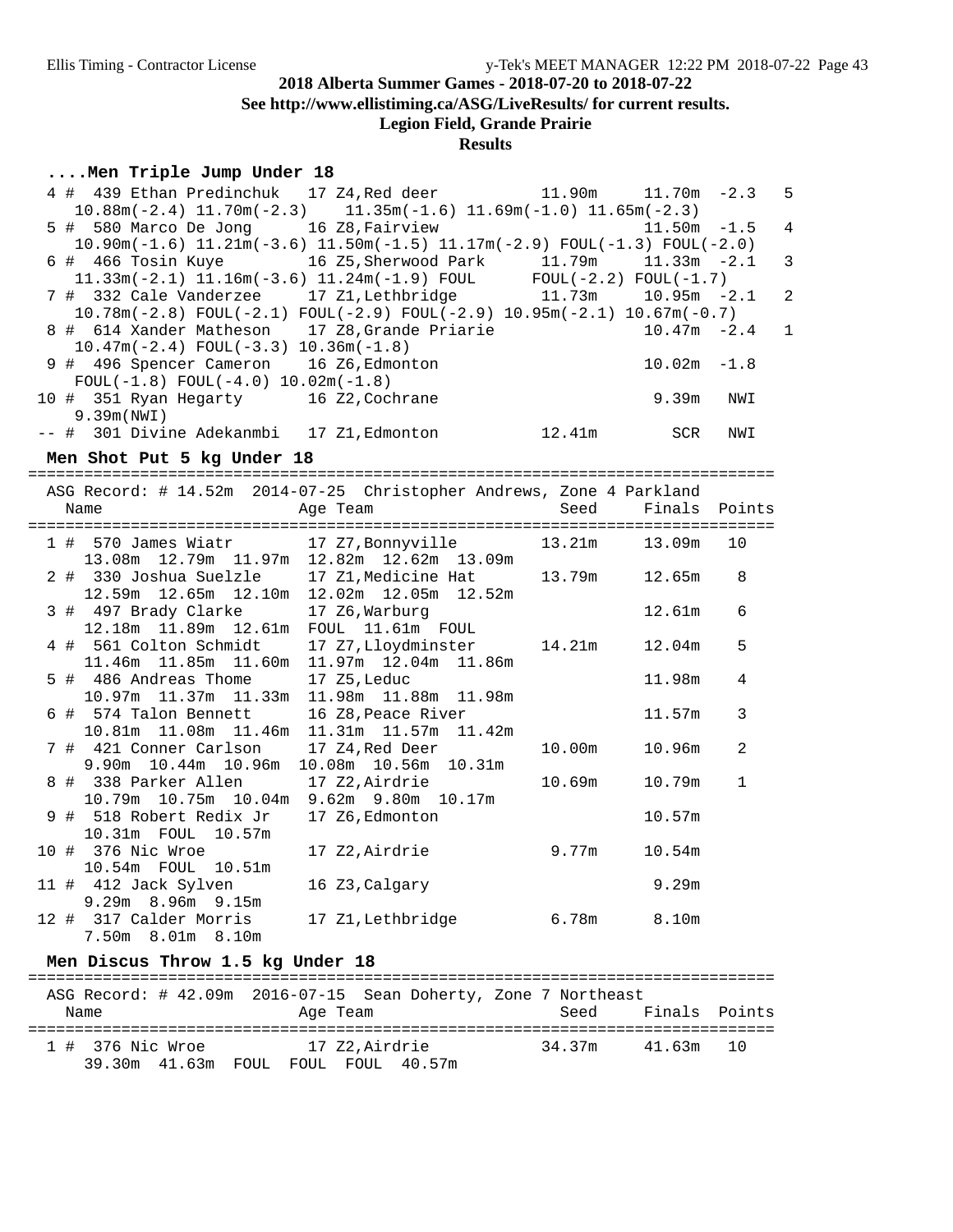**See http://www.ellistiming.ca/ASG/LiveResults/ for current results.**

**Legion Field, Grande Prairie**

### **Results**

| Men Discus Throw 1.5 kg Under 18                                                                                       |                                    |              |
|------------------------------------------------------------------------------------------------------------------------|------------------------------------|--------------|
| 2 # 330 Joshua Suelzle 17 Z1, Medicine Hat 39.40m 40.92m<br>39.64m 40.92m 37.01m 37.77m 34.22m FOUL                    |                                    | 8            |
|                                                                                                                        |                                    | 6            |
| FOUL FOUL 33.62m FOUL 36.35m 35.07m<br>4 # 574 Talon Bennett 16 Z8, Peace River                                        | 34.93m                             | 5            |
| 34.93m 32.74m 33.59m FOUL 21.34m 33.54m<br>5 # 338 Parker Allen 17 Z2, Airdrie                                         | $32.46m$ $34.19m$                  | 4            |
| 33.17m FOUL 31.56m 30.81m 34.19m FOUL<br>6 # 412 Jack Sylven 16 Z3, Calgary<br>32.30m 32.78m FOUL 34.11m 33.37m 32.56m | 34.11m                             | 3            |
| 7 # 560 Clayton Schmidt 17 Z7, Lloydminster 33.65m 33.92m<br>FOUL 28.02m 33.92m 29.68m 32.99m FOUL                     |                                    | 2            |
| 8 # 486 Andreas Thome 17 Z5, Leduc<br>23.42m 23.83m 30.84m 29.34m 27.64m 31.53m                                        | 31.53m                             | $\mathbf{1}$ |
| 9 # 518 Robert Redix Jr 17 Z6, Edmonton<br>20.98m 28.85m 23.82m                                                        | 28.85m                             |              |
| 10 # 421 Conner Carlson<br>FOUL 27.57m 28.56m                                                                          | 17 Z4, Red Deer 35.00m<br>28.56m   |              |
| 11 # 317 Calder Morris<br>$26.22m$ $26.92m$ $25.71m$                                                                   | 17 Z1, Lethbridge 26.32m<br>26.92m |              |
| 12 # 497 Brady Clarke<br>17 Z6, Warburg<br>FOUL 24.81m 22.86m                                                          | 24.81m                             |              |
| 13 # 467 Ethan Lessard 17 Z5, St. Albert 27.85m 21.68m<br>21.68m 21.34m 21.29m                                         |                                    |              |
| Men Hammer Throw 5 kg Under 18<br>==================================                                                   |                                    |              |
| ASG Record: # 56.02m 2014-07-26 Christopher Andrews, Zone 4 Parkland<br>Name<br>Age Team                               | Seed<br>Finals Points              |              |
|                                                                                                                        |                                    |              |

| 1 # 338 Parker Allen                     | 17 Z2,Airdrie                                    | 41.65m | 41.67m | 10           |
|------------------------------------------|--------------------------------------------------|--------|--------|--------------|
| FOUL 37.45m 40.61m 41.53m FOUL 41.67m    | 2 # 317 Calder Morris 17 Z1,Lethbridge           | 31.35m | 34.26m | 8            |
|                                          | 32.43m 31.95m 34.26m 31.02m 32.73m FOUL          |        |        |              |
|                                          | 3 # 561 Colton Schmidt 17 Z7,Lloydminster 29.72m |        | 33.06m | 6            |
| 33.06m FOUL 29.57m 29.42m 25.43m FOUL    |                                                  |        |        |              |
| 4 # 376 Nic Wroe                         | 17 Z2,Airdrie                                    |        | 30.62m | 5            |
| 24.24m  29.44m  FOUL  FOUL  30.62m  FOUL |                                                  |        |        |              |
| 5 # 421 Conner Carlson 17 Z4, Red Deer   |                                                  |        | 29.05m | 4            |
|                                          | 25.39m  26.28m  29.05m  27.69m  28.78m  27.41m   |        |        |              |
| 6 # 412 Jack Sylven 16 Z3, Calgary       |                                                  |        | 26.13m | 3            |
|                                          | FOUL 20.16m 26.13m 23.66m 24.74m 25.72m          |        |        |              |
| 7 # 497 Brady Clarke 17 Z6, Warburg      |                                                  |        | 25.82m | 2            |
| 23.24m FOUL 24.28m FOUL 25.82m FOUL      |                                                  |        |        |              |
|                                          | 8 # 560 Clayton Schmidt 17 Z7, Lloydminster      | 27.24m | 25.40m | $\mathbf{1}$ |
| 25.40m FOUL FOUL 23.86m 25.40m 23.96m    |                                                  |        |        |              |
| 9 # 574 Talon Bennett                    | 16 Z8,Peace River                                |        | 20.87m |              |
| FOUL FOUL 20.87m                         |                                                  |        |        |              |
| -- # 518 Robert Redix Jr 17 Z6,Edmonton  |                                                  |        | DNS    |              |
|                                          |                                                  |        |        |              |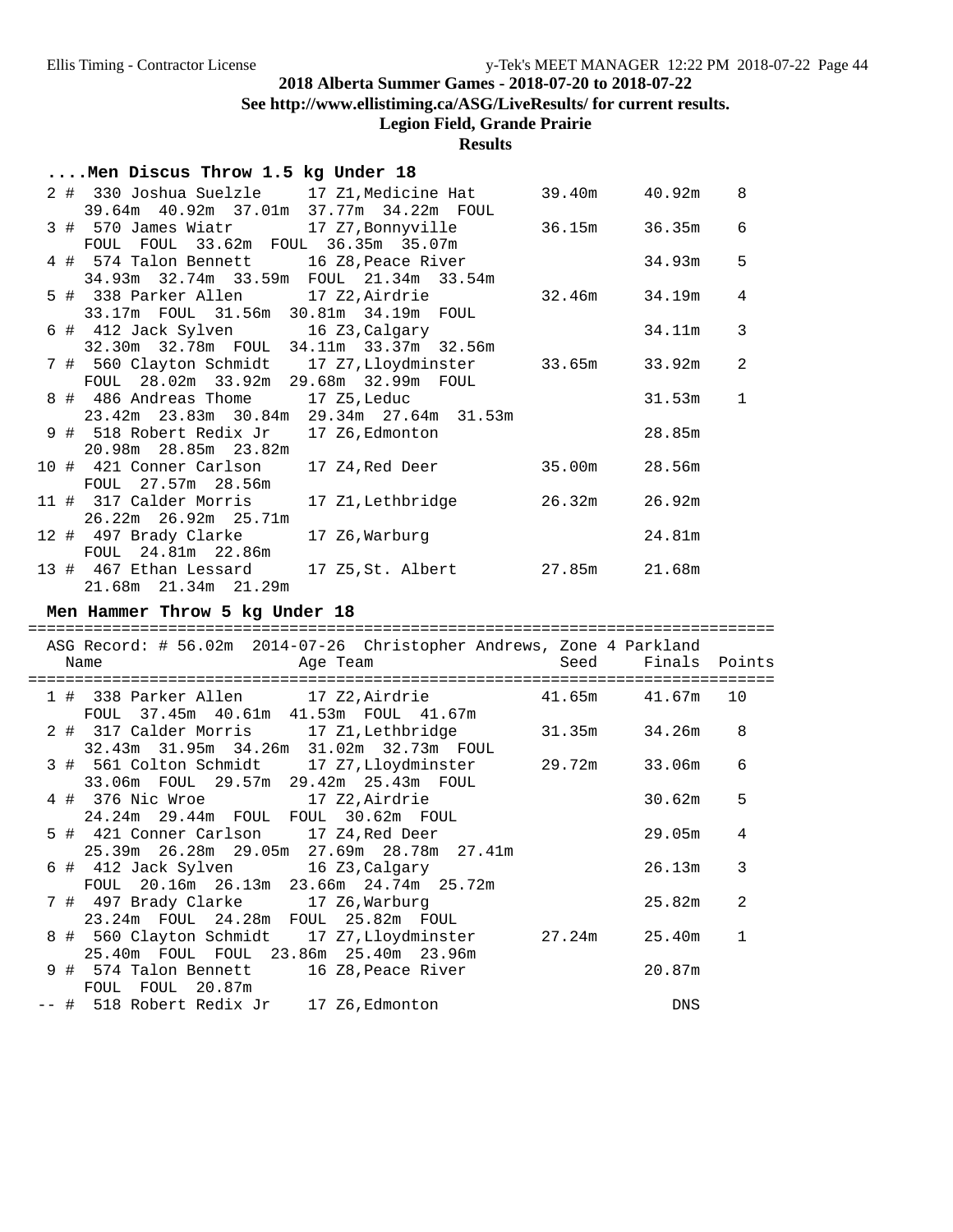**See http://www.ellistiming.ca/ASG/LiveResults/ for current results.**

# **Legion Field, Grande Prairie**

## **Results**

#### **Men Javelin Throw 700g Under 18**

| ASG Record: # 53.19m 2008 Kublai Barranda, Zone 6 Edmonton<br>Age Team<br>Name                                 | Seed               | Finals Points |              |
|----------------------------------------------------------------------------------------------------------------|--------------------|---------------|--------------|
| 1 # 338 Parker Allen 17 Z2, Airdrie                                                                            | 49.30m             | 49.41m        | 10           |
| 41.02m 35.12m 49.41m 38.33m 38.57m FOUL                                                                        |                    |               |              |
| 2 # 330 Joshua Suelzle 17 Z1, Medicine Hat 44.04m 43.88m                                                       |                    |               | 8            |
| FOUL 34.91m 41.49m 41.28m 43.88m FOUL                                                                          |                    |               |              |
| 3 # 570 James Wiatr 17 Z7, Bonnyville                                                                          | 46.57m             | 41.35m        | 6            |
| FOUL 41.35m FOUL 34.95m FOUL 38.43m<br>16 Z1, Medicine Hat 42.04m<br>4 # 310 Mathias Gelber                    |                    | 37.64m        | 5            |
| 37.64m   33.76m   36.00m   FOUL   25.22m   36.31m                                                              |                    |               |              |
| 17 Z2, Airdrie<br>5 # 376 Nic Wroe                                                                             | 35.83m             | 35.73m        | 4            |
| FOUL 34.99m 35.73m 32.76m 34.63m 33.30m                                                                        |                    |               |              |
| 6 # 497 Brady Clarke 17 Z6, Warburg                                                                            |                    | 35.60m        | 3            |
| 26.59m 30.57m 29.61m 35.60m 33.21m 28.30m<br>7 # 412 Jack Sylven 16 Z3, Calgary                                |                    | 34.94m        | 2            |
| 34.94m 33.34m 31.60m FOUL 32.93m 30.58m                                                                        |                    |               |              |
| 8 # 486 Andreas Thome<br>17 Z5, Leduc                                                                          |                    | 32.83m        | $\mathbf{1}$ |
| 32.83m FOUL FOUL FOUL FOUL FOUL                                                                                |                    |               |              |
| 9 # 574 Talon Bennett<br>16 Z8, Peace River                                                                    |                    | 29.46m        |              |
| 21.16m  29.46m  FOUL                                                                                           |                    |               |              |
| 10 # 421 Conner Carlson<br>17 Z4, Red Deer 35.00m<br>28.90m  27.94m  28.93m                                    |                    | 28.93m        |              |
| 11 # 507 Logan Ladoon<br>17 Z6, Edmonton                                                                       |                    | 24.13m        |              |
| FOUL 24.13m FOUL                                                                                               |                    |               |              |
| -- # 439 Ethan Predinchuk 17 Z4, Red deer 28.00m DNS                                                           |                    |               |              |
| Octathlon: #1 Men 100 Metre Dash Under 18 Octathlon                                                            |                    |               |              |
| ASG Record: # 11.40                                                                                            |                    |               |              |
| Name<br>Age Team                                                                                               | Finals Wind Points |               |              |
|                                                                                                                |                    |               |              |
| 1 # 433 Zack Jansen 17 Z4, Red Deer                                                                            | 12.19 0.3          | 614           |              |
| 2 # 581 Gavin Driedger 16 Z8, Grande Priarie 12.39 0.3 576                                                     |                    |               |              |
| 3 # 416 Jack Wesolowski 16 Z3, Calgary 12.48 0.3 560<br>4 # 439 Ethan Predinchuk 17 Z4, Red deer 12.75 0.3 511 |                    |               |              |
|                                                                                                                |                    |               |              |
| Octathlon: #4 Men 400 Metre Dash Under 18 Octathlon                                                            |                    |               |              |
| ASG Record: # 54.55 2016-07-15 Aaron Boyle, Zone 4 Parkland                                                    |                    |               |              |
| Age Team<br>Name                                                                                               | Finals Points      |               |              |
|                                                                                                                |                    |               |              |
| 1 # 581 Gavin Driedger 16 Z8, Grande Priarie 54.32#                                                            |                    | 626           |              |
| 2 # 416 Jack Wesolowski 16 Z3, Calgary 57.04                                                                   |                    | 519           |              |
| 439 Ethan Predinchuk 17 Z4, Red deer<br>3#                                                                     | 59.21              | 440           |              |

4 # 433 Zack Jansen 17 Z4,Red Deer 1:00.01 413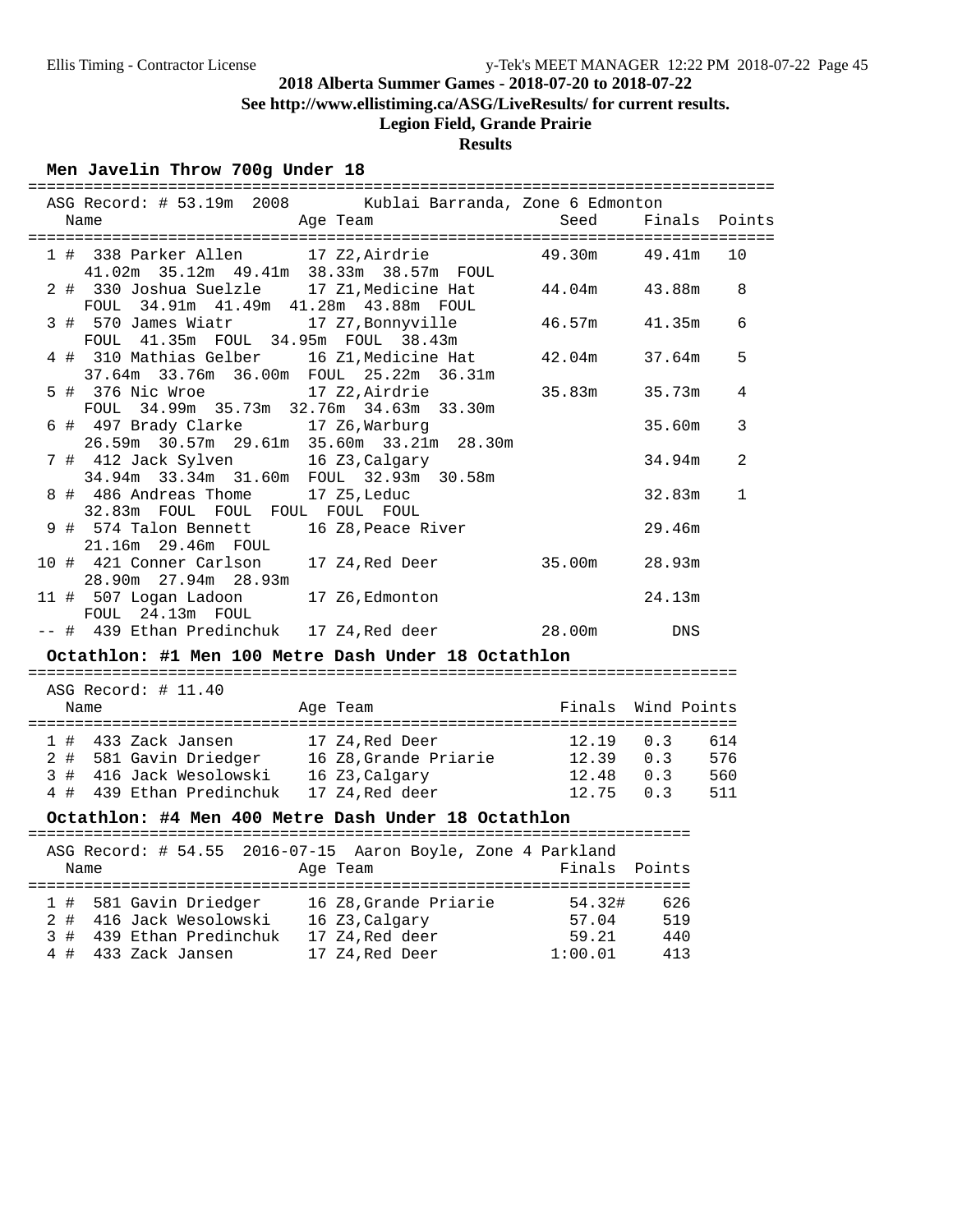**See http://www.ellistiming.ca/ASG/LiveResults/ for current results.**

# **Legion Field, Grande Prairie**

### **Results**

| Octathlon: #8 Men 1000 Metre Run Under 18 Octathlon                                                                                                                                                            |                                    |                          |                          |
|----------------------------------------------------------------------------------------------------------------------------------------------------------------------------------------------------------------|------------------------------------|--------------------------|--------------------------|
| Re-seeding due to points may occur at the discretion of the<br>Combined Events Referee or Track Referee.<br>ASG Record: # 2:44.31 2016-07-15 Aaron Boyle, Zone 4 Parkland                                      |                                    |                          |                          |
| Name<br>Age Team                                                                                                                                                                                               | Finals Points                      |                          |                          |
| 1 # 416 Jack Wesolowski 16 Z3, Calgary<br>3:07.19<br>3:07.64<br>2 # 439 Ethan Predinchuk 17 Z4, Red deer<br>3 # 581 Gavin Driedger<br>$16Z8$ , Grande Priarie $3:09.02$<br>4 # 433 Zack Jansen 17 Z4, Red Deer | 3:13.91                            | 596<br>591<br>579<br>534 |                          |
| Octathlon: #5 Men 110 Metre Hurdles 0.91m Under 18 Octathlon<br>===================================                                                                                                            |                                    |                          |                          |
| 13.72m to first/9.14m between<br>ASG Record: $\#$ 17.57<br>Name<br>Age Team                                                                                                                                    | Finals                             | Wind Points              |                          |
| 1 # 433 Zack Jansen<br>17 Z4, Red Deer<br>2 # 416 Jack Wesolowski 16 Z3, Calgary<br>3#<br>439 Ethan Predinchuk 17 Z4, Red deer<br>4 # 581 Gavin Driedger<br>16 Z8, Grande Priarie 18.25 2.0                    | 15.85#<br>16.03# 2.0<br>17.09# 2.0 | 2.0                      | 750<br>729<br>615<br>500 |
| Octathlon: #6 Men High Jump Under 18 Octathlon                                                                                                                                                                 |                                    |                          |                          |
| ASG Record: # 1.66m 2016-07-15 Zion Ratudradra, Z1 Sunny South<br>Age Team<br>Name                                                                                                                             | Finals                             | Points                   |                          |
| 1 # 416 Jack Wesolowski 16 Z3, Calgary<br>1.65 1.68 1.71 1.74 1.77 1.80<br>$\Omega$<br>O XXO XO<br>$\Omega$<br>$\Omega$                                                                                        | 1.80m#                             | 627                      |                          |
| 2 # 581 Gavin Driedger 16 Z8, Grande Priarie<br>1.50 1.53 1.56 1.59 1.62 1.65 1.68 1.71 1.74<br>$\circ$<br>$\circ$<br>O<br>XO<br>$\circ$<br>$\circ$<br>$\circ$<br>XXO<br>XXX                                   | 1.71m#                             | 552                      |                          |
| 3 # 433 Zack Jansen 17 Z4, Red Deer<br>1.50 1.53 1.56 1.59 1.62 1.65 1.68<br>O O O XXX<br>O<br>XO.<br>$\circ$                                                                                                  | 1.65m                              | 504                      |                          |
| 3 # 439 Ethan Predinchuk 17 Z4, Red deer<br>1.59 1.62 1.65 1.68<br>XO.<br>XXO<br>$\Omega$<br>XXX                                                                                                               | 1.65m                              | 504                      |                          |
| Octathlon: #2 Men Long Jump Under 18 Octathlon                                                                                                                                                                 |                                    |                          |                          |
| ASG Record: # 6.00m 2016-07-15 Kurt Schulz, Z2 Big Country<br>Name<br>Age Team                                                                                                                                 | Finals                             | Wind Points              |                          |
| 1 # 581 Gavin Driedger 16 Z8, Grande Priarie                                                                                                                                                                   | $5.79m - 0.2$                      |                          | 542                      |
| $5.61m(0.2) 5.79m(-0.2) F0UL(-0.8)$<br>2 # 433 Zack Jansen<br>17 Z4, Red Deer                                                                                                                                  | 5.69m                              | 0.4                      | 521                      |
| 5.69m(0.4) 5.44m(0.8)<br>3 # 416 Jack Wesolowski<br>16 Z3, Calgary                                                                                                                                             | 5.63m                              | $-1.1$                   | 508                      |
| $5.58m(-0.8)$ FOUL $(-0.0)$ $5.63m(-1.1)$<br>4 # 439 Ethan Predinchuk<br>17 Z4, Red deer<br>$5.16m(-0.2) 5.35m(-0.0)$                                                                                          | 5.35 <sub>m</sub>                  | NWI                      | 451                      |